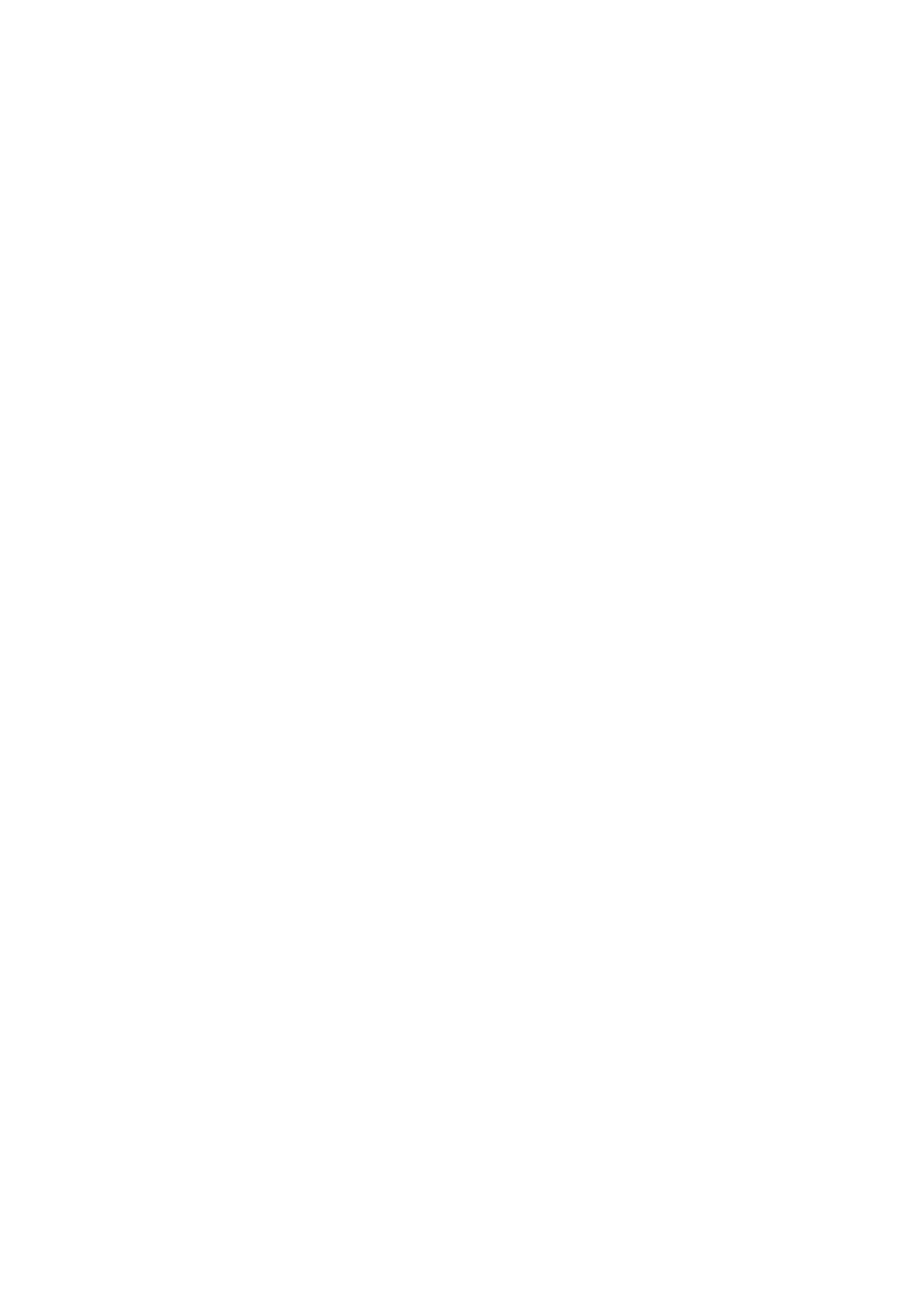# **CITY OF COCKBURN**

# **SUMMARY OF AGENDA TO BE PRESENTED TO THE ORDINARY COUNCIL MEETING TO BE HELD ON TUESDAY, 21 MARCH 2000 AT 7:30 P.M.**

# **Page**

 $\overline{a}$ 

| 1 <sub>1</sub> |                                                                               |                                                                                                                                  |                 |  |
|----------------|-------------------------------------------------------------------------------|----------------------------------------------------------------------------------------------------------------------------------|-----------------|--|
| 2.             | APPOINTMENT OF PRESIDING MEMBER (IF REQUIRED) 1                               |                                                                                                                                  |                 |  |
| 3.             |                                                                               |                                                                                                                                  |                 |  |
| 4.             | ACKNOWLEDGEMENT OF RECEIPT OF WRITTEN DECLARATIONS                            |                                                                                                                                  |                 |  |
| 5.             |                                                                               |                                                                                                                                  |                 |  |
| 6.             | ACTION TAKEN ON PREVIOUS PUBLIC QUESTIONS TAKEN ON                            |                                                                                                                                  |                 |  |
| 7 <sub>1</sub> |                                                                               |                                                                                                                                  |                 |  |
| 8.             | (OCM1_3_2000) - ORDINARY COUNCIL MEETING - 15/2/2000<br>$\overline{2}$<br>8.1 |                                                                                                                                  |                 |  |
| 9.             |                                                                               |                                                                                                                                  |                 |  |
| 10.            |                                                                               |                                                                                                                                  |                 |  |
| 11.            | BUSINESS LEFT OVER FROM THE PREVIOUS MEETING (If                              |                                                                                                                                  |                 |  |
| 12.            |                                                                               |                                                                                                                                  |                 |  |
|                | 12.1                                                                          | (OCM1 3 2000) - LOCAL GOVERNMENT STATUTORY COMPLIANCE<br>RETURN - 1999 (1332) (DMG) (ATTACH)                                     | 3               |  |
|                | 12.2                                                                          | (OCM1 3 2000) - RESOLUTIONS - ANNUAL GENERAL MEETING OF<br>ELECTORS (1713) (DMG)                                                 | 5               |  |
|                | 12.3                                                                          | (OCM1 3 2000) - REVIEW OF CITY OF COCKBURN<br>(LOCAL<br>GOVERNMENT ACT) LOCAL LAWS 1994 (1116) (LJCD) (ATTACH)                   | $\overline{7}$  |  |
| 13.            |                                                                               |                                                                                                                                  | 10              |  |
|                | 13.1                                                                          | (OCM1 3 2000) - AMENDMENT TO DELEGATED AUTHORITY AND<br>COMMITTEE REPRESENTATION IN PLANNING SERVICES DEPARTMENT<br>(SMH) (1015) | 10              |  |
|                | 13.2                                                                          | (OCM1 3 2000) - WETLAND CONSERVATION POLICY (6120) (SMH)<br>(ATTACH)                                                             | 12 <sup>°</sup> |  |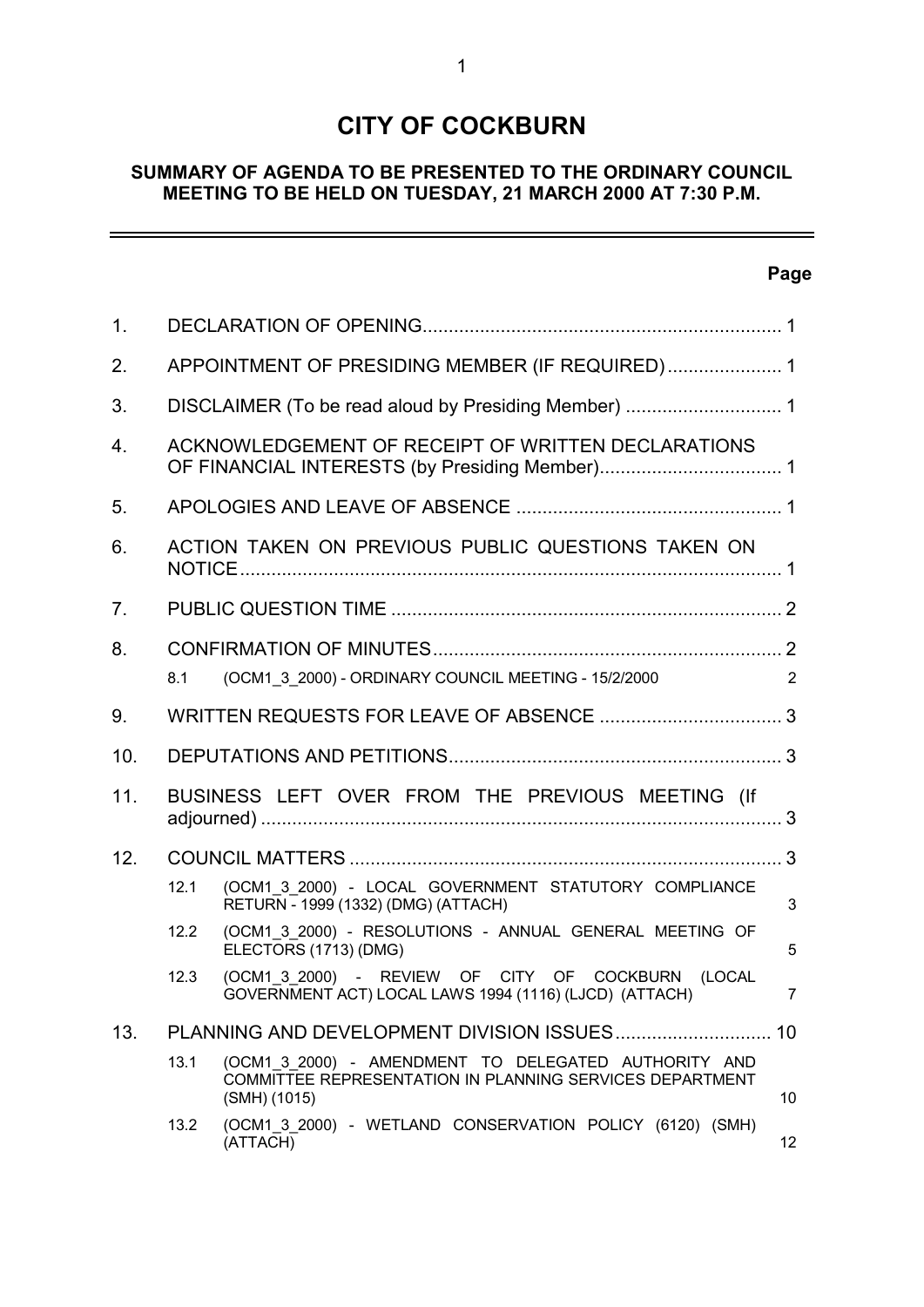|     | 13.3  | (OCM1 3 2000) - POLICY - PD46 - RESPONSE TO APPEALS AND<br>INVESTIGATIONS (9003) (SMH) (ATTACH)                                                                                                                                                                                            | 15 |
|-----|-------|--------------------------------------------------------------------------------------------------------------------------------------------------------------------------------------------------------------------------------------------------------------------------------------------|----|
|     | 13.4  | (OCM1_3_2000) - PROPOSED AMENDMENT NO. 220 - REZONING FROM<br>LOCAL RESERVE - PUBLIC PURPOSE TO MIXED BUSINESS - LOT 45; 2<br>ROCKINGHAM ROAD, HAMILTON HILL - OWNER: TOTALISATOR AGENCY<br>BOARD - APPLICANT: TAYLOR BURRELL (TAB) (2206205) (92220) (JAN)                                | 17 |
|     | 13.5  | (OCM1 3 2000) - REVIEW OF THE HEALTH LOCAL LAWS (1125) (LCD)<br>(ATTACH)                                                                                                                                                                                                                   | 20 |
|     | 13.6  | (OCM1 3 2000) - CAR PARKING SITE - LOT 14 CLARENCE BEACH ROAD,<br>MUNSTER - OWNER: LANDCORP (WESTERN AUSTRALIAN LAND<br>AUTHORITY) - APPLICANT: EGIS CONSULTING AUSTRALIA (3412263)<br>(JAN) (ATTACH)                                                                                      | 22 |
|     | 13.7  | (OCM1 3 2000) - AGM - RESOLUTION - COOGEE BEACH (9120) (SMH)                                                                                                                                                                                                                               | 24 |
|     | 13.8  | (OCM1_3_2000) - AGM - RESOLUTION - WATER MANAGEMENT (6111)<br>(SMH)                                                                                                                                                                                                                        | 27 |
|     | 13.9  | (OCM1 3 2000) - AGM - RESOLUTION - CAT EDUCATION (1008) (SMH)                                                                                                                                                                                                                              | 29 |
|     | 13.10 | (OCM1 3 2000) - POLICY - RETAINING WALLS AND PARTY WALLS (VG)<br>(3217) (ATTACH)                                                                                                                                                                                                           | 30 |
|     | 13.11 | (OCM1 3 2000) - DELEGATED AUTHORITY - SECTION 374(1b) LOCAL<br>GOVERNMENT (MISCELLANEOUS PROVISIONS) ACT 1960 (3108) (VG)                                                                                                                                                                  | 31 |
|     | 13.12 | (OCM1 3 2000) - TRAVELSMART PROPOSAL (9635) (AJB) (ATTACH)                                                                                                                                                                                                                                 | 32 |
|     | 13.13 | (OCM1 3 2000) - SECTION 3.18(3) OF THE LOCAL GOVERNMENT ACT<br>1995 - IMPLICATIONS FOR STATUTORY PLANNING SERVICES (92222)<br>(SR)                                                                                                                                                         | 36 |
|     | 13.14 | (OCM1 3 2000) - INITIATION OF PROPOSED AMENDMENT 205 TO<br>DISTRICT ZONING SCHEME NO. 2 - LAND BOUNDED BY RIGBY AVENUE,<br>MELL ROAD, ROCKINGHAM ROAD AND SOUTHERN BOUNDARIES OF<br>LOT 11 ROCKINGHAM ROAD, LOT 24 MELL ROAD, AND INCLUDING LOT<br>291 ZLINYA CIRCLE (92205) (SA) (ATTACH) | 41 |
|     | 13.15 | (OCM1 3 2000) - WESTERN AUSTRALIAN LAND AUTHORITY ACT 1992 -<br>PROPOSED AMENDMENT - PAYMENT OF LOCAL GOVERNMENT RATES<br>$(5230)$ (SMH)                                                                                                                                                   | 44 |
|     | 13.16 | (OCM1 3 2000) - DELETION OF POLICY PD4 - HEIGHT CONTROL<br>ADJOINING THE RIDGELINE - HENDERSON INDUSTRIAL ESTATE (9003)<br>(SMH) (ATTACH)                                                                                                                                                  | 51 |
|     | 13.17 | (OCM1 3 2000) - AMENDMENT NO. 182 - LOT PT 1 AND LOT 781 CNR<br>NORTH LAKE ROAD AND BERRIGAN DRIVE, SOUTH LAKE - OWNER: B &<br>R INVESTMENTS PTY LTD (92182) (SR) (ATTACH)                                                                                                                 | 53 |
|     | 13.18 | (OCM1 3 2000) - PASQUARELLI AUTOMOTIVE - 96 FORREST ROAD,<br><b>HILL</b><br><b>OWNER/APPLICANT:</b><br>ANTONIO<br>HAMILTON<br>$\boldsymbol{\mathcal{S}}$<br><b>OLIMPIA</b><br>PASQUARELLI (MAP 7) (WEST) (SR) (2203804)                                                                    | 55 |
|     | 13.19 | (OCM1 3 2000) - REQUEST FOR DIRECTION TO MAKE A LOCAL LAW TO<br>REGULATE THE MAINTENANCE AND USE OF LAKES FOR CABLE SKIING<br>(ALL) (WJH) (1125)                                                                                                                                           | 59 |
| 14. |       | FINANCE AND CORPORATE SERVICES DIVISION ISSUES 60                                                                                                                                                                                                                                          |    |
|     | 14.1  | (OCM1 3 2000) - LIST OF CREDITORS PAID (5605) (KL) (ATTACH)                                                                                                                                                                                                                                | 60 |
|     | 14.2  | (OCM1 3 2000CM1 3 2000) - LUCENT TECHNOLOGIES MOBILE PHONE<br>POLE ANTENNA AND MICROWAVE INSTALLATION - ROOF TOP<br>COUNCIL OFFICES COLEVILLE CRESCENT (2211868) (KJS) (ATTACH)                                                                                                            | 61 |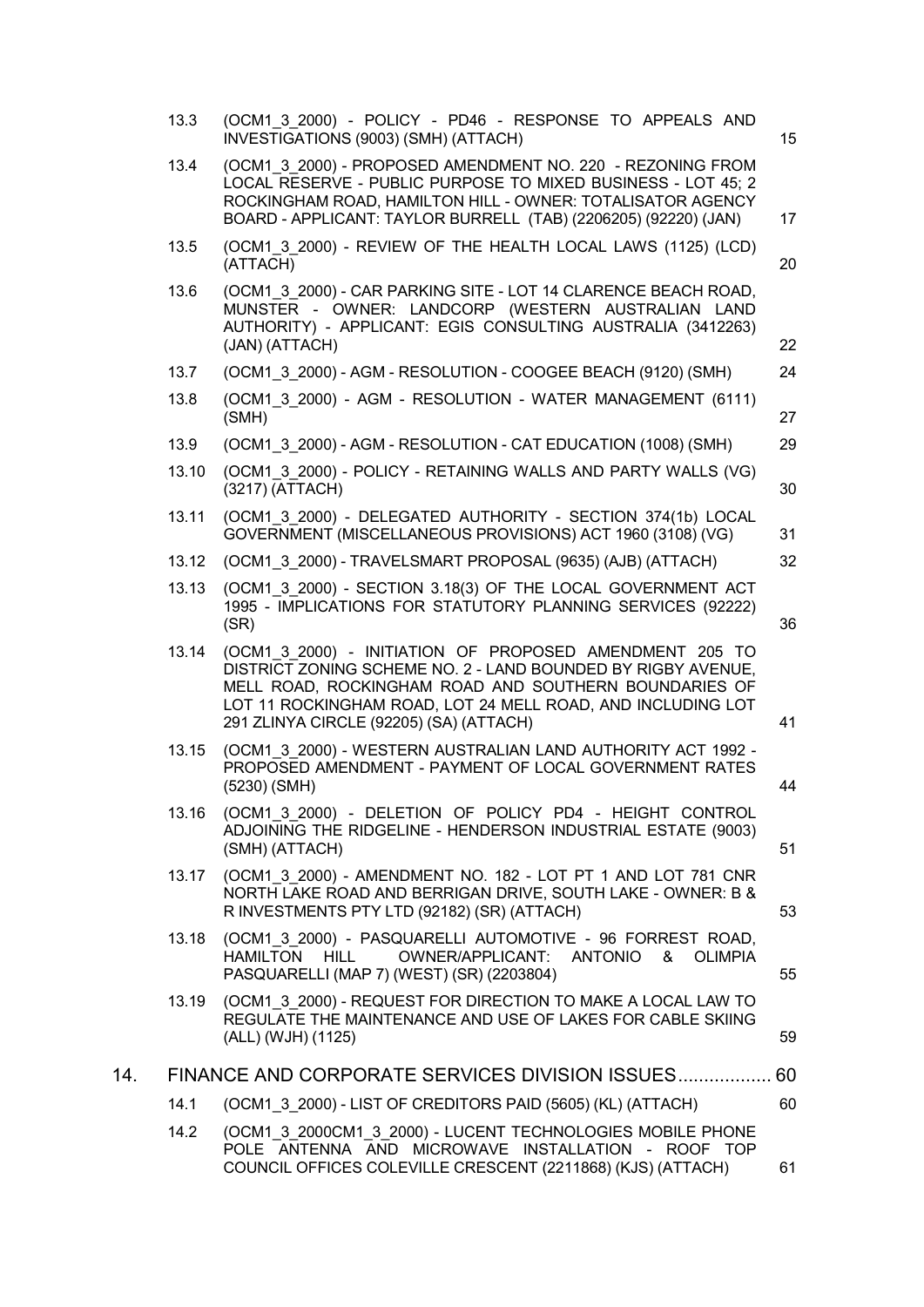|     | 14.3 | (OCM1 3 2000) - DISPOSAL OF PUBLIC RECREATION RESERVE 37398 -<br>TOLLEY COURT, HAMILTON HILL (2200815) (KJS) (ATTACH)                                                                                                            | 63 |
|-----|------|----------------------------------------------------------------------------------------------------------------------------------------------------------------------------------------------------------------------------------|----|
|     | 14.4 | (OCM1 3 2000) - LAND USE RESTRICTIONS - LOT 52 ROCKINGHAM<br>ROAD - HENDERSON LANDFILL SITE (3412022) (KJS) (ATTACH)                                                                                                             | 65 |
| 15. |      |                                                                                                                                                                                                                                  | 67 |
|     | 15.1 | (OCM1 3 2000) - COOGEE BEACH ACCESS (3300004) (1903) (JR)<br>(COASTAL)                                                                                                                                                           | 67 |
|     | 15.2 | (OCM1 3 2000) - PASSES FOR ENTRY TO HENDERSON LANDFILL SITE<br>(TIP PASSES) (4900) (BKG)                                                                                                                                         | 68 |
|     | 15.3 | (OCM1 3 2000) - BEAUTIFICATION OF ROCKINGHAM<br><b>ROAD</b><br>LANDSCAPING (450498) (6129) (AC)                                                                                                                                  | 69 |
|     | 15.4 | (OCM1 3 2000) - WOODMAN POINT JETTY/COOGEE BEACH - LITTER<br>(9507) (1903) (JR) (COASTAL)                                                                                                                                        | 71 |
|     | 15.5 | (OCM1 3 2000) - ROCKINGHAM ROAD TRAFFIC (450498) (JR)                                                                                                                                                                            | 72 |
| 16. |      |                                                                                                                                                                                                                                  |    |
|     | 16.1 | (OCM1 3 2000) - APPOINTMENT OF DELEGATE - CO-ASSIST (INC.)<br>$(8700)$ (RA)                                                                                                                                                      | 73 |
|     | 16.2 | (OCM1 3 2000) - POLICY - COMMUNITY ACCESS TO COUNCIL BUSES &<br>PEOPLE MOVERS (12 SEATER AND ABOVE) (8850) (JG) (ATTACH)                                                                                                         | 75 |
|     | 16.3 | (OCM1 3 2000) - CONTRACT OF SALE FOR PROPOSED LOT 21<br>PROGRESS DRIVE, BIBRA LAKE - WA CROATIAN ASSOCIATION (INC.)<br>AND CITY OF COCKBURN - REQUEST FOR VARIATION TO SUBDIVISION<br>CLEARANCE COMPLIANCE DATE (1100231) (LJCD) | 76 |
|     | 16.4 | (OCM1 3 2000) - TRANSFER OF SPONSORSHIP FOR MELVILLE BASED<br>HOME AND COMMUNITY CARE (HACC) PROJECTS (8418) (JG) (ATTACH)                                                                                                       | 80 |
| 17. |      |                                                                                                                                                                                                                                  |    |
| 18. |      | MOTIONS OF WHICH PREVIOUS NOTICE HAS BEEN GIVEN 83                                                                                                                                                                               |    |
| 19. |      | NOTICES OF MOTION GIVEN AT THE MEETING FOR                                                                                                                                                                                       |    |
| 20. |      | NEW BUSINESS OF AN URGENT NATURE INTRODUCED BY                                                                                                                                                                                   |    |
| 21. |      | MATTERS TO BE NOTED FOR INVESTIGATION, WITHOUT                                                                                                                                                                                   |    |
|     |      |                                                                                                                                                                                                                                  |    |
| 23. |      | RESOLUTION OF COMPLIANCE (Section 3.18(3), Local Government                                                                                                                                                                      |    |
| 24. |      |                                                                                                                                                                                                                                  |    |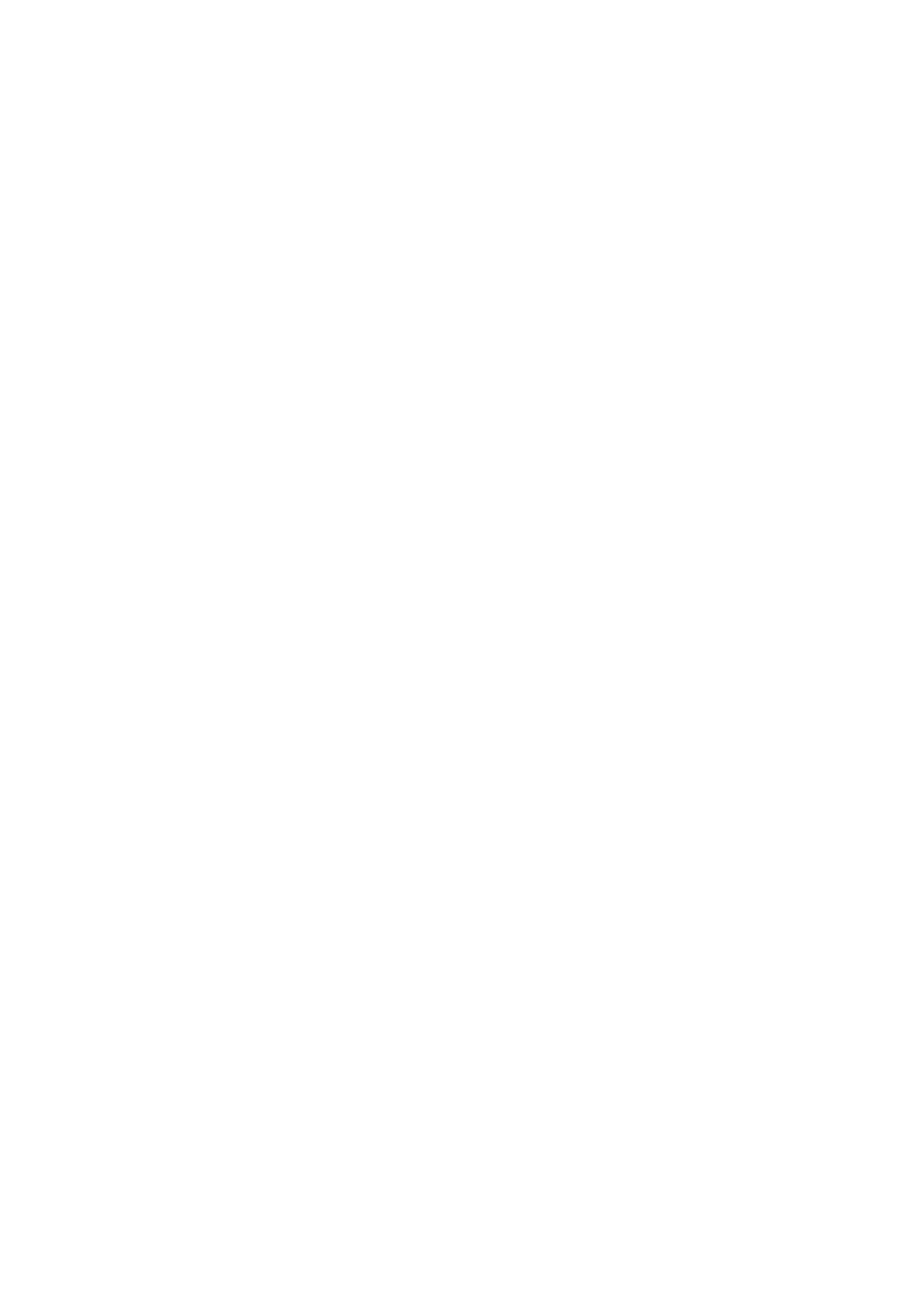# **CITY OF COCKBURN**

# **AGENDA TO BE PRESENTED TO THE ORDINARY COUNCIL MEETING TO BE HELD ON TUESDAY, 21 MARCH 2000 AT 7:30 P.M.**

# **1. DECLARATION OF OPENING**

**2. APPOINTMENT OF PRESIDING MEMBER** (IF REQUIRED)

#### **3. DISCLAIMER (To be read aloud by Presiding Member)**

Members of the public who attend Council Meetings, should not act immediately on anything they hear at the Meetings, without first seeking clarification of Council's position. Persons are advised to wait for written advice from the Council prior to taking action on any matter that they may have before Council.

#### **4. ACKNOWLEDGEMENT OF RECEIPT OF WRITTEN DECLARATIONS OF FINANCIAL INTERESTS (by Presiding Member)**

#### **5. APOLOGIES AND LEAVE OF ABSENCE**

#### **6. ACTION TAKEN ON PREVIOUS PUBLIC QUESTIONS TAKEN ON NOTICE**

**Mr Stephen Lee - Public Question Time - 15 February 2000** - queried how much it currently cost the Council for membership to WAMA and what would it cost if it became a Single Association.

In a letter dated 24 February 2000, Mr Lee was advised that Council currently contributed \$24,196 in subscribing to WAMA operations which is a figure proportionate to population to each local government in the state which is a member of WAMA. An officer of WAMA indicated that the cost of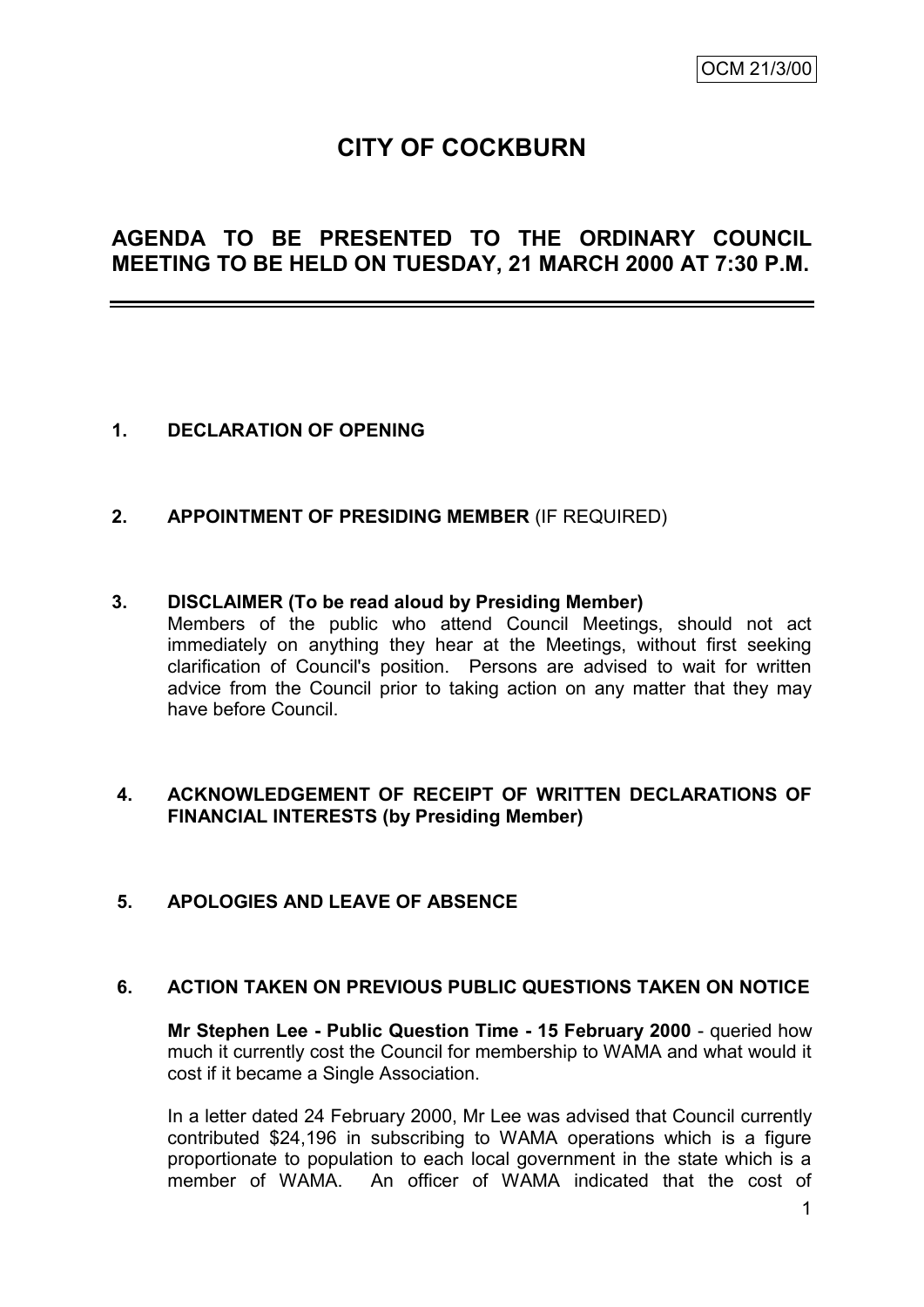membership would reduce as a result of decreased administrative costs from combining the Associations of local government.

**Mr Stephen Lee - Public Question Time - 15 February 2000** - queried if there were any conditions on the development approval for renovation, refurbishment and general improvements to the Newmarket Hotel to which the Director Planning responded.

A response from the Chief Executive Officer dated 25th February 2000 clarified that Council cannot enforce the legal agreement for the conservation works until a Certificate of Classification has been issued for any works on the site. With the completion of the bottle shop, the Certificate will be issued and thus trigger the commencement of the timeframe in which the conservation works are to be undertaken. The agreement provides for external restoration to be commenced within 12 months and completed within 24 months.

**Mr Laurie Humphreys - Public Question Time - 15 February 2000** expressed concern about syringes at a bus shelter near the Phoenix Medical Centre and suggested Council contact the appropriate government department to provide collection boxes in the Centres.

A response from the Principal Environmental Health Officer dated 2nd March 2000 gave a brief overview of the current programs and procedures put in place and the services provided by Council's Environmental Health Department, should syringes be found in the area. It also stated that no reports of discarded syringes had been received for that area to date.

# **7. PUBLIC QUESTION TIME**

#### **8. CONFIRMATION OF MINUTES**

#### **8.1 (OCM1\_3\_2000) - ORDINARY COUNCIL MEETING - 15/2/2000**

MOVED ….. SECONDED ….. that the Minutes of the Ordinary Council Meeting held on the 15th February 2000 be confirmed subject to:

Min. 432 (Item 13.8) - ACCESS EASEMENT - INITIATION OF LEGAL ACTION - PART LOT 3, 1 ROCKINGHAM ROAD, HAMILTON HILL - NEWMARKET HOTEL SITE

The Recommendation referred to the Grant of Easement Deed dated 25th August 1995 (F966819 E). This should have read Grant of Easement Deed dated 2nd October 1998 (G917087).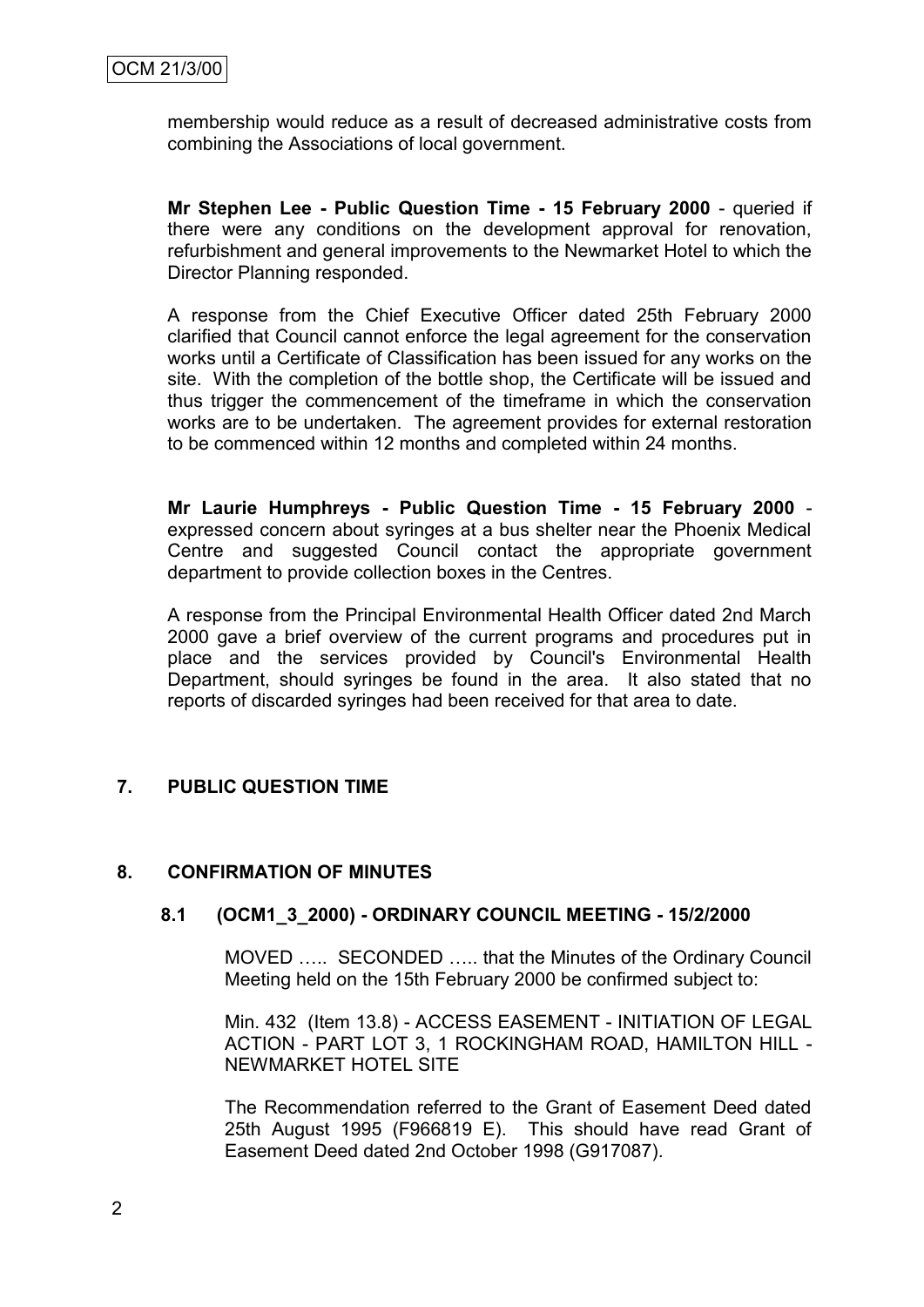# **9. WRITTEN REQUESTS FOR LEAVE OF ABSENCE**

#### **10. DEPUTATIONS AND PETITIONS**

#### **11. BUSINESS LEFT OVER FROM THE PREVIOUS MEETING (If adjourned)**

Nil

#### **12. COUNCIL MATTERS**

# **12.1 (OCM1\_3\_2000) - LOCAL GOVERNMENT STATUTORY COMPLIANCE RETURN - 1999 (1332) (DMG) (ATTACH)**

# **RECOMMENDATION**

That Council:-

- (1) adopt the Local Government Statutory Compliance Assessment Return 1999, as presented; and
- (2) note that the Matrix adopted by Council on 21 December 1999, in response to conforming with Sec. 3.18 requirements has been amended to reflect that Council Building Services can not be undertaken by, or outsourced to, the private sector.

### **COUNCIL DECISION**

#### **Background**

Completion of the first four Statutory Compliance Returns by local governments covering the period 1995 - 1998, was on a voluntary basis.

Participation in the voluntary program has been increasing during this period, notwithstanding it was still a voluntary process.

During 1999, the Local Government Regulations were amended to require an audit of compliance in the form prescribed.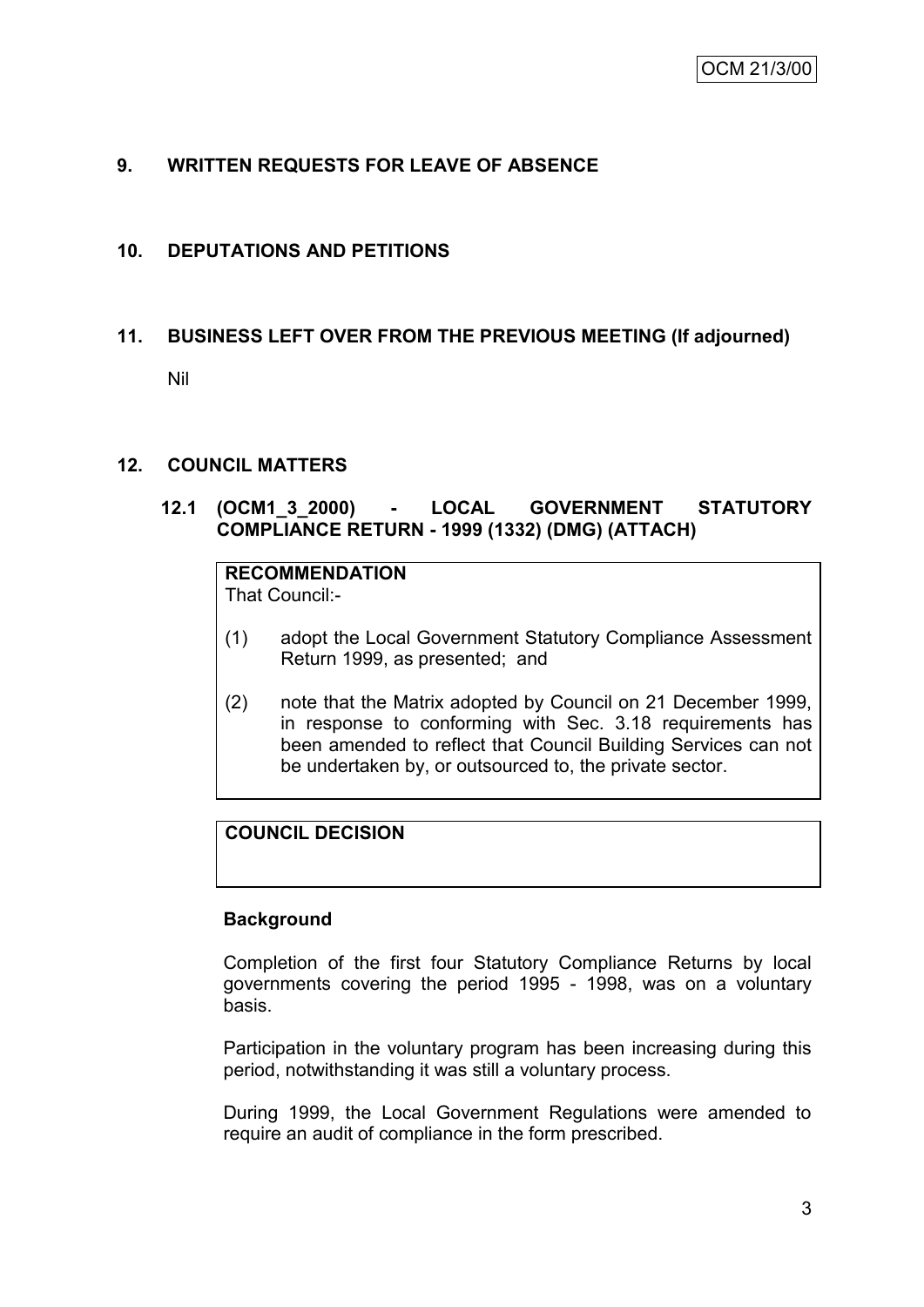This was principally as a result of a response to the outcomes of the Royal Commission into the City of Wanneroo, in which a number of statutory non-compliance matters were identified.

#### **Submission**

The experience of the first four Returns has confirmed that its completion will provide benefits to Council's Administration for internal control monitoring purposes, a management tool for the Chief Executive Officer and as a statutory reporting format to Council and to the Minister for Local Government.

#### **Report**

The completed Return is presented to Council for adoption, jointly certified by the Mayor and the Chief Executive Officer and returned to the Department by the end of March 2000. Returns of all Local Governments will be assessed by the Department and in cases of notified serious breaches, or a complaint received by the Department about the manner in which the return was handled by a local government, a follow up visit by a Departmental officer may be carried out.

It should be noted that the Matrix adopted by Council in December 1999, as a response to indicate that Council's services and facilities are being conducted efficiently and effectively, has been amended to delete reference to Building Services being able to be provided by, or outsourced to, the private sector. Enabling legislation to allow this to occur has yet to be placed before Parliament.

The Return provides for THE JOINT CERTIFICATE TO BE READ ALOUD AT THE COUNCIL MEETING.

#### **Strategic Plan/Policy Implications**

Key Result Area " Managing Your City" refers.

#### **Budget/Financial Implications**

Nil

# **Implications of Section 3.18(3) Local Government Act, 1995**

Nil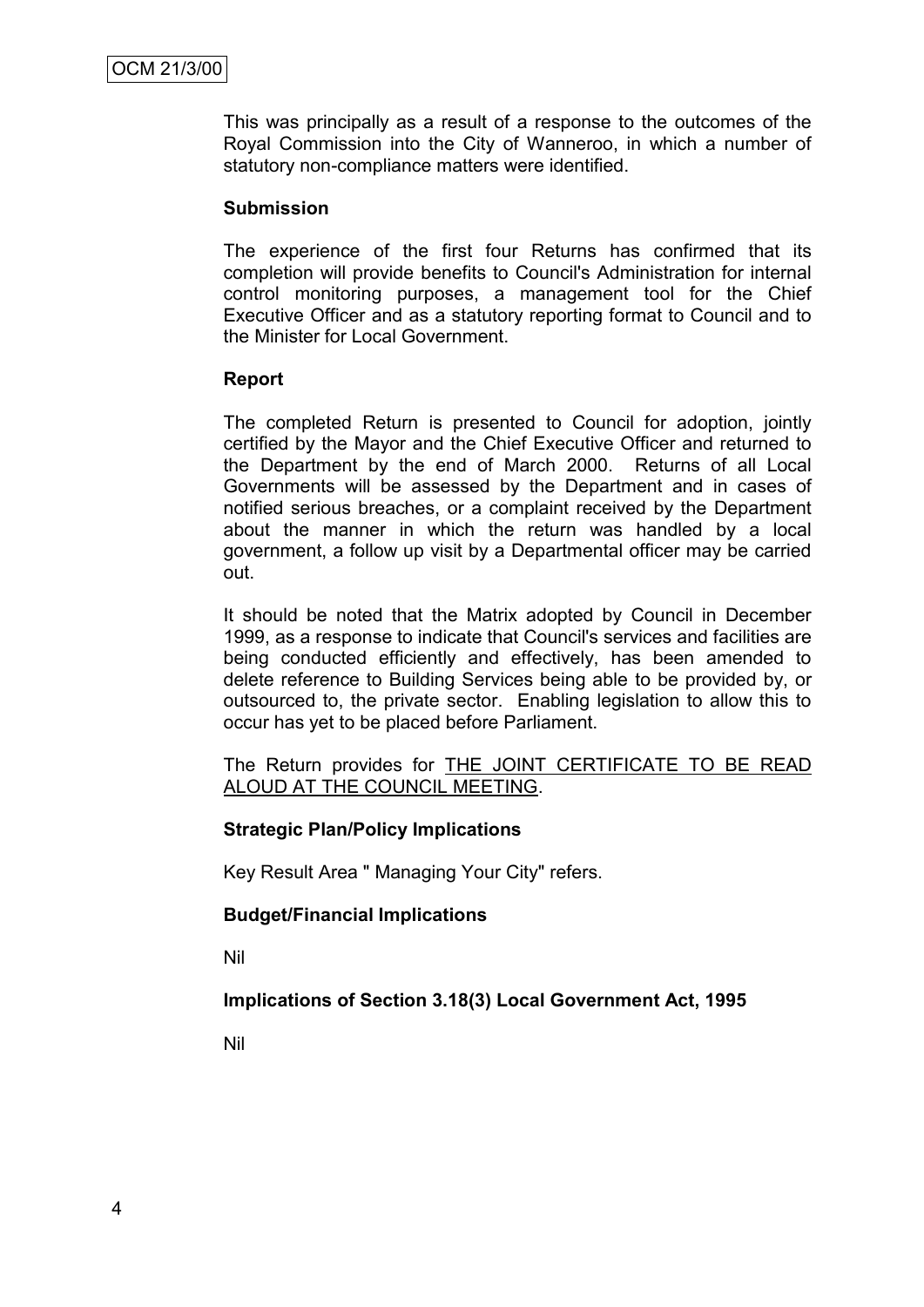#### **12.2 (OCM1\_3\_2000) - RESOLUTIONS - ANNUAL GENERAL MEETING OF ELECTORS (1713) (DMG)**

# **RECOMMENDATION**

That Council:

- (1) forward a copy of the resolution carried by the Meeting in relation to the election of Council, to the Western Australian Municipal Association (WAMA) and the Minister for Local Government for their consideration;
- (2) note the resolution carried by the Meeting in relation to the Speedway/Drag Racing Motorplex; and
- (3) forward a copy of the resolution carried by the Meeting in relation to the Powers of State Government, to WAMA for its consideration, as the peak body representing the interests of local government in this State and support the position that legislative amendments are needed to increase the effectiveness of local government decision making;

for reasons outlined in the Report provided on each issue.

# **COUNCIL DECISION**

#### **Background**

At the Annual General Meeting of Electors conducted on 7 February 2000, resolutions were passed referring to the future Council elections, the proposed construction of a Speedway/Drag Racing Motorplex and the Ministerial powers provided by the State Government to potentially over-ride Council decisions.

#### **Submission**

N/A

#### **Report**

#### *1. Election of Council*

At the Annual General Meeting of Electors held on 7 February 2000, the following resolution was passed by the meeting:-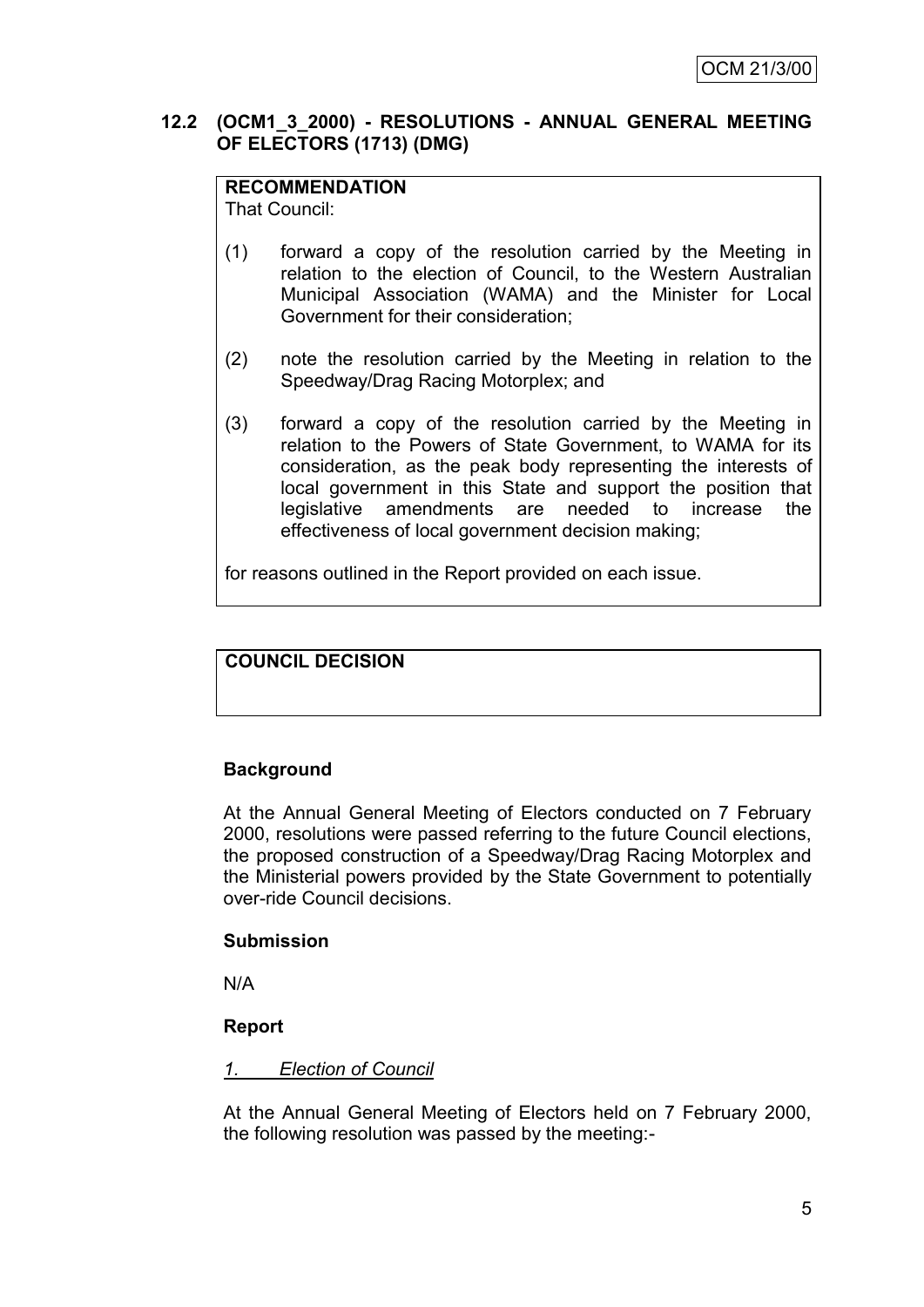"*MOVED Heather Smedley SECONDED Pam Townsend, that the ratepayers of the City of Cockburn request the Commissioners to approach the Minister for Local Government on their behalf. In the event of the Council being dismissed or reinstated, an early date be set for an election to reinstate their democratic rights. Their concern is that this will not occur before May 2001. This date is inconceivable and unacceptable to ratepayers. By the end of the Inquiry period, they would have been without elected representation for a period of 12 months. The minimum time required for an election is 6 weeks. We request that this be instigated.*"

The procedures surrounding the suspension of Councillors and the subsequent Inquiry and Electoral processes, are governed by the provisions of Part 8 of the Local Government Act, 1995.

Therefore, in response to the resolution carried at the Electors Meeting, it is not considered appropriate for Council to adopt a position on this issue, other than to forward a verbatim copy of the resolution to both WAMA and the Minister for Local Government for them to be aware of the concerns raised at the Meeting.

#### *2. Speedway / Drag Racing Motorplex*

At the Annual General Meeting of Electors of 7 February 2000, the following resolution was passed by the meeting:-

"*MOVED Heather Smedley SECONDED Hazel Duggan, that this meeting supports the Council in their opposition to the Speedway/Drag/ Motorplex being relocated into Henderson*".

The concerns raised at the Meeting were consistent with Council's position adopted at its February 2000 Council Meeting. Therefore, no further action is required on this issue as a letter of concern has been forwarded to the Premier, expressing Council's firm opposition to any proposal to re-locate the proposed Motorplex to Henderson.

#### *3. Powers of State Government*

At the Annual General Meeting of Electors of 7th February 2000, the following resolution was passed by the meeting:-

"*MOVED Heather Smedley SECONDED Mary Jenkins, that this meeting requests that Council lobby councils and WAMA, to address the current abuse of process between state and local government. We feel that it is inappropriate that a single minister can override informed rulings from local government where the decision has been reached from the collective wisdom of the majority of local government Councillors, elected to represent the effected communities. We ask the Commissioners to:*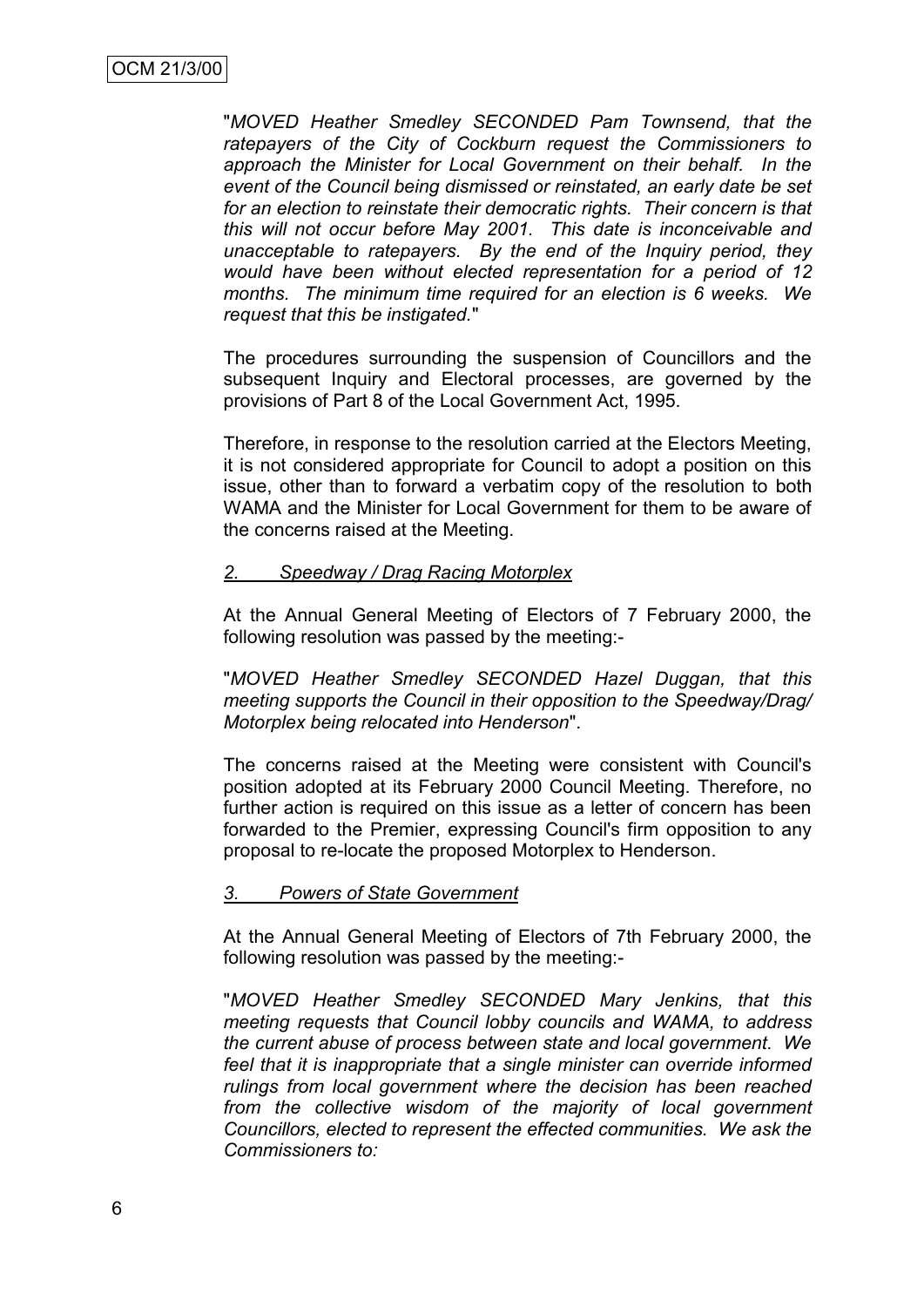- *1. write to all local governments to ascertain support for change to the current situation; and*
- *2. if sufficient support is demonstrated, request that WAMA be asked to set up a group to explore the issue and come up with a recommended plan of action.*

*This plan could include a fighting fund to take this matter to the High Court.*"

Ministerial powers are provided by various Statutes to which local government is required to conform. Local government has consistently sought greater autonomy in carrying out its functions without the potential for Ministerial interference in the handling of local issues by Council decisions.

WAMA has acted as the medium by which these concerns have been raised with the State Government. Therefore, it is considered that the resolution should be provided to WAMA, as further confirmation that local government remains very concerned at the Ministerial powers provided by the State which have the potential to determine local issues against the wishes of local government bodies acting on behalf of their communities.

# **Strategic Plan/Policy Implications**

Key Result Area "Managing Your City" refers.

# **Budget/Financial Implications**

Nil

# **Implications of Section 3.18(3) Local Government Act, 1995**

Nil

# **12.3 (OCM1\_3\_2000) - REVIEW OF CITY OF COCKBURN (LOCAL GOVERNMENT ACT) LOCAL LAWS 1994 (1116) (LJCD) (ATTACH)**

#### **NOTE: The Presiding Member to read aloud a summary of the purpose and effect of the proposed local law.**

#### **RECOMMENDATION** That Council:

(1) receive the proposed City of Cockburn Local Law 2000, as attached to the Agenda and which forms part of this report; and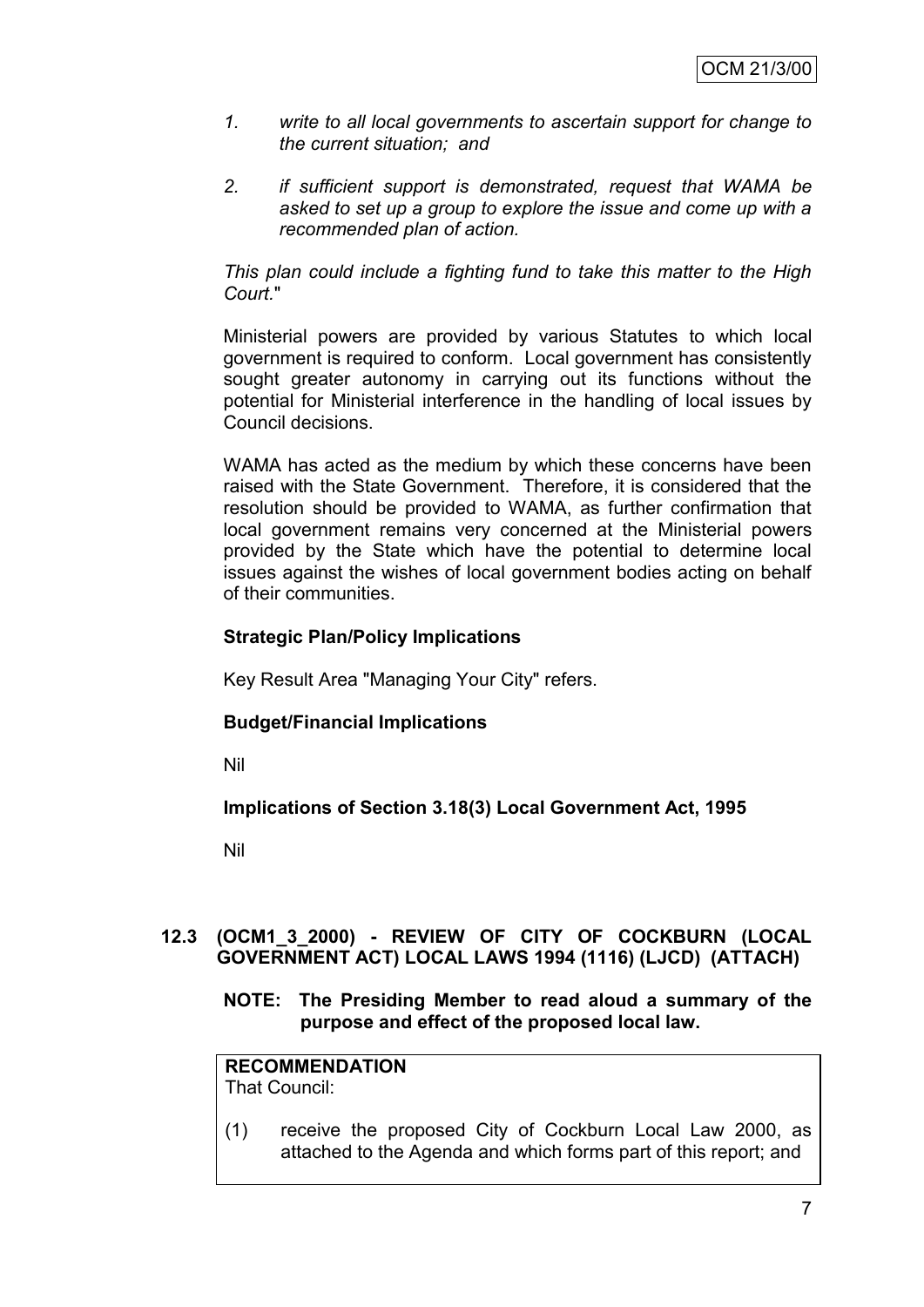(2) advertise the proposed Local Law for public comment pursuant to section 3.12 of the Local Government Act 1995.

### **COUNCIL DECISION**

#### **Background**

The City of Cockburn (Local Government Act) Local Laws 1994, have been in force since 14 October 1994. The local laws are somewhat aged and have been redrafted to take into account the changing circumstances.

#### **Submission**

The City of Cockburn Local Law 2000 has been drafted in consultation with Staff who have responsibility for the subsidiary legislation and Council's Solicitors have reviewed the local law in respects to the National Competition Policy requirements.

The following statement is to be read aloud to the meeting:

**"The purpose and effect of this local law is to provide for the regulation, control and management of animals, reserves, foreshores and beaches, buildings, dangerous and offensive things, hawkers, stallholders and street traders, management and control of property, signs, hoardings, bill postings, streets and public places, traffic and vehicles and law, order and security. The local law also establishes the requirements with which any person must comply and the means of enforcing those requirements."**

#### **Report**

The City of Cockburn (Local Government Act) Local Laws are to be repealed and replaced with the City of Cockburn Local Law 2000. The intent in drafting the local law, is to consolidate everything of a general nature into one set of local laws. For example, the local law deals with such matters as dogs, dog kennels, livestock, pigeons, bee keeping, animals, birds and poultry. In the past, issues relating to pigeons and poultry were covered by the Health Local Laws. It was viewed that was an inappropriate way of dealing with such issues and under the City of Cockburn Local Law 2000, offences can be controlled by modified penalties. Modified penalties are not available under the Health Local Laws.

Furthermore, the local law also establishes procedures for dealing with sand and/or dust drift, which has an impact on the environment and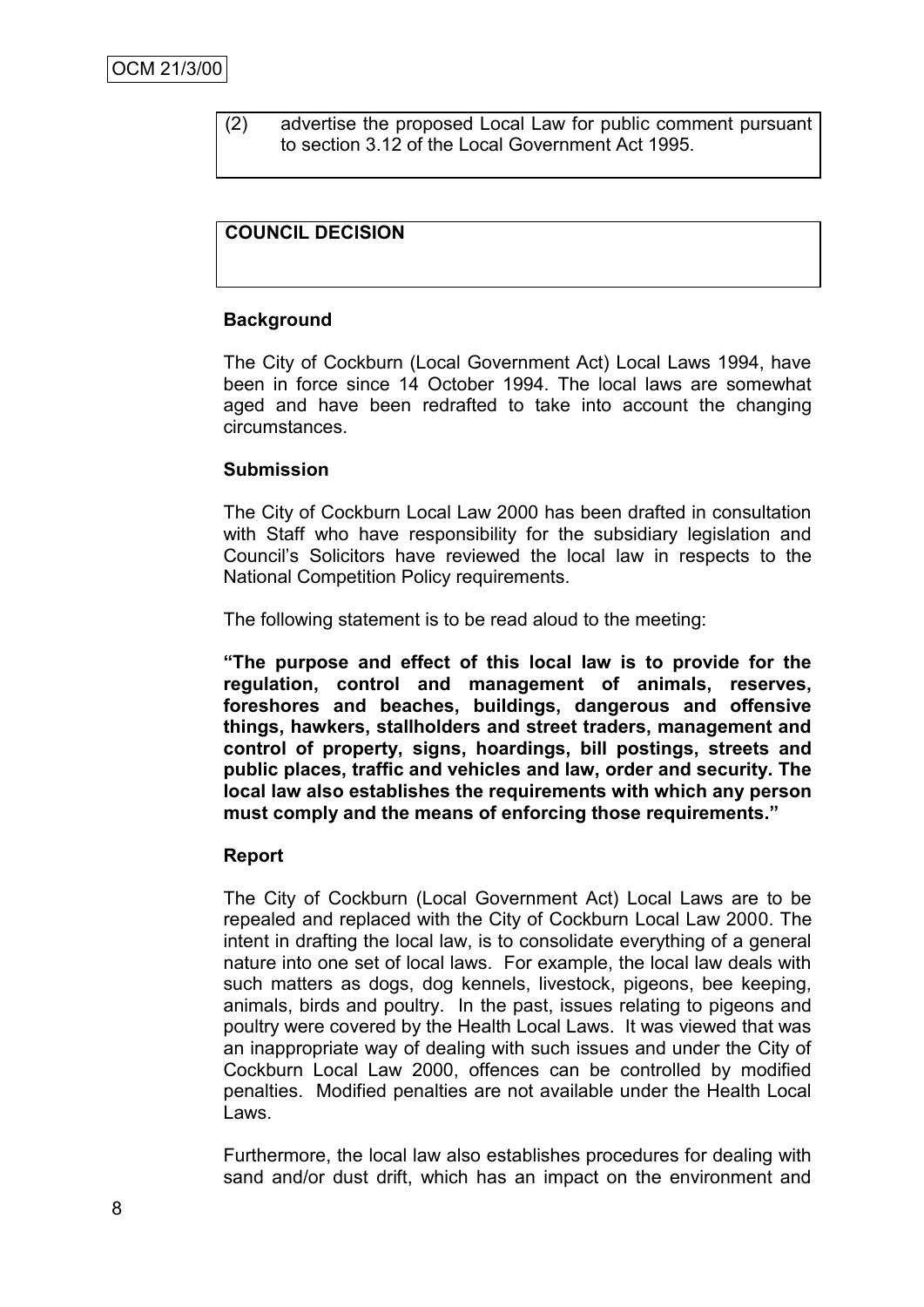residents. In this regard developers, contractors and builders will be required to submit a Dust Management Plan to Council for approval prior to work commencing. Furthermore, builders or owner builders will be required to have on site, a rubbish receptacle upon commencement of work and for the duration of the construction work. The receptacle can be a  $4m<sup>3</sup>$  skip or a wire enclosure of the same capacity with a lid.

Authority has been provided for the issuing of Notices to deal with matters relating to nuisances, sand and/or dust drift removal of graffiti and rubbish adversely affecting neighbours. The traffic provisions have been restructured to provide for better management of issues. There are no schedules depicting the various application forms and licenses. Rather the phrase "*on the form approved by Council from time to time*" has been used throughout the local law. This method eliminates the need of presenting new schedules to Council for approval and subsequent amendment to the local law, every time a form is changed. The new procedure will be that amended forms relevant to the local law, will be presented to Council for adoption and once adopted, the form becomes legal for use.

Fee schedules have been omitted from the local law. Council will determine the fees applicable to the local law in accordance with Section 6.16 of the Local Government Act 1995 and a schedule of fees will be published and adopted with the annual budget. This eliminates the need to amend the local law every time there is an increase in fees.

In the past, local government has had limited authority to issue infringement notices as such related mainly to traffic offences. By virtue of the enabling legislation, the City of Cockburn Local Law 2000 has established modified penalties for offences against the local law. Failure to pay an infringement notice within the prescribed time, means that the matter can be referred to the Fines Enforcement Registry for collection.

If Council resolves to proceed with this matter, an advertisement will be placed twice in The West Australian giving public notice of Council's intention to promulgate the City of Cockburn Local Law 2000. Interested parties will be able to inspect a copy of the local law or obtain a copy of the local law from Council or from one of the other places mentioned in the advertisement and may make a representation to Council in response to the proposed local law. The submission period for representations is 42 days from the date of the first advertisement.

#### **Strategic Plan/Policy Implications**

Key Result Area "Managing Your City" refers.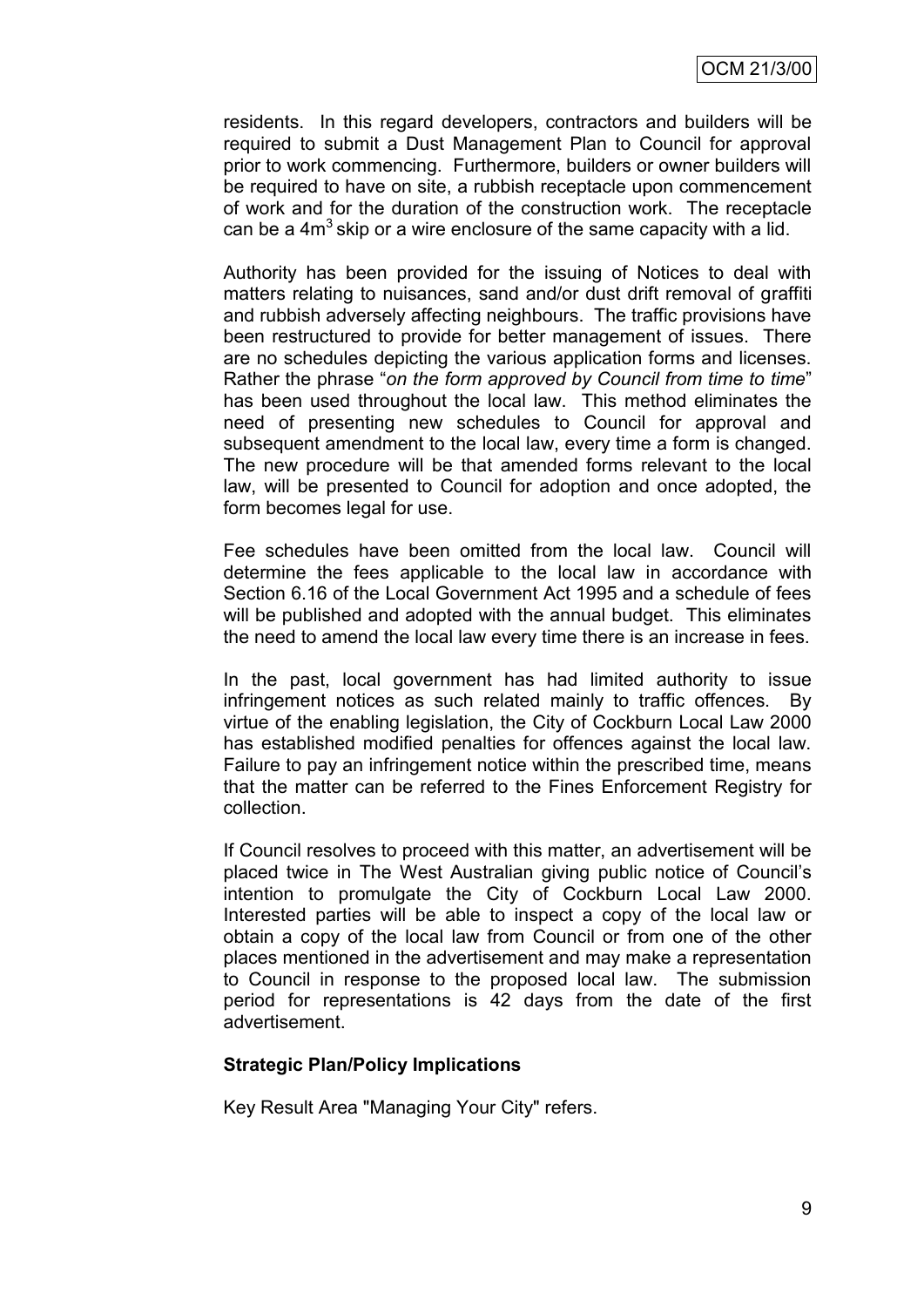# **Budget/Financial Implications**

N/A

**Implications of Section 3.18(3) Local Government Act, 1995**

Nil

# **13. PLANNING AND DEVELOPMENT DIVISION ISSUES**

#### **13.1 (OCM1\_3\_2000) - AMENDMENT TO DELEGATED AUTHORITY AND COMMITTEE REPRESENTATION DEPARTMENT (SMH) (1015)**

| <b>RECOMMENDATION</b>                                                   |                                                               |         |                                   |  |  |
|-------------------------------------------------------------------------|---------------------------------------------------------------|---------|-----------------------------------|--|--|
| That Council:                                                           |                                                               |         |                                   |  |  |
|                                                                         |                                                               |         |                                   |  |  |
| (1)                                                                     | amend the Delegated Authority Register in the following way:- |         |                                   |  |  |
|                                                                         |                                                               |         |                                   |  |  |
| No.                                                                     | <b>Authority From</b>                                         |         | <b>Authority to</b>               |  |  |
| DA-PD7                                                                  | <b>Strategic Planner</b>                                      |         | <b>Manager Planning Services</b>  |  |  |
| DA-PD8                                                                  | <b>Strategic Planner</b>                                      |         | <b>Manager Planning Services</b>  |  |  |
| DA-PD16                                                                 | Strategic Planner                                             |         | <b>Manager Planning Services</b>  |  |  |
| DA-PD17                                                                 | <b>Strategic Planner</b>                                      |         | <b>Manager Planning Services</b>  |  |  |
| DA-PD18                                                                 | Strategic Planner                                             |         | <b>Manager Planning Services</b>  |  |  |
| DA-PD22                                                                 | <b>Strategic Planner</b>                                      |         | <b>Manager Planning Services</b>  |  |  |
| DA-PD23                                                                 | <b>Environmental Manager</b>                                  |         | Environmental Officer (Planning & |  |  |
|                                                                         |                                                               | Policy) |                                   |  |  |
| <b>Manager Planning Services</b><br>DA-PD24<br><b>Strategic Planner</b> |                                                               |         |                                   |  |  |
| DA-PD25                                                                 | <b>Strategic Planner</b>                                      |         | <b>Manager Planning Services</b>  |  |  |
| DA-PD26                                                                 | <b>Strategic Planner</b><br><b>Manager Planning Services</b>  |         |                                   |  |  |
| DA-PD34                                                                 | <b>Strategic Planner</b><br><b>Manager Planning Services</b>  |         |                                   |  |  |
| DA-PD36                                                                 | <b>Environmental Manager</b>                                  |         | Environmental Officer (Planning & |  |  |
|                                                                         |                                                               | Policy) |                                   |  |  |
|                                                                         |                                                               |         | <b>Manager Planning Services</b>  |  |  |
|                                                                         |                                                               |         |                                   |  |  |
| nominate the following officers to represent the Council on the<br>(2)  |                                                               |         |                                   |  |  |
|                                                                         | following established Committees and Groups:-                 |         |                                   |  |  |
|                                                                         | <b>Committee</b>                                              |         | <b>Replacement</b>                |  |  |
| <b>Environmental Officer</b><br>• Wetlands Education Centre Committee   |                                                               |         |                                   |  |  |
| (Planning & Policy)                                                     |                                                               |         |                                   |  |  |
| <b>Environmental Officer</b><br>• Jandakot Groundwater Discussion Group |                                                               |         |                                   |  |  |
|                                                                         |                                                               |         | (Planning & Policy)               |  |  |
|                                                                         | • Beeliar Regional Park Advisory Committee                    |         | <b>Environmental Officer</b>      |  |  |
|                                                                         |                                                               |         | (Planning & Policy)               |  |  |
|                                                                         | • Jandakot Botanic Park Advisory Group                        |         | <b>Environmental Officer</b>      |  |  |
| (Planning & Policy)                                                     |                                                               |         |                                   |  |  |
| • Cockburn Sound Conservation Committee                                 |                                                               |         | <b>Environmental Officer</b>      |  |  |

(Planning & Policy)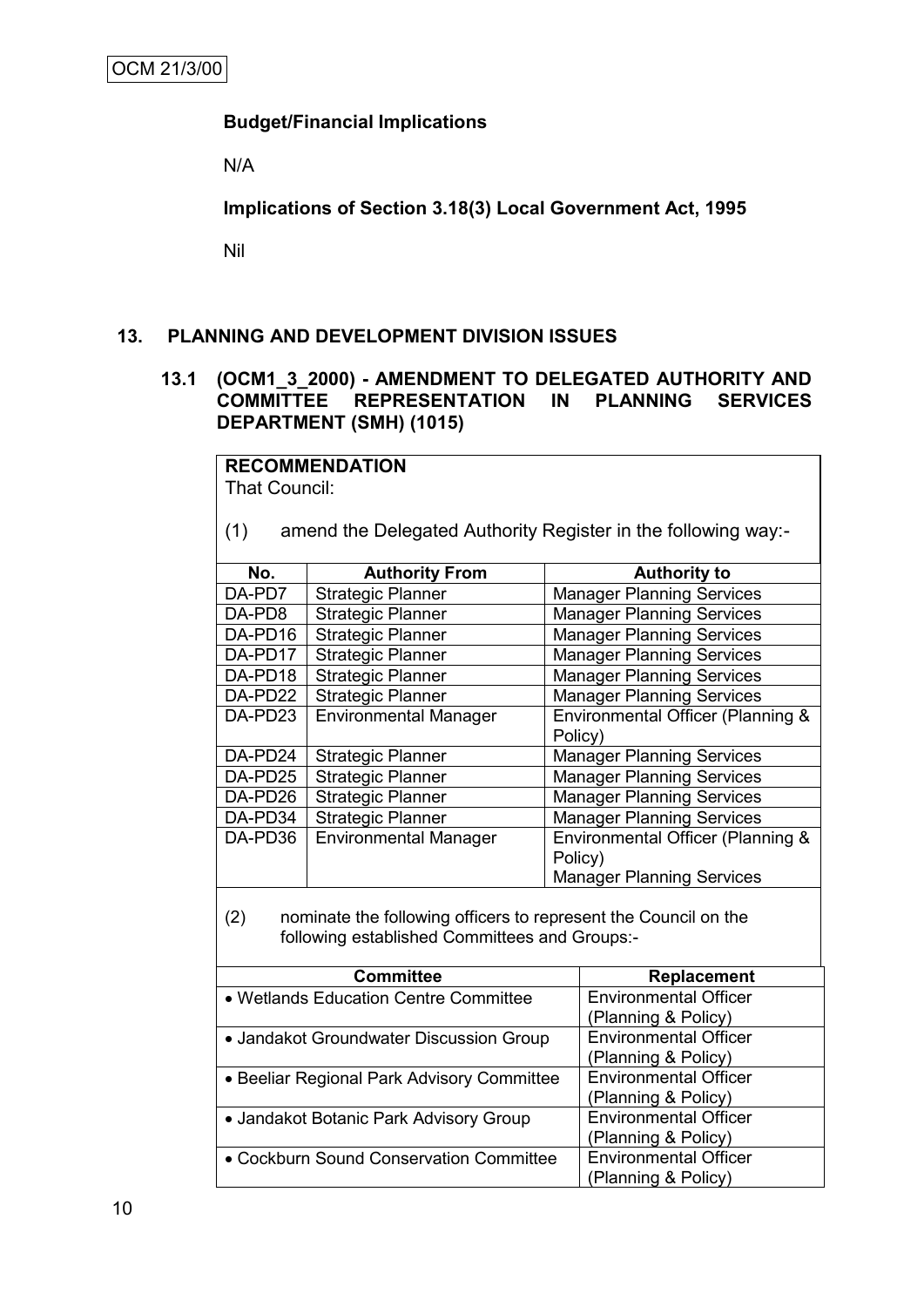| • Technical Review Committee for Thomsons | <b>Environmental Officer</b> |
|-------------------------------------------|------------------------------|
| Lake Drainage Scheme                      | (Planning & Policy)          |
| • Midge Research Group - Yangebup Lake    | <b>Environmental Officer</b> |
| - Market Garden                           | (Technical)                  |
| Swamp                                     | <b>Environmental Officer</b> |
|                                           | (Technical)                  |

- (3) advise the officers of the changes to the delegation and committee representation accordingly; and
- (4) advise the relevant Committees and Groups of the Council's decision in relation to the change in representation.

# **TO BE CARRIED BY AN ABSOLUTE MAJORITY OF COUNCIL**

# **COUNCIL DECISION**

#### **Background**

The Planning Services Department has been re-organised.

The Environmental Manager, Darren Walsh, resigned from the Council to take up a service position in the DEP.

It has been decided that the Environmental Manager will not be replaced and instead, an Environmental Officer (Planning and Policy) be appointed. This was decided following discussions with relevant staff and agreed to by the CEO.

The position of Environmental Officer (Planning and Policy) has been advertised and an appointment has yet to be made.

#### **Submission**

The current delegated authority and committee representations needs to be revised and where appropriate, re-allocated.

#### **Report**

The recommendation to the Council sets out the proposed change in delegated authority and committee representation.

#### **Strategic Plan/Policy Implications**

The Delegated Authority Register is required to be amended to reflect the new position and responsibilities.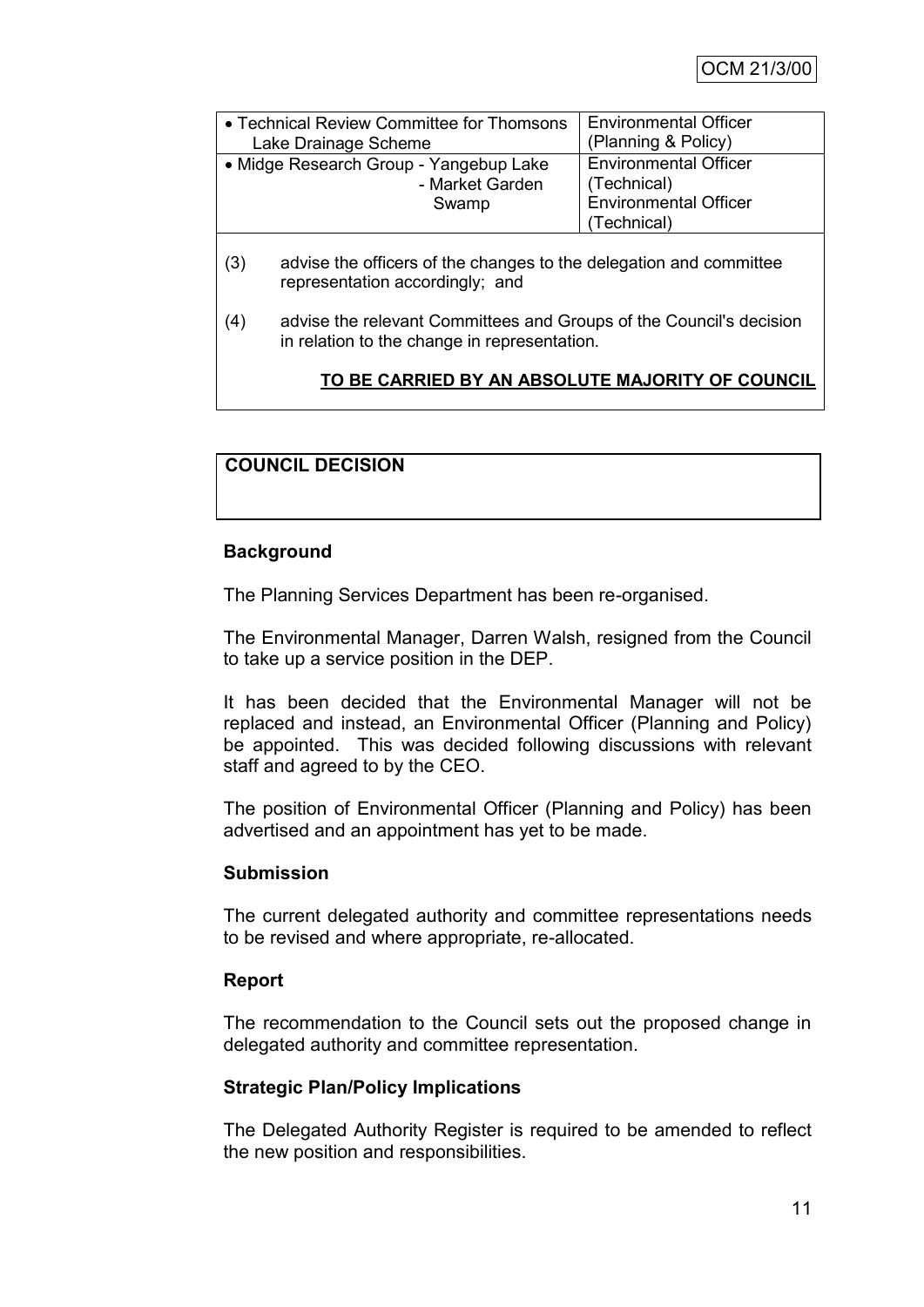# **Budget/Financial Implications**

N/A

**Implications of Section 3.18(3) Local Government Act, 1995**

Nil

# **13.2 (OCM1\_3\_2000) - WETLAND CONSERVATION POLICY (6120) (SMH) (ATTACH)**

#### **RECOMMENDATION**

That Council adopt proposed Policy as PD45 Wetland Conservation Policy for the purpose of advertising it under Clause 11.1.1 of District Zoning Scheme No. 2.

# **COUNCIL DECISION**

#### **Background**

Council at its meeting held on 15 February 2000, resolved to defer consideration of the Policy and for it to be referred to the WAPC and DEP for comment. This was to ensure that the policy did not conflict with any Policies applied by these agencies and to also give them an opportunity to comment prior to proceeding to public advertising and adoption.

The Policy was referred as required and comments were received from both the MFP on behalf of the WAPC and from the DEP. Copies of their respective responses are attached to the Agenda.

In response to the submissions received, the Policy has been modified accordingly.

The City is fortunate to contain numerous wetlands which provide a range of ecological, cultural, landscape and recreational functions. These wetlands are of varying forms ranging from relatively deep lakes such as Bibra Lake, through to the seasonal wetlands and damplands of the Jandakot area. Wetland mapping carried out by the Water and Rivers Commission, identified at least 112 different wetlands within the City, of which over 40% are classified in the higher conservation categories.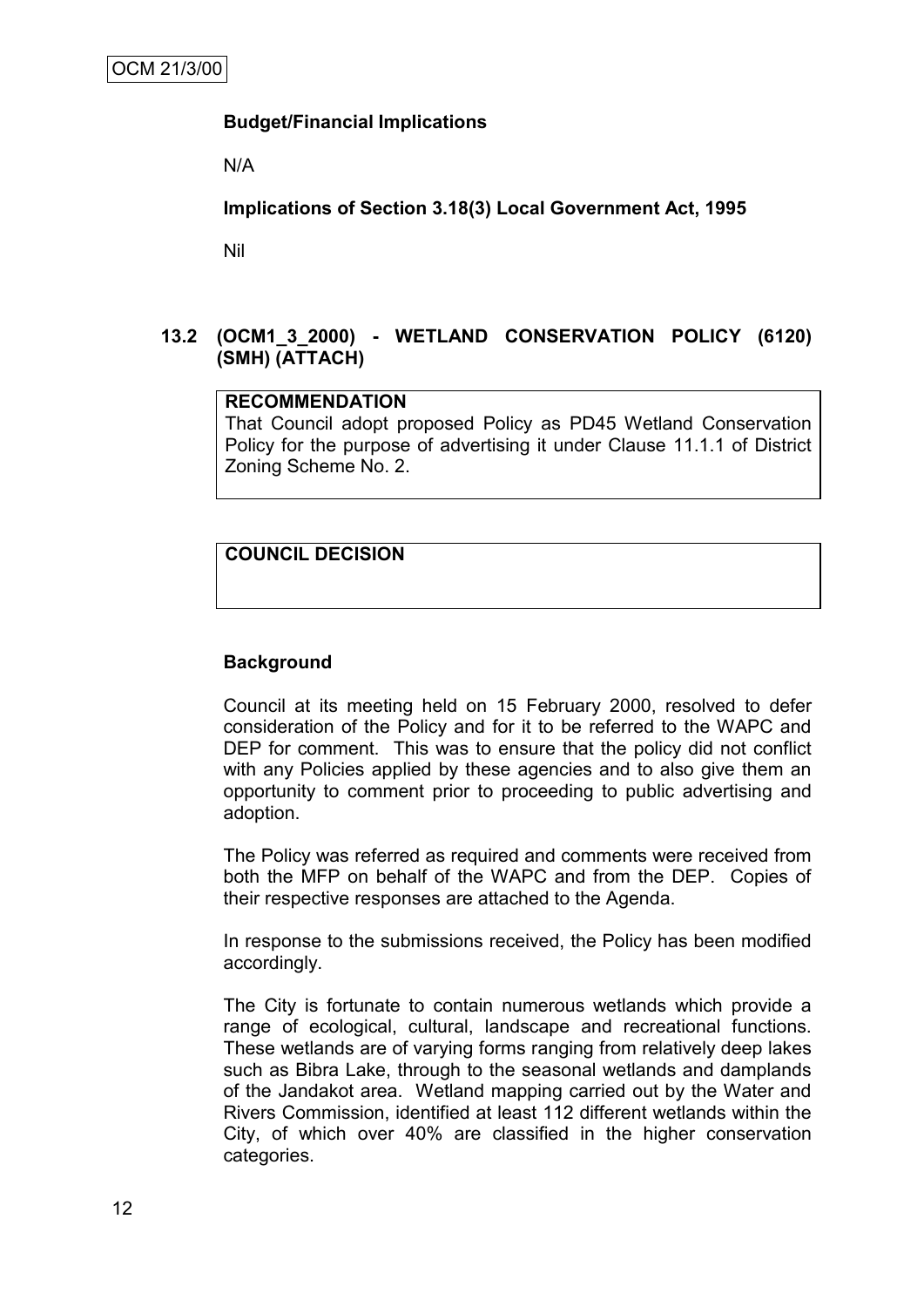These wetlands and the values which they possess, play a vital role in shaping the fabric of the landscape in Cockburn. They provide habitat for birds and other animals including bandicoots, contain native flora which is often unique and localised and enhance the local landscape through their aesthetic values. In addition to this, wetlands provide the local community with passive recreational opportunities often not found elsewhere and have significant educational values which together, have led to substantial historical associations between Cockburn's wetlands and its community.

With the current future rate of growth and development within the City, the wetlands continue to be placed under increased pressure. This pressure takes the form of encroachment of development, drainage, changes to hydrology, pollution and competing needs for the provision of suitable active public open space. The present mechanisms for the protection of many wetlands through the planning and environmental approval process, have often been shown to be limited, although Council and its officers have taken a positive approach towards wetland protection within the City. The development of a Wetland Protection Policy is seen as being important to formalise the general approach taken to wetland protection by Council and its officers, to provide a clear, consistent statement on the protection of its wetlands and to provide guidance for dealing with development proposals which have the potential to affect wetlands.

#### **Submission**

Responses from the MFP and the DEP are attached to the Agenda.

#### **Report**

Issues which can be addressed in a Council Policy relating to wetland protection, relate to those aspects associated with development which, if not properly managed, are likely to have a detrimental effect on wetlands. Key issues are as follows:-

- **Physical encroachment of development** Care needs to be taken to ensure that development does not encroach too close to wetlands and that important wetland buffers are maintained. Development setbacks should be maintained to ensure that wetland processes and native vegetation surrounding wetlands are not disturbed, in order to minimise impacts on the biological, aesthetic and physical values of wetlands. This includes issues such as clearing, filling and physical modification associated with development adjacent to wetlands.
- **Wetlands and public open space** The protection of wetlands within development areas usually means reduction in the overall area of developed land. This often places pressure on the provision of active public open space and developers often seek credit for the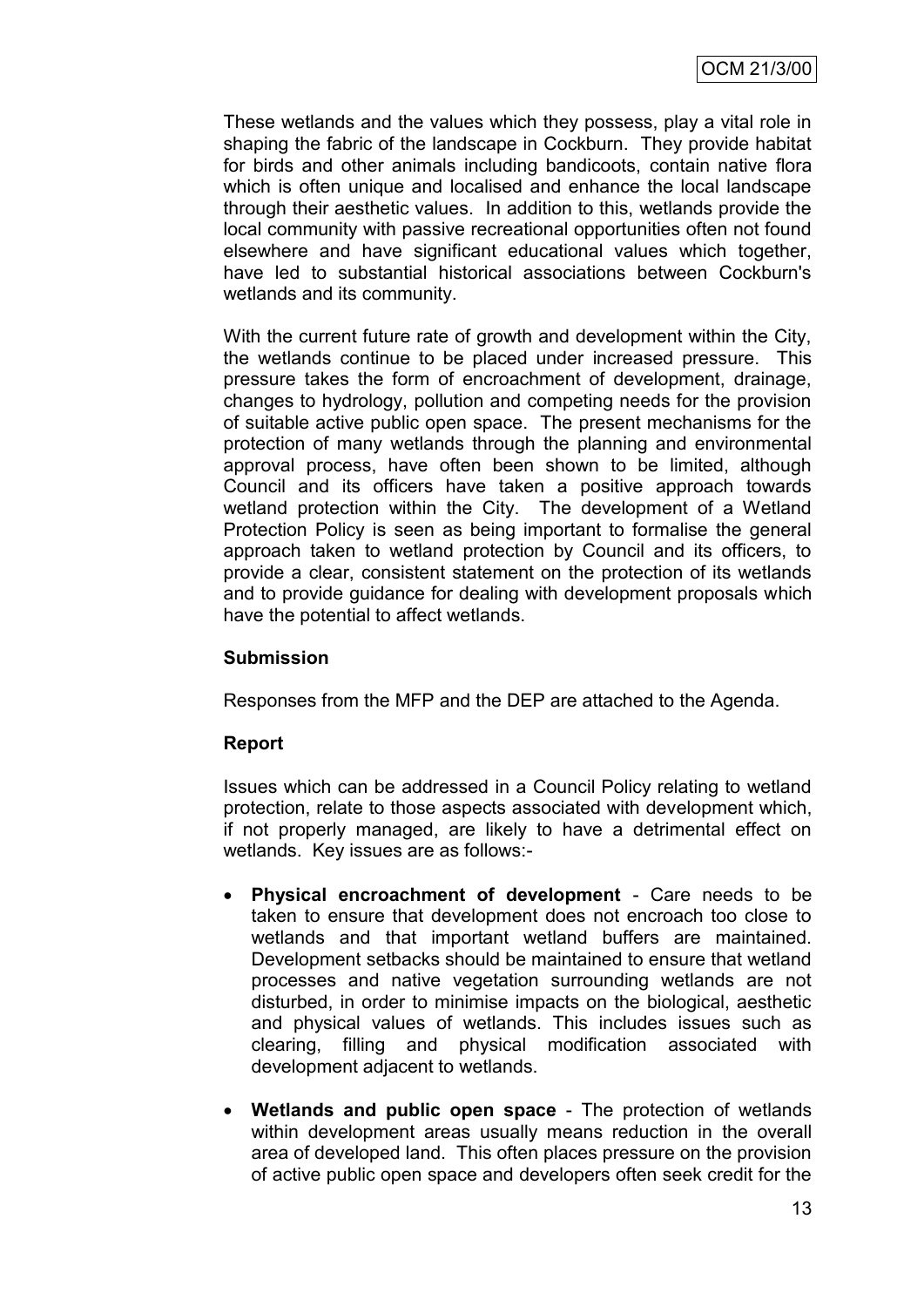wetland area from the 10% gross subdividable requirement. This can lead to reduction of active public open space available to the local community and pressure for development of wetland fringing areas. It is important that the appropriate balance be struck between the provision of active public open space and the retention of wetlands within development areas.

- **Drainage and groundwater management** Stormwater drainage associated with development adjacent to wetlands, has the potential to cause significant adverse impacts on wetlands if not managed properly. Direct and indirect drainage inputs can lead to the pollution of wetlands with nutrients and other pollutants, create sedimentation and cause alterations to natural hydrological regimes. This can lead to problems with water quality, algal blooms, damage to fringing vegetation and allow the breeding of midge and mosquitoes. Alterations to groundwater within the vicinity of wetlands following development, can also lead to adverse changes in the hydrology of wetlands, leading to wetlands becoming dryer or wetter for longer periods. This can result in loss of ecological, aesthetic and recreational values as well as again creating conditions for midge and mosquito breeding. Consequently, it is important that stormwater disposal and groundwater levels are properly managed when development occurs within the area of influence of wetlands.
- **Pollution and effluent disposal** Water quality within wetlands can be easily degraded through the addition of pollutants, in particular nitrogen and phosphorus. These pollutants can enter wetlands through drainage and groundwater and lead to algal blooms and other water quality problems which can result in negative impacts such as midge proliferation, odours and other aesthetic impacts. Nutrients and other pollutants can enter the wetlands as a result of surface and groundwater inputs from a range of land uses and may enter drains and groundwater within the catchment of wetlands through spillage, direct discharge or via diffuse means.

It is important that pollutant export from land uses within the service and groundwater catchments of wetlands, is well managed to protect water quality within wetlands. This requires proper planning to ensure developments are sited and designed in a manner which prevents pollutants entering wetlands and implementation of best practice management measures for land use, to ensure long term maintenance of water quality. On-site effluent disposal also needs to be carefully managed in order to ensure that wetland pollution does not occur from these processes.

The proposed policy has been developed to address the key issues outlined above and is intended to apply to all wetlands within the City. The policy is intended to deal with new development, rezoning and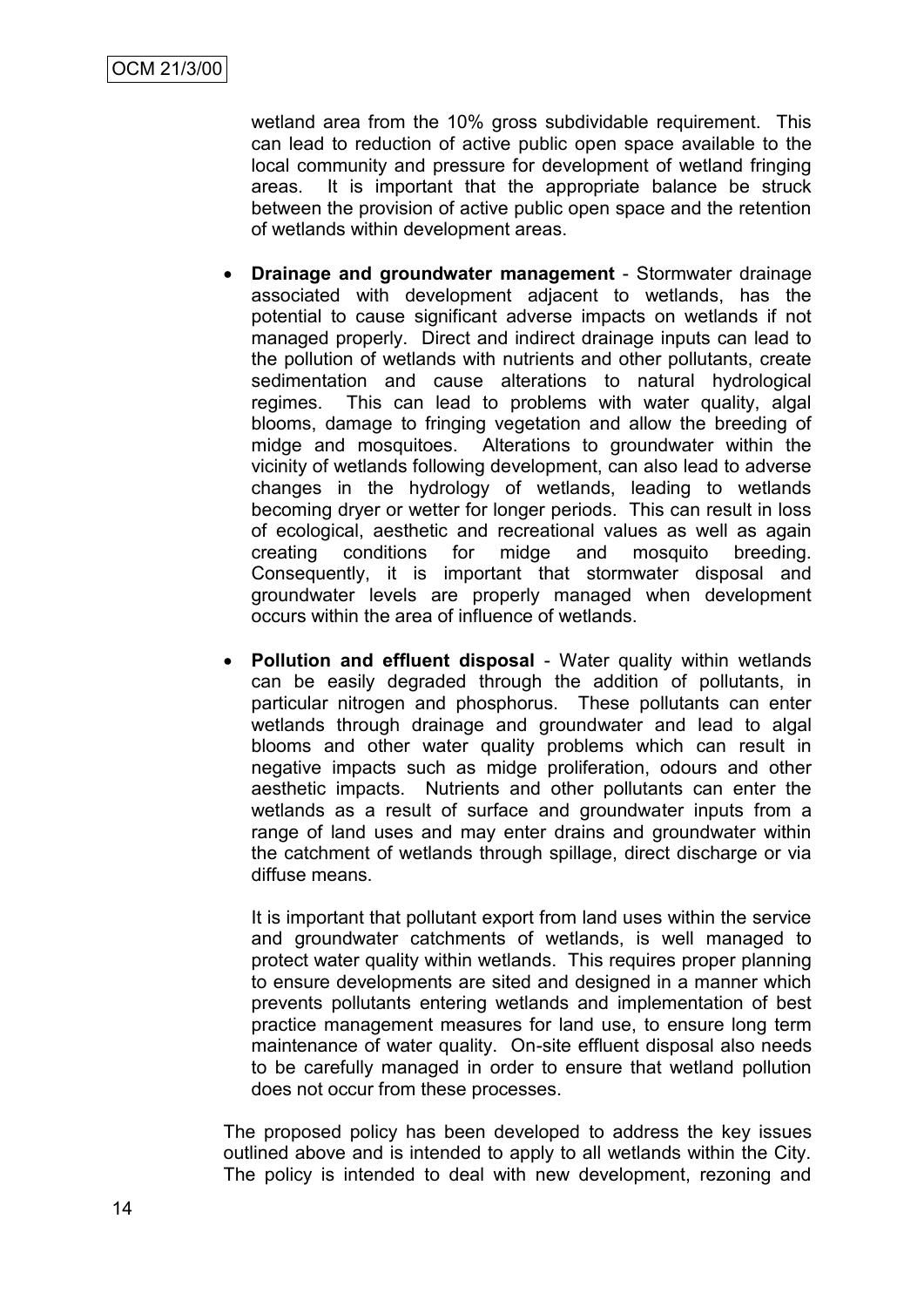land use and infrastructure proposals and is not intended to apply to existing land use or development. The primary intention of the policy, is to provide Council and its officers with a clear guidance for decision making.

# **Strategic Plan/Policy Implications**

Council's Strategic Plan provides for conserving and improving your environment.

# **Budget/Financial Implications**

N/A

# **Implications of Section 3.18(3) Local Government Act, 1995**

The policy is intended to complement existing State Government policies while providing a detailed local approach to planning and wetland protection so as to ensure, where possible, that valuable wetland resources are protected throughout the development process.

While the policy is generally complementary to existing State Government policy, some constraints to its application within the development process may apply, particularly through appeals to the Minister for Planning and Tribunal. The policy itself will not have any legal status, but is intended to provide a clear statement of purpose by Council and provide officers with a consistent approach to managing wetland impacts associated with development.

# **13.3 (OCM1\_3\_2000) - POLICY - PD46 - RESPONSE TO APPEALS AND INVESTIGATIONS (9003) (SMH) (ATTACH)**

### **RECOMMENDATION**

That Council adopt proposed Policy PD46 - Response to Appeals and Investigations for the purpose of advertising it under Clause 11.1.1 of District Zoning Scheme No. 2.

# **COUNCIL DECISION**

#### **Background**

There are situations that arise where the Council changes the recommendation of a Council officer which can lead to an appeal by the applicant and an investigation by the Ombudsman.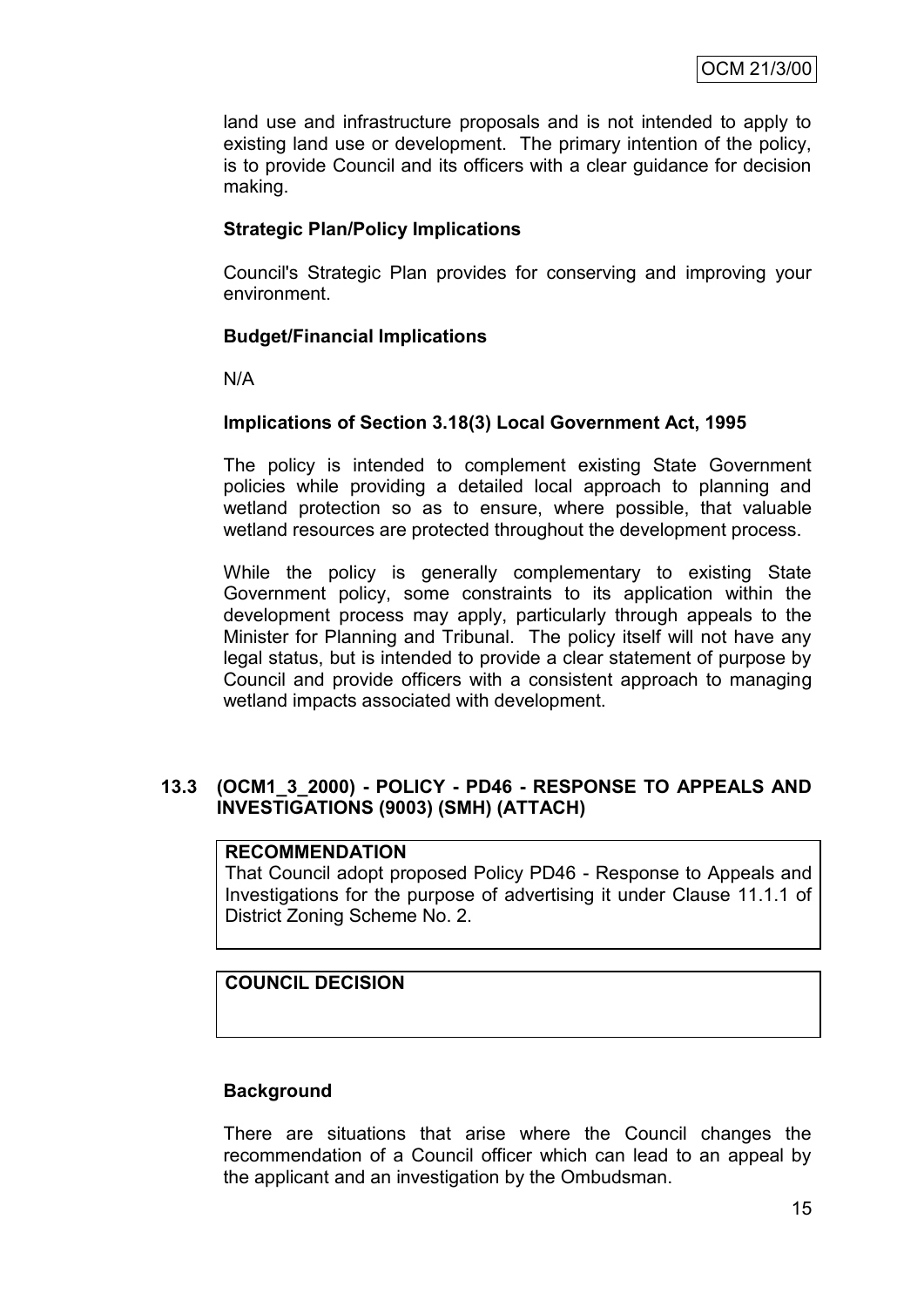In the past, the Council officers have been required to respond to the Minister or the Parliamentary Commissioner and attend as an expert witness to a tribunal dealing with the matter, on behalf of the Council, when the Council decision is contrary to the recommendation of the officer.

This is a difficult situation and places the officer in an invidious position.

The decision making authority needs to be responsible and accountable for its actions where they are different from the recommendations of an officer.

The Local Government Act has been amended to include Regulation 11(d)(da), which now requires Council to document the reasons for making a recommendation different from that of an officer or a committee.

A policy is required to clarify the role and responsibility of the Council and its staff in respect to recommendations and decisions that are different.

#### **Submission**

N/A

#### **Report**

Attached is a policy which has been prepared to provide for situations where a staff recommendation and a Council decision are different and an appeal or an Ombudsman investigation follows.

The purpose of the policy, is to put the onus for a Council decision squarely with the Council so that:-

- (1) Council decisions which are the same or essentially the same as a staff recommendation, then the staff is obliged, unless the Council directs otherwise, to represent the Council in an appeal or an investigation.
- (2) Council decisions which are not the same as a staff recommendation, then the Council is required to represent its position and if necessary, engage consultants to prepare a response or act as an expert witness on its behalf. The Mover or Seconder of the resolution or a supportive Councillor, would be responsible to represent the Council at a hearing or prepare a response to the Minister or the Ombudsman and where this is not considered appropriate, instead prepare the brief for a consultant to represent the Council.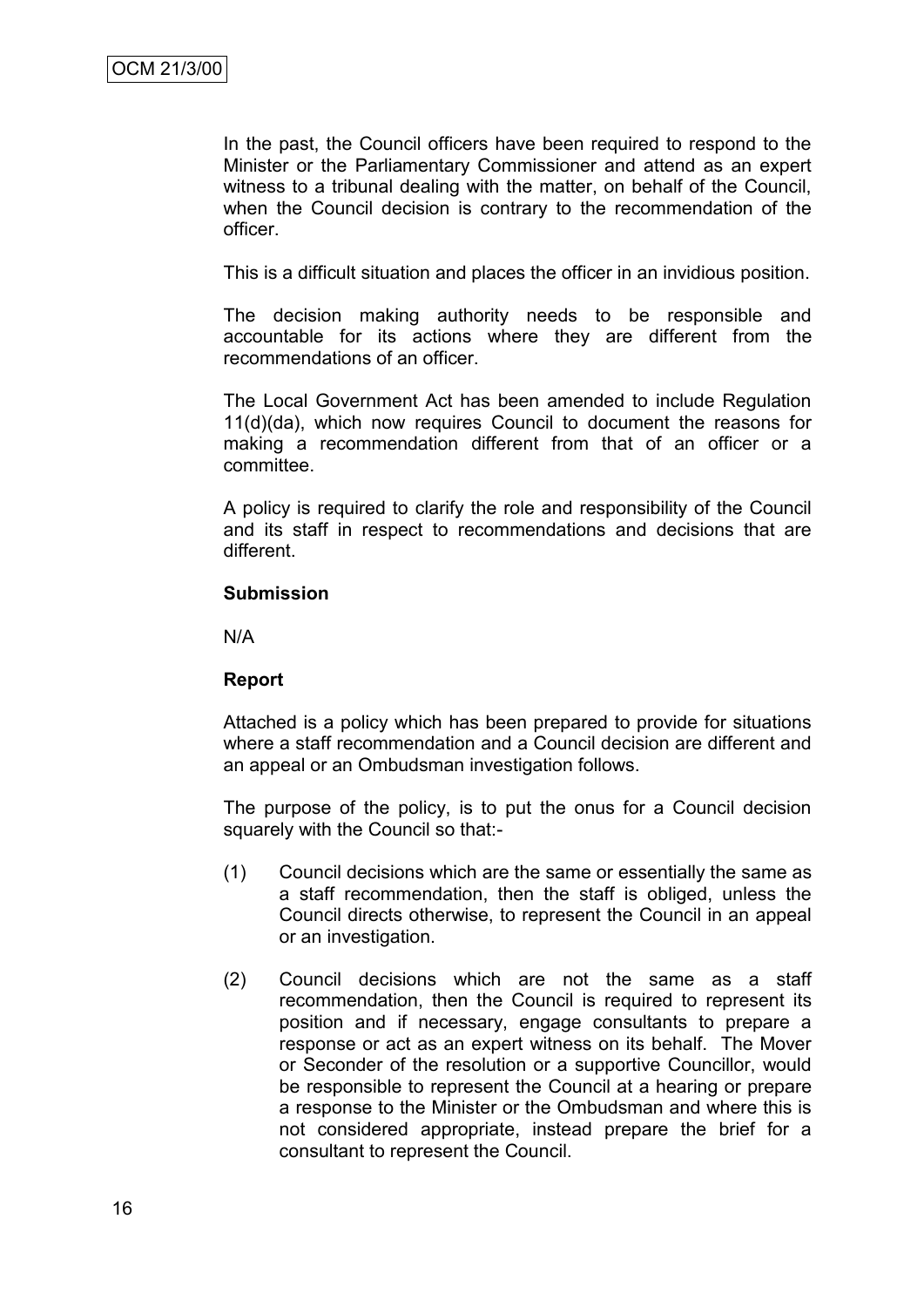(3) Funds to pay for the services of a consultant should be sourced from the Council's funds, namely Account 110255 - Councillors Expenses.

This approach would clarify the role, responsibility and accountability of the Council in this circumstance.

Although the situation does not arise often, a policy makes it clear should it occur in the future.

# **Strategic Plan/Policy Implications**

A new policy is proposed.

#### **Budget/Financial Implications**

N/A

**Implications of Section 3.18(3) Local Government Act, 1995**

Nil

**13.4 (OCM1\_3\_2000) - PROPOSED AMENDMENT NO. 220 - REZONING FROM LOCAL RESERVE - PUBLIC PURPOSE TO MIXED BUSINESS - LOT 45; 2 ROCKINGHAM ROAD, HAMILTON HILL - OWNER: TOTALISATOR AGENCY BOARD - APPLICANT: TAYLOR BURRELL (TAB) (2206205) (92220) (JAN)**

#### **RECOMMENDATION** That Council:

(1) adopt the following amendment:-

TOWN PLANNING AND DEVELOPMENT ACT, 1928 (AS AMENDED) - RESOLUTION DECIDING TO AMEND A TOWN PLANNING SCHEME - CITY OF COCKBURN TOWN PLANNING SCHEME - DISTRICT ZONING SCHEME NO 2.

AMENDMENT NO. 220

Resolved that Council, in pursuance of Section 7 of the Town Planning and Development Act 1928, amend the above Town Planning Scheme by:

- 1. rezoning Lot 45 Rockingham Road, Hamilton Hill from 'Local Reserve Public Purposes' to 'Mixed Business'; and
- 2. amend the Scheme Map accordingly.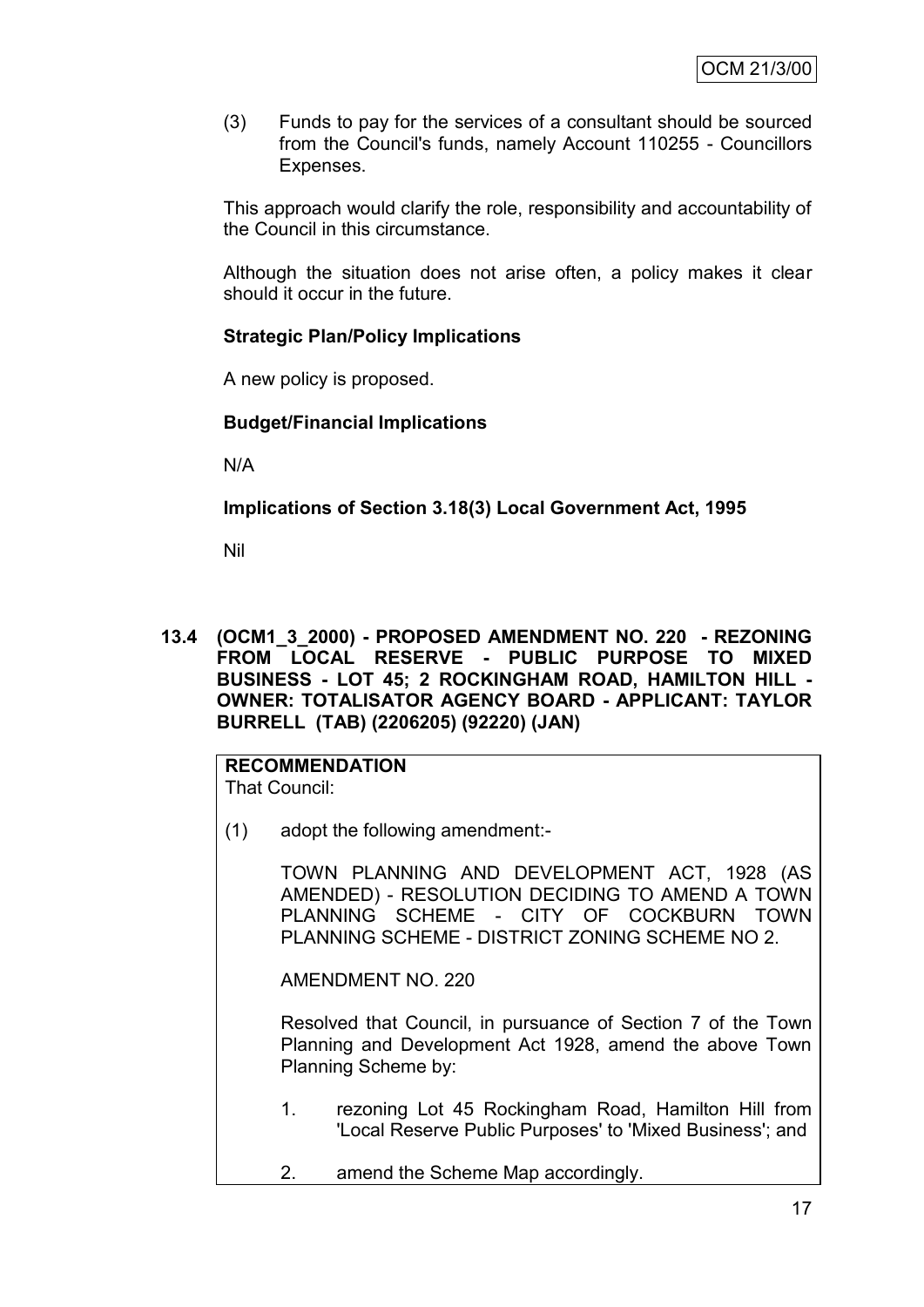Dated this 21 day of March 2000

Chief Executive Officer

- (2) sign the amending documents and advise the WAPC of Council's decision;
- (3) forward a copy of the signed document to the Environmental Protection Authority in accordance with Section 7 (A)(1) of the Town Planning and Development Act;
- (4) following the receipt of formal advice from the Environmental Protection Authority that the Scheme or Scheme Amendment should not be assessed under Section 48A of the Environmental Protection Act, forward copies of the signed documents to the Western Australian Planning Commission requesting consent to advertise be granted;
- (5) notwithstanding (4) above, the Director of Planning and Development may refer a Scheme or Scheme Amendment to the Council for their consideration, following formal advice from the Environmental Protection Authority that the Scheme or Scheme Amendment should not be assessed under Section 48A of the Environmental Protection Act ; and
- (6) advise the applicant of the Council's decision.

# **COUNCIL DECISION**

#### **Background**

| ZONING:     | MRS:               | Urban                                       |
|-------------|--------------------|---------------------------------------------|
|             | DZS:               | Public Purpose - TAB                        |
| LAND USE:   |                    | Vacant building (previously betting agency) |
| l LOT SIZE: | 212 m <sup>2</sup> |                                             |
| AREA:       |                    |                                             |
| USE CLASS:  | N/A                |                                             |

#### **Submission**

The submitted application proposes the rezoning of Lot 45 located on the corner of Rockingham Road and Healy Road, Hamilton Hill. This amendment seeks to rezone the site from the Local Reserve - Public Purpose (TAB) to Mixed Business.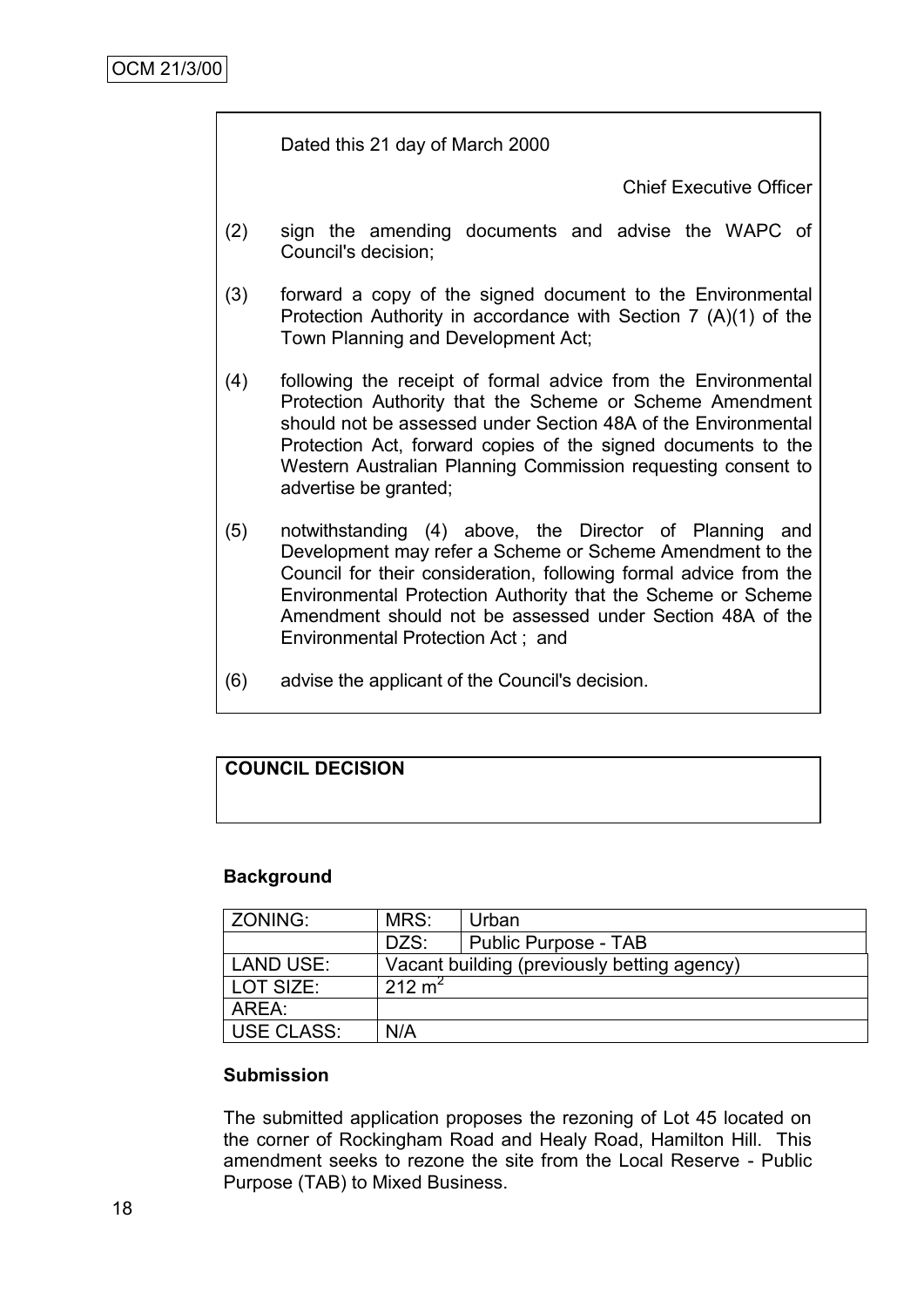# **Report**

The site vested in the Totaliser Agency Board and was operated as a TAB agency until recently. The site is now surplus to the TAB's requirements and is to be offered for sale. To facilitate alternative development options, the land requires rezoning.

The subject site has an area of 212  $m^2$  of which 128 $m^2$  is occupied by a 25 year old building, constructed as a purpose built TAB agency.

Land surrounding Lot 45 is zoned 'light Industrial' and 'commercial'.

This area includes an adjoining ice works and timber yard, showrooms and offices. On the opposite side of Rockingham Road, is the Newmarket Hotel and a single residence. The northern side (City of Fremantle) across Healy Road, is zoned residential though it remains largely undeveloped.

The size of Lot 45 is too small to accommodate a Light Industrial use.

The existing combination of business and light industrial development in the locality, suggests that the rezoning of Lot 45 to Mixed Business will not alter or affect the current land use composition of the area.

Furthermore, the draft of Town Planning Scheme 3 proposes the rezoning of most of the immediate surrounding properties to "Mixed Business". Therefore, the rezoning of Lot 14 from Local Reserve to Mixed Business is consistent with the zoning proposed by Scheme 3.

Accordingly, it is recommended that Council initiates an amendment to rezone the subject land to "Mixed Business".

#### **Strategic Plan/Policy Implications**

N/A

**Budget/Financial Implications**

N/A

**Implications of Section 3.18(3) Local Government Act, 1995**

Nil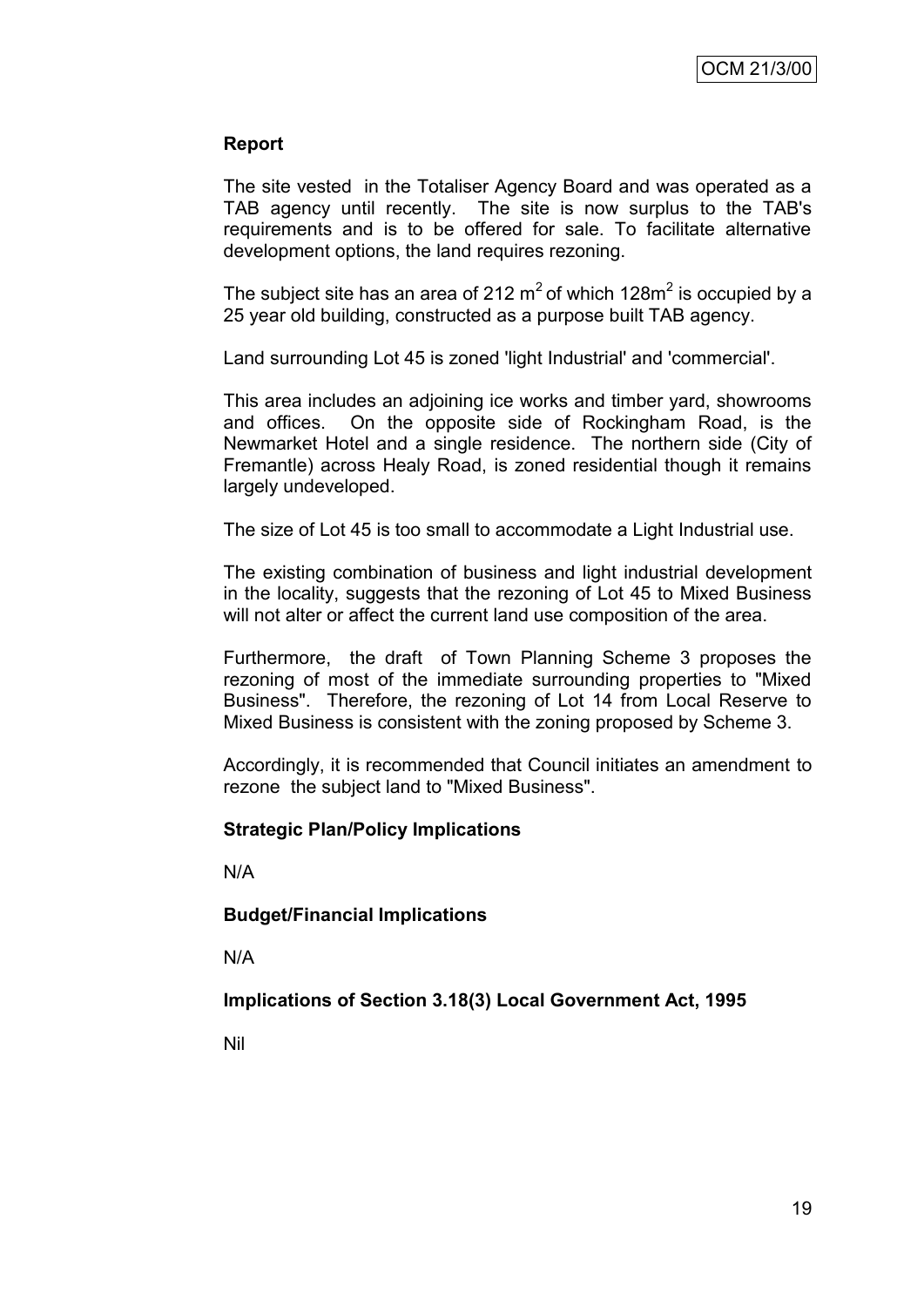#### **13.5 (OCM1\_3\_2000) - REVIEW OF THE HEALTH LOCAL LAWS (1125) (LCD) (ATTACH)**

#### **NOTE: The Presiding Member is to read aloud a summary of the purpose and effect of the proposed local law.**

# **RECOMMENDATION**

That Council:

- (1) receive the proposed City of Cockburn Health Local Law 2000, as attached to the Agenda and which forms part of this report; and
- (2) advertise the proposed Local Law for public comment pursuant to Section 3.12 of the Local Government Act 1995.

# **COUNCIL DECISION**

# **Background**

Council's Environmental Health Services have been using the Model Series A Health Local Laws, which were adopted by Council on the 25 September 1963. These local laws were amended from time to time to deal with the change in community standards.

#### **Submission**

The City of Cockburn Health Local Law 2000, has been drafted in consultation with the Principal Environmental Health Officer and his staff and the National Competition Policy requirements have been taken into consideration.

The following statement is to be read aloud to the meeting:

**"The purpose and effect of these local laws is to provide for the regulation, control and management of day to day health matters and to establish various health standards and requirements for the district."**

#### **Report**

The Model Series A Health Local Laws are to be repealed and replaced with the City of Cockburn Health Local Law 2000. The intent in drafting the local laws, was to produce a local law that dealt specifically with health issues. Matters of a general nature such as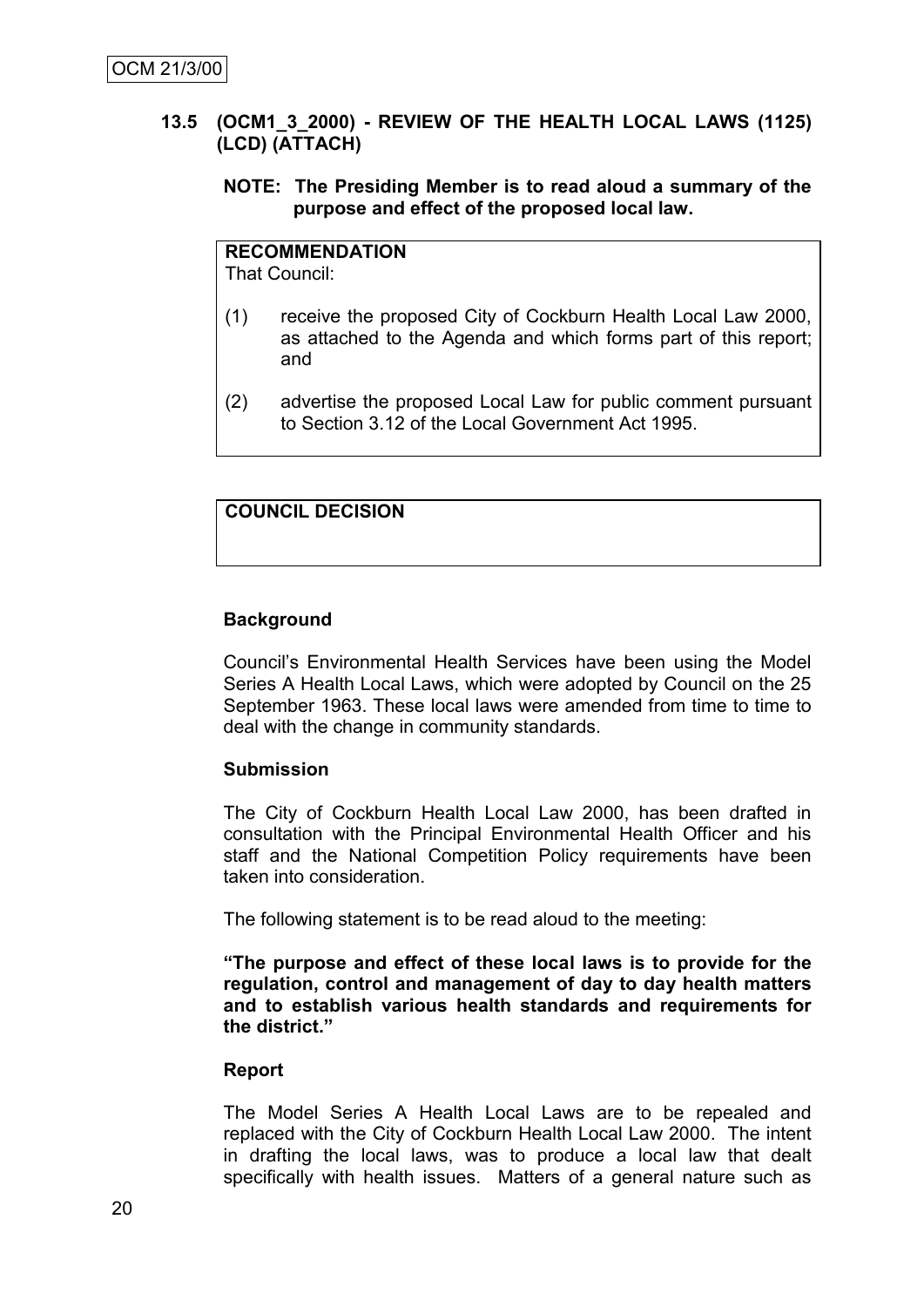pigeons, rubbish receptacles, stables and large animals are not included in the Health Local Laws. Rather, these issues have been written into the City of Cockburn Local Law 2000.

The City of Cockburn Health Local Law 2000 is based on the City of Perth Health Local Law 1993. This draft of the local laws represents a significant update to reflect contemporary standards of public health and to include local issues.

There are no schedules depicting the various application forms and licenses. Rather, the phrase "*on the form approved by Council from time to time*" has been used throughout the local laws. This method eliminates the need of presenting new schedules to Council for approval and subsequent amendment to the local laws every time a form is changed. The new procedure will be that amended forms relevant to the local laws, will be presented to Council for adoption and once adopted, the form becomes legal for use.

Fee schedules have been omitted from the local laws. Council will determine the fees applicable to the local laws in accordance with Health Act 1911, and a schedule of fees will be published and adopted with the annual budget. This eliminates the need to amend the local laws every time there is an increase in fees.

If Council resolves to proceed with this matter, an advertisement will be placed twice in The West Australian, giving public notice of Council's intention to promulgate the City of Cockburn Health Local Law 2000. Interested parties will be able to inspect a copy of the local law or obtain a copy of the local law from Council or from one of the other places mentioned in the advertisement and may make a representation to Council in response to the proposed local law. The submission period for representations is 42 days from the date of the first advertisement.

#### **Strategic Plan/Policy Implications**

Key Result Area "Managing Your City" refers.

#### **Budget/Financial Implications**

N/A

#### **Implications of Section 3.18(3) Local Government Act, 1995**

Nil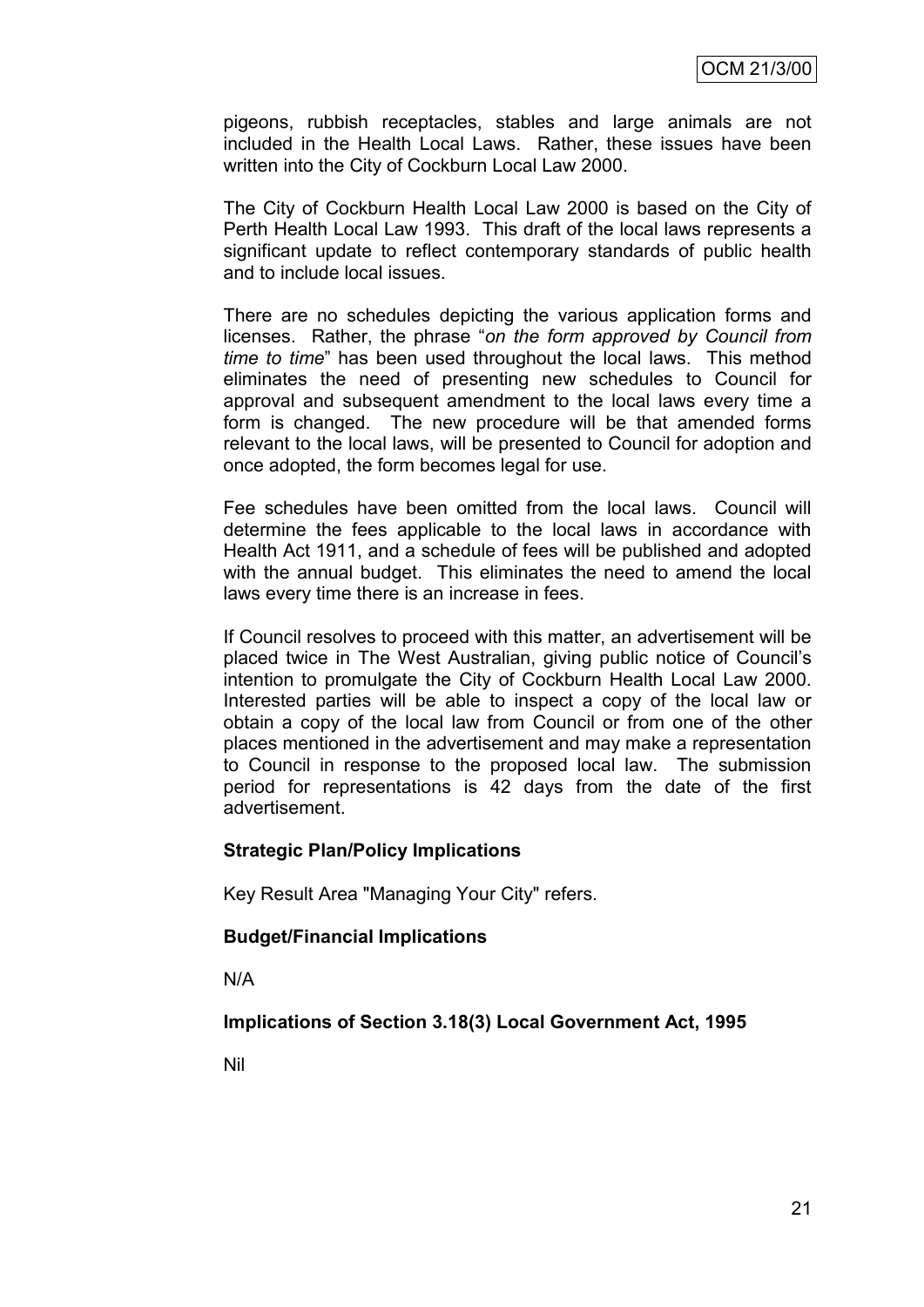#### **13.6 (OCM1\_3\_2000) - CAR PARKING SITE - LOT 14 CLARENCE BEACH ROAD, MUNSTER - OWNER: LANDCORP (WESTERN AUSTRALIAN LAND AUTHORITY) - APPLICANT: EGIS CONSULTING AUSTRALIA (3412263) (JAN) (ATTACH)**

# **RECOMMENDATION**

That Council:

(1) approve the proposed car parking development on Lot 14 Clarence Beach Road/Cockburn Road Munster, subject to the following:

Standard Conditions:

Standard conditions contained in Council Policy PD 17 as determined appropriate to this application by the delegated officer under clause 7.6 of Council's District Zoning Scheme Nº 2;

Special Conditions:

- 1. A plan to be submitted detailing planting of shade trees at the rate of 1 for every 8 carparking bays in accordance with Council Policy PD40 (Henderson Industrial Area - Development Control);
- 2. All stormwater being contained and disposed of on-site to the satisfaction of the Council.
- 3. Landcorp being responsible to ensure that the operation of the carpark enables safe and unimpeded access for articulated vehicles towing large boats along Clarence Beach Road to the waterfront, in accordance with the Egis Consulting facsimile dated 14 March 2000.
- 4. Satisfactory arrangements to be made by the Applicant with the City for the ongoing maintenance, public liability and drainage of carpark facilities situated within the Clarence Beach Road reserve.
- (2) issue a MRS Form 2 Notice of Approval valid for a period of 2 years;
- (3) advise those who made a submission of Council's decision accordingly.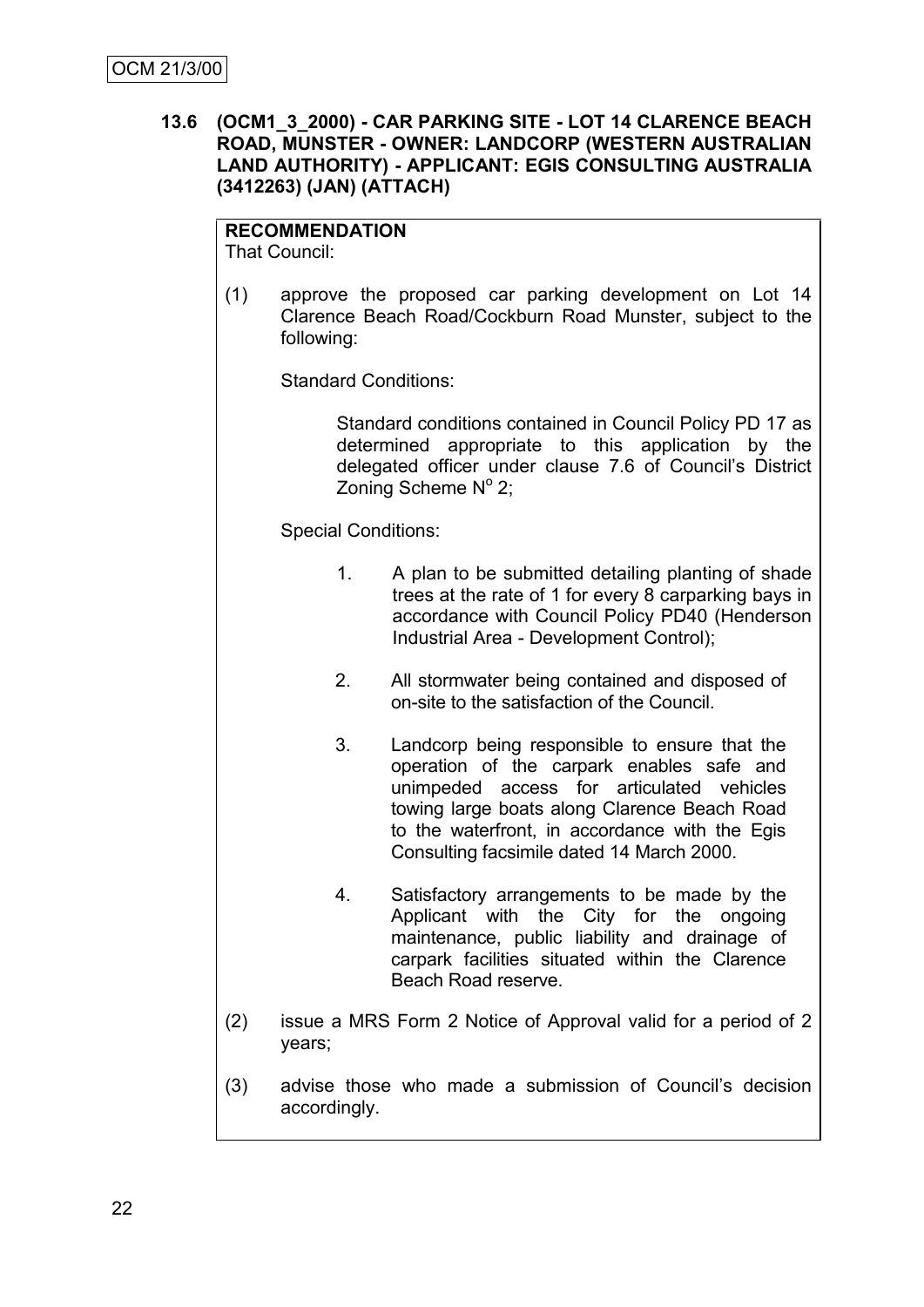# **COUNCIL DECISION**

#### **Background**

| ZONING:        | MRS:                 | <b>General Industry</b> |  |
|----------------|----------------------|-------------------------|--|
|                | DZS:                 | <b>General Industry</b> |  |
| LAND USE:      | Informal car parking |                         |  |
| LOT SIZE:      | 1778m <sup>2</sup>   |                         |  |
| l AREA:<br>N/A |                      |                         |  |
| USE CLASS:     | <b>Not Listed</b>    |                         |  |

The submitted application proposes the construction of a carpark with capacity for 238 bays to serve the shipbuilding industry. The development is proposed on Lot 14 Clarence Beach Road adjacent to the intersection of Cockburn Road and Russell Road.

Plans of the proposed carpark and the surrounding development are included in the Agenda attachments.

The application was referred to adjoining landowners, and only one submission was received (in support).

#### **Report**

Based on two studies conducted in the Henderson Industrial Area, *(Henderson Industrial Area Amenity Study by Max Margetts & Associates - June 1998) and Strategic Concept Plan - Henderson Industrial Area Amenity Project by City of Cockburn - 1998)* it is clear that existing car parking arrangements are unsatisfactory.

A lack of formalised parking is evident in the northern part of the industrial area. This precinct located immediately adjacent to the shipbuilding area along Cockburn Road, needs to provide an adequate parking provision.

In many instances vehicle parking demand is not being accommodated on the premises. This is having a significant impact on the amenity of the estate. Uncontrolled vehicle parking on the street verges and along the road pavements also presents a safety hazard as well as an impediment to the functional movement of traffic in the area.

As the application concerns a use not listed in the District Zoning Scheme No. 2, the application was advertised to all adjacent interested landowners according to Clause 6.2

It is recommended that the proposal be approved based on the following criteria: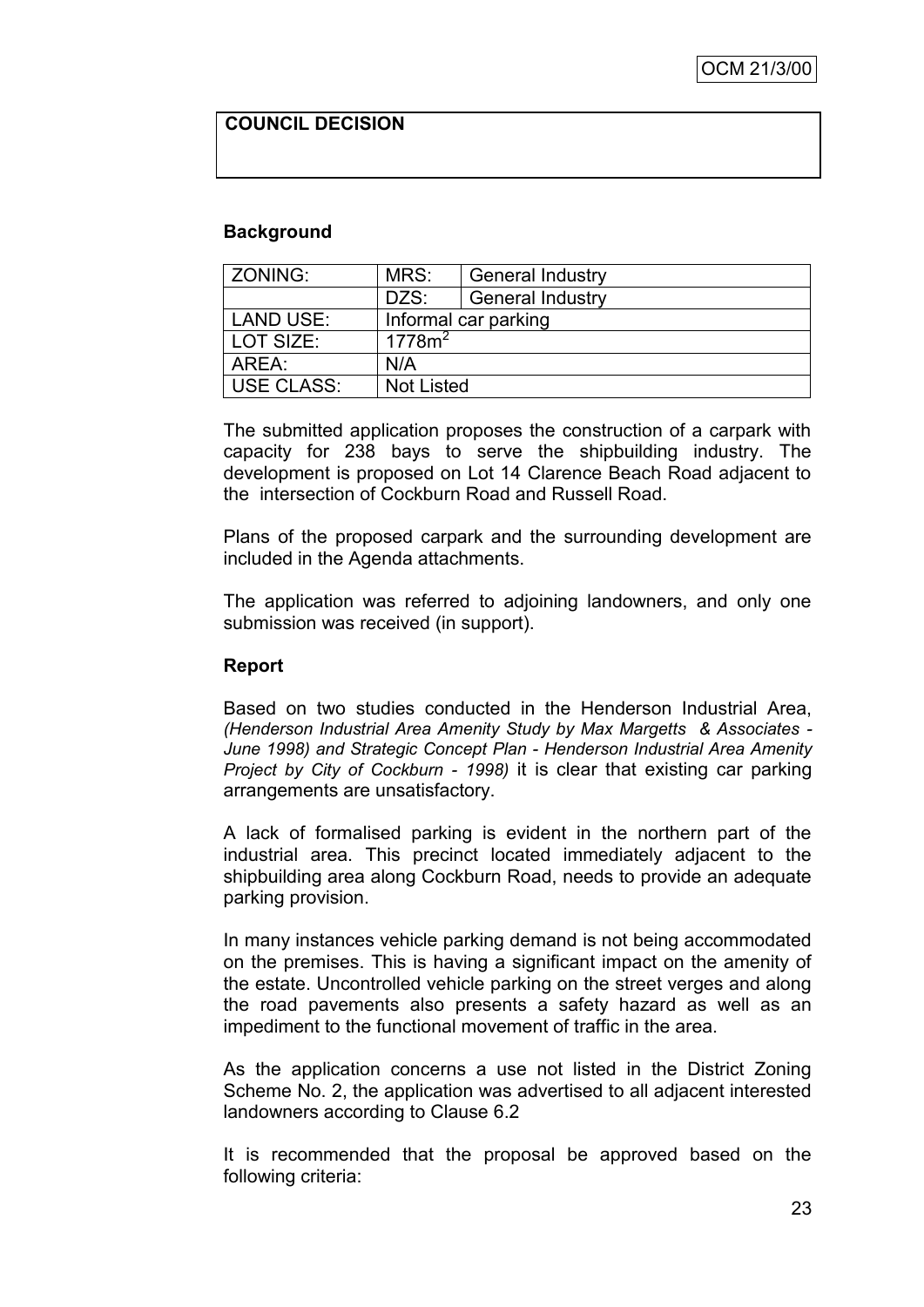- The land affected by the proposal is currently used as an informal carparking.
- Landcorp, as the owner of the land is funding the project.
- The need to alleviate the current parking debacle in the area.

There is also a need to formalise ongoing maintenance arrangements with Landcorp for that portion of the carpark to be constructed within the Clarence Beach Road Reserve.

# **Strategic Plan/Policy Implications**

N/A

#### **Budget/Financial Implications**

The carpark construction is to be funded by Landcorp.

#### **Implications of Section 3.18(3) Local Government Act, 1995**

The application also requires the approval of the Western Australian Planning Commission pursuant to Clause 32 of the Metropolitan Region Scheme.

# **13.7 (OCM1\_3\_2000) - AGM - RESOLUTION - COOGEE BEACH (9120) (SMH)**

#### **RECOMMENDATION**

That Council note the resolution of electors relating to Coogee Beach at the Annual General Meeting held on 7 February 2000, for reasons outlined in the Report.

# **COUNCIL DECISION**

#### **Background**

On 7 February 2000, the Council held its Annual General Meeting.

A number of resolutions were passed from the floor, which are required to be considered by the Council under the provisions of the Local Government Act.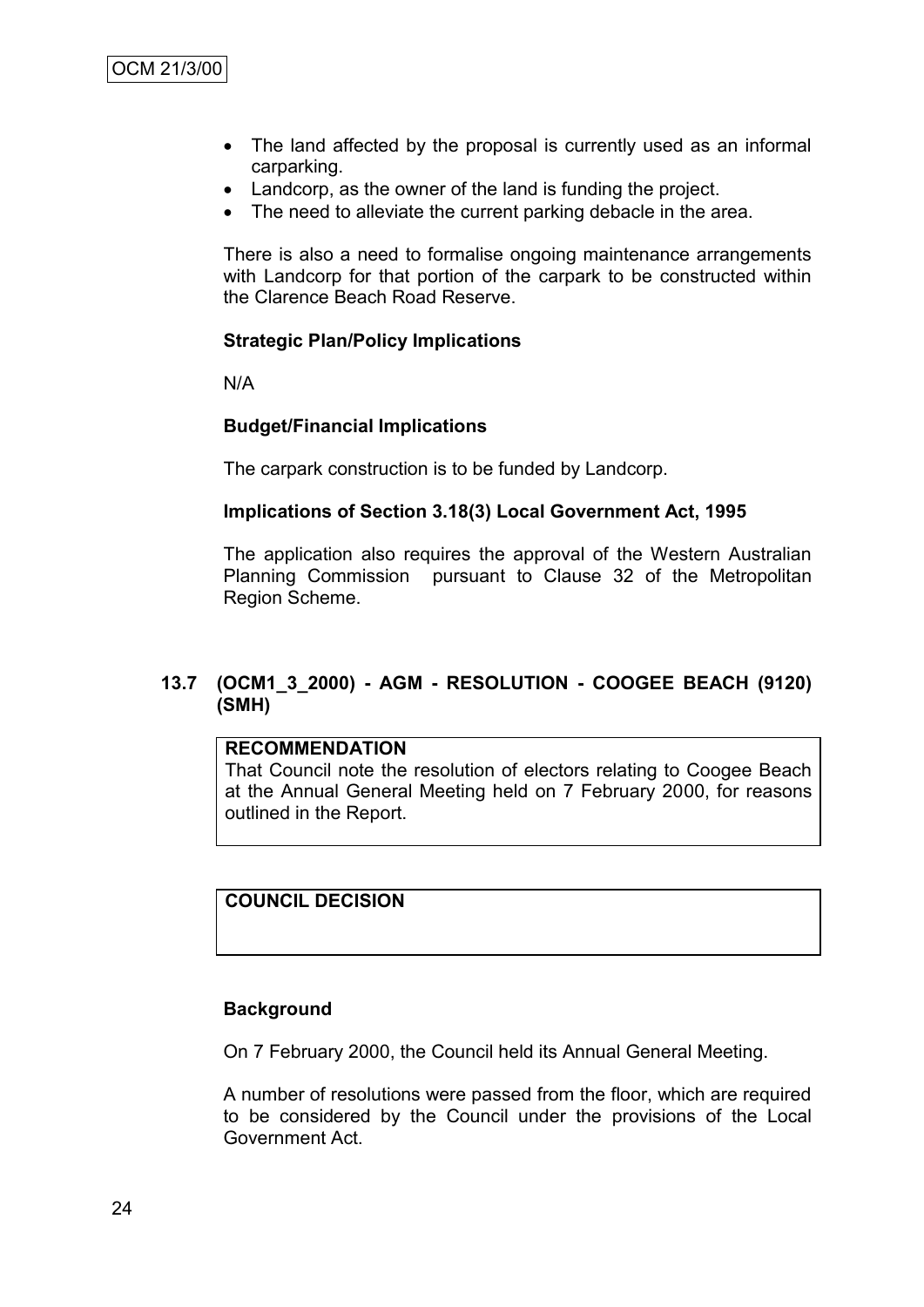# **Submission**

The meeting resolved:-

# "*Coogee Beach*

*MOVED Mary Jenkins SECONDED Heather Smedley that Council:*

- *1. stop the forward planning process now and take back from the developers, the responsibility of regional development planning;*
- *2. undertake an open assessment, along with State Government, of the coastal environmental requirements and our recreational needs and conduct proper community consultation;*
- *3. set aside an adequate width of coastal reserve to cater for the identified environmental and recreational criteria and consistent with State Government Policy, identify any land which is surplus to these coastal needs and make it available for potential development.*

*Only at this stage, should the normal planning process so often cited by our politicians, be applied.*

# *MOTION PUT AND CARRIED"*

# **Report**

1. Regional Planning is undertaken by the WAPC.

The only developers on the coast are State or quasi State agencies.

# **North Coogee**

Landcorp in conjunction with DOCAT is planning, subdividing and selling land in the Robb Jetty Estate.

# **Port Catherine**

WAPC has a development agreement with Australand to develop a marina on the old Consolidated Marine Holdings land at Coogee.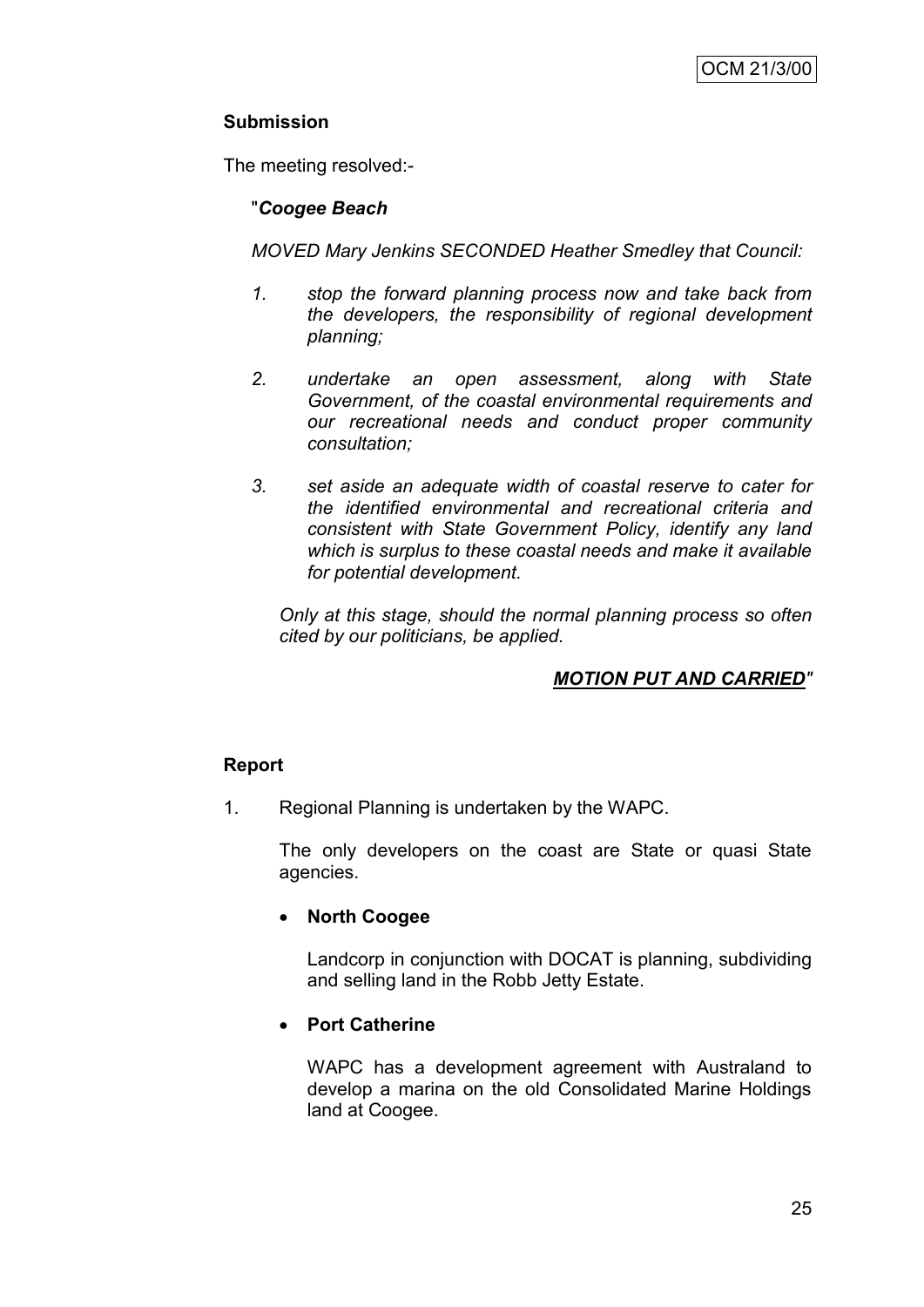#### **Jervoise Bay/Henderson**

Landcorp and DOCAT are planning, subdividing and promoting the Northern Harbour and Southern Harbour Projects at Jervoise Bay for shipbuilding and off shore oil and gas rigs.

At North Coogee and at Henderson, a Clause 32 call in control is applied by the WAPC to approve and refuse development in these State funded and promoted estates. The Council has only a minor role.

It is unlikely that the State would allow the Council to influence projects undertaken by Landcorp and DOCAT.

2. The Council has already completed a study of the coast which was adopted in November 1999. This report was the "Integrated Coastal Management Study" undertaken by Ecoscope and Coastwise. This study included extensive public participation and involved all of the coast from South Beach to the Jervoise Bay shipbuilding area and inland to the coastal ridge.

Recently, the Ministry for Planning announced that it had engaged the UWA to undertake a recreational and beach use study in the Perth Metropolitan Area between Yanchep to Port Kennedy. The survey was undertaken between Sunday 5 and Sunday 12 March 2000.

3. The MRS sets aside a Parks and Recreation Reserve along the coast, except for the coast included within the Jervoise Bay shipbuilding area and Southern Harbour Project.

Planning of the coast by the State has been completed and land committed to existing and future use.

Coastal planning has been completed for Cockburn, except for the final plans relating to the Port Catherine development. There is no scope for the Council to influence the planning or use of the coast, under the current planning legislation or landownership.

#### **Strategic Plan/Policy Implications**

N/A

#### **Budget/Financial Implications**

N/A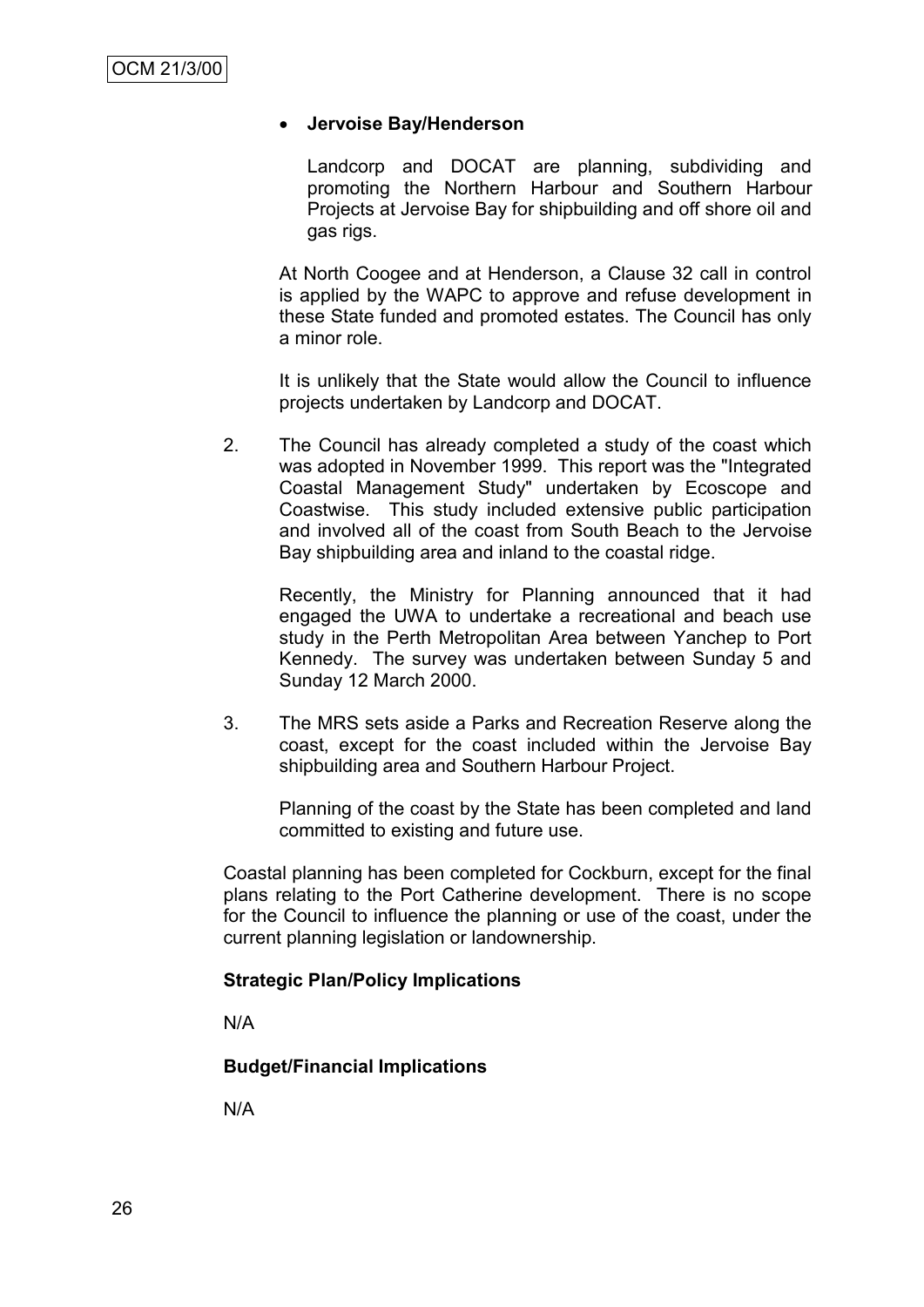#### **Implications of Section 3.18(3) Local Government Act, 1995**

Regional Planning is a State responsibility, the Council can only make recommendations.

Under Section 3.18(3) the Council should not duplicate a service provided by the State Government.

Council is responsible for local planning which must be consistent with the MRS. The Council has no choice.

### **13.8 (OCM1\_3\_2000) - AGM - RESOLUTION - WATER MANAGEMENT (6111) (SMH)**

#### **RECOMMENDATION**

That Council note the resolution of electors relating to Water Management at the Annual General Meeting held on 7 February 2000, for reasons outlined in the Report.

# **COUNCIL DECISION**

#### **Background**

On 7 February 2000, the Council held its Annual General Meeting. A number of resolutions were passed from the floor, which are required to be considered by the Council under the provisions of the Local Government Act.

#### **Submission**

The meeting resolved:-

#### "*Water Management*

*MOVED Heather Smedley SECONDED Hazel Duggan, that Council ensure that no more run off finds its way into Cockburn Sound and that this becomes a condition of development. We request that alternative strategies be implemented eg: pumping the water to the Kwinana Industrial Area for re-use or use on verges and parks.*

#### *CARRIED*"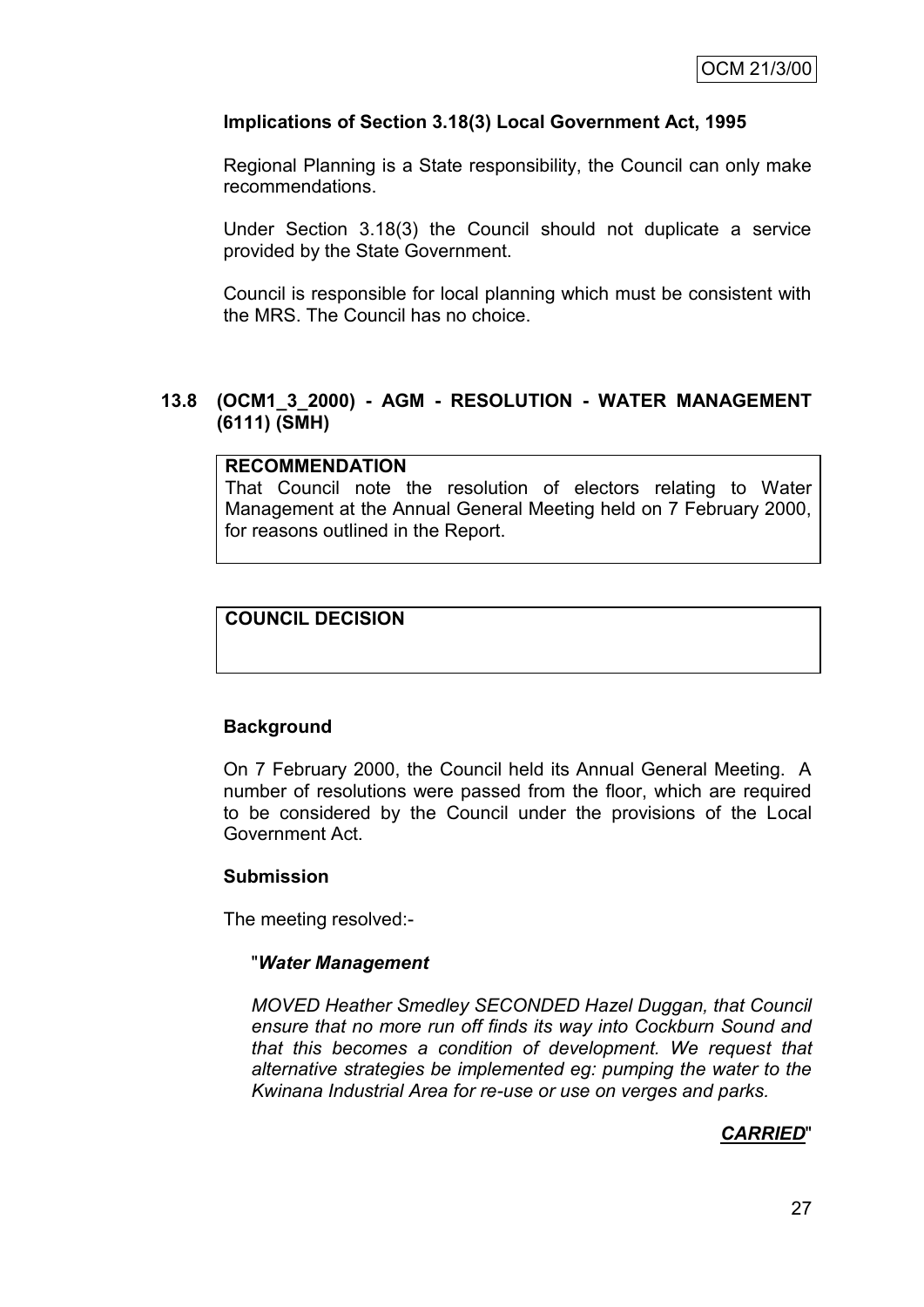#### **Report**

The Council does impose conditions on development which requires landowners to contain their stormwater on site. This will apply to developments in the catchment to both Cockburn Sound and Owen Anchorage.

The re-use of industrial waste water has been investigated in the past and to date, no initiatives in this regard have been taken. The Council has no expertise in this area, nor does it have the legal capacity or resources to promote such a scheme.

Nevertheless, the State Government has endorsed the establishment of the Cockburn Sound Management Council, which will be responsible for the management of the Sound in respect to both the catchment on the land side and the activities and uses on the water side. Currently the management area is planned to extend from the Kwinana Freeway west to Garden Island and from Woodman Point south to Point Peron.

The role of the affected Councils of Cockburn, Kwinana and Rockingham at this point is not clear.

This resolution is one that can be brought to the attention of the new Council by a member such as Com-Net.

#### **Strategic Plan/Policy Implications**

N/A

#### **Budget/Financial Implications**

N/A

#### **Implications of Section 3.18(3) Local Government Act, 1995**

It appears that the planning, management and development control within the proposed Cockburn Sound Management Area will be the responsibility of the Cockburn Sound Management Council.

Any action taken by this Council, would be deemed to be a duplication of the service provided by the State. The Council therefore should not become involved based on the requirements of Section 3.18(3) of the Act.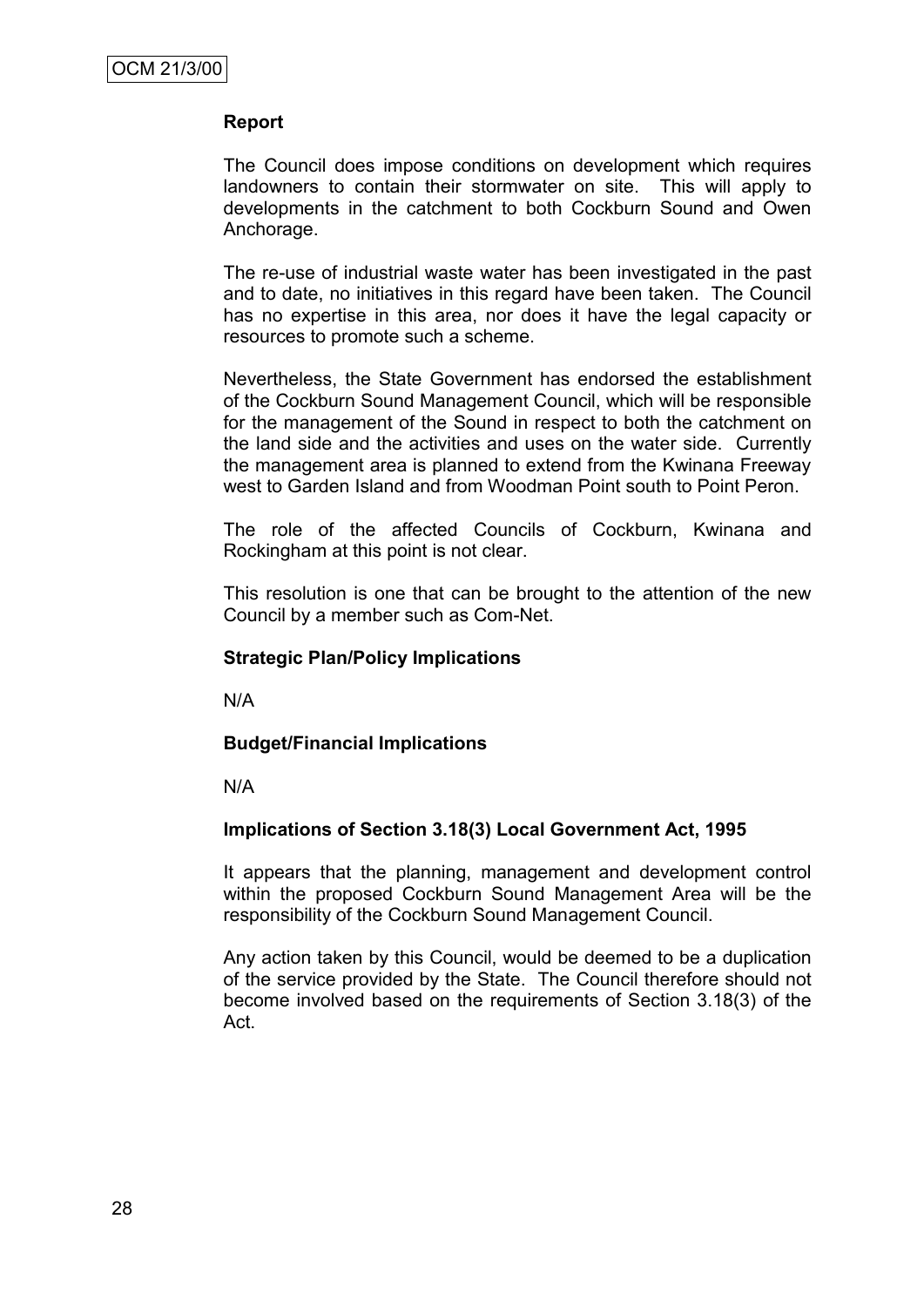#### **13.9 (OCM1\_3\_2000) - AGM - RESOLUTION - CAT EDUCATION (1008) (SMH)**

# **RECOMMENDATION**

That Council:

- (1) note the resolution of electors relating to Cat Education at the Annual General Meeting held on 7 February 2000; and
- (2) require the Customer Services Manager to prepare an article for publication in a local newspaper circulating within the district and for inclusion in "Cockburn Soundings", about the importance of native fauna and the need to control pets in the interests of fauna conservation and protection;

for reasons outlined in the Report.

# **COUNCIL DECISION**

# **Background**

On 7 February 2000, the Council held its Annual General Meeting. A number of resolutions were passed from the floor, which are required to be considered by the Council under the provisions of the Local Government Act.

#### **Submission**

The meeting resolved:-

#### "*Cat Education*

*MOVED Pam Townsend SECONDED Rex Gate, that Council proceed with an intensive and ongoing educational program about the wildlife that exists in Cockburn and encourage Cockburn residents to control their pets including keeping cats in at night.*

#### *MOTION PUT AND CARRIED*"

#### **Report**

The Council has limited control of the behaviour of pet owners. However, the Council can increase public awareness about the importance of native fauna in the district and the risk that uncontrolled pets can have on their habitat and survival.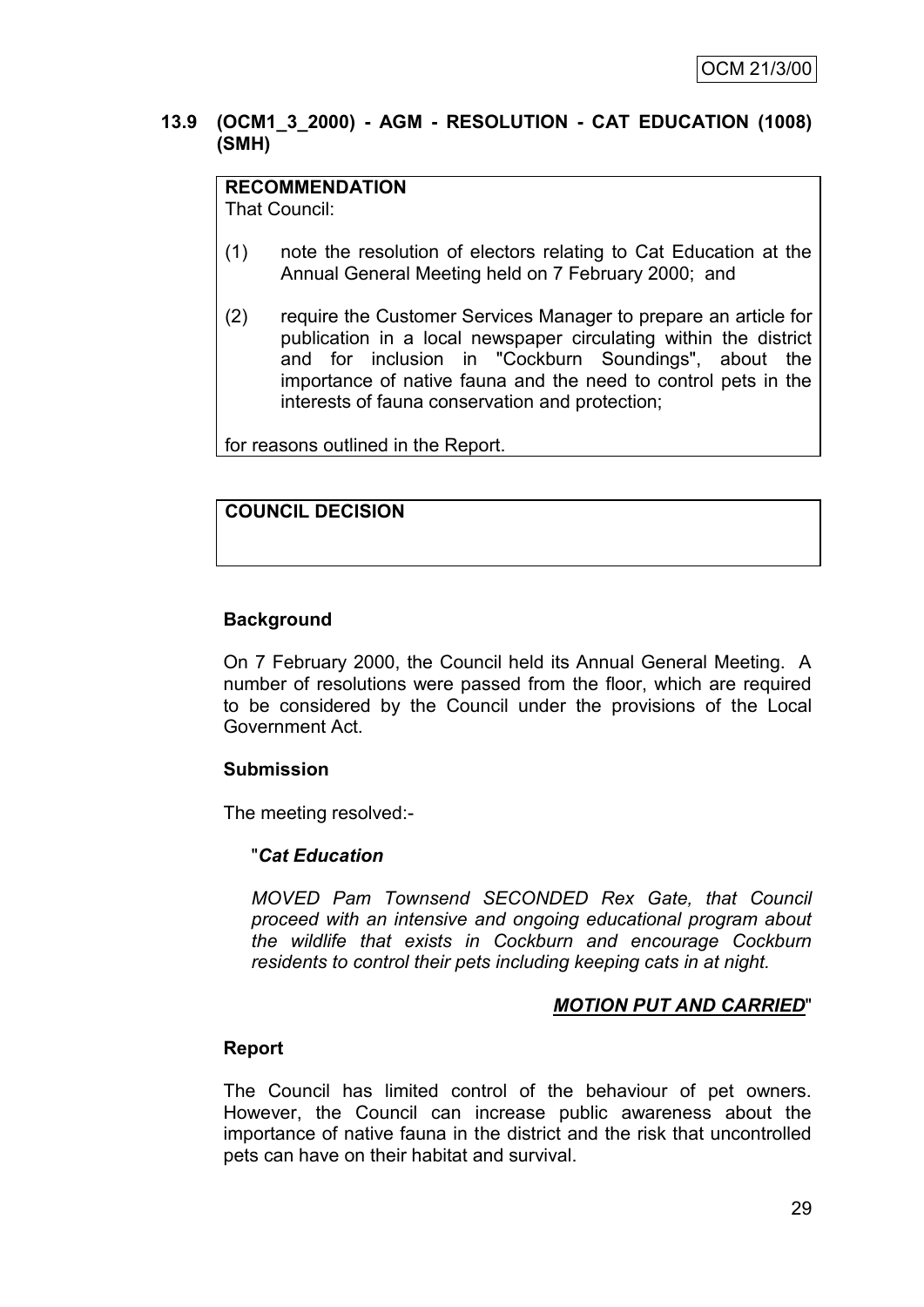The Customer Services Manager could prepare a suitable article to be included in the local newspaper and in "Cockburn Soundings" to bring the community's attention to this potential problem.

#### **Strategic Plan/Policy Implications**

N/A

#### **Budget/Financial Implications**

N/A

#### **Implications of Section 3.18(3) Local Government Act, 1995**

It does not appear that by producing a public awareness article in the local newspaper or in the Council's "Cockburn Soundings", that it is duplicating any government or private sector service.

### **13.10 (OCM1\_3\_2000) - POLICY - RETAINING WALLS AND PARTY WALLS (VG) (3217) (ATTACH)**

# **RECOMMENDATION**

That Council:

- (1) adopt the attached Planning and Development Policy PD47 Retaining Walls;
- (2) include a summary of the policy in the "Cockburn Soundings"; and
- (3) make the policy available to the public in brochure form from the Customer Services Counter.

# **COUNCIL DECISION**

#### **Background**

There is a need to have a Policy to help adjoining owners and building owners to resolve differences and to be aware of their responsibilities in relation to retaining walls and party walls placed on or near property boundaries.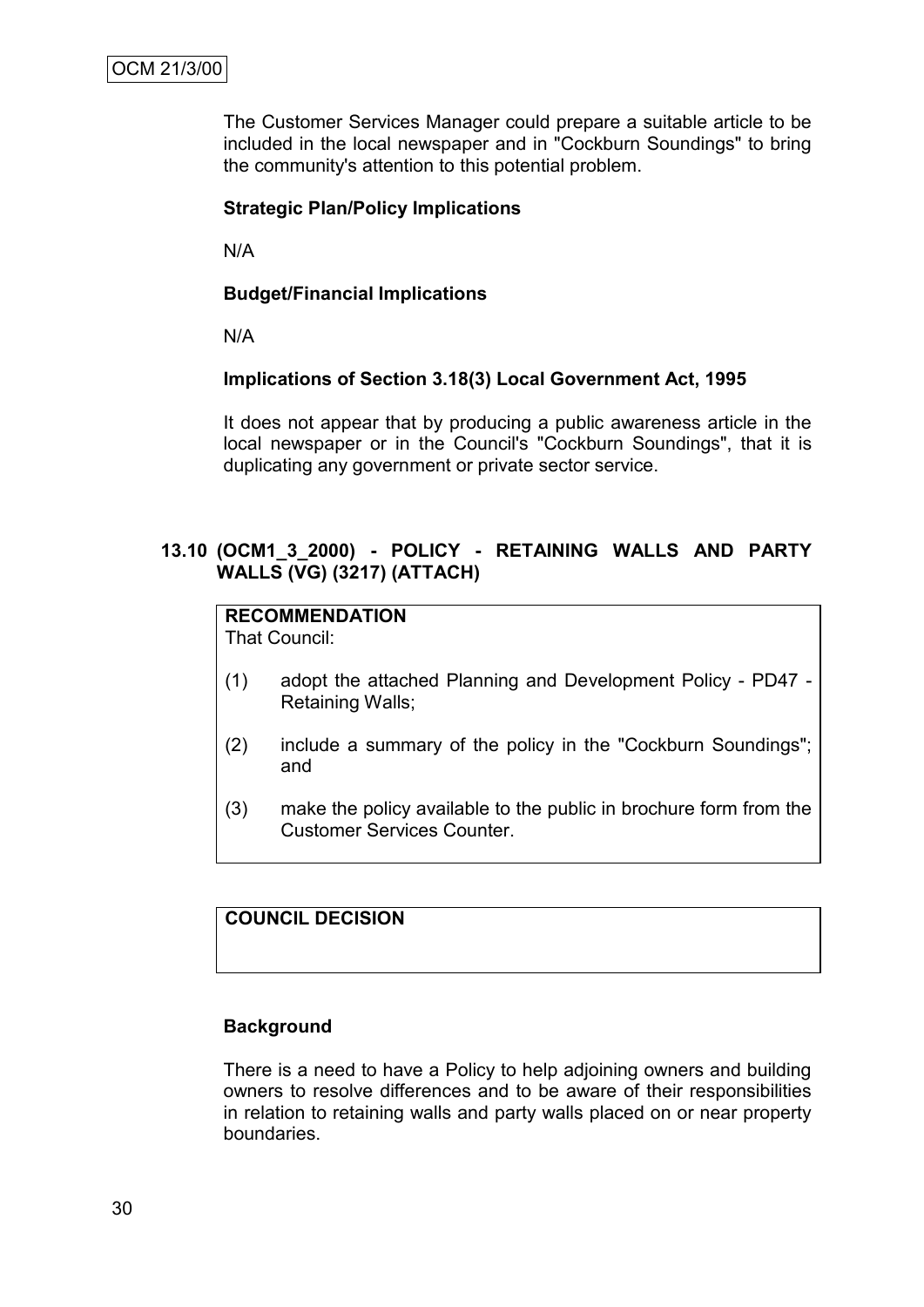# **Submission**

N/A

# **Report**

Council receives many enquiries from the public about retaining wall questions which are not Council business. Dealing with these non Council issues, takes an inordinate amount of staff time and a policy is needed to advise the public how it can obtain the information it needs.

# **Strategic Plan/Policy Implications**

N/A

# **Budget/Financial Implications**

N/A

**Implications of Section 3.18(3) Local Government Act, 1995**

Nil

# **13.11 (OCM1\_3\_2000) - DELEGATED AUTHORITY - SECTION 374(1b) LOCAL GOVERNMENT (MISCELLANEOUS PROVISIONS) ACT 1960 (3108) (VG)**

# **RECOMMENDATION**

That Council delegate its authority to approve or to refuse to approve plans and specifications under Section 374(1b) of the Local Government (Miscellaneous provisions) Act 1960, to Council's Building Surveyor, Edwin Roy O'Meara.

**COUNCIL DECISION**

# **Background**

Mr E R O'Meara is due to commence his employment with the City of Cockburn on 20 March 2000 and part of his agreed duties, is to approve or refuse building plans and specifications under delegated authority of Council.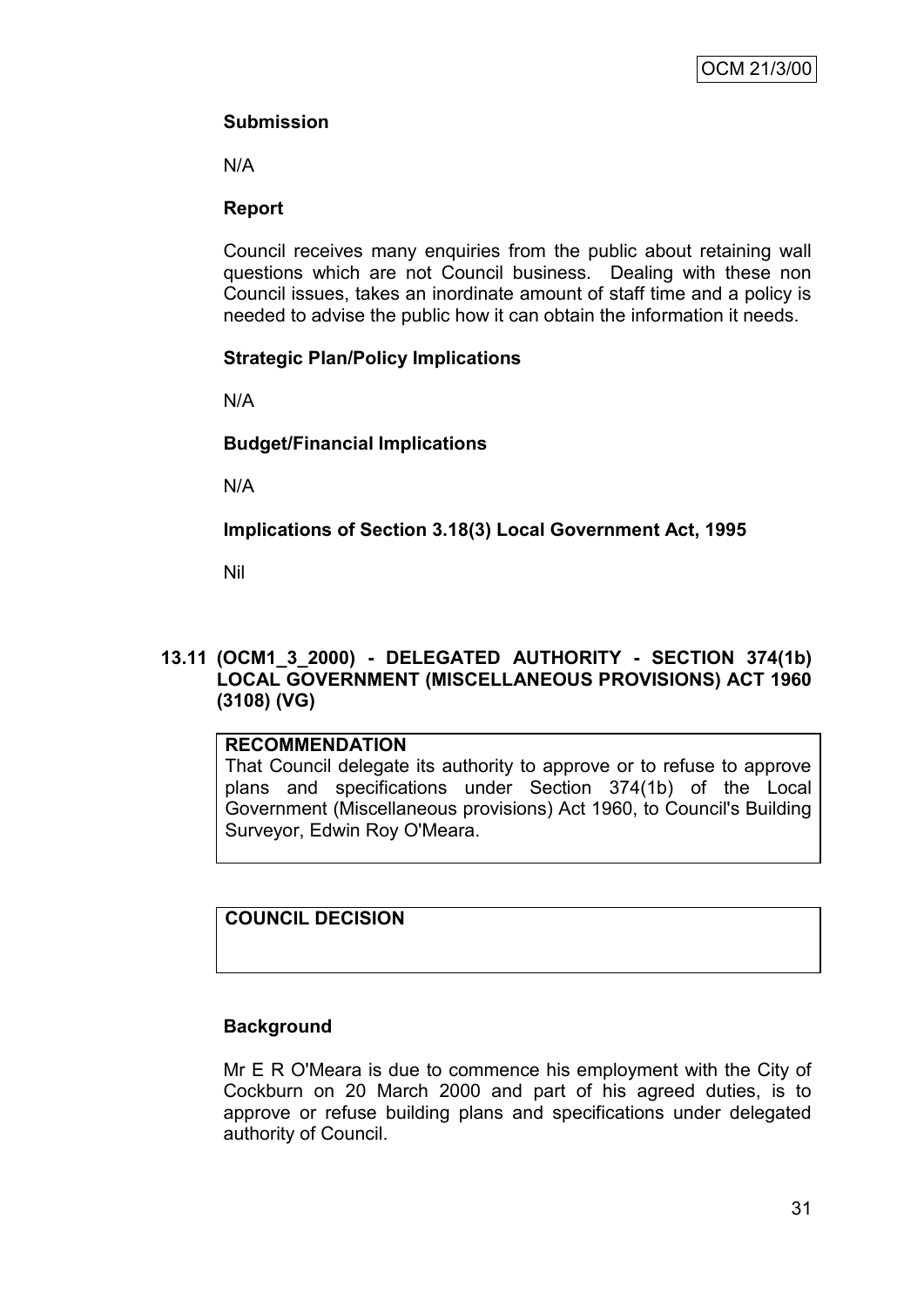# **Submission**

N/A

# **Report**

Mr O'Meara has the necessary Local Government Qualifications to accept this delegation.

# **Strategic Plan/Policy Implications**

N/A

# **Budget/Financial Implications**

N/A

# **Implications of Section 3.18(3) Local Government Act, 1995**

Local Government Act 1995, compliant.

# **13.12 (OCM1\_3\_2000) - TRAVELSMART PROPOSAL (9635) (AJB) (ATTACH)**

#### **RECOMMENDATION** That Council:

- (1) register an expression of interest with Transport for a grant for a Travelsmart Officer;
- (2) approach the City of Fremantle seeking support to share an officer and for the preparation of a joint submission; and
- (3) instruct the Manager Planning Services to prepare a submission accordingly.

# **COUNCIL DECISION**

# **Background**

Travelsmart is a program run by the Department of Transport to encourage more people to use public transport rather than the private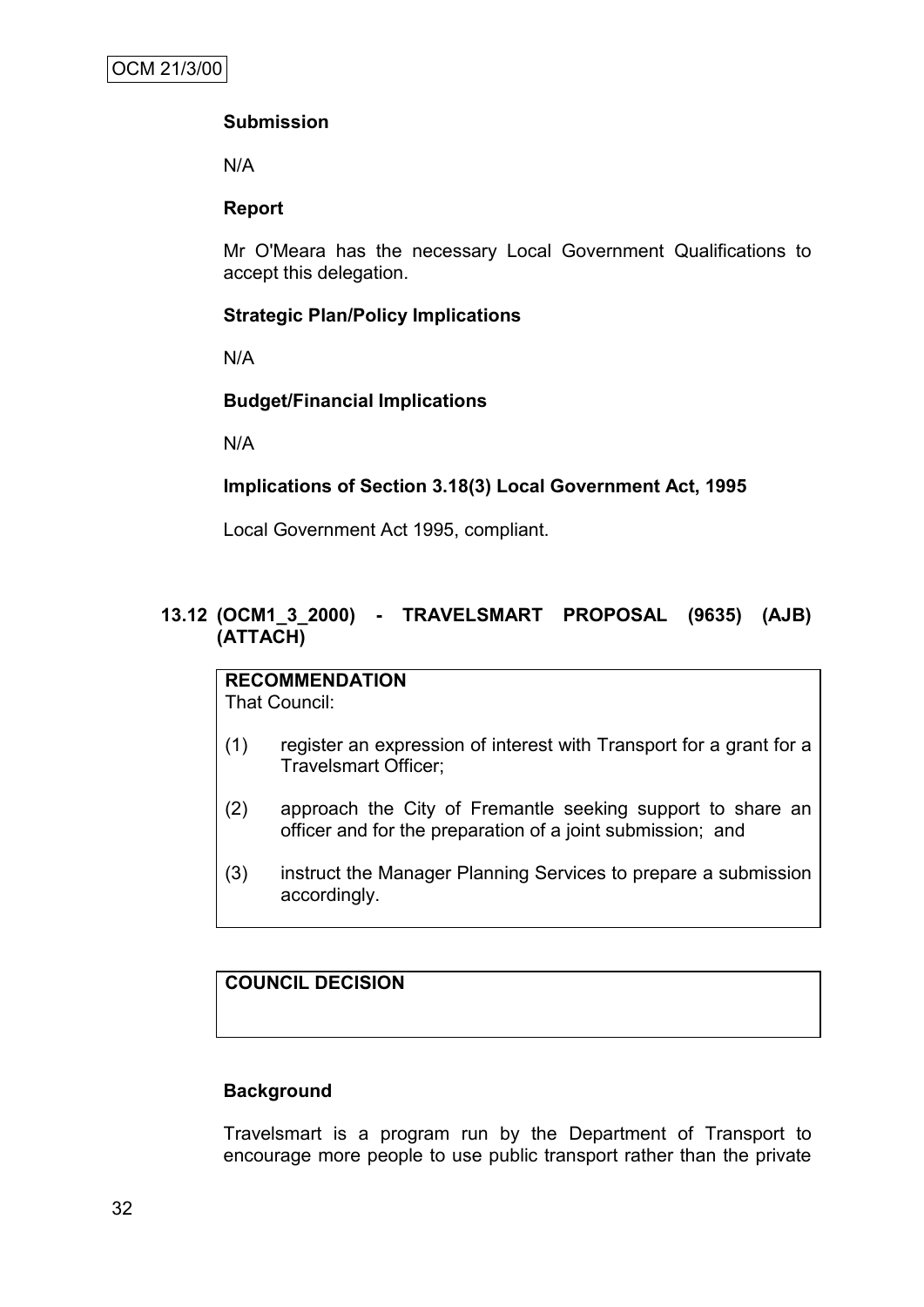car. A pilot project was carried out in South Perth in 1997/98. This involved the following:-

- Randomly selecting households from the telephone directory.
- Sending a letter signed by the Mayor and the Minister for Transport to the selected residents requesting their co-operation in the project.
- Sending additional information to those residents selected to participate.
- Telephone interviews with the selected participants.

If the results of the pilot project were applied to the City of South Perth, the following benefits could be gained.

- A 14% reduction in vehicle emissions.
- Savings of just under \$7,800 per day through more walking.
- An increase in number of local journeys to the benefit of local businesses in the City of South Perth.
- An average increase of 4 minutes exercises in walking.
- A 91% increase in cycling, a 22% increase in walking, a 21% increase in public transport and a 4% increase in trips by car passengers.
- A 10% reduction in traffic by local residents.

In November 1998, Council considered a report on the Travelsmart proposal and resolved to endorse the value of the program by Department of Transport in endeavouring to encourage more people to use public transport and to approach the Department, requesting the extension of the program to cover the City of Cockburn to coincide with the implementation of the Rockingham to Fremantle transitway and the railway to Thomsons Lake.

In January 1999, Transport advised that Travelsmart Stage 1 was unfunded at that time and depending upon funding, consideration could be given to extending the program following completion of Stage 1, which is scheduled to run over the next 4 to 5 years. Whilst the time frame did not coincide with the introduction of the Rockingham to Fremantle System 21 improved bus service, it may coincide with the commencement of the railway to Thomsons Lake.

# **Submission**

Correspondence recently received from Department of Transport, advises that it is seeking to expand the Travelsmart program through sponsorship of a limited number of part-time Travelsmart Officers in local governments.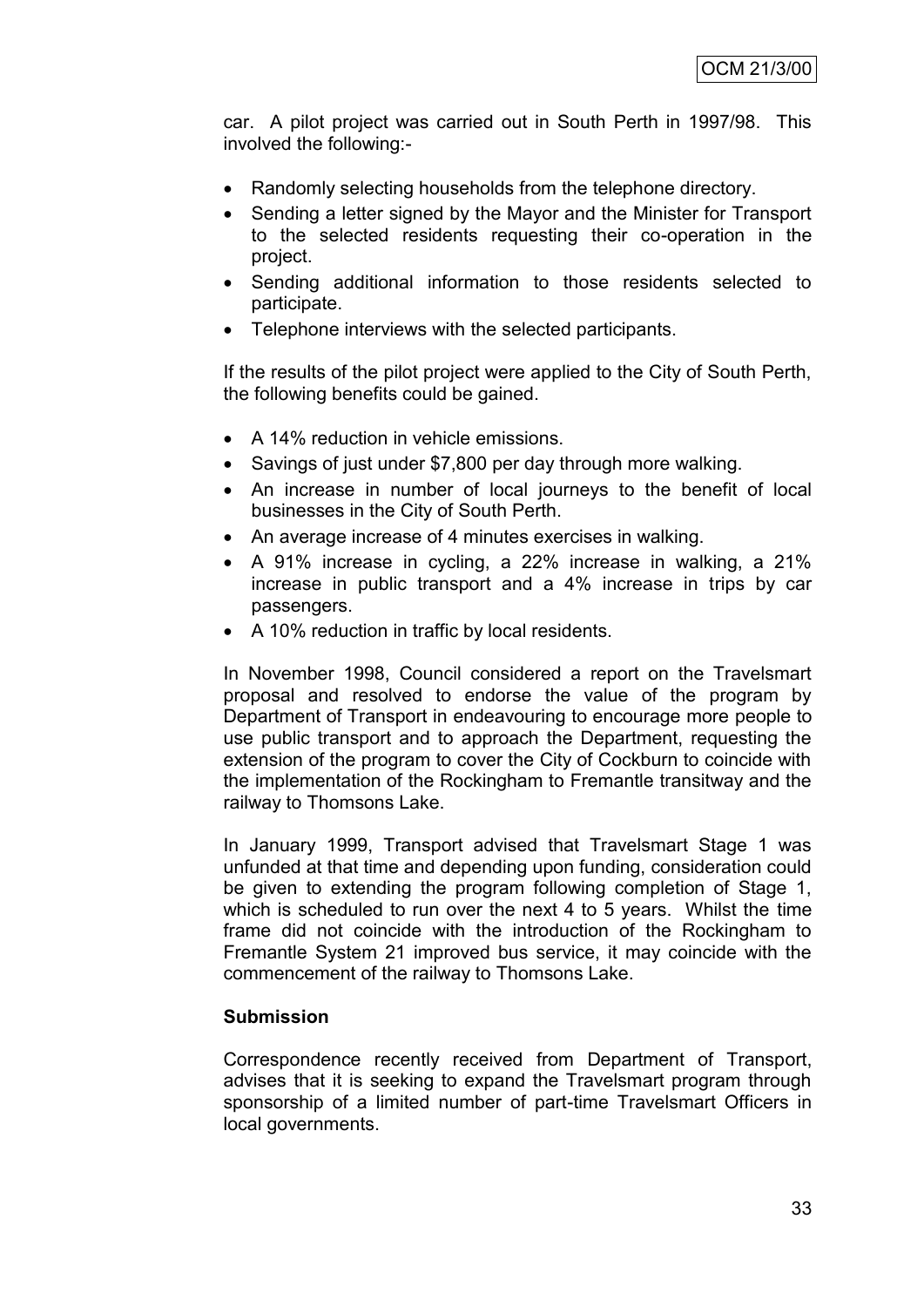Expressions of interest from interested local governments wishing to take advantage of the Travelsmart Officers' Grant Scheme, are to be forwarded to Transport by 20 April 2000.

#### **Report**

The State Government's Metropolitan Transport Strategy aims to reduce the growth in car driver only trips and to achieve a better balance between other modes of transport including cycling, walking and public transport.

The Department of Transport "Better Public Transport - Ten Year Plan for Transperth 1998-2007" provides the blueprint for improved public transport. In respect to the City of Cockburn, this includes the Perth - Mandurah railway through Thomsons Lake, Rockingham/Kwinana/ Cockburn/Fremantle System 21 service and services to Perth via Booragoon.

The proposed improvement in the provision of public transport infrastructure within the City, is reflective of the residents' dissatisfaction with the system as evidenced by the response on this issue in the 1998 City of Cockburn Community Needs Study, which stated that the lack of public transport is an issue for Council to address.

The public transport system within the City of Cockburn and its environs, is being improved generally in line with the Better Public Transport document. The high frequency System 21 service to Rockingham and Fremantle, will commence in April 2000 and modifications have been made to other services to reduce travel times and provide better levels of frequency. A freeway bus service from Atwell/Success to Perth is now operational and it is planned that the railway system should be to Thomsons Lake in 2004.

However, the provision of an improved level of public transport is only one part of the equation. The other important part is achieving an increase in usage. Improved services will, in part, achieve an increase in usage, but it has been demonstrated by the pilot Travelsmart program, that the most effective increase in usage is achieved through individualised marketing.

In recognition of the importance of individualised marketing, Transport is proposing to work with selected local governments to generate Travelsmart Local Action Plans in support of the transport planning objectives of the Metropolitan Transport Strategy. The action plan will develop policies, shape programs and provide information in support of increasing the role of walking, cycling and public transport in Perth.

To implement the plan, Transport is offering grants to cover the salary costs of Travelsmart officers with local government contributing to the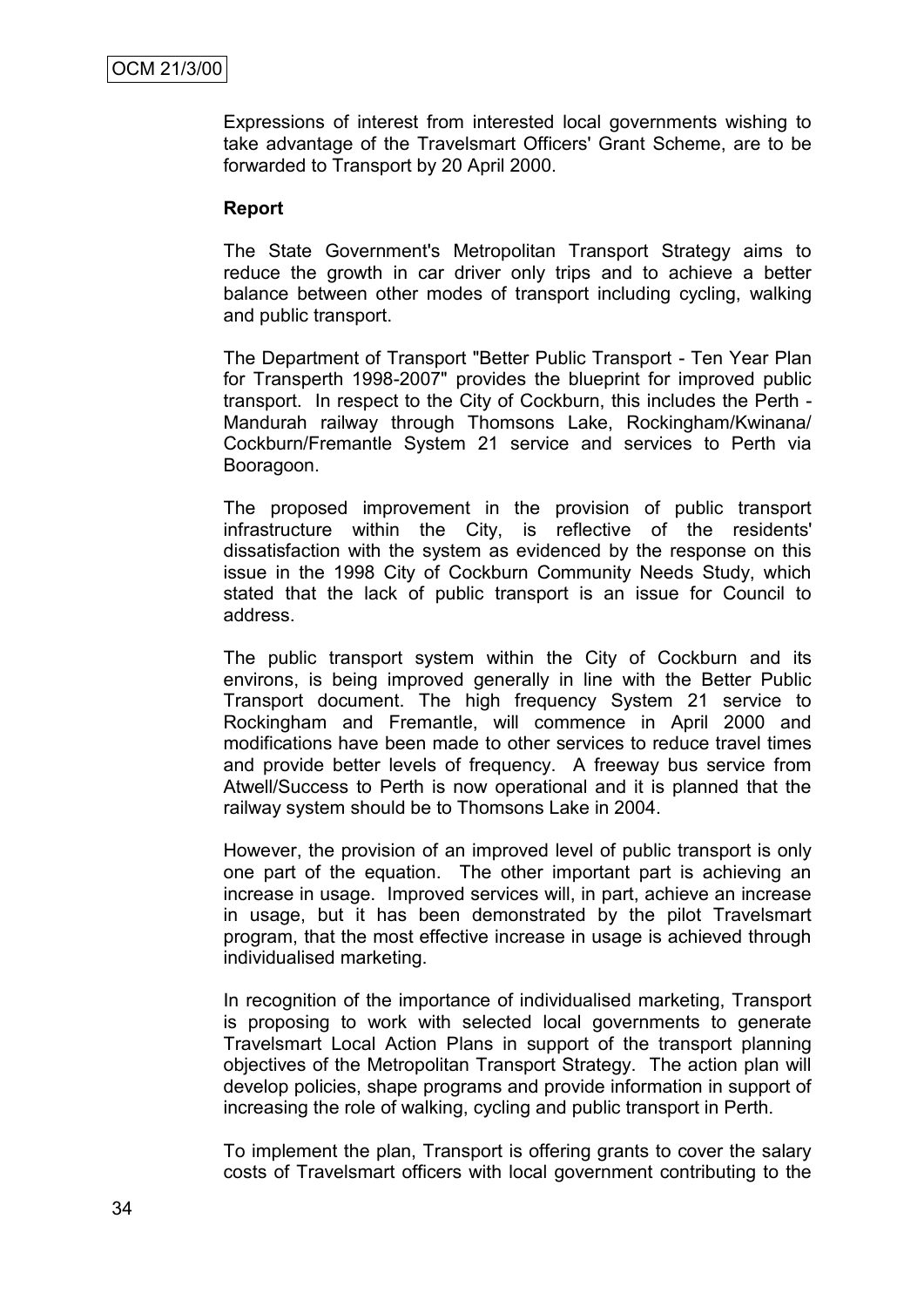cost of overheads such as office accommodation, computers, phones and consumables.

The grant for each successful local government, will be for the salary cost of a half-time officer (\$20,000 per annum) for an initial period of two years. The officers will be located at the Council Offices but will be required to work with Department of Transport. Full details are set out in the Grant Criteria contained in the Agenda attachments.

Given Council's previous support of the Travelsmart program and the impending implementation of improved public transport services in the district, it is considered that the City should apply for a grant for a Travelsmart Officer.

In addition to the public transport benefits, the Travelsmart program has the potential to decrease the growth in private car usage and hence positively contribute to reducing greenhouse emissions.

In December 1999 Council made a commitment to reducing greenhouse emissions by 20% in both the community and the corporation. The successful implementation of the Travelsmart program will assist in achieving this target.

It is also considered that the program would be more successful if this were done in partnership with the City of Fremantle, which is a primary destination. Accordingly, it is recommended that Council approach the City of Fremantle with a view to engaging a full time Travelsmart Officer to be shared between the two councils.

It is proposed that the officer would form part of the Strategic Planning Team. A desk can be provided and arrangements will need to be made for an additional phone service. A spare computer is available. The cost to accommodate the officer should be minimal.

# **Strategic Plan/Policy Implications**

N/A

# **Budget/Financial Implications**

Allowance will need to be made in the Strategic Planning Service budget for the cost of a phone service and consumables.

# **Implications of Section 3.18(3) Local Government Act, 1995**

Nil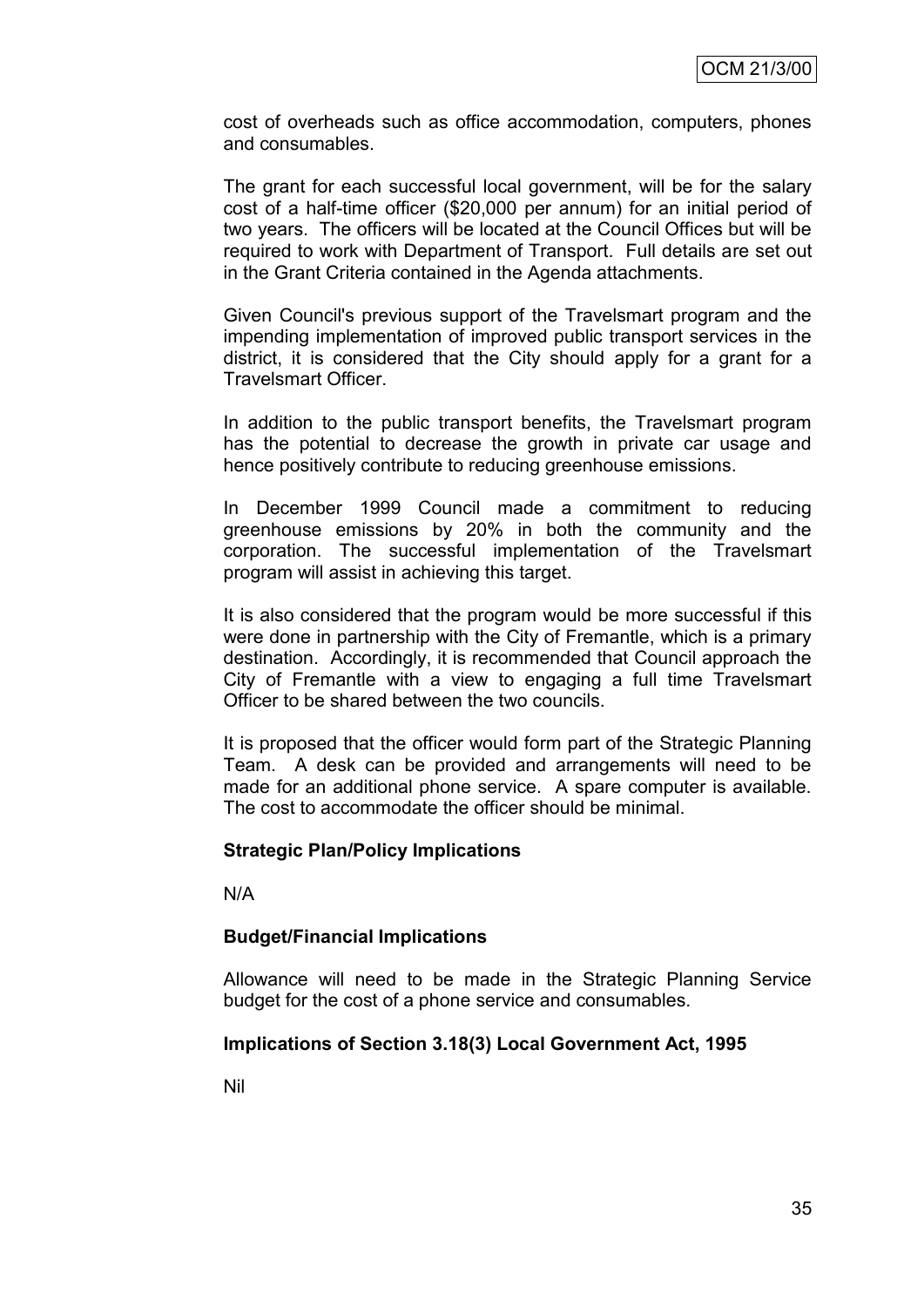# **13.13 (OCM1\_3\_2000) - SECTION 3.18(3) OF THE LOCAL GOVERNMENT ACT 1995 - IMPLICATIONS FOR STATUTORY PLANNING SERVICES (92222) (SR)**

**RECOMMENDATION**

That Council:

(1) adopt the following amendment: -

TOWN PLANNING AND DEVELOPMENT ACT 1928 (AS AMENDED) RESOLUTION DECIDING TO AMEND CITY OF COCKBURN TOWN PLANNING SCHEME – DISTRICT ZONING SCHEME NO. 2

AMENDMENT NO. 222

Resolved that Council, in pursuance of Section 7 of the Town Planning and Development Act 1928 amend the above Town Planning Scheme by

Inserting the following clause into the Scheme Text after Clause 1.7.2:

1.7.3 "An approval given by the Western Australian Planning Commission to use or develop land zoned under the Metropolitan Region Scheme shall be deemed to be an approval under this Scheme."

Dated this 21st day of March 2000

Chief Executive Officer

- (2) sign the amending documents, and advise the WAPC of Council's decision;
- (3) forward a copy of the signed document to the Environmental Protection Authority in accordance with Section 7 (A)(1) of the Town Planning and Development Act;
- (4) following the receipt of formal advice from the Environmental Protection Authority that the Scheme or Scheme Amendment should not be assessed under Section 48A of the Environmental Protection Act, forward copies of the signed documents to the Western Australian Planning Commission requesting consent to advertise be granted;
- (5) notwithstanding (4) above, the Director of Planning and Development may refer a Scheme or Scheme Amendment to the Council for their consideration following formal advice from the Environmental Protection Authority that the Scheme or Scheme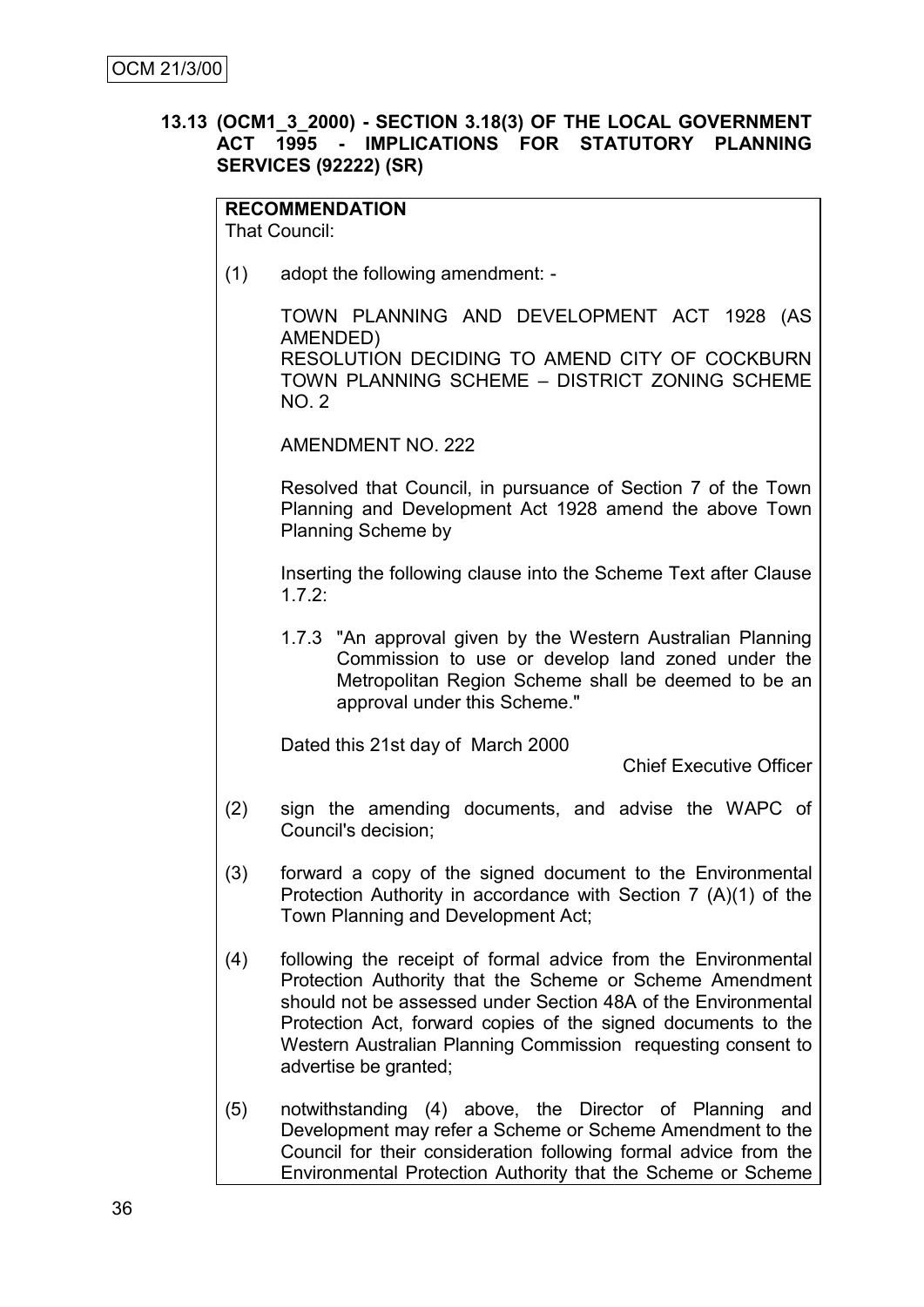Amendment should not be assessed under Section 48A of the Environmental Protection Act ;

(6) seek a legal opinion concerning Council's general statutory decision-making powers delegated by the WAPC pursuant to the Metropolitan Region Scheme Act and related legislation; and a report be presented to Council for consideration.

# **COUNCIL DECISION**

# **Background**

The purpose of this report is to examine the issues involved in the Council continuing to exercise its development control functions for the various classes of development which also require the approval of the Western Australian Planning Commission under the Metropolitan Region Scheme Act. It discusses the duplication of statutory planning processes between Council and State Government.

Section 3.18(3) of the Local Government Act 1995 states:

"*(3) A local government is to satisfy itself that services and facilities that it provides -*

- *(a) integrate and coordinate, so far as practicable, with any provided by the Commonwealth, the State and any public body:*
- *(b) do not duplicate, to an extent that the local government considers inappropriate, services or facilities provided by the Commonwealth, the State or any other body or person, whether public or private; and*
- *(c) are managed efficiently and effectively."*

# **Report**

# *1.0 Relationship of Council's Town Planning Scheme to the Metropolitan Region Scheme*

Clause 1.7.1 of District Zoning Scheme No. 2 states that:

"*The Scheme is complementary to and is not a substitute for the Metropolitan Region Scheme and the provisions of the Metropolitan Region Scheme shall continue to have effect."*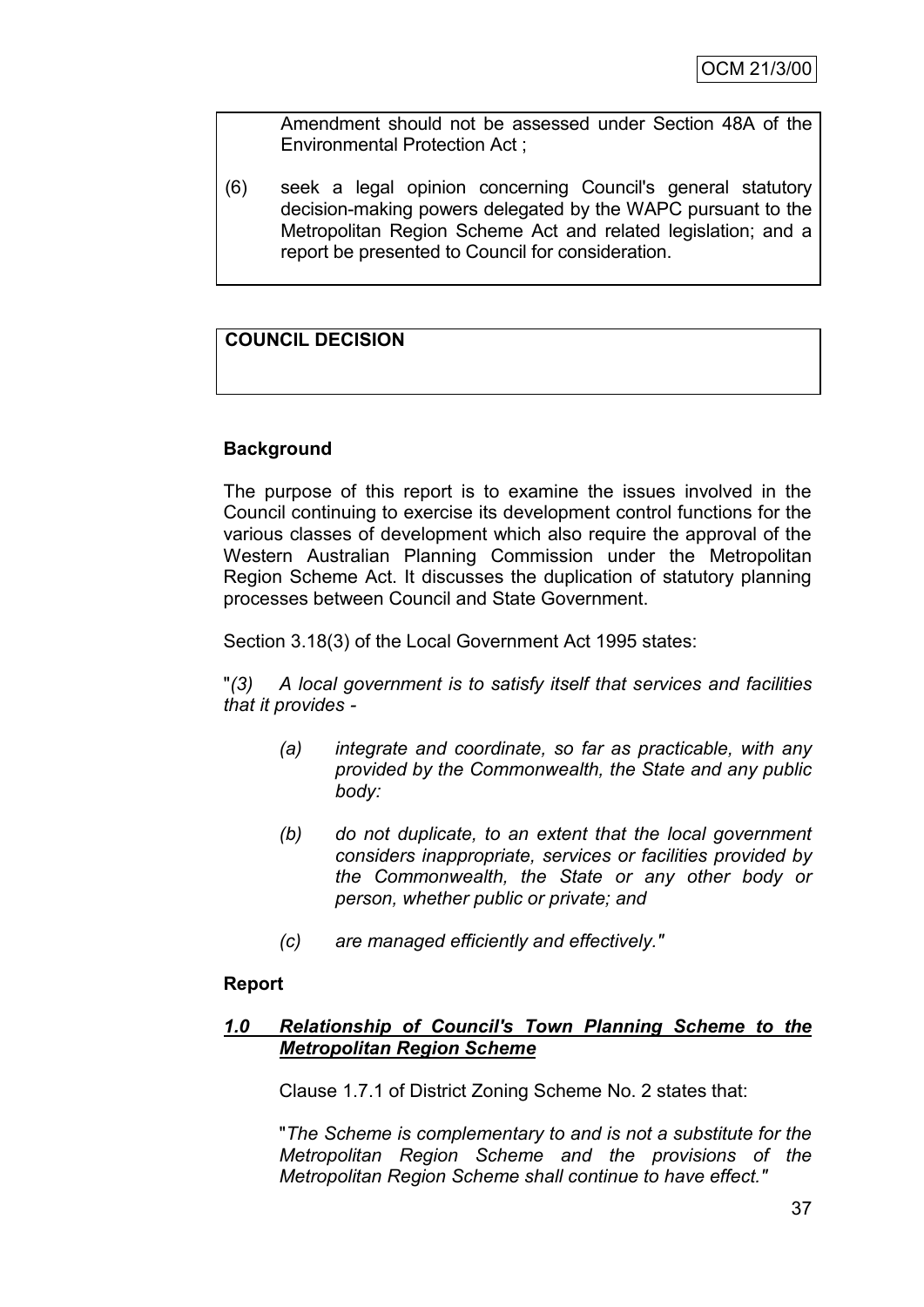Clause 26 of the Metropolitan Region Scheme states that a local authority approval to develop (zoned) land shall be deemed to be an approval under MRS. Clause 28 of the Metropolitan Region Scheme requires applications for development approval to be made on an MRS Form 1 and to be submitted to the local authority.

Clause 29(1) obliges the local authority to forward those applications which require WAPC determination (pursuant to Cl. 29) to the Commission within seven (7) days. Clause 29(3) is expressed in 'discretionary' terms, ie, "… the local authority may, (within 42 days) make recommendations for consideration by the Commission…"

The statutory procedures for applications requiring determination by the WAPC under the Metropolitan Region Scheme and those determined by Council pursuant to its Local District Zoning Scheme No. 2 are virtually identical and include:

- application requirements;
- matters to be considered by the decision-making authorities;
- ability to impose conditions; and
- Appeal provisions.

WAPC Policy DC 1.2 includes the following significant statement:

*"1.7 The purpose of this policy is to set out the general principles that will be applied by the Commission in its determination of those applications for which it is the responsible authority. It should be noted that for land which is zoned by the scheme, the separate approval of the relevant local government may also be required under the provisions of its own town planning scheme."*

This clearly contemplates cases where the separate approval of the relevant local government also may not be required under the provisions of its own town planning scheme.

#### *2.0 Extent of Current Duplication*

There are various classes of development for which the approval process is duplicated as separate Planning Approvals are issued, firstly, by the WAPC under the MRS and, secondly, by the Council under District Zoning Scheme No. 2. These are:

1. Developments deemed by the WAPC to be of state or regional significance;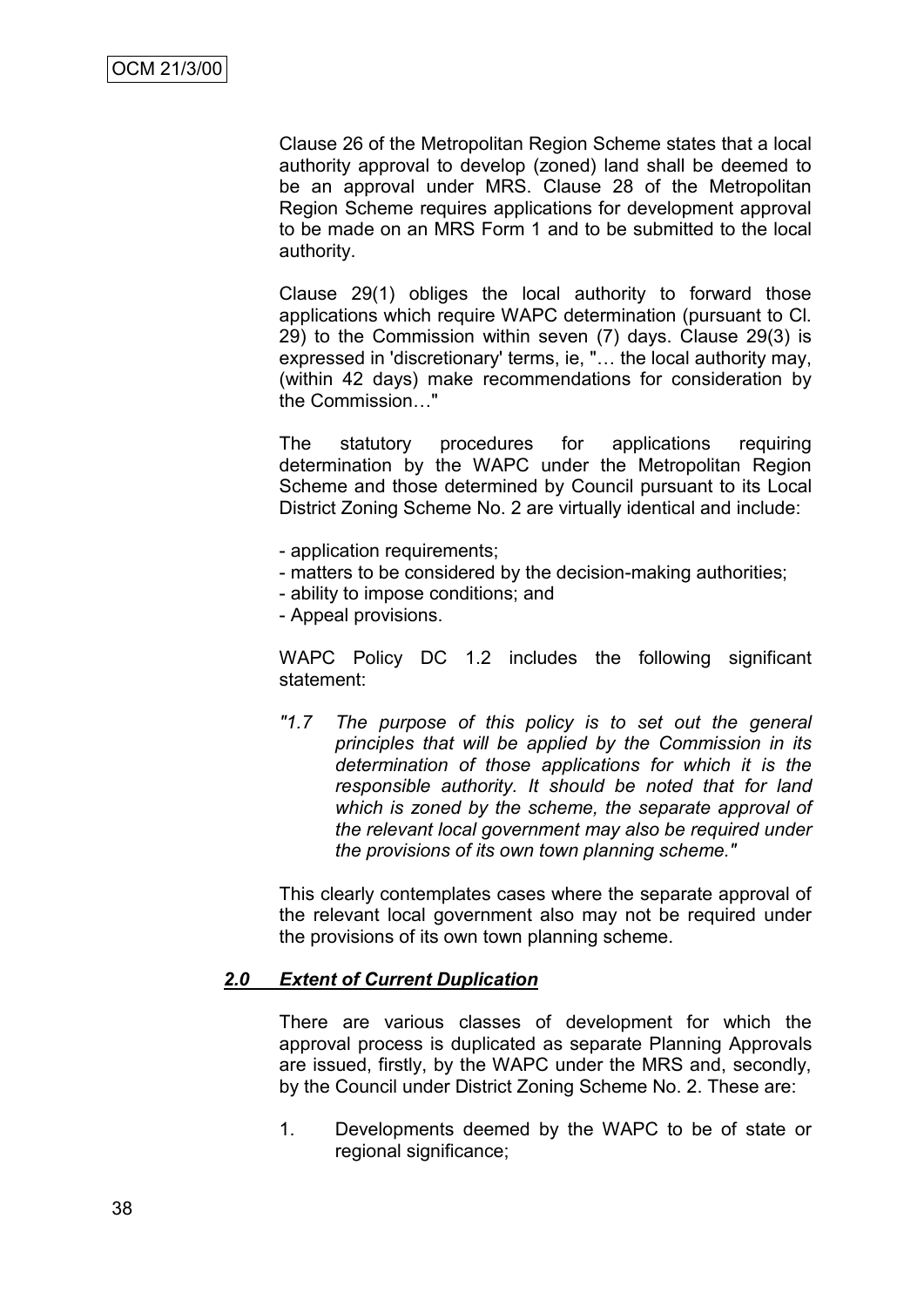- 2. Poultry farms, extractive industries and any development deemed 'inconsistent' with the purpose of the Rural zone;
- 3. Shopping Centres;
- 4. All development in excess of \$50,000 within the Henderson Industrial Area;
- 5. All development in North Coogee.
- 6. All development within Planning Control Areas (Clause 35C of the MRS)

There has been an average of 16 'duplicate' applications per annum determined by Council and the WAPC over the past five (5) years. This represents 6 - 7.4% of the average number of planning applications determined by the Council over the same period.

#### *3.0 Implementation Issues*

Clause 29(3) of the MRS enables the Council to make a Recommendation to the WAPC on 'duplicate' approvals. This is currently routinely but not necessarily always done for applications on land reserved under the MRS. From an administrative efficiency and staff resource viewpoint, such Recommendations should be made only in exceptional cases.

From the viewpoint of seeking to influence an outcome in the interests of 'local' planning (to the extent that this is distinct from 'regional' planning), the Council should on occasions exercise its discretion to make such recommendations.

Legislation governing the Council's Building Control functions is separate from the MRS and Council's District Zoning Scheme. It is appropriate, however, that there should remain an administrative obligation that any Building Licences issued not precede or be inconsistent with a Planning Approval issued by the WAPC. It is understood that this will be a requirement of the new Building Act, which provides for private certification of Building Licences, independently of local government.

Section 3.18(3) of the Local Government Act does not preclude 'duplication', but rather requires the City to determine what it considers to be an inappropriate extent of duplication.

In summary the Council has no statutory obligation to require a 'duplicate' Planning Approval under District Zoning Scheme No. 2 for developments which also require WAPC approval pursuant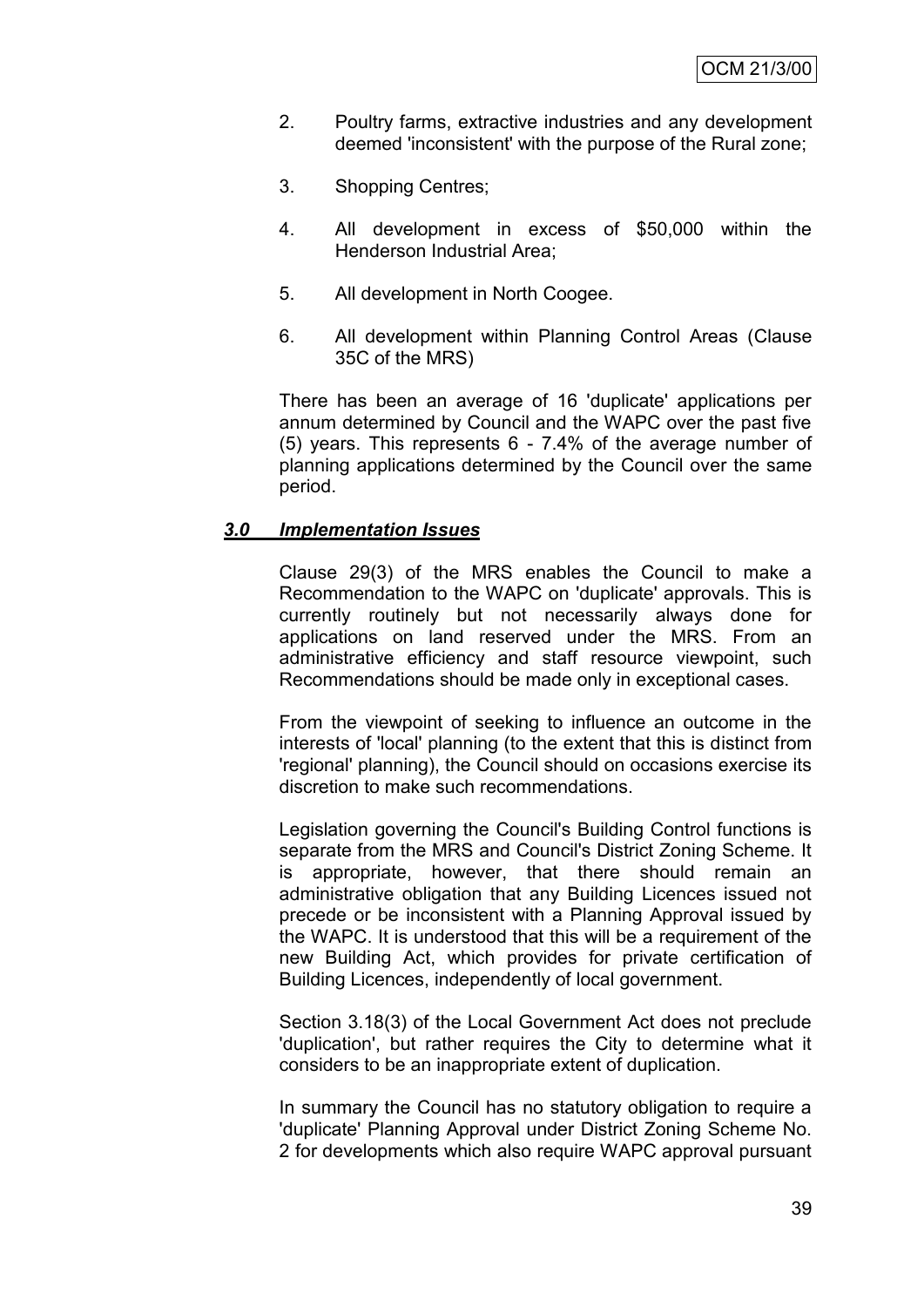to Clause 32 or to Clause 35C (Planning Control Areas) of the MRS.

The statutory means for the Council to eliminate its decisionmaking duplication in respect to Cl. 32 determinations under the MRS is available via a simple Scheme Amendment , by inserting a clause in Council's Scheme as follows:

> "*An approval given by the Western Australian Planning Commission to use or develop land zoned under the Metropolitan Region Scheme shall be deemed to be an approval under this Scheme."*

This is a 'mirror' of Clause 26 of the MRS which states that an approval issued by the Council (for the remaining classes of development not requiring approval by the WAPC) shall be deemed to be an approval under the MRS.

Following finalisation of such an Amendment, Council would retain a discretion provided by Cl. 29(3) of the MRS, being whether or not the Council wished to make a Recommendation to the WAPC for individual applications or a class of applications.

# **Strategic Plan/Policy Implications**

N/A

# **Budget/Financial Implications**

The loss of Service Unit income due to not processing 'duplicate' planning applications is not considered significant, being currently in the order of \$4,000-\$5,000 per annum.

There should be a freeing up of planning staff resources, estimated to be in the order of 80 - 100 hours per annum. There will still be residual administrative requirements to receive applications for referral to the **WAPC.** 

# **Implications of Section 3.18(3) Local Government Act, 1995**

As outlined above.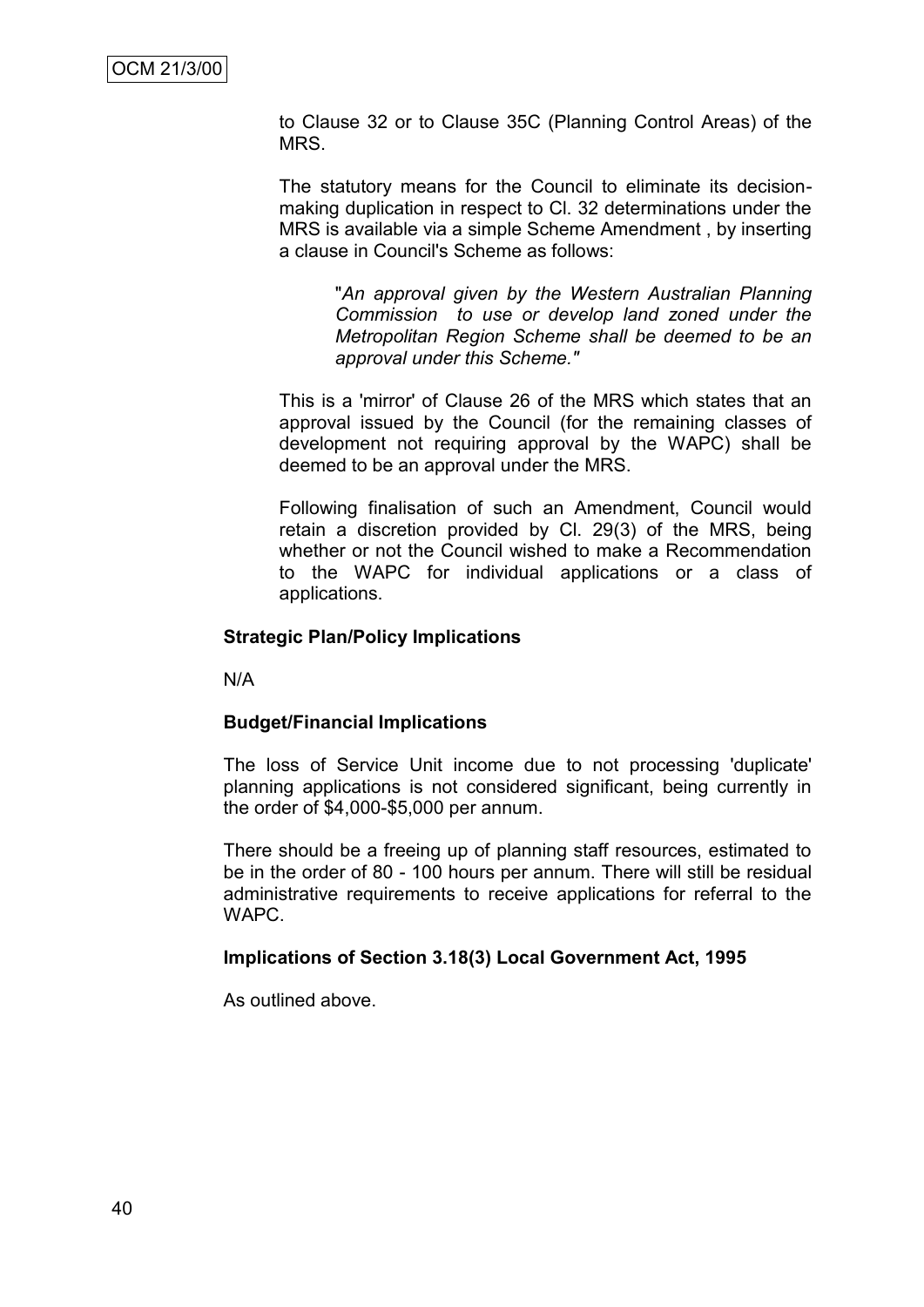**13.14 (OCM1\_3\_2000) - INITIATION OF PROPOSED AMENDMENT 205 TO DISTRICT ZONING SCHEME NO. 2 - LAND BOUNDED BY RIGBY AVENUE, MELL ROAD, ROCKINGHAM ROAD AND SOUTHERN BOUNDARIES OF LOT 11 ROCKINGHAM ROAD, LOT 24 MELL ROAD, AND INCLUDING LOT 291 ZLINYA CIRCLE (92205) (SA) (ATTACH)**

#### **RECOMMENDATION** That Council:

(1) adopt the following amendment:-

TOWN PLANNING AND DEVELOPMENT ACT 1928 (AS AMENDED) RESOLUTION DECIDING TO AMEND A TOWN PLANNING SCHEME - CITY OF COCKBURN DISTRICT ZONING SCHEME NO. 2.

AMENDMENT NO. 205

Resolved that Council, in pursuance of Section 7 of the Town Planning and Development Act 1928 (as amended) amend the above Town Planning Scheme by:

1. Rezoning Lots 49, 48, 42, 43, 47, 46, 45 and 44 Rigby Avenue and Part Lot 10 Rigby Avenue; Portion of Lot 41 and Lot 24 Mell Road; and Part Lot 40, 10, 11 and portion of Part Lot 11 and Lot 12 Rockingham Road from "Rural" and "Local Reserve - Public Purpose - Primary School" to "Residential R30"

Dated this 21st day of March 2000

Chief Executive Officer

- (2) refer the Amendment No. 205 to the Environmental Protection Authority for assessment under Section 7A2 of the Town Planning and Development Act;
- (3) advertise Amendment No. 205 in accordance with Planning Bulletin No. 29 following receipt of written advice from the Environmental Protection Authority that the Scheme Amendment is not required to be assessed under Section 48A of the Environmental Protection Act.

# **COUNCIL DECISION**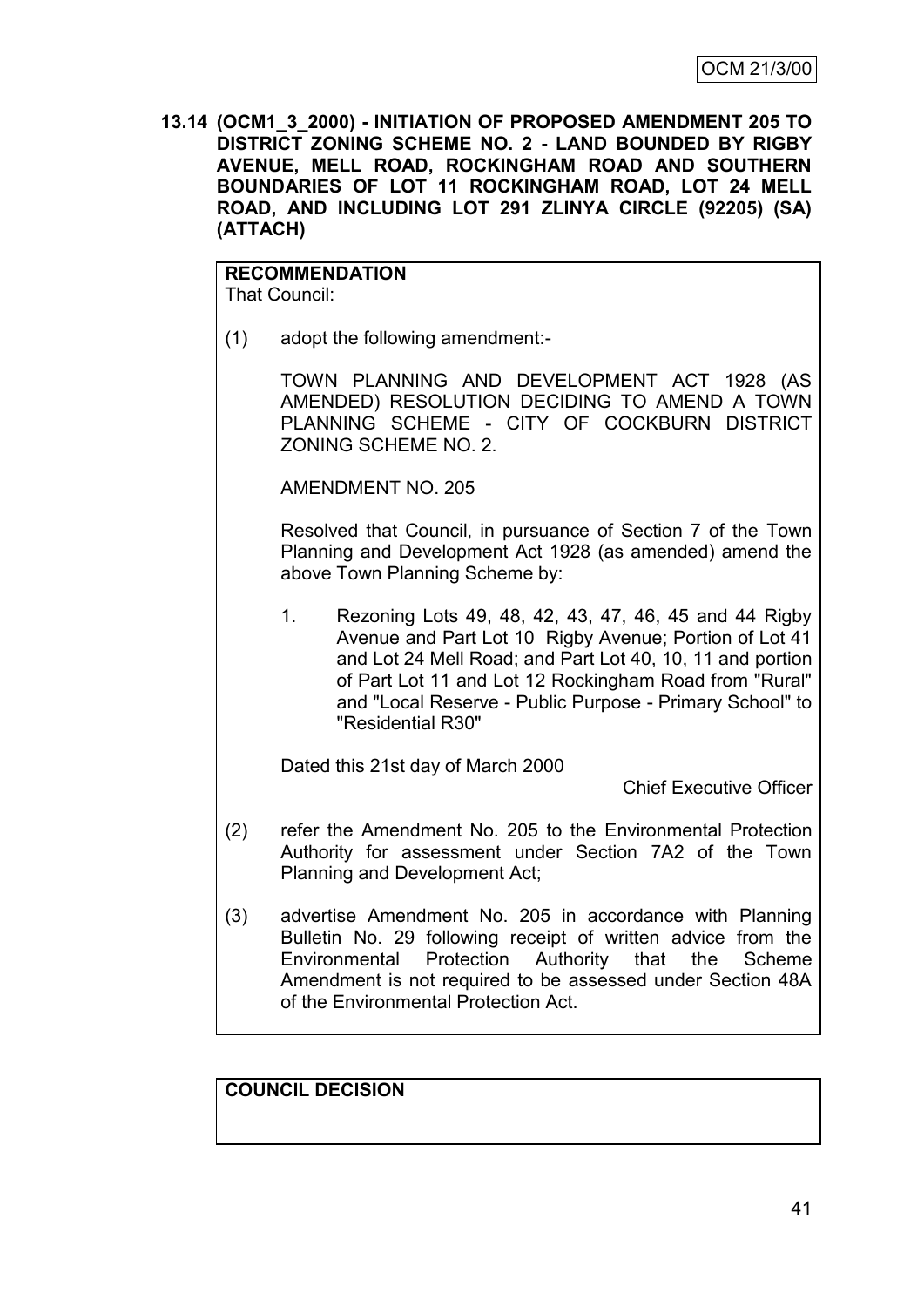# **Background**

| ZONING:    | MRS:                             | Urban                            |
|------------|----------------------------------|----------------------------------|
|            | DZS:                             | "Rural and<br>"Local Reserve     |
|            |                                  | Public Purpose - Primary School" |
| LAND USE:  | <b>Market Gardens and houses</b> |                                  |
| LOT SIZE:  | N/A                              |                                  |
| AREA:      | N/A                              |                                  |
| USE CLASS: | N/A                              |                                  |

The various parcels of land the subject of the amendment are located within the Packham Urban Development Area, and the land is zoned "Urban" under the Metropolitan Region Scheme. The land identified for the Primary School on the subject site is no longer required by the Education Department.

This amendment is subject to similar implications as a previous amendment in the area, Amendment No 121, where several landowners in the Watsons Odour Buffer wanted to rezoned their land from "Rural" to "Residential R30". The outcome of this amendment was that the Council and the Hon. Minister refused final approval of the amendment on the grounds that the Odour Buffer and modelling issue was not resolved, resulting in a interim Odour buffer. Council was advised that the Department of Environmental Protection opposed any further residential development within the interim buffer distance of 500 metres from the Watsons Plant.

# **Submission**

This amendment will rationalise the zoning in the overall area, and the adopted structure plan will allow Lots 42, 43 and 44 Rigby Avenue to subdivide the rear portions of their properties into Residential Lots with road frontage. The proposed "Structure Plan" for the land and adjacent properties is attached.

The applicant states that:

*"The Education Department is a willing participant in this amendment, having recently requested Urban Focus to incorporate that land held by the Minister for Education (as part of the proposed Packham Primary School Site) in a subdivision application and rezoning with the other private held land in the above site."*

# **Report**

The subject land included in the proposed amendment is subject to the interim 500 metre Watsons' Odour Buffer currently prescribed by the Environmental Protection Authority. The Watsons' Odour Buffer is to be redefined by mid 2000.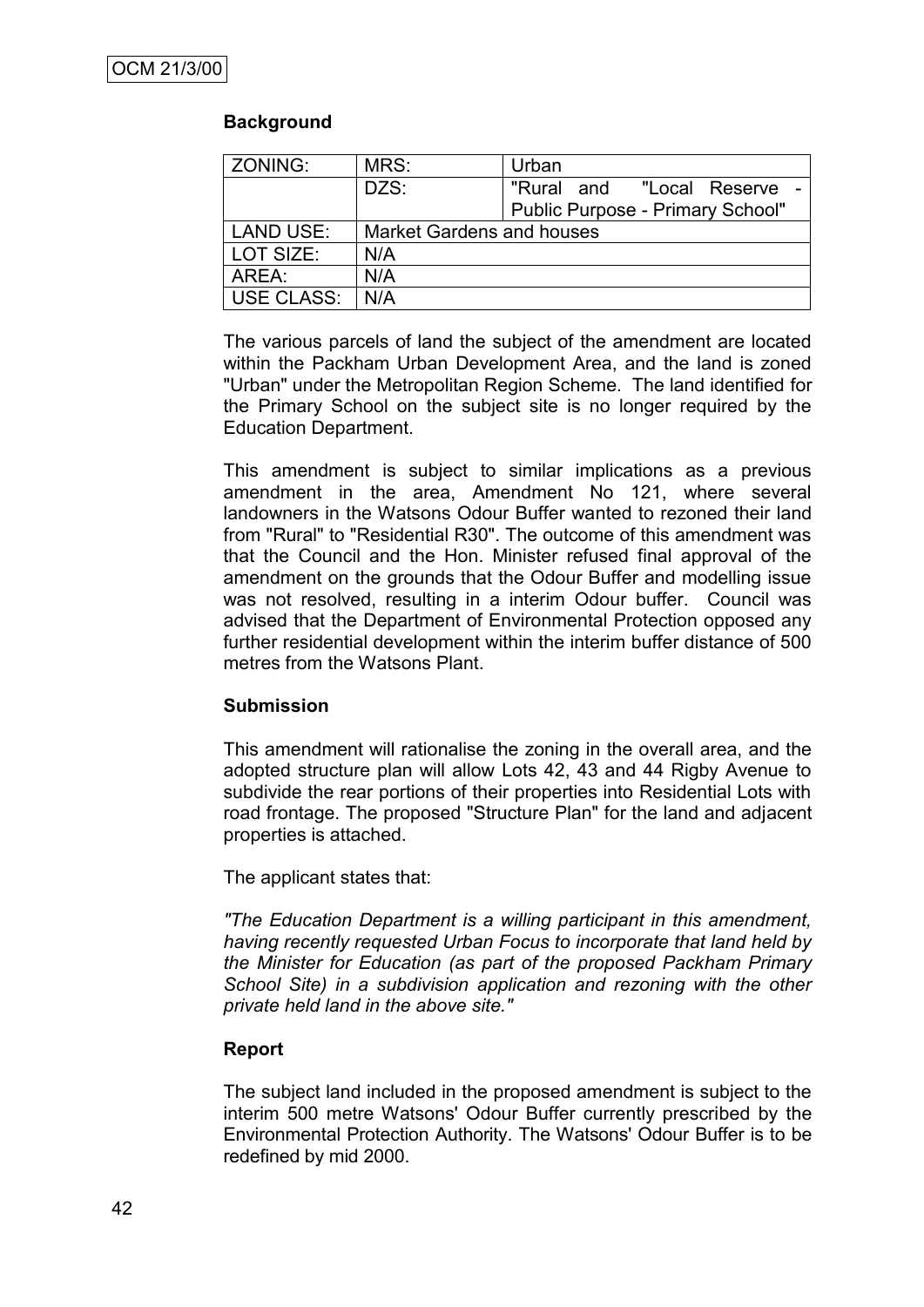A portion of the amendment land is included in the Odour buffer, however it is still recommended to initiate the amendment on the following grounds:

- 1. a significant portion of the amendment land lies **outside** the Odour Buffer and the portion that lies inside the buffer has substantial existing residential development on the land;
- 2. the amendment land is an isolated development cell within the Packham Urban Development Area, adopting this amendment will **not** set an undesirable planning precedent for other land with in the Odour buffer. The proposed amendment and structure plan can be assessed independently of the other land in the buffer.
- 3. the proposed amendment will be referred to the Department of Environmental Protection (DEP) as a part of the amendment process, and the DEP will be able to fully assess the impact of the Odour buffer on the proposed amendment.
- 4. Based on the precedent of Amendment No. 121 the Amendment will not be finalised until such time as the Watsons Odour Buffer has been redefined to the satisfaction of the DEP.

# **Strategic Plan/Policy Implications**

Policy PD23 states that:

"*The City of Cockburn requires that where a proposal for a change in landuse conflicts with an existing buffer zone, then the onus is on the buffer beneficiary to show that the buffer is current, has been scientifically determined and is based on the use of best practicable management practices for minimising emissions. Unless this can be clearly demonstrated by the buffer beneficiary, then Council will fully support the proponent of the proposed landuse change providing that other planning and environmental considerations are properly met."*

# **Budget/Financial Implications**

N/A

# **Implications of Section 3.18(3) Local Government Act, 1995**

Section 35A of the Metropolitan Region Town Planning Scheme Act (1959) requires Council's Town Planning Scheme to be in conformity with the Metropolitan Region Scheme.

The subject land is partly affected by the interim 500 metre Watsons' Odour Buffer currently prescribed by the Environmental Protection Authority.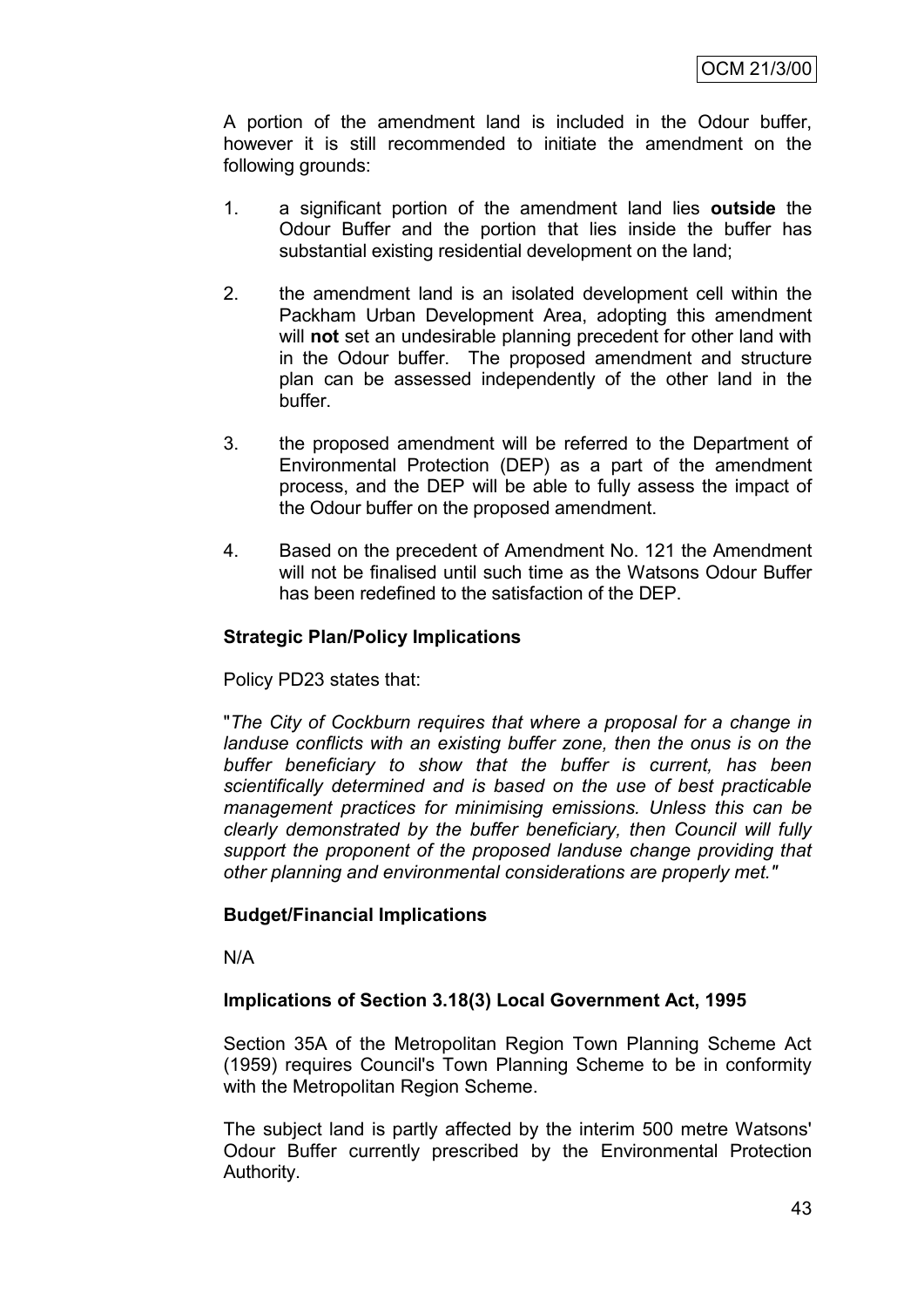# **13.15 (OCM1\_3\_2000) - WESTERN AUSTRALIAN LAND AUTHORITY ACT 1992 - PROPOSED AMENDMENT - PAYMENT OF LOCAL GOVERNMENT RATES (5230) (SMH)**

# **RECOMMENDATION**

That Council:

- (1) receive the report;
- (2) write a letter based on the report to:-
	- Chief Executive Officer of WAMA;
	- Minister for Lands;
	- Minister for Local Government;
	- Federal Treasurer, the Minister responsible for the implementation of the National Competition Policy; and
	- Federal Member for Fremantle

Expressing Council's concern about the proposed amendment to Section 32 of the Western Australian Land Authority Act, which prohibits the ability of local governments to collect rates from vacant land held by Landcorp.

# **COUNCIL DECISION**

# **Background**

Council, in 1992, considered the proposed introduction of the Western Australian Land Authority Act and resolved to recommend to WAMA that it:-

"*… requested to make representation to the Premier and the Minister for Local Government expressing Council's concern that Local Authorities were not informed of the intended change of rating status of Landcorp prior to 1st July 1992 which has had a detrimental effect on Local Authorities budgets for 1992/93.*

The reason for the Council considering this matter, was set out in the following extract of the Council Report:-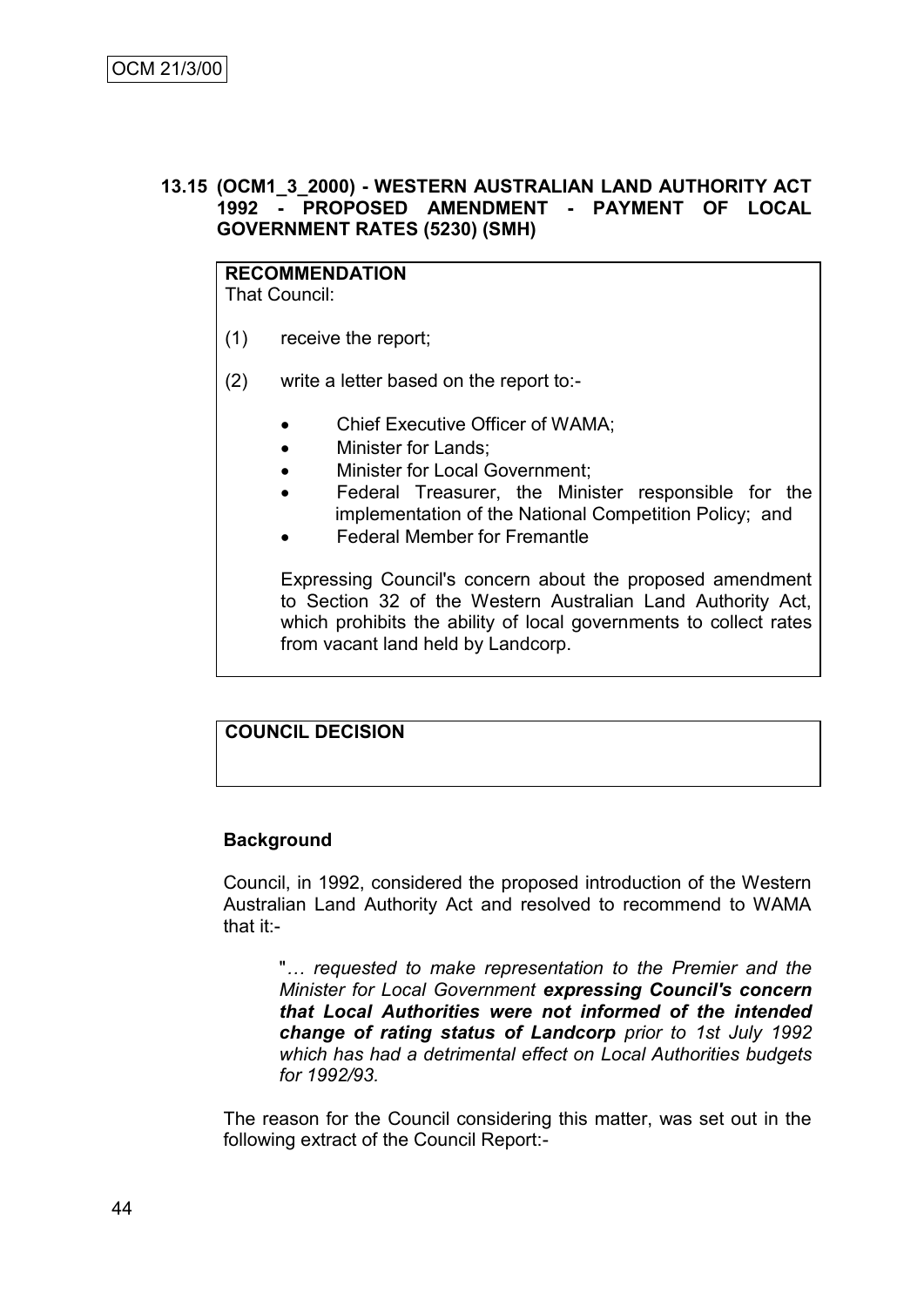"*In November 1992 Council received correspondence from Landcorp that due to the fact that the Western Australian Land Authority had taken over the residential land operations of Landcorp, the land owned by Landcorp was exempt from rates from 1st September 1992. This action left outstanding rates of \$33,903 owing by Landcorp for the period 1st September 1992 to 30th June 1993 unpaid and therefore a shortfall in Council's budgeted income.*

*The City Treasurer then wrote to the Minister for Lands expressing concern at the way the matter had been handled as it was considered local authorities should have been informed of the prospective change of status of Landcorp and therefore have been able to adjust budgeted income accordingly.*

*A reply has now been received from the Minister for Lands in which while he acknowledges the short term problems faced by some local authorities he states that there was no mechanism by which the rate could be paid.*

*It is proposed that WAMA be requested to make representation to the Premier and the Minister for Local Government on our behalf. Other Councils known to be affected are Canning, Kwinana, Swan and Nedlands.*

*Copies of the letter from Landcorp, the letter by the City Treasurer and the reply by the Minister for Lands are attached to the Agenda."*

The proposed Amendment to Section 32 of the Western Australian Land Authority Act, "**could now provide the mechanism by which rates could be paid** to local government"

According to Landcorp's 1999 Annual Report, the Chairman advised that:-

"*On January 1, 1999, Landcorp's exemption from rates and taxes was discontinued under the amended Act and competitive neutrality reforms were introduced. The Authority now operates on an equal footing with private sector land developers in respect to rates and taxes."*

Currently the Act states:-

#### "*Authority exempt from rates, taxes etc.*

*32. Notwithstanding section 15, the Authority is not liable to pay any local government rate or charge, land tax, metropolitan region improvement tax, water rate, pay-roll tax, stamp duty or*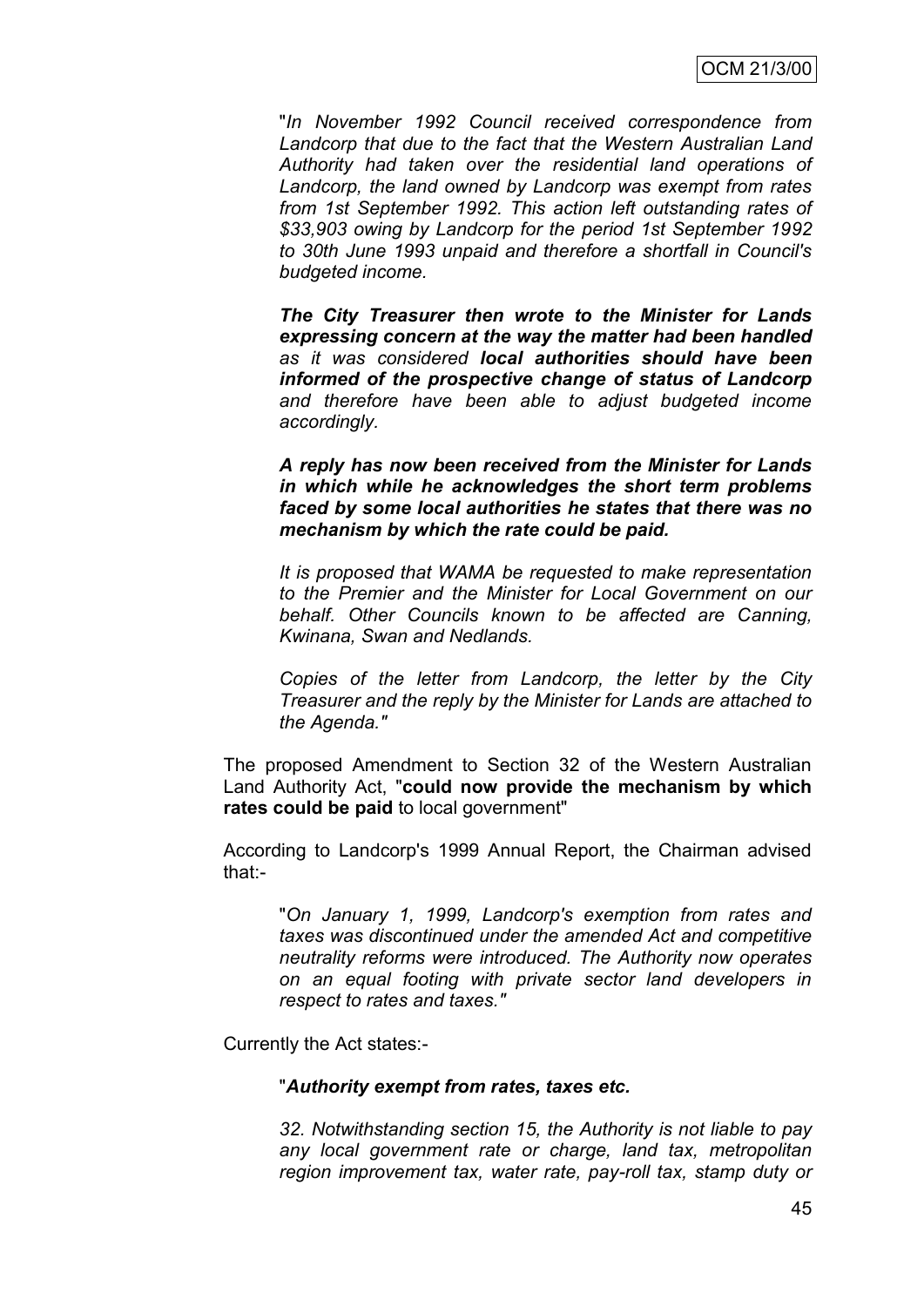*other rate tax, duty, fee or charge imposed by or under a written law."*

Section 32 is to be repealed under the Amendment Act 1998 (No. 60 of 1998) and substituted with an amended Section 32 described in Clause 20(1).

The notes contained in Clause 20 to the Amendment Act advise:-

#### "*Clause 20*

*Clause 20(1) repeals existing section 32 and replaces it with a new section 32 in order to give effect to competitive neutrality reforms by a tax equivalent regime and removing the general exemption from Government rates and taxes.*

*Under new section 32, the Authority effectively is liable to pay all Government or public authority rates, taxes, and duties except local government rates, in the same way that private persons are liable to pay them (for example, water and sewerage rates and stamp duty). The Authority is only liable to pay local government rates in respect of land that it leases or lets to another person who is not a public authority, or that it owns jointly with another person."*

and

"*The effect of new section 32(4) is that the Authority must pay a tax equivalent amount to the Treasurer equal to the amount of local government rates that the Authority would be otherwise liable to pay to the local governments but for section 32."*

#### **Submission**

The new Section 32 is to be worded as follows:

#### "*32. Liability of Authority for duties, taxes, rates etc.*

- *(1) Despite section 5(5) or any other written law-*
	- *(a) the Authority; and*
	- *(b) deeds or other instruments to which it is a party,*

*are liable to and chargeable with duties, taxes or other imposts under any written law.*

*(2) Despite subsection (1) and section 15, but subject to subsection (3), land vested in or acquired by the Authority is not rateable land for the purpose of the Local Government Act 1995.*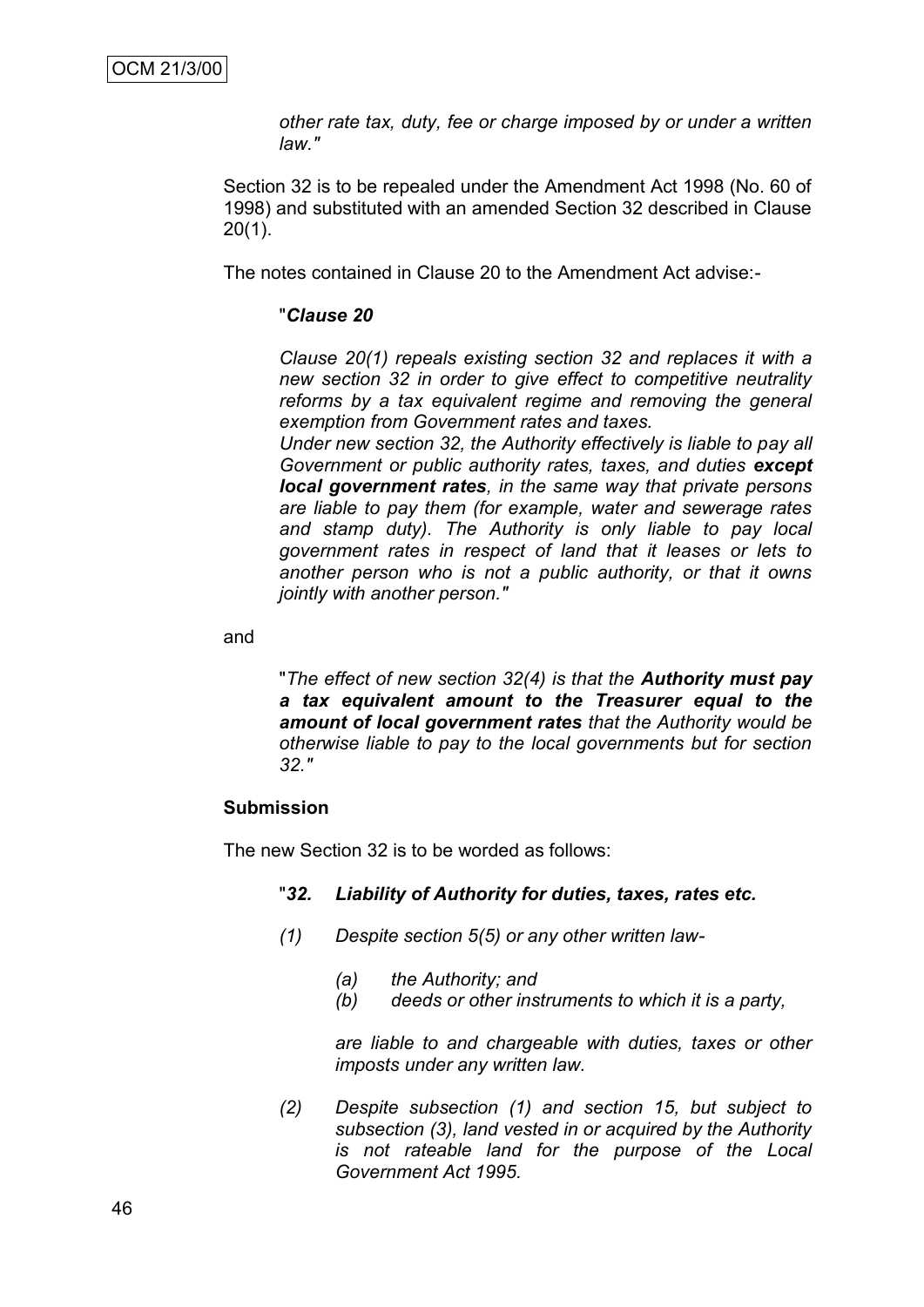- *(3) If the Authority leases or lets land vested in or acquired by the Authority, or holds land jointly with another person who is not a public authority, the land is, by reason of the lease, tenancy or joint holding, rateable land for the purposes of the Local Government Act 1995.*
- *(4) The Authority is to pay to the Treasurer in respect of each financial year an amount equivalent to the sum of all local government rates and charges that, but for subsection (2) and section 6.26(2)(a)(i) of the Local Government Act 1995, the Authority would have been liable to pay in respect of that financial year.*
- *(5) Subsection (4) does not apply in relation to land that is rateable under subsection (3).*
- *(6) An amount payable under subsection (4) -*
	- *(a) is to be determined in accordance with such principles; and*
	- *(b) is to be paid at such time or times.*

*as the Treasurer may direct.*

*(7) The first payment under subsection (4) is to be in respect of the next full financial year after the commencement of the Western Australian Land Authority Amendment Act 1998.*

*{Section 32 inserted by No. 60 of 1998 s.20(1).}"*

The Western Australian Land Authority Amendment Act 1998 was assented to on 31 December 1998, but has yet to be proclaimed.

# **Report**

Although it may be correct that from 1 January 1999, Landcorp was required to pay rates and taxes, this did not form part of the Financial Statements in the Annual Report, apparently because it did not commence until 1 July 1999, according to the Valuer General's Department.

Enquiries were made with the Finance Department of Landcorp to find out what the Authority had paid to Treasury between 1 January and 30 June 1999, or may pay from 1 July 1999.

Despite numerous telephone calls to Treasury, Valuer General's Department and Landcorp, no one would divulge the amount of taxes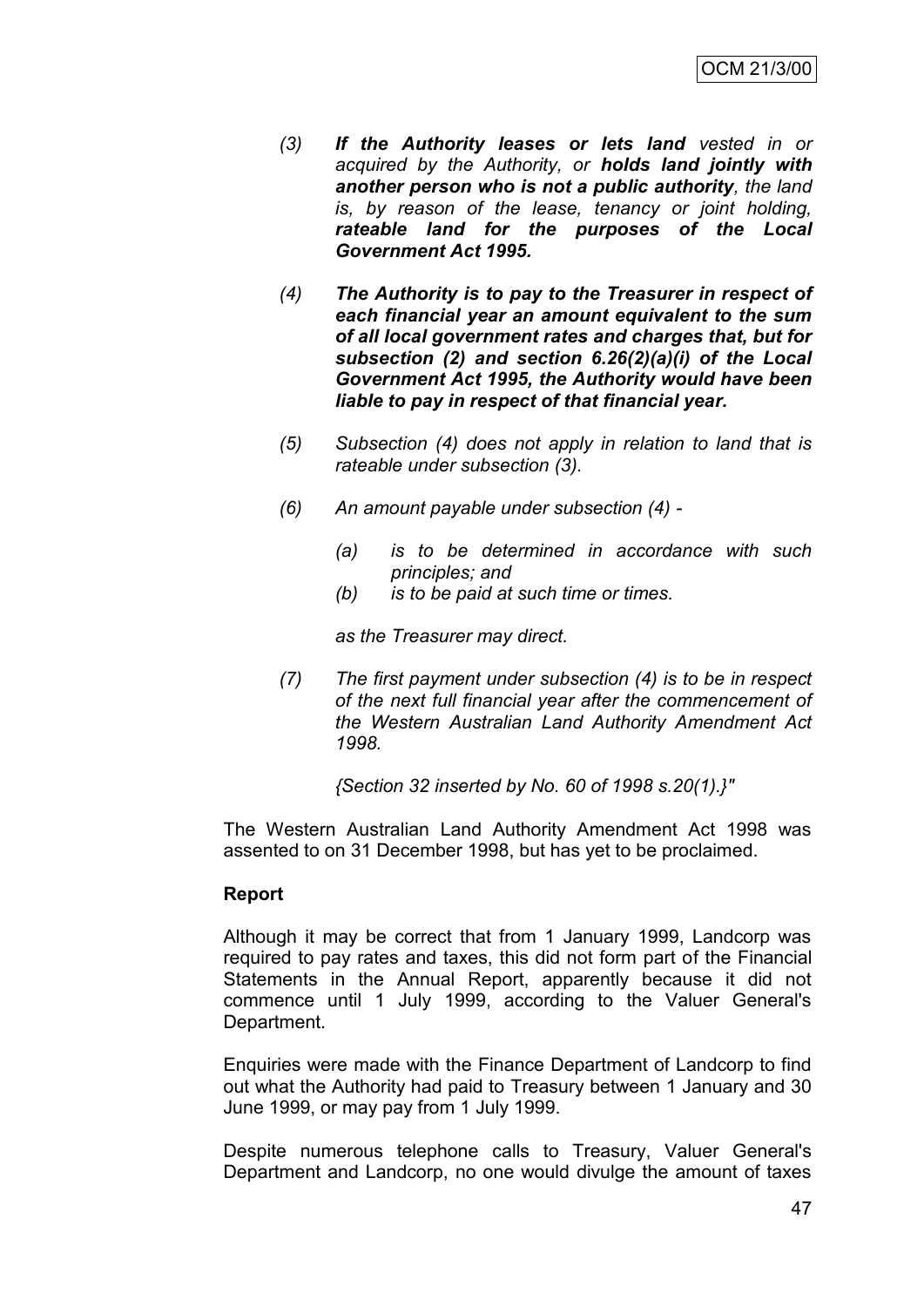paid to the State Agencies or the amount of the local government rates equivalent paid to Treasury.

There is a fundamental problem with the way in which Landcorp is proposing to comply with the National Competition Policy, given that Section 19 of the Act states:-

"*19. Subject to any direction given under Section 24, the Authority is to perform its functions in accordance with prudent commercial principles."*

Landcorp, as opposed to a State Government Department or Agency or a local government, is a "for profit" organisation and operates in the competitive market place for the purchase, development and sale of land to the private sector.

Landcorp, for all intents and purposes, is a private developer accountable to the State.

The problem is that the payment of "tax equivalents" to supposedly create a level playing field with its competitors, is inappropriate when applied to local government rates because the land purchased and held by Landcorp, is not for a public purpose but for participation in the private sector residential and industrial land markets.

The payment of local government rates as a "tax equivalent" by Landcorp to the State, is not acceptable because:-

- They are not paid in response to an actual notice issued by the local government, as is the case for say a water rate prepared and issued by the Water Corporation to Landcorp.
- It is understood that the amount of the local rate equivalent is determined by the Valuer General, based on the accepted land valuation and rating practice, as is applied to each local government within which Landcorp holds vacant land. The process is not transparent and the imputed value and rate equivalent for each property, may not be available for the local government records for each property, for public information. Under Section 5.94 of the Local Government Act, the Council is required to provide public access to its rates and property records. This should also apply to land held by Landcorp.
- There is apparently, no legislation to prevent the rates equivalents paid to Treasury being returned to Landcorp from General Revenue. However, the State is a signatory to the National Competition Policy and therefore, is subject to complaint investigations should it be alleged that it has not acted in the spirit of the Policy. The process for such investigations is not clear.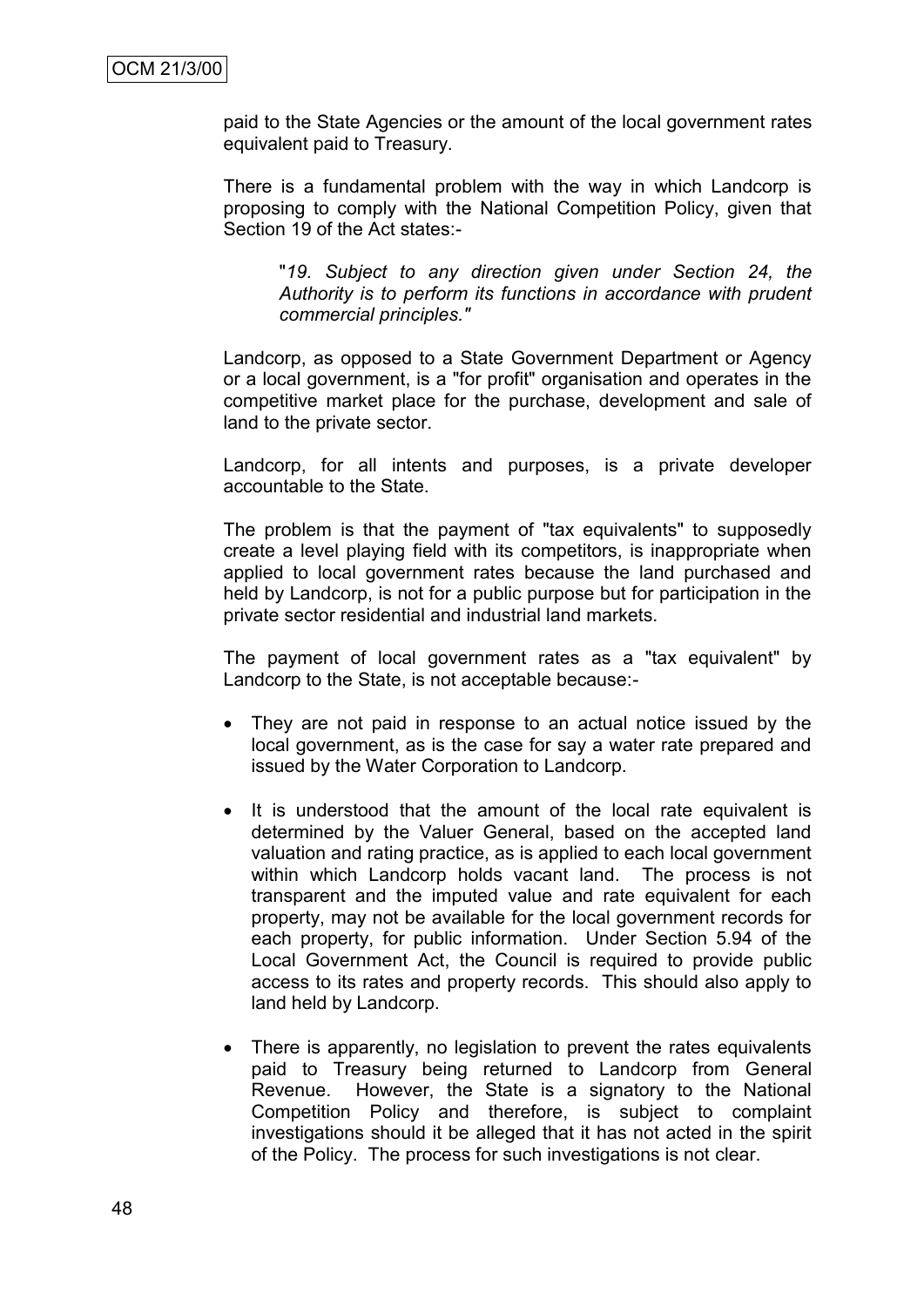- Rates are paid to local government by landowners (other than for land held by the State or local government for a public purpose), to enable the local government to carry out its functions and services in respect to all land within their respective districts. In Landcorp's case, the rates are not paid to the local government as is required of any other private land holder.
- Local government rates are its primary source of revenue.
- The substantial rates exemption enjoyed by Landcorp since 1992, has arguably created a rates shortfall, the cost of which has been transferred to non-exempt ratepayers and will continue to be the case under the change to Section 32.
- Local government rates is a source of revenue that the State Government is not entitled to collect. Local government rates are not a State tax, rate or charge.
- In essence, from a whole of Government perspective, there is really no change to its overall financial position because the new expenditure has simply become a new income and so the status quo remains.

It is clear that to create and maintain a truly transparent neutral advantage in respect to the payment of local government rates, the rates should be paid to the local governments directly where Landcorp holds vacant land.

Perhaps, to be consistent, the State Government should be prepared to pay its State Tax as equivalents to the Federal Treasury. This is a comparable analogy.

The approach lacks public accountability because the amount of rates equivalent paid for all the vacant land that Landcorp owns, together with the amount paid on individual properties and the value placed on the vacant land, should be available to the public. This disclosure would also demonstrate that Landcorp has paid its rates and taxes, thereby being seen to be meeting its National Competition Policy commitments.

It appears inconsistent to allow say the Water Corporation, to debit Landcorp direct for the collection of "its" rates, while the local government "rates" are determined and collected by the State with no benefit to local government.

For the State to legislate for the collection of rates and taxes by government agencies from Landcorp, while at the same time denying the ability for local government to collect the rates legitimately owed to it, is discriminatory.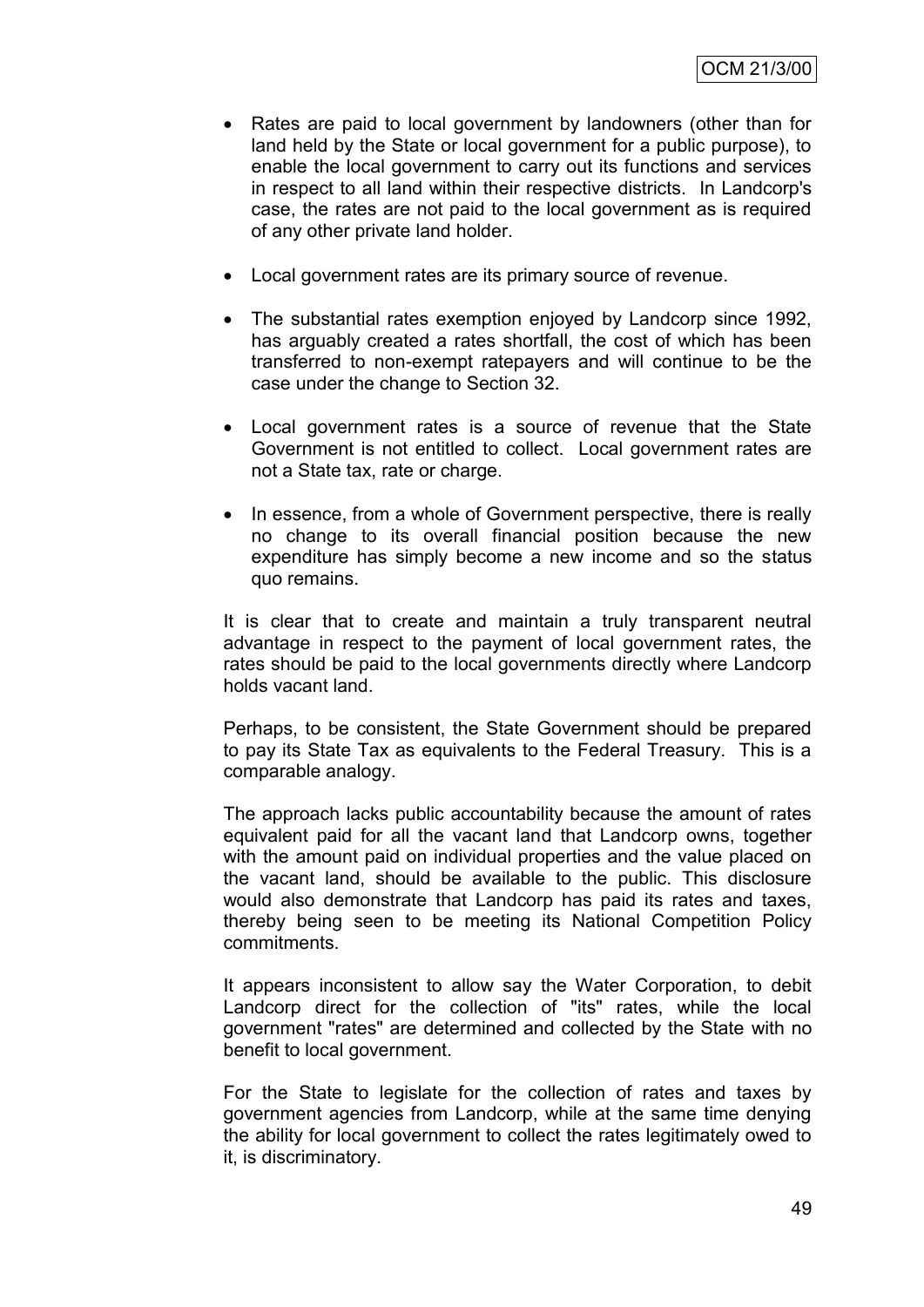# **Strategic Plan/Policy Implications**

N/A

# **Budget/Financial Implications**

The National Competition Policy provided a potential for local government to achieve an increase in its rate revenue from privatised Government Agencies. In the case of Landcorp, the potential existed for the pre 1992 rating situation (ie: non-exemption) to be reinstated however, this has been circumvented by the State Government's legislation.

This potential income has been lost to local government because of the way in which the State has sought to comply with the National Competition Policy.

Every endeavour should be made to have the proposed legislation changed so that local government, in the interests of their respective communities, can achieve the additional income owed to it as a result of decisions by the State to privatise and corporatise State agencies involved in the ownership and development of vacant land.

Just like the State, local government is responsible for providing services and facilities to the Western Australian community for no other reason than to build a better Australia. Like the State, it must maximise its opportunities to collect revenue to achieve its community objectives.

This is an important equality of government issue.

# **Implications of Section 3.18(3) Local Government Act, 1995**

Under Section 3.18(3) of the Local Government Act it states:-

"*(3) A local government is to satisfy itself that services and facilities that it provides -*

- *(a) integrate and coordinate, so far as practicable, with any provided by the Commonwealth, the State and any public body:*
- *(b) do not duplicate, to an extent that the local government considers inappropriate, services or facilities provided by the Commonwealth, the State or any other body or person, whether public or private; and*
- *(c) are managed efficiently and effectively."*

The proposal by the State to amend Section 32 of the Western Australian Land Authority Act 1992, is contrary to the requirements of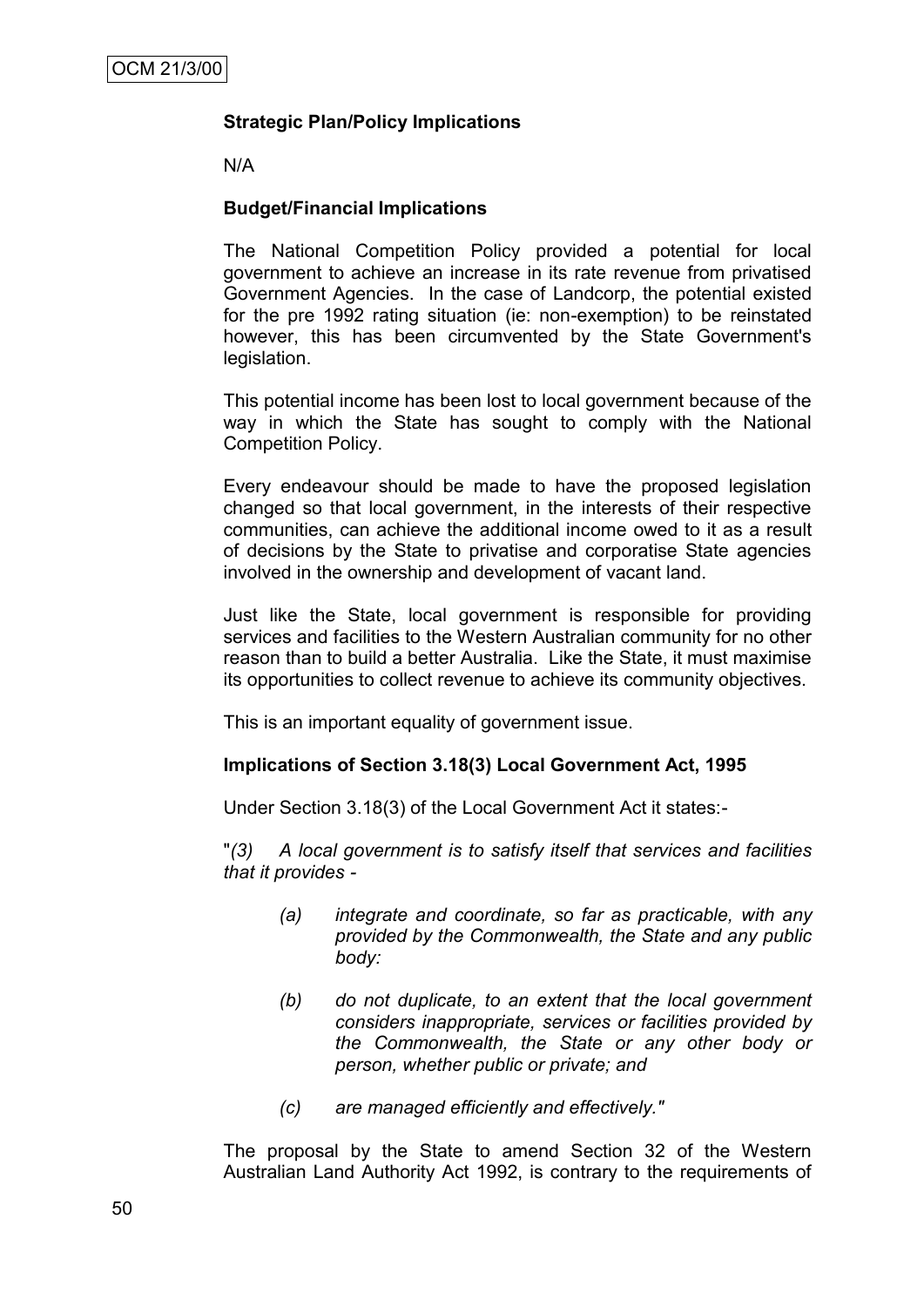Section 3.18(3) of the Act imposed by the State on local government, in that the proposed changes to the Western Australian Land Authority Act:-

- 1. do not integrate or co-ordinate with the current rating and property records maintained by the Council and available for public inspection under Section 5.94 of the Act;
- 2. duplicates the collection of local government rates;
- 3. do not represent an efficient or effective way to comply with the requirements of the National Competition Policy because:-
	- (i) it introduces a method of tax equivalent collection, when a local government collection method already exists;
	- (ii) the collection method uses State resources to ensure the financial status quo of the State is retained;
	- (iii) the proposed changes do not represent the re-distribution of new money within the community.
	- (iv) the tax equivalent of local government rates is ineffective because it is not committed to the provision of local community services and facilities, but collected by Treasury as general revenue. This means that it is being diverted from its 'purpose' (ie Local government rates) as described in the legislation and being directed to Consolidated Revenue; with no compensatory funding through equivalent grant funding from the State Government back to local government.

The Council should draw this important matter to the attention of WAMA, State and Federal Governments, so that local government can also benefit from the privatisation and corporatisation of State agencies. It is an important issue of principle and equity for local government in Western Australia.

# **13.16 (OCM1\_3\_2000) - DELETION OF POLICY PD4 - HEIGHT CONTROL ADJOINING THE RIDGELINE - HENDERSON INDUSTRIAL ESTATE (9003) (SMH) (ATTACH)**

# **RECOMMENDATION**

That Council delete Policy PD4 - Height Control Adjoining the Ridgeline - Henderson Industrial Estate from the Policy Manual.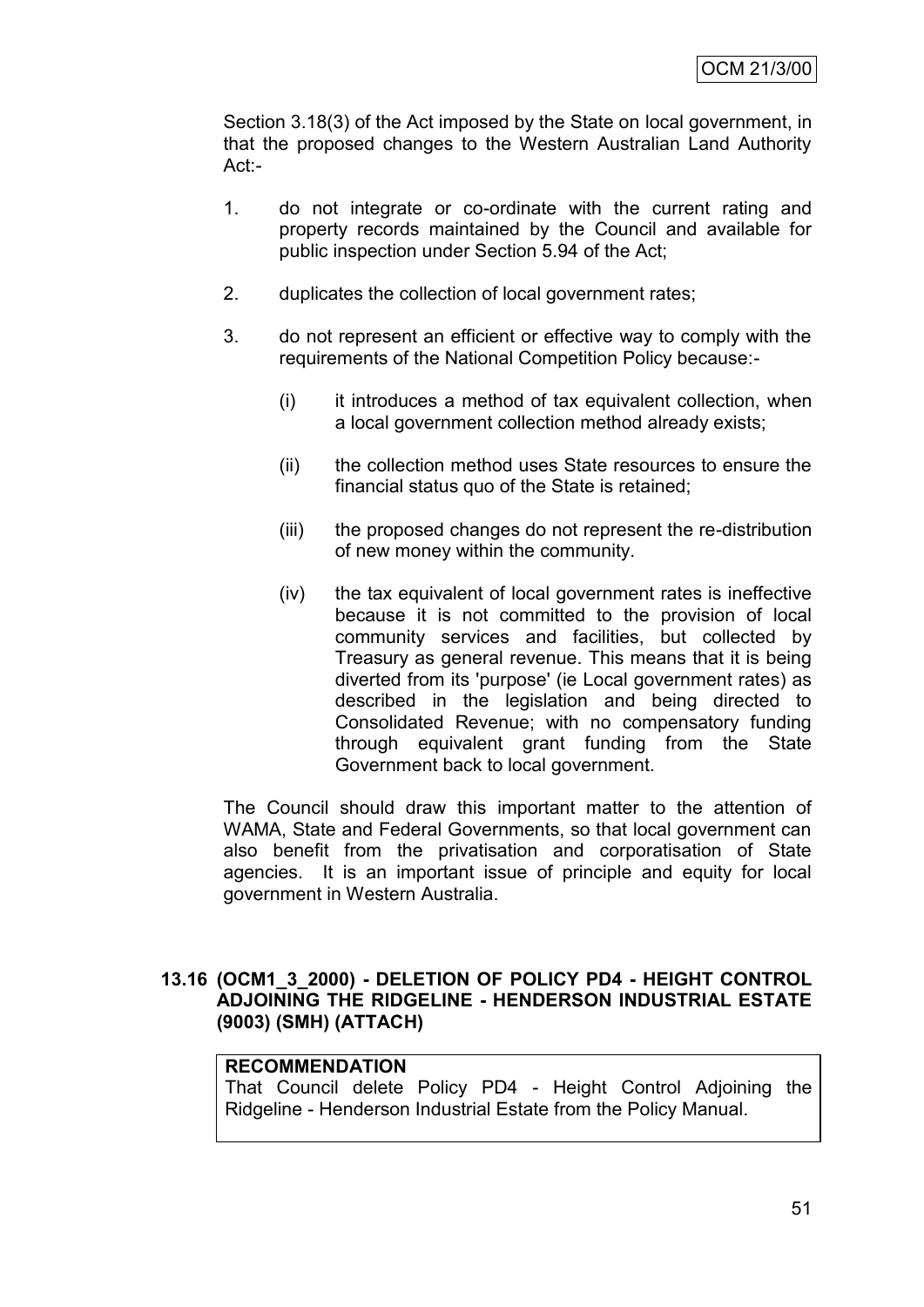# **COUNCIL DECISION**

# **Background**

The Council first adopted this policy in the 1980's in an endeavour to protect the important limestone ridgeline. At the same time there were plans to develop the Eagle Aircraft factory and airstrip which also required height controls in the vicinity of airstrip approaches.

Now that the Government has proceeded with the Southern Harbour Project, which requires the removal of the ridgeline for fill to create the harbour reclamation, there appears to be no point in retaining the current policy.

#### **Submission**

N/A

#### **Report**

It is extremely disappointing that this significant coastal ridgeline is required to be removed in support of the Southern Harbour Project.

The Council had initially intended that the crest of the ridge be retained as POS and that the areas either side be levelled for industrial lots. The retention of the ridge would have retained a semblence of the landform and have prevented the skyline becoming dominated with the outline of large industrial sheds.

Now that the Southern Harbour Project earthworks have commenced, Cockburn Road is being realigned and the MRS to provide for the harbour has been finalised, there is no benefit in retaining the policy. The policy in any event had no statutory effect.

Given this Policy PD4 should be deleted from the Policy Manual.

# **Strategic Plan/Policy Implications**

N/A

# **Budget/Financial Implications**

N/A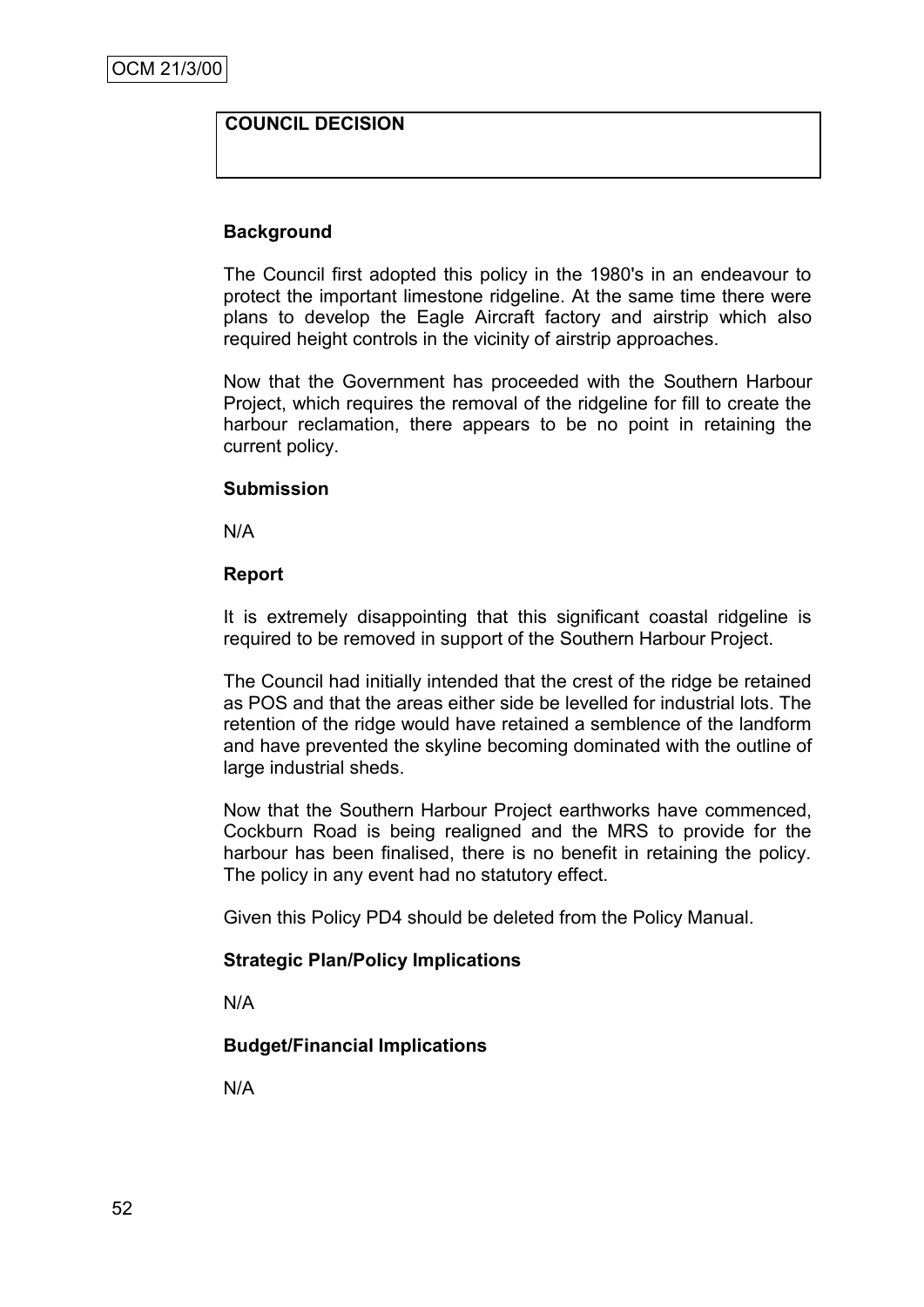# **Implications of Section 3.18(3) Local Government Act, 1995**

The Henderson Shipbuilding Area is already zoned industrial under the MRS. To provide for the Northern Harbour extensions and the Southern Harbour Project the Council has no choice but to amend its Scheme to comply with the MRS. The local Scheme Amendments have been or are about to be finalised.

Moreover, the Henderson Industrial Estate is a Clause 32 WAPC call-in area, and therefore all development requires the approval of the Commission in addition to that of the Council.

Clause 32's that require WAPC and Council approval are a duplication of services and therefore the Council should consider not processing applications in this area to accord with the requirements of Section 3.18(3) of the Local Government Act. This is the subject of a separate report.

In addition, the Council does not approve subdivisions, it only makes recommendations and all zonings that proceed to advertising are determined by the Minister for Planning not the Council. The Council's Scheme must be consistent with the MRS.

Given all this, the Council's Policy, if it was to be retained it is unlikely to have had any effect on the planning and development of the Southern Harbour Project.

#### **13.17 (OCM1\_3\_2000) - AMENDMENT NO. 182 - LOT PT 1 AND LOT 781 CNR NORTH LAKE ROAD AND BERRIGAN DRIVE, SOUTH LAKE - OWNER: B & R INVESTMENTS PTY LTD (92182) (SR) (ATTACH)**

# **RECOMMENDATION**

That Council:

(1) advise the applicant and the Western Australian Planning Commission that it adopts the modifications detailed in the WAPC letter dated 4 February 2000 in accordance with Regulation 21 of the Town Planning Regulations 1967.

# **COUNCIL DECISION**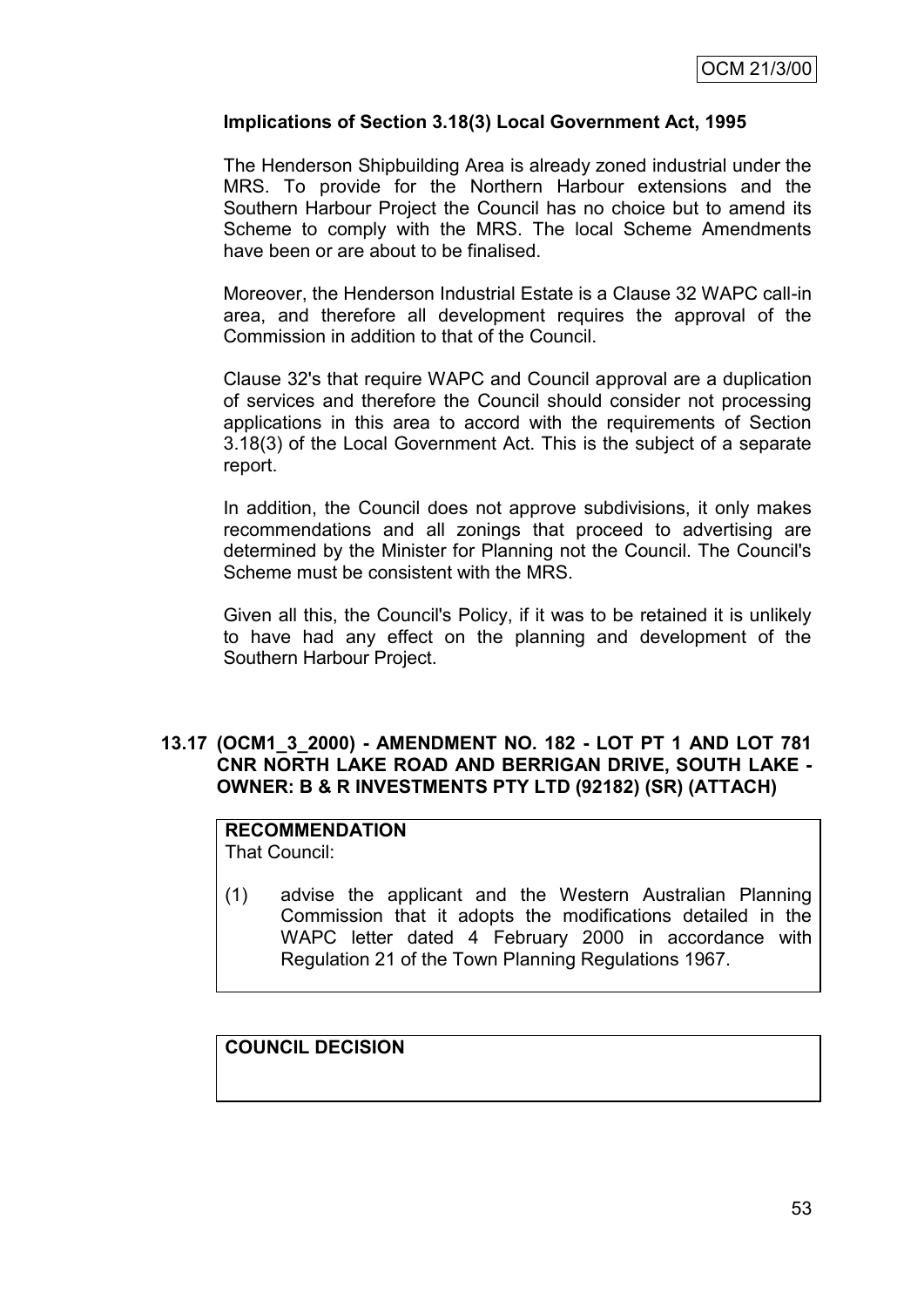# **Background**

Amendment No. 182 proposed to amend Lots Pt 1 and 781 from Residential R15 and R30 to 'Mixed Business - Restricted Use'.

The history of the Amendment is included in the previous Council report (Item 13.8) OCM 14.9.99).

Council resolved at its meeting on 14 September 1999 to advise the WAPC and the Applicant that:

- *"(1) the Council has no objection to the Minister granting final approval to Amendment No. 182, subject to adding point 3. to the Amendment Text as follows:-*
	- *"3. Amending the Scheme Text by adding to the "Third Schedule - Restricted Uses" additional provisions to protect the amenity of adjoining residential areas as follows:*

| <b>Street</b>                                    | <b>Particulars of Land</b> | <b>Restricted Uses</b>                                                                                                                                                                                                                                                 |
|--------------------------------------------------|----------------------------|------------------------------------------------------------------------------------------------------------------------------------------------------------------------------------------------------------------------------------------------------------------------|
| Cnr Berrigan<br>Drive and<br><b>Forrest Road</b> | Lot 781 and Pt Lot 1       | those uses which may be<br>permitted within the Mixed<br>Business Zone as set out in the<br>First Schedule (Zoning Table),<br>excluding the following uses:<br>Hotel/ Tavern, Veterinary<br>Hospital, Cottage Industry, and<br>subject to the following<br>conditions: |
|                                                  |                            | 1. Building setbacks to<br>Residential boundaries shall be<br>a minimum of 3 metres;<br>2. A masonry wall not less than 2<br>metres in height shall be<br>constructed along boundaries<br>with Residential zoned land;                                                 |

- *3.No vehicular access to Labyrinth Way shall be permitted.*
- *(2) Any Development applications for the site shall be required to address the following matters:-*
	- *1. A traffic and circulation study being conducted, at the developer's cost, by a suitably qualified and independent consultant, to the Council's satisfaction;*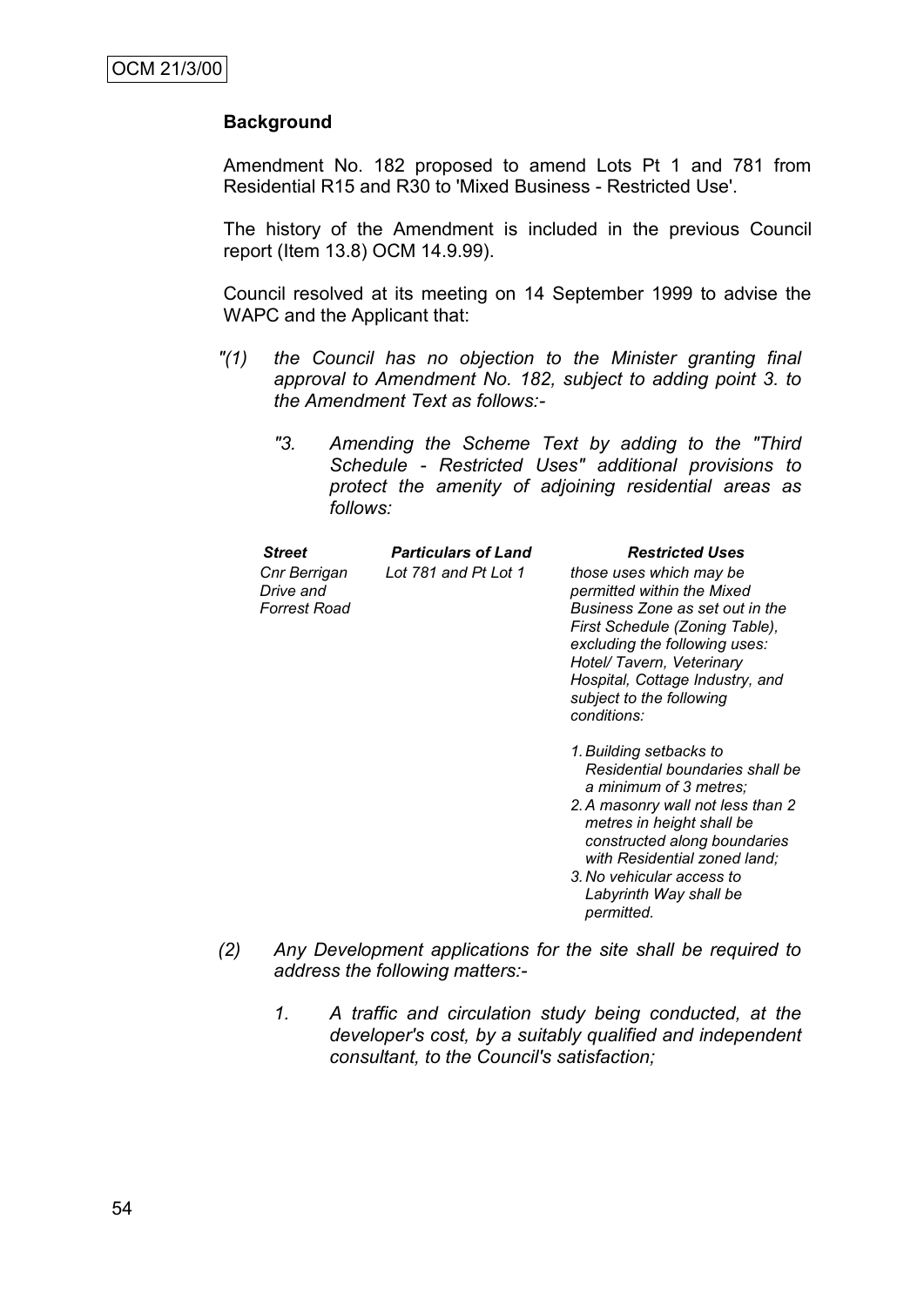- *2. Information on the possible impact of lighting and noise on the adjoining residents being submitted by the developer to ensure no adverse impact on the adjoining residents, to the Council's satisfaction;*
- *3. The development application being advertised for public comment."*

# **Report**

The modifications specified by the Minister for Planning are substantially the same as those previously agreed to by the Council. In fact it is significantly more 'restrictive' in that an additional nine (9) uses which would otherwise be permissible in the Mixed Business zone have been excluded by the Minister.

Pursuant to Regulation 21 of the Town Planning Regulations 1967 the Council is required to endorse the modified Scheme Amendment documents. The decision as to ultimately whether and in what form the Amendment is approved rests with the Minister for Planning.

# **Strategic Plan/Policy Implications**

N/A

# **Budget/Financial Implications**

N/A

**Implications of Section 3.18(3) Local Government Act, 1995**

Nil

#### **13.18 (OCM1\_3\_2000) - PASQUARELLI AUTOMOTIVE - 96 FORREST ROAD, HAMILTON HILL OWNER/APPLICANT: ANTONIO & OLIMPIA PASQUARELLI (MAP 7) (WEST) (SR) (2203804)**

# **RECOMMENDATION**

That Council:

(1) refuse the application for an Automotive Service Centre for the following reason:

The use constitutes a 'Light Industry' which cannot be approved by Council within the 'Commercial' zone.

(2) issue an MRS Form 2 Notice of Refusal to the applicant accordingly.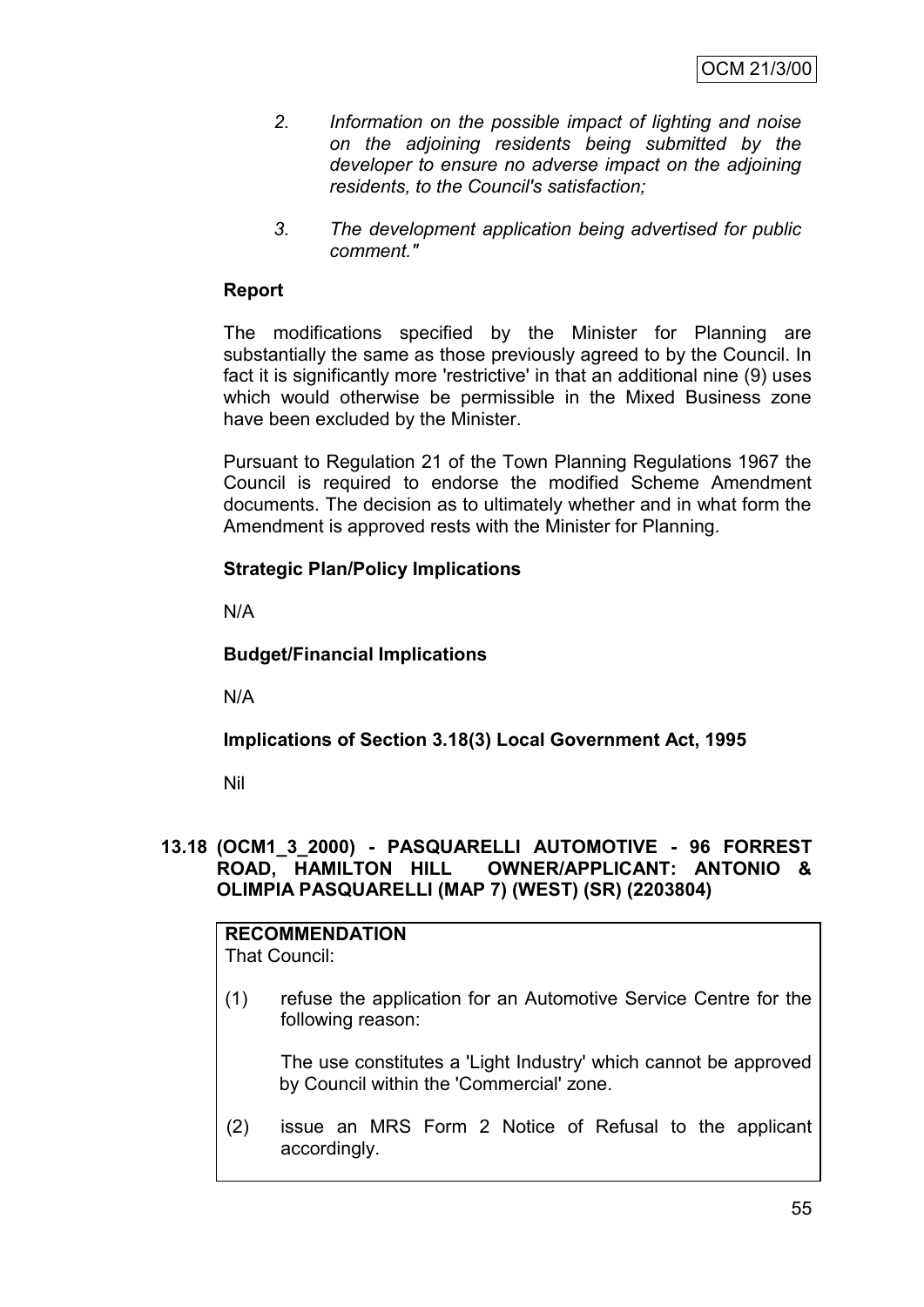# **COUNCIL DECISION**

#### **Background**

| <b>ZONING:</b>   | MRS:               | Urban                                                  |
|------------------|--------------------|--------------------------------------------------------|
|                  | DZS:               | Commercial                                             |
| <b>LAND USE:</b> |                    | <b>Currently Motor Vehicle Servicing &amp; Repairs</b> |
| LOT SIZE:        | 1062 $m2$          |                                                        |
| AREA:            | $1062 \text{ m}^2$ |                                                        |
| USE CLASS:       | To Be Determined   |                                                        |

The existing land use of the site as a motor vehicle servicing centre, was brought to Council's attention by a complainant. The complainant operates a similar business (automotive repairs) and states that when the subject property was for sale in 1999, he contacted the Council and was advised by staff that such a use could not be approved as it was classified as an 'X' use in the 'Commercial' zone.

The site was approved as a Car Sales Yard in 1982 with conditions restricting the use of the garage to the storage and display of motor vehicles. The previous car sales yard ceased business and the garage is now used for motor vehicle repairs.

The applicant was advised to cease the use and consequently submitted a Planning Application seeking Council's approval for the activities currently being conducted on the site. The application was advertised to ascertain if there were any neighbours concerns about the use. No submissions were received.

#### **Submission**

Council received a letter from Mr Pasquarelli outlining his business activities. These activities include:

- General servicing of vehicles
- Brake and clutch repairs
- Cooling system servicing
- **Engine & electronic repairs**

The definition of Motor Vehicle Repair Station in the District Zoning Scheme No.2, includes such uses as tyre recapping, retreading, panel beating, spray painting and chassis reshaping. Mr Pasquarelli has stated that none of the above services are provided by the business.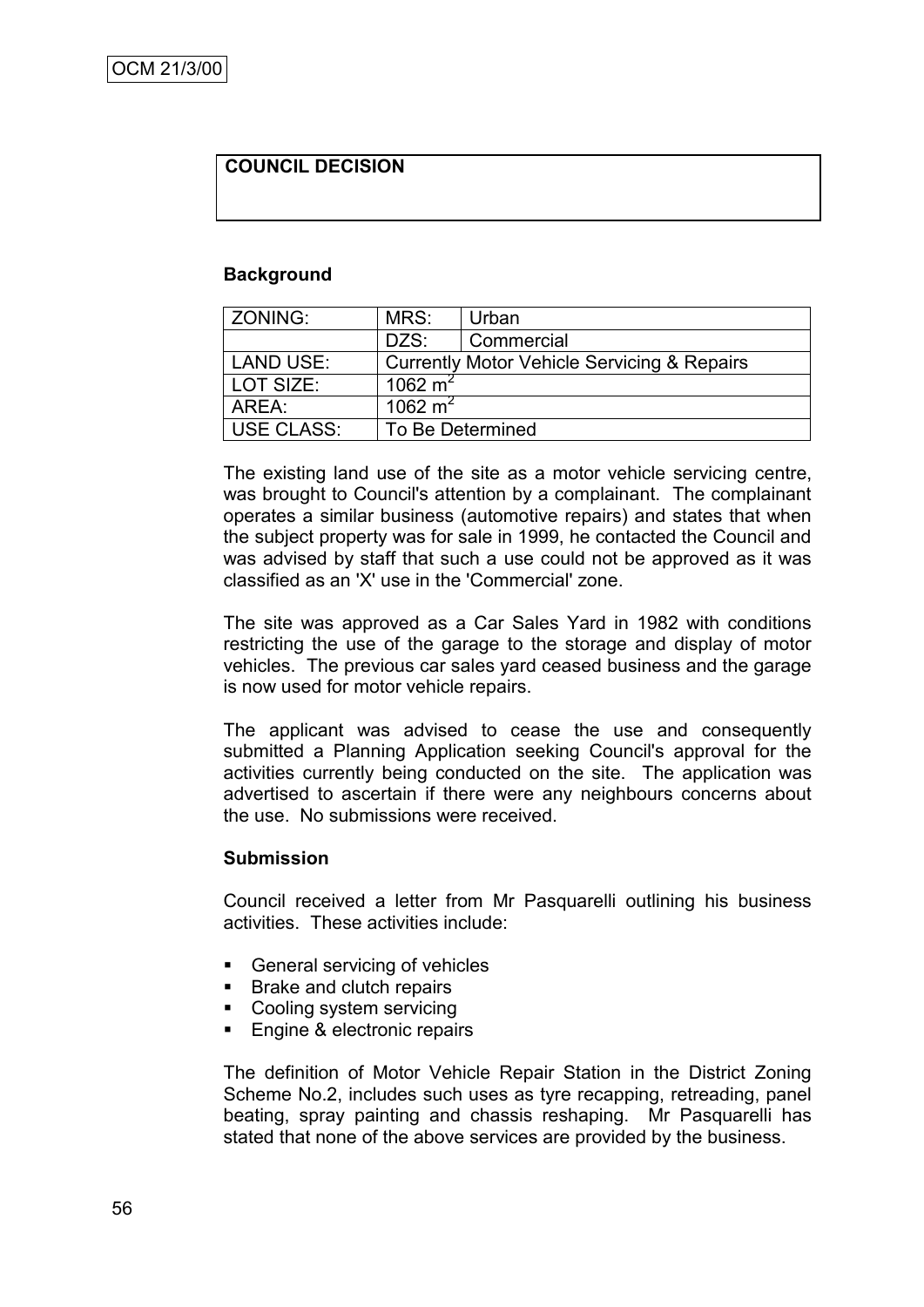# **Report**

The matter which requires Council's determination, is the correct categorisation of the use class. The following use class definitions were considered by Council's Solicitors (refer to advice circulated under separate cover):

- 1. **'Motor Vehicle Repair Station'** ('X' use) on face value, this seems the appropriate use class however, it is specifically defined as including "*tyre recapping, retreading, spray painting and chassis reshaping*"; none of which occur on the subject site. Council's Solicitors advise that this is not the appropriate use class.
- 2. **'Industry-Service'** ('AA' use) is defined as "*a light industry carried out on land or in Buildings which may have a retail shop front and from which goods manufactured on the premises may be sold or Land and Buildings having a retail shop front and used as a depot for receiving goods to be serviced*". This was the use class under which an Automasters facility was permitted by Council to operate in a 'Commercial' zone, by virtue of the inclusion of a small retail shopfront.
- 3. **'Industry-Light'** ('X' use) is defined as "*an Industry in which the processes carried on, the machinery used and the goods and commodities carried to and from the premises will not cause any injury to, or will not adversely affect the amenity of the locality by reason of the emission of light, noise, vibration, smell, fumes, smoke, vapour, steam, soot, ash, dust, waste water or other waste products*".
- 4. **'Service Station'** the use class is defined in the Scheme to mean "*Land and Buildings used for the supply of petroleum products and motor vehicle accessories and for carrying out greasing, tyre repairs and minor mechanical repairs and may include a cafeteria, restaurant or shop incidental to the primary use but does not include transport depot, panel beating, spray painting, major repairs or wrecking*."

Council's Solicitors advise that "Apart from the small scale sale of oil, the business does not involve the supply of petroleum products or motor vehicle accessories, but it is clear it does involve minor mechanical repairs. The services provided are services which one would expect to be provided in the garage component of a traditional service station.

The apparent view of Mr Gilmour QC that it is not necessary for petroleum products to be sold for a use to fall within the Service Station use class, the word "and" where it appears for the first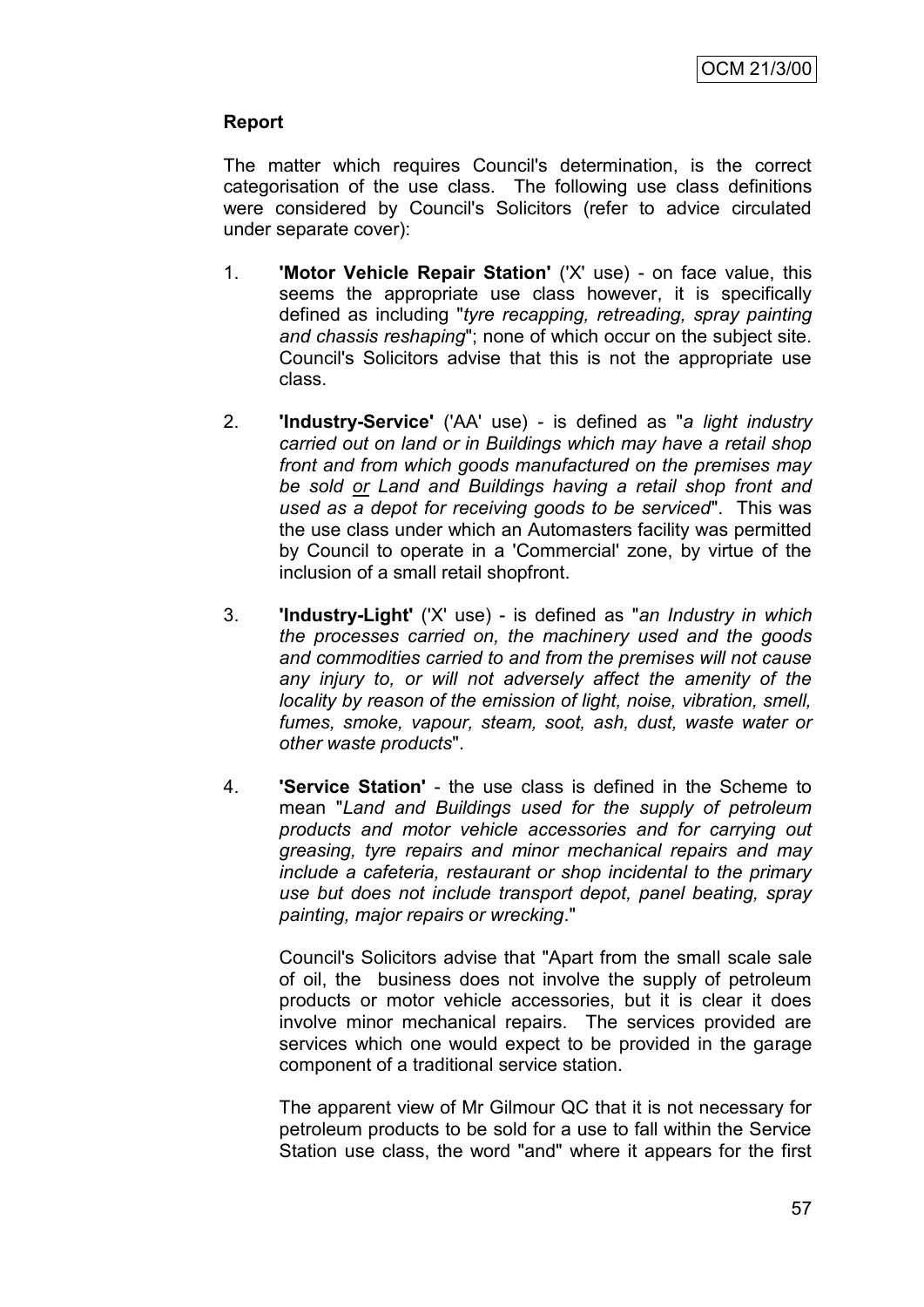time in the second line of the definition being disjunctive rather than conjunctive.

We agree it is possible to read the definition in that way, but it is not a view we favour. To the mind of an ordinary reasonable person, the sale of petroleum products is an integral part of the commonly understood meaning of a "Service Station". We feel it is more appropriate to interpret the definition in accordance with that generally understood meaning, so that the use of land and buildings for "carrying out greasing, tyre repairs and minor mechanical repairs" falls within the Service Station use class only if the use also involves the "supply of petroleum products and motor vehicle accessories".

Nevertheless, the City has received the advice of a Queens Counsel that a use similar to that operated by Pasquarelli Automotive is a Service Station, and in our view it would not be unreasonable for the Council to rely on that opinion."

- 5. **'Use Not listed'** ('SA' use) the scheme states that:
	- "*3.2.3 Where in the Zoning Table a particular use class is mentioned that use class is deemed to be excluded from any other use class which by its more general terms might otherwise include that particular use class.*
	- *3.2.4 If the use of Land for a particular purpose is not specifically mentioned in the list of use classes in the Zoning Table or is not included in the general terms of any of the use classes a person shall not so use Land unless the Council determines by an Absolute Majority that the proposed use is consistent with the objectives and purpose of the Zone and the Council may grant Planning Consent after notice of the application has been given in accordance with Clause 6.2*."

The Officer's opinion is that the correct use class category is 'Industry - Light' as the activities involve the repairing of an article (motor vehicles). Legal advice concerning this interpretation will be circulated under separate cover.

There is some concern regarding the precedent set if automotive service centres are permitted to operate in a Commercial zone. Although residential amenity does not appear to be a concern in this particular case, it may be difficult or unreasonable to limit the range of servicing activities undertaken in other such centres. There is no shortage of suitably zoned 'Light Industrial' land within the city to accommodate such uses.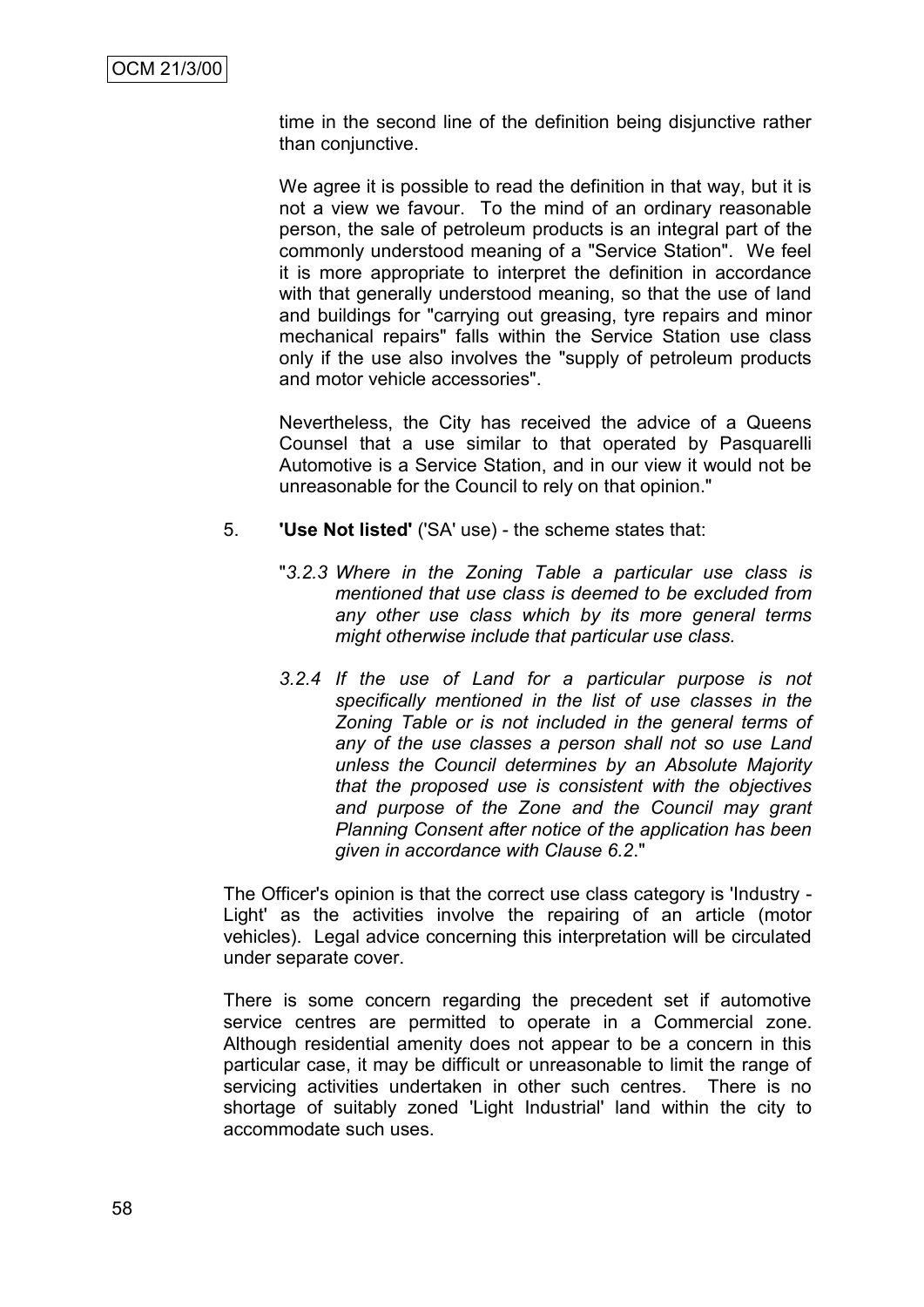# **Strategic Plan/Policy Implications**

N/A

# **Budget/Financial Implications**

N/A

# **Implications of Section 3.18(3) Local Government Act, 1995**

The applicant may have a right of Appeal to the Minister for Planning or the Town Planning Appeals Tribunal in the event that the application is refused.

# **13.19 (OCM1\_3\_2000) - REQUEST FOR DIRECTION TO MAKE A LOCAL LAW TO REGULATE THE MAINTENANCE AND USE OF LAKES FOR CABLE SKIING (ALL) (WJH) (1125)**

# **RECOMMENDATION**

That Council:

- (1) request the Executive Director, Public Health, to direct Council to make a Local Law to regulate the maintenance and use of lakes for cable skiing; and
- (2) authorise the Principal Environmental Health Officer to liaise with the Health Department of WA regarding the drafting of the Local Law.

# **COUNCIL DECISION**

# **Background**

Due to an anomaly in Health Act Regulations, the Cable Ski Lakes located at the Cable Water Ski Park in Munster are not subject to the same standards and requirements such as those that apply to public swimming pools in the district.

# **Submission**

N/A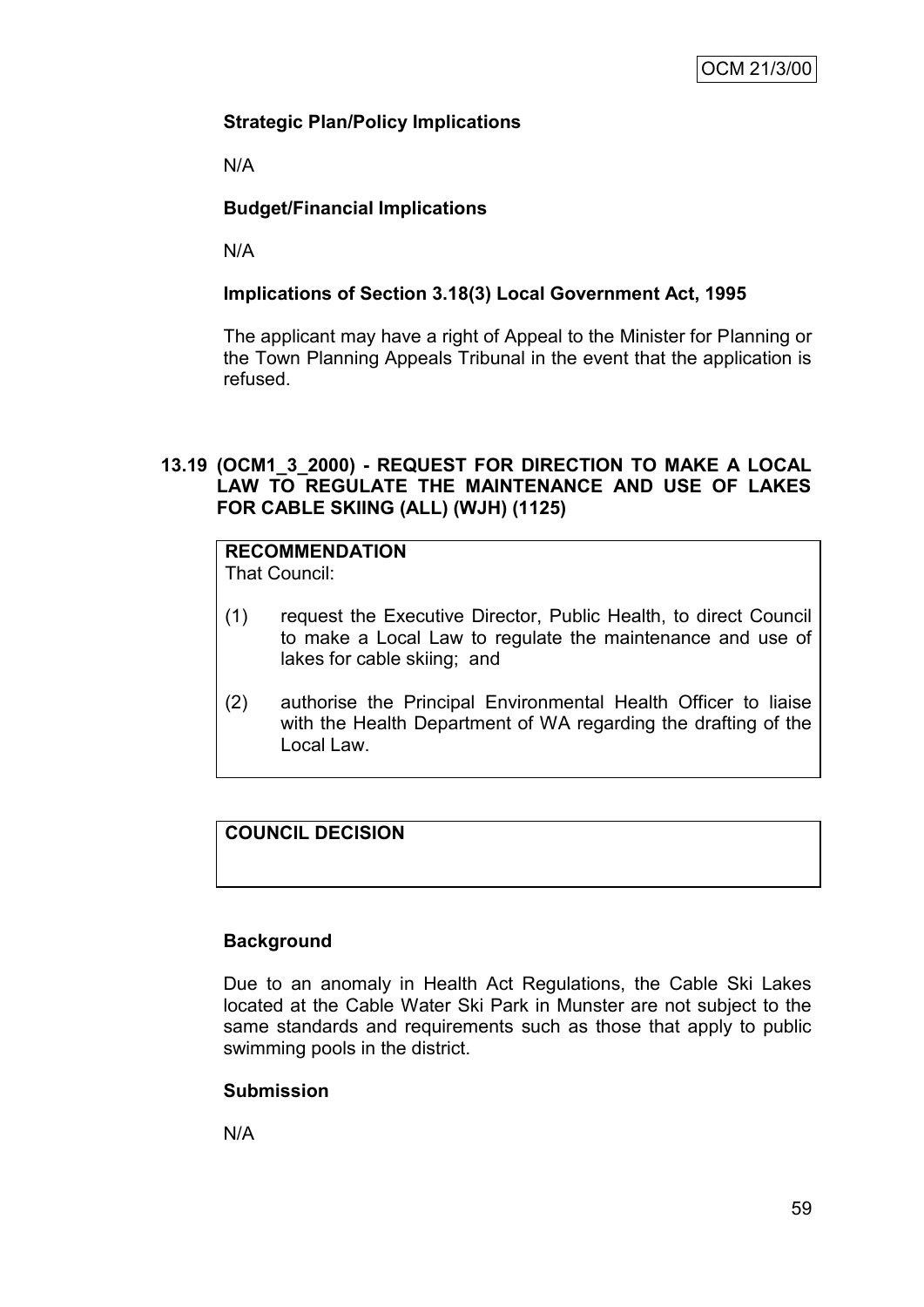# **Report**

Section 134 (48a) provides the head of power for a local government, to make local laws to regulate the construction, equipment, maintenance and use of lakes for cable skiing.

Where the Executive Director, Public Health (EDPH) directs a local government to adopt a local law (such power exists in the Health Act), the local law adoption process can be expedited.

In order to correct this anomaly, it is recommended that Council request the EDPH to direct Council to adopt a local law to regulate the maintenance and use of lakes for cable skiing. Direction by the EDPH will enable this to be done quickly, because the alternative processes provided for in the Local Government Act, are slow and cumbersome.

#### **Strategic Plan/Policy Implications**

N/A

# **Budget/Financial Implications**

N/A

**Implications of Section 3.18(3) Local Government Act, 1995**

Nil

# **14. FINANCE AND CORPORATE SERVICES DIVISION ISSUES**

# **14.1 (OCM1\_3\_2000) - LIST OF CREDITORS PAID (5605) (KL) (ATTACH)**

#### **RECOMMENDATION**

That Council receive the List of Creditors Paid for February 2000, as attached to the Agenda.

# **COUNCIL DECISION**

# **Background**

It is a requirement of the Local Government (Financial Management) Regulations 1996, that a List of Creditors be compiled each month and provided to Council.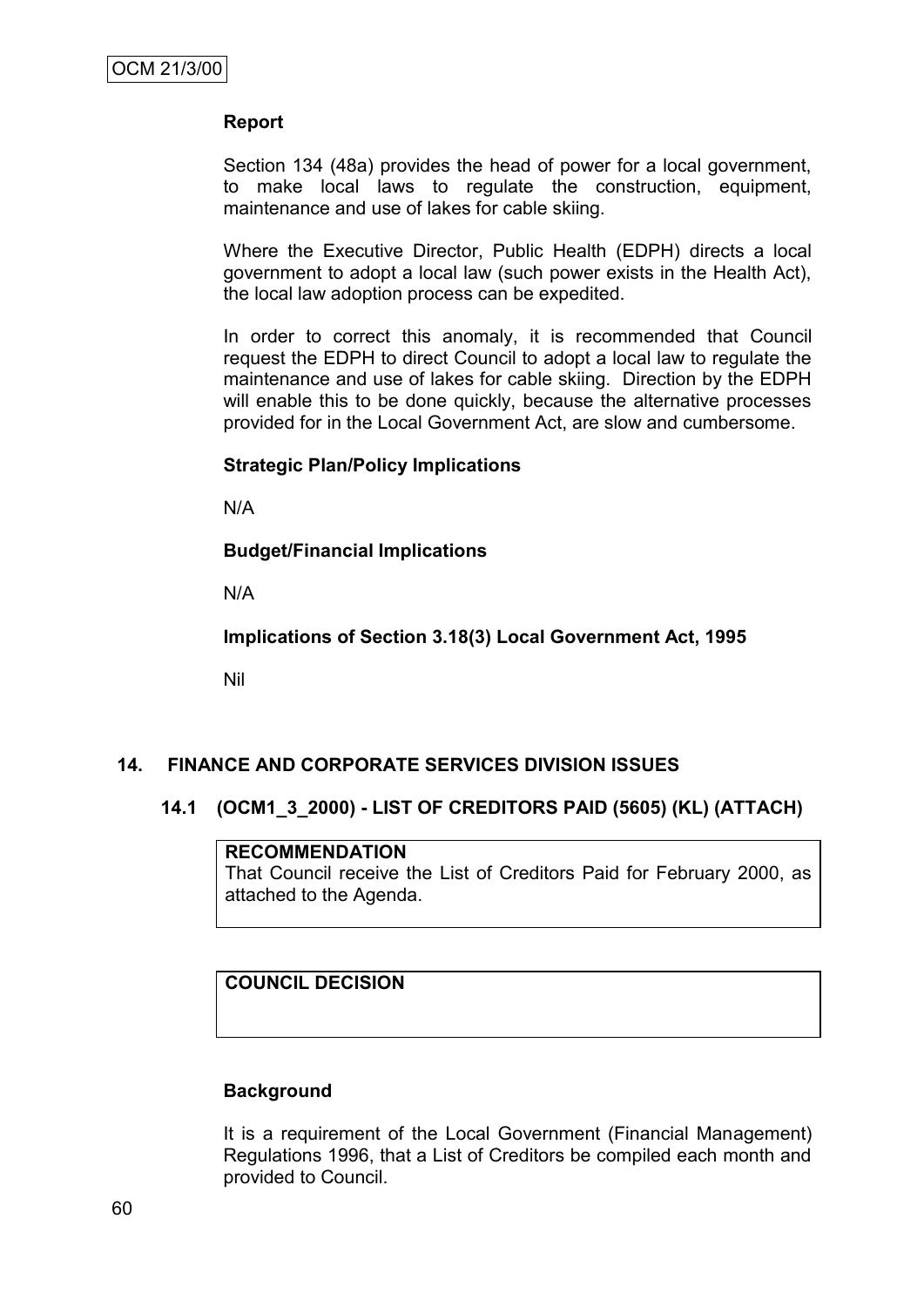# **Submission**

N/A

**Report**

N/A

# **Strategic Plan/Policy Implications**

N/A

# **Budget/Financial Implications**

N/A

**Implications of Section 3.18(3) Local Government Act, 1995**

Nil

**14.2 (OCM1\_3\_2000CM1\_3\_2000) - LUCENT TECHNOLOGIES MOBILE PHONE POLE ANTENNA AND MICROWAVE INSTALLATION - ROOF TOP COUNCIL OFFICES COLEVILLE CRESCENT (2211868) (KJS) (ATTACH)**

# **RECOMMENDATION**

That Council refuse the application by Lucent Technologies Australia Pty Ltd, to a lease portion of the roof of the Council offices.

# **COUNCIL DECISION**

# **Background**

The Council offices are situated on freehold land owned in fee simple by the City of Cockburn. Lucent Technologies has inspected the roof of the Council offices and determined that the site satisfies their requirements in establishing a node for their mobile phone network. Lucent Technologies is the technical operator for the One.tel mobile phone company.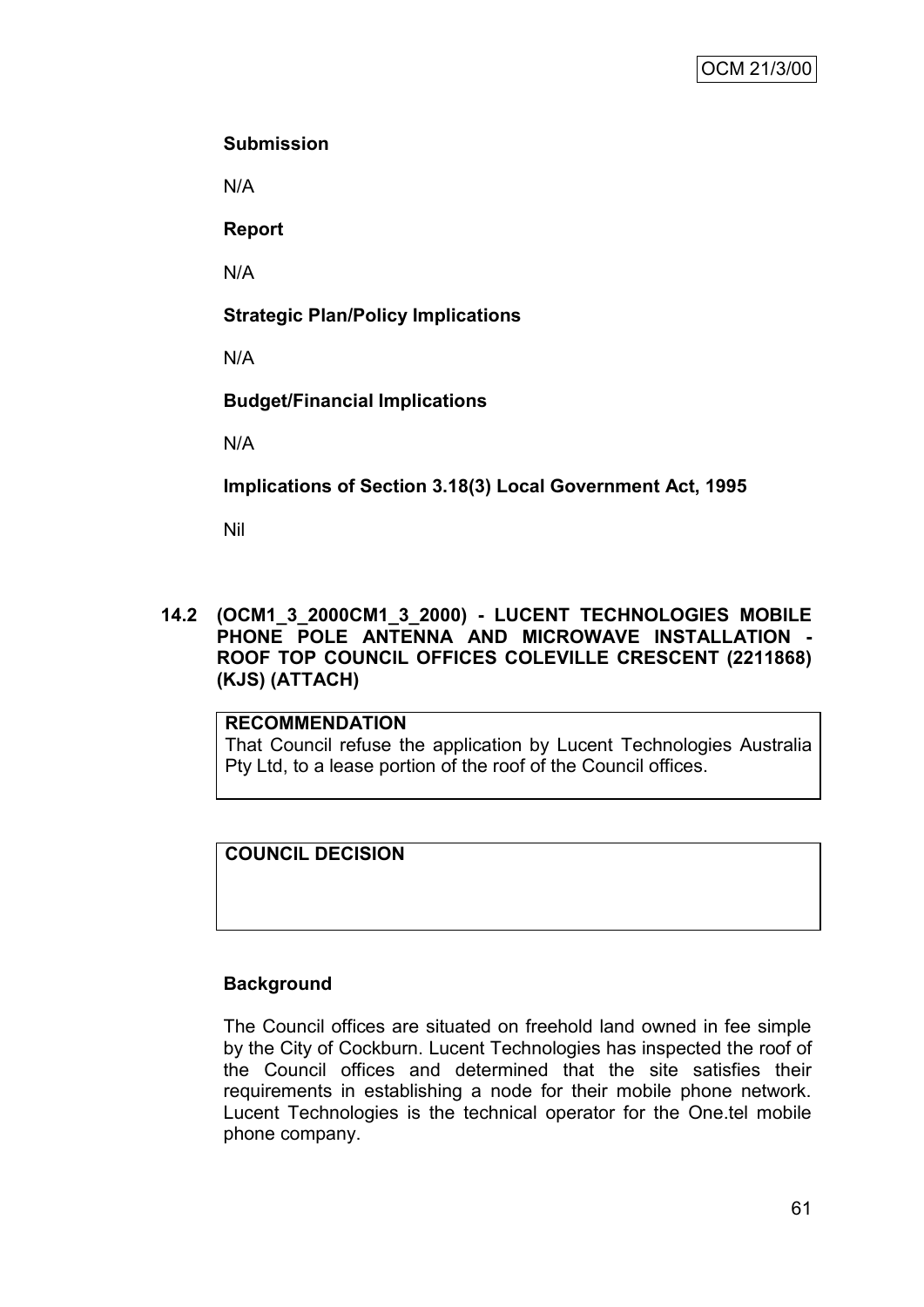# **Submission**

Lucent Technologies have submitted an offer to lease contract by offer and acceptance, plans of the communication shed, pole and antenna proposed for the roof, company backgrounds and information on electromagnetic fields.

- Planning issues clarification from consultants GHD for a Low Impact Mobile Phone Facility.
- Photo montage depicting the proposal.

# **Report**

The Federal Telecommunications Act 1997 has determined that if a proposed mobile phone installation is of Low Impact, ie. it is less than 5 metres high, then it is not subject to planning approval. This proposal is deemed to be a Low Impact installation.

Lucent Technologies has determined that the Council roof is the best location for the equipment. Factors that determine the location are distance and line of sight to other antennas existing and proposed.

An alternative site to the Council office roof, would most likely be on the Phoenix Shopping Centre. The shopping centre is lower so the antennas may have to be mounted on a taller tower or the flag pole.

Based on Council refusing to reject the request to install the facility, Lucent could utilise certain compulsory acquisition powers.

Schedule 3 - Carrier's powers and immunities of the Telecommunications Act (1997) in a simplified form states in part that *"a carrier may enter on land and exercise any of the following powers:*

#### *The power to install a facility on the land"*

Whether the roof of a building qualifies as land is not clear. The photo montage with the pole inserted indicates that the visual impact will be minimal. Whether this depiction accurately represents the real life visual impact is problematic.

As the owner of the building most suited to an installation, the City needs to weigh up the community benefit in having access to a range of competing mobile phone operations against the visual impact of the pole and antennas.

Lucent Technologies, in their offer to the City, has offered an annual rent of \$9,000 payable monthly in advance. Rent reviews proposed would be annual and based on the C.P.I. - Perth All groups.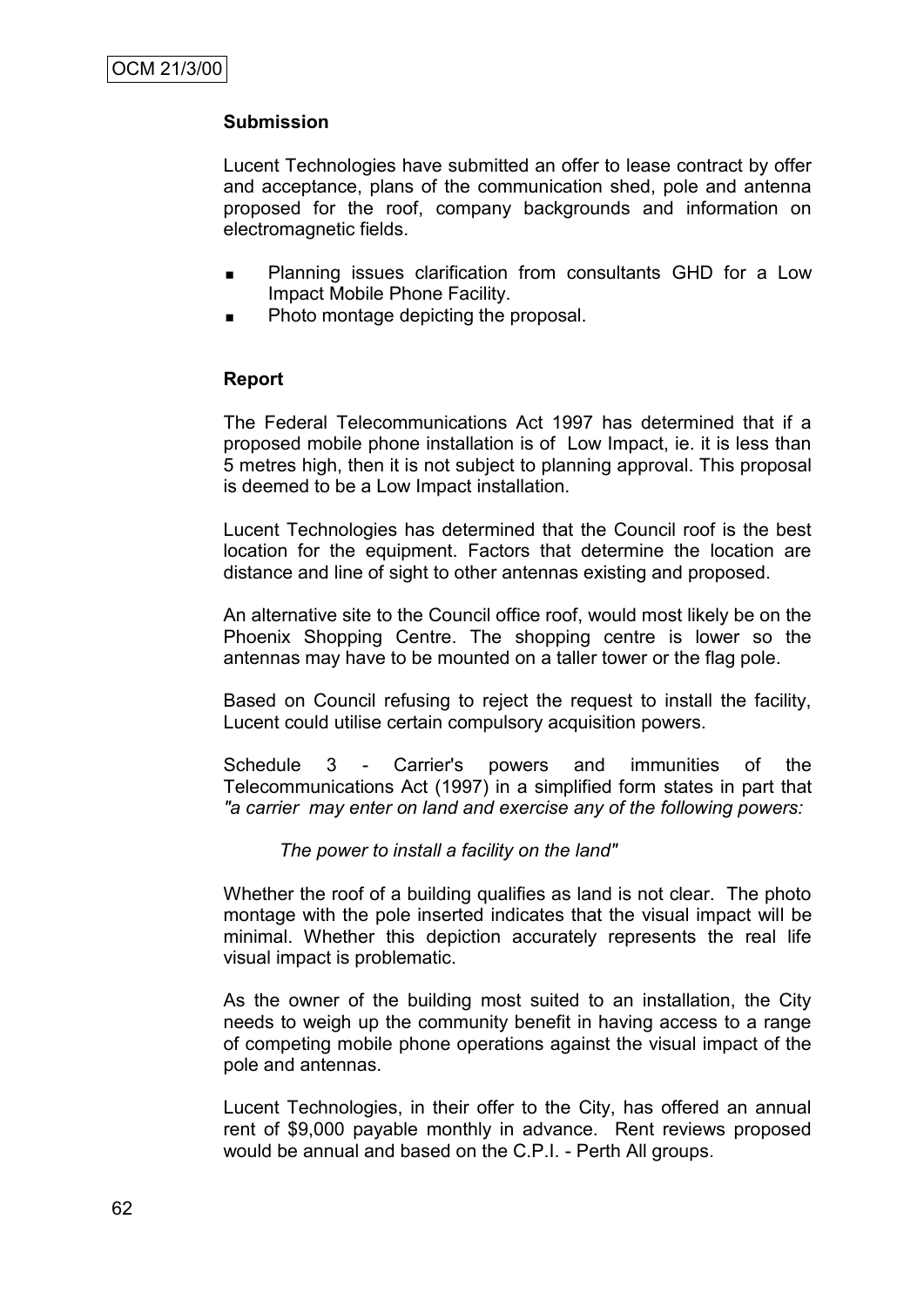Informal discussions with a licensed valuer indicate that there is not a lot of evidence to determine the market value of such a lease. Inquiries to two other Councils indicate that annual rents being offered by the industry were in the order of \$5000 several years ago, but have risen to around the proposed offer. The C.P.I. Perth All groups for the December 1999 quarter was 0.7 or 2.8% annually.

The rent promoted in this report acknowledges the Council offices roof's unique position and height, the visual impact and the long term of the lease. The Local Government Act requires that a Licensed Valuer provide a market valuation and that the proposal being deemed a disposal be advertised for at least fourteen (14) days if a decision is made to proceed with the offer.

Annual testing of the electromagnetic fields generated by the installation will serve to allay any concerns from staff and visitors to the Council offices.

# **Strategic Plan/Policy Implications**

The City of Cockburn's strategic objectives includes the following: *"Facilitate a range of services responsive to the community needs".* The community of Cockburn, like the rest of Australia, has embraced the use of the mobile phone.

# **Budget/Financial Implications**

N/A

# **Implications of Section 3.18(3) Local Government Act, 1995**

Nil

# **14.3 (OCM1\_3\_2000) - DISPOSAL OF PUBLIC RECREATION RESERVE 37398 - TOLLEY COURT, HAMILTON HILL (2200815) (KJS) (ATTACH)**

# **RECOMMENDATION**

That Council dispose of Public Recreation Reserve 37398 Tolley Court, Hamilton Hill and lodge surplus funds generated by the sale in a reserve for the purpose of capital improvements to recreational land within Hamilton Hill subject to:

- (1) necessary approvals from the Western Australian Planning Commission being received;
- (2) Council adhering to the Guidelines of the Department of Land Administration for the administration of 20A Public Recreation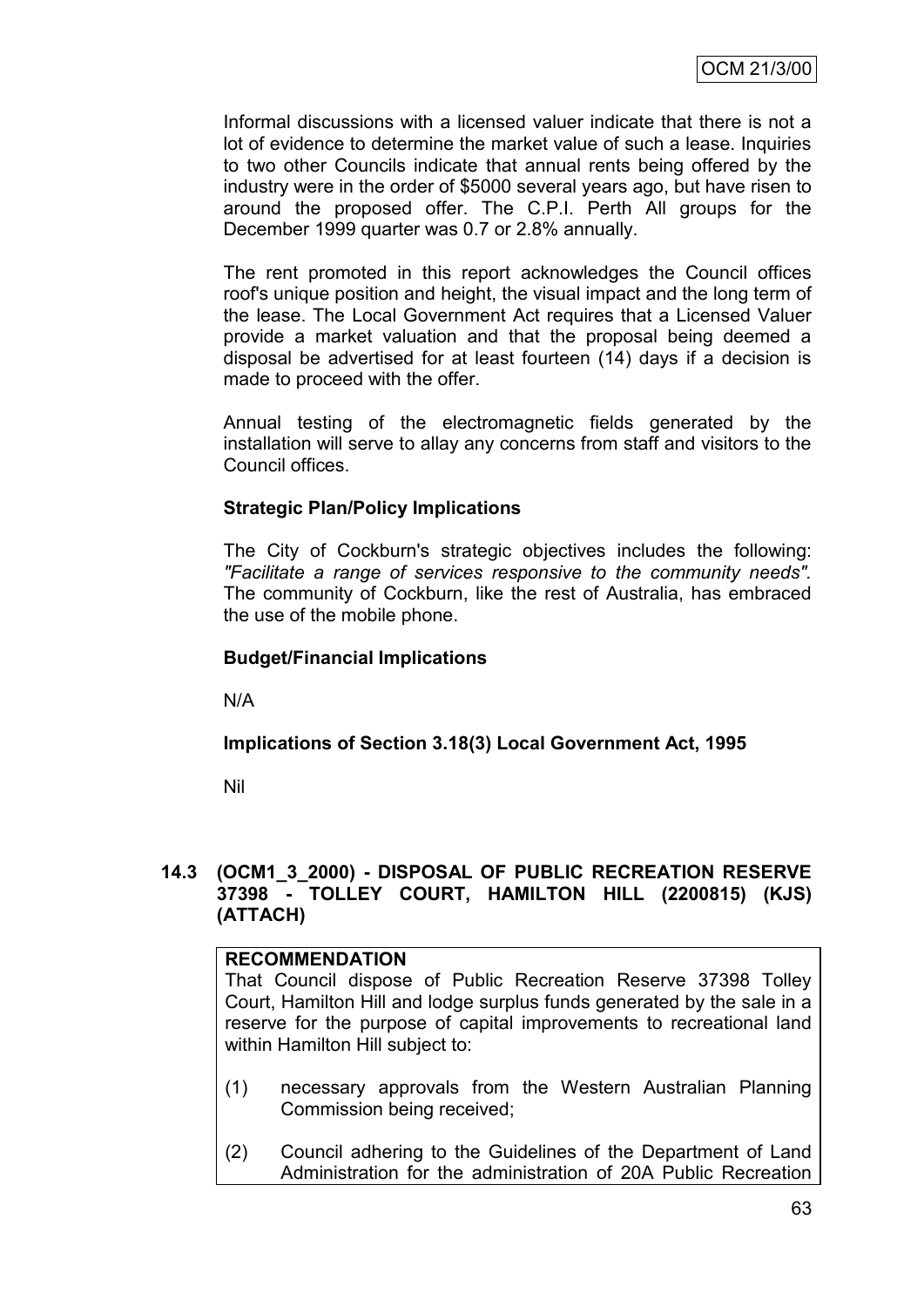Reserves in regard to advertising and public consultation; and

(3) there being no objection to the sale from owners of land within 250 metres of the site as well as in Tolley Court, Riggs Way or Healy Road.

# **COUNCIL DECISION**

# **Background**

The City of Cockburn Open Space Strategy 1999 identified Reserve 37398 as being "constrained by its size and has little capacity to support recreational uses". The report went on to recommend that "the revenue raised from the sale of the land could be effectively used for the embellishment and redevelopment of facilities….."

# **Submission**

N/A

# **Report**

The reserve has been created as a Condition of Subdivision pursuant to Section 20A of the Town Planning and Development Act for the purpose of Public Recreation. The Department of Land Administration as the ultimate manager of Crown land has drawn up guidelines to be followed when a local authority wants to rationalise Section 20A Public Recreation Reserves. The issues that need to be addressed are that, the subdivider give up the land for the purpose of public recreation and that people purchasing land in the vicinity may be influenced in their decision to purchase the property by the fact that there was a recreation reserve in the vicinity. To address these issues it is necessary to obtain approval from the State Planning Commission who imposed the original Condition of Subdivision and secondly, the land owners in the vicinity. The method to be followed in regard to the land owners is to place an advertisement in the local paper, place a sign on site and also write directly to the immediate land owners. In the advertisements information will be sought on how the surplus funds should be spent bearing in mind that it has to be spent on recreation facilities in Hamilton Hill.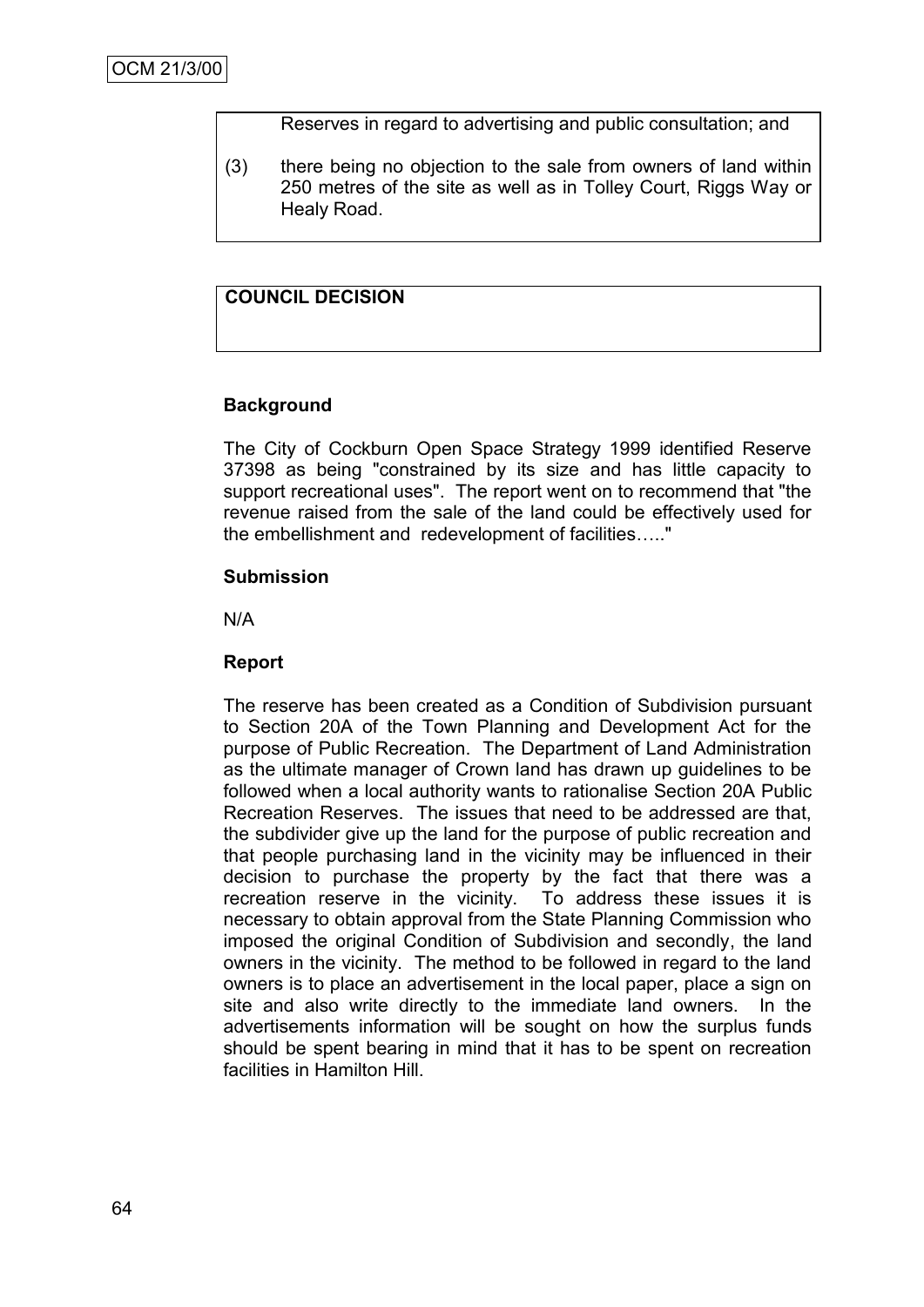# **Strategic Plan/Policy Implications**

City of Cockburn Strategic Plan, Objective 4 states "Facilitate a range of services responsive to the community needs". Given that, input will be sought from the community in the proposed advertising.

# **Budget/Financial Implications**

The anticipated income from the sale is \$70,000 whilst there is estimated to be \$3,000 in expenditure.

# **Implications of Section 3.18(3) Local Government Act, 1995**

Nil

# **14.4 (OCM1\_3\_2000) - LAND USE RESTRICTIONS - LOT 52 ROCKINGHAM ROAD - HENDERSON LANDFILL SITE (3412022) (KJS) (ATTACH)**

# **RECOMMENDATION**

That Council:

- (1) pay Mrs. B M Caratti \$20,000 to extinguish the carriageway easement that is in favour of Lot 4 Rockingham Road and Lot 6 Moylan Road, Henderson and which burdens City of Cockburn freehold Lot 52 Rockingham Road;
- (2) request that Mrs B M Caratti acknowledge that she wishes to continue her occupation of the house at Lot 6 Moylan Road knowing that it is within a 350 metre landfill buffer zone; and
- (3) amend the 1999/00 Budget by increasing Account No.483191 (Transfer from Rubbish Development Reserve Fund) by \$20,000 and increasing Account No.485818 (Land Purchase) by \$20,000.

# **COUNCIL DECISION**

# **Background**

The Caratti family own Lot 4 on Rockingham Road and Lot 6 on Moylan Road. In the past the family owned the land between these two parcels. When the family sold the land to Swan Portland for a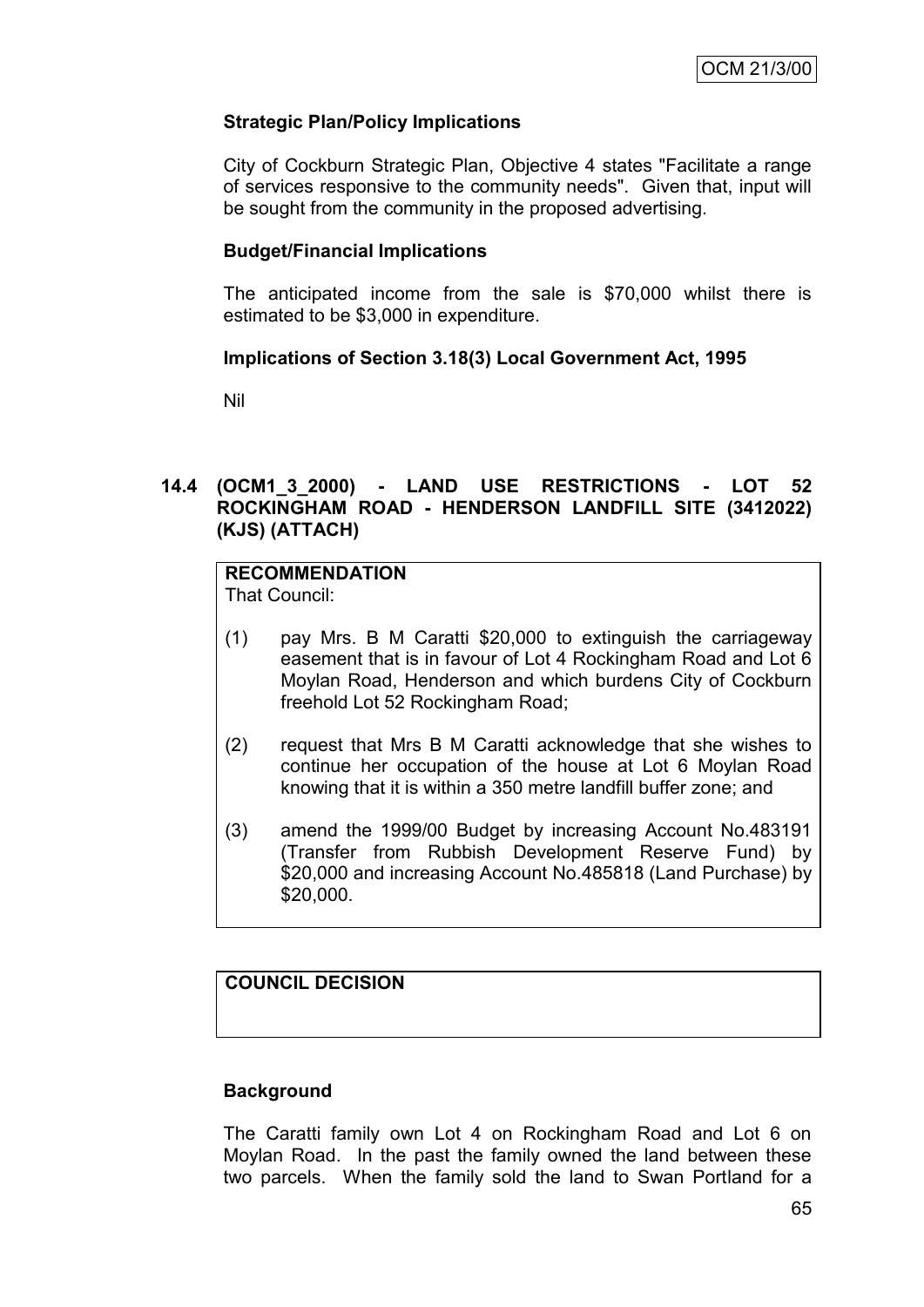quarry they retained a right of carriageway across the quarry land. Swan Portland subsequently finished quarry operations and sold the land to the City for a landfill operation. The right of carriageway travelled with the land.

The Department of Environmental Protection has a policy which limits the establishment of landfill operations within a 350 metre radius of sites. The house on Lot 6 is well within this buffer.

#### **Submission**

N/A

# **Report**

The Caratti family has indicated that they would agree to the extinguishment of the right of carriageway that burdens the City's Lot 52, for a reasonable price. They have also indicated that, if a satisfactory agreement could be reached that they would enter into negotiations to sell to the City Lots 4 and 6. A valuation has been obtained from Licensed Valuer, Jeff Spencer which shows a fair consideration for the carriageway to be \$13,900.

The Caratti's engaged Licensed Valuer, Frank Woodmore who assessed the fair consideration to be \$15,000. Mrs R Caratti has indicated to the City's Land Officer on several occasions, that her mother, Mrs B M Caratti will only commence negotiations on the land once the City has purchased the carriageway easement. She has further said, that the minimum she will accept is \$20,000 for the extinguishment. The purchase of Lots 4 and 6 is crucial to the long term planning and operation of the landfill site. A valuation report has been commissioned by Jeff Spencer, Licensed Valuer. It is felt that the offer of \$5,000 which is in excess of the Woodmore Valuation can be justified, given the strong stance taken by the owners and the need to progress the subsequent purchase of Lots 4 and 6.

# **Strategic Plan/Policy Implications**

N/A

# **Budget/Financial Implications**

Account No.483191 (Transfer from Rubbish Development Reserve Fund) by \$20,000. Account No.485818 (Land Purchase) by \$20,000.

# **Implications of Section 3.18(3) Local Government Act, 1995**

Nil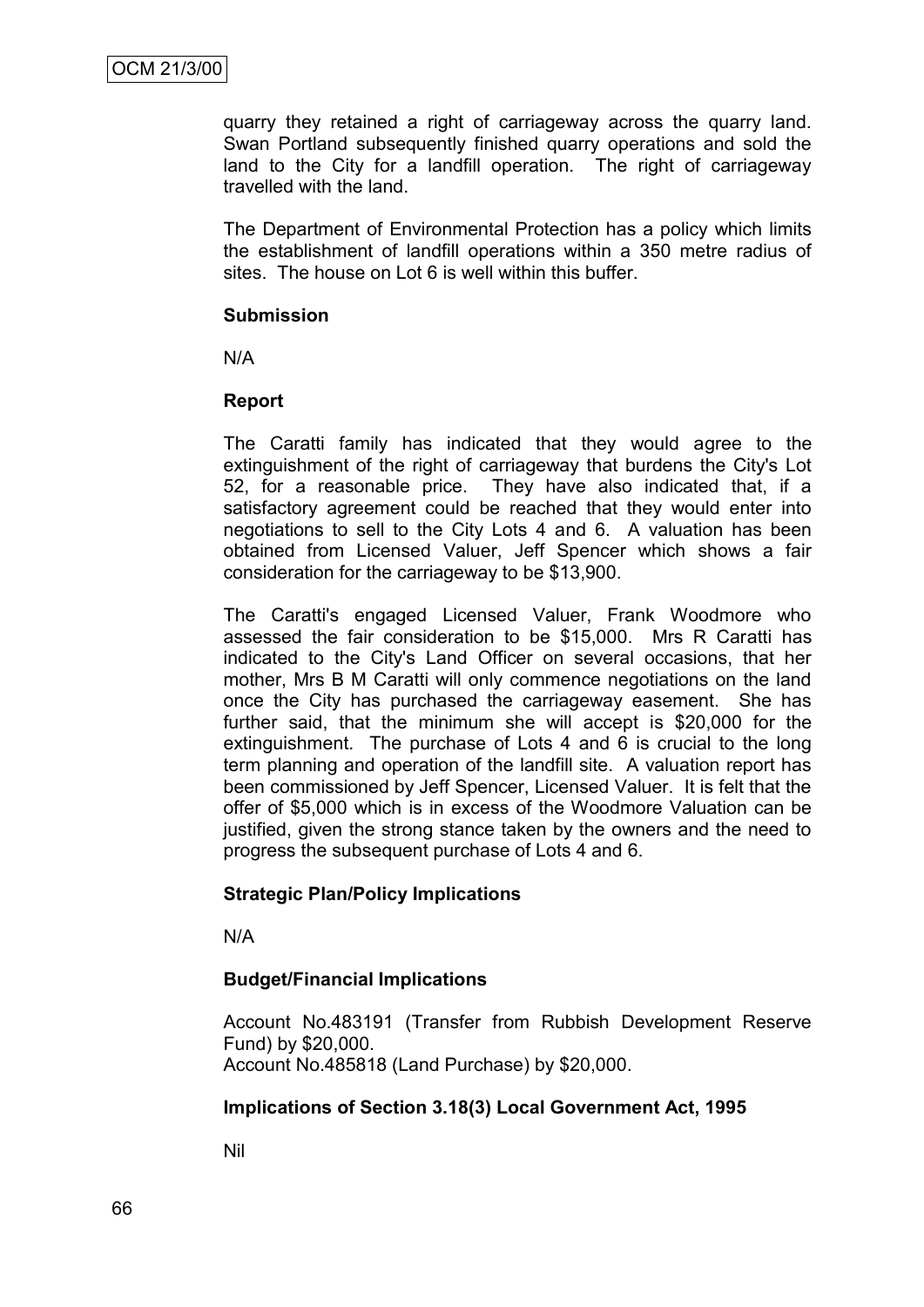# **15. ENGINEERING AND WORKS DIVISION ISSUES**

# **15.1 (OCM1\_3\_2000) - COOGEE BEACH ACCESS (3300004) (1903) (JR) (COASTAL)**

#### **RECOMMENDATION**

That the provision of improved access to the Coogee Beachfront adjacent to the jetty, be noted for possible inclusion in the 2000/2001 Budget for reasons outlined in the Report.

# **COUNCIL DECISION**

# **Background**

At the Electors' Meeting conducted on 7 February 2000, it was resolved that an engineering solution be investigated to provide access, including disabled access, to Coogee Beach adjacent to the jetty.

The continual movement of beach sand adjacent to the concrete step on the north side of the jetty abutment at times results in a large step, and the preferred access on the south side of the abutment is hampered by handrails.

#### **Submission**

N/A

# **Report**

Currently, access to the beachfront for the disabled is available via the ramp for the disabled on the south side of the jetty abutment. More direct access may be facilitated by removing a section of handrailing on the south side and providing a wide ramp directly to the beachfront adjacent to the jetty abutment. The access on the north side will need to be stabilised by an effective treatment to minimise the beach sand movement adjacent to the concrete step.

As the design of these access ramps will be influenced by sand movement, a specialist consultant will be engaged to investigate and complete the design. Depending on the extent of work required, the works may need to be included in the next Budget.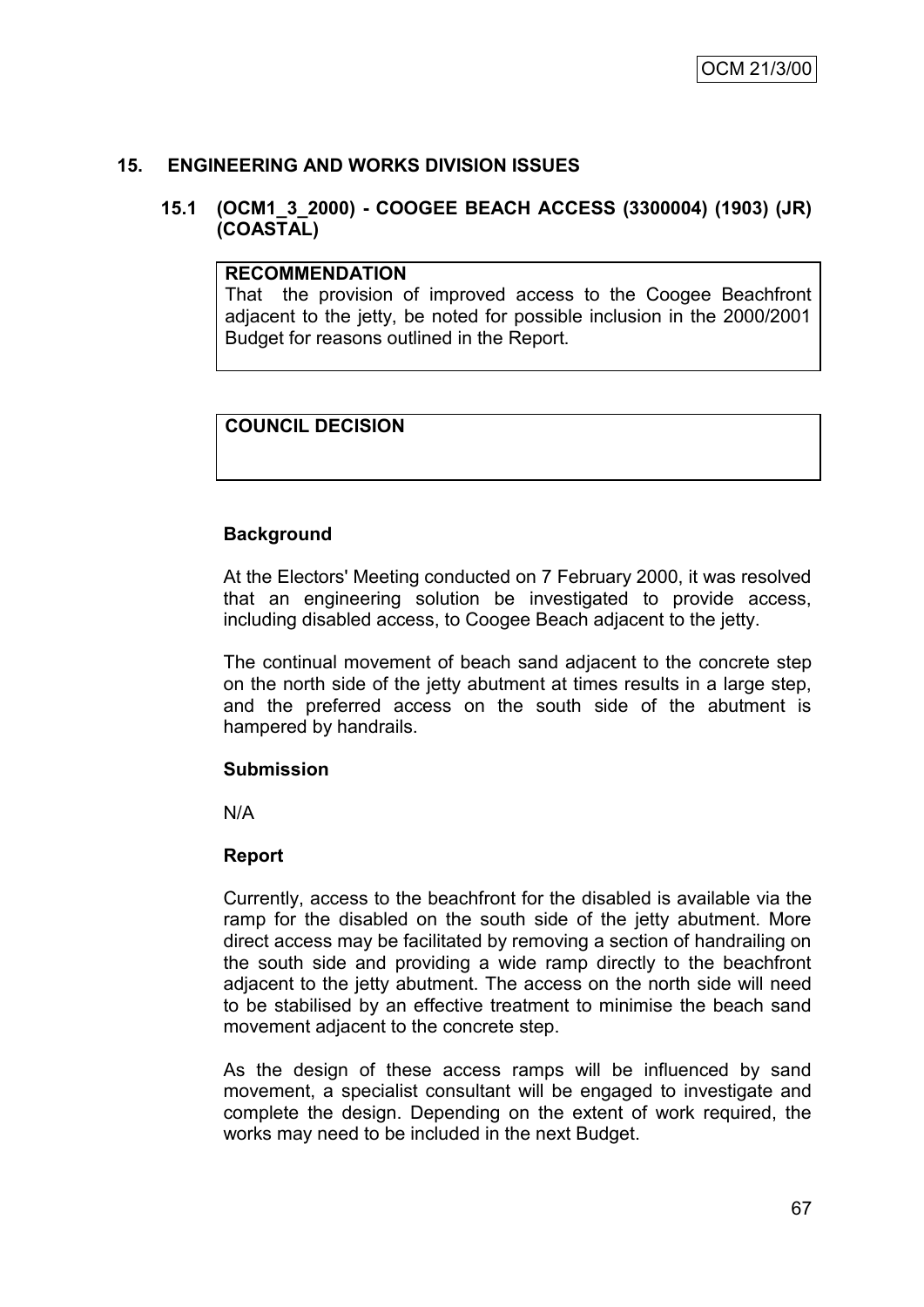# **Strategic Plan/Policy Implications**

N/A

# **Budget/Financial Implications**

Depending on the extent of works required, the project may be able to be completed on the current Budget utilising funds allocated for Coogee Jetty.

# **Implications of Section 3.18(3) Local Government Act, 1995**

Nil

# **15.2 (OCM1\_3\_2000) - PASSES FOR ENTRY TO HENDERSON LANDFILL SITE (TIP PASSES) (4900) (BKG)**

#### **RECOMMENDATION**

That Council reaffirms its decision that:

- (1) the matter (changing tip pass system) be deferred; and
- (2) a question be included in the next *Community Needs Survey* to ascertain feedback from the community before a decision is made;

for reasons outlined in the Report.

# **COUNCIL DECISION**

# **Background**

At the Electors' Meeting held on 7 February 2000, it was resolved to reaffirm a previous motion that was put to retain existing tip passes.

# **Submission**

N/A

# **Report**

At the Council meeting held on 15 February 2000 staff prepared a report for Council's consideration on the cessation of issuing free entry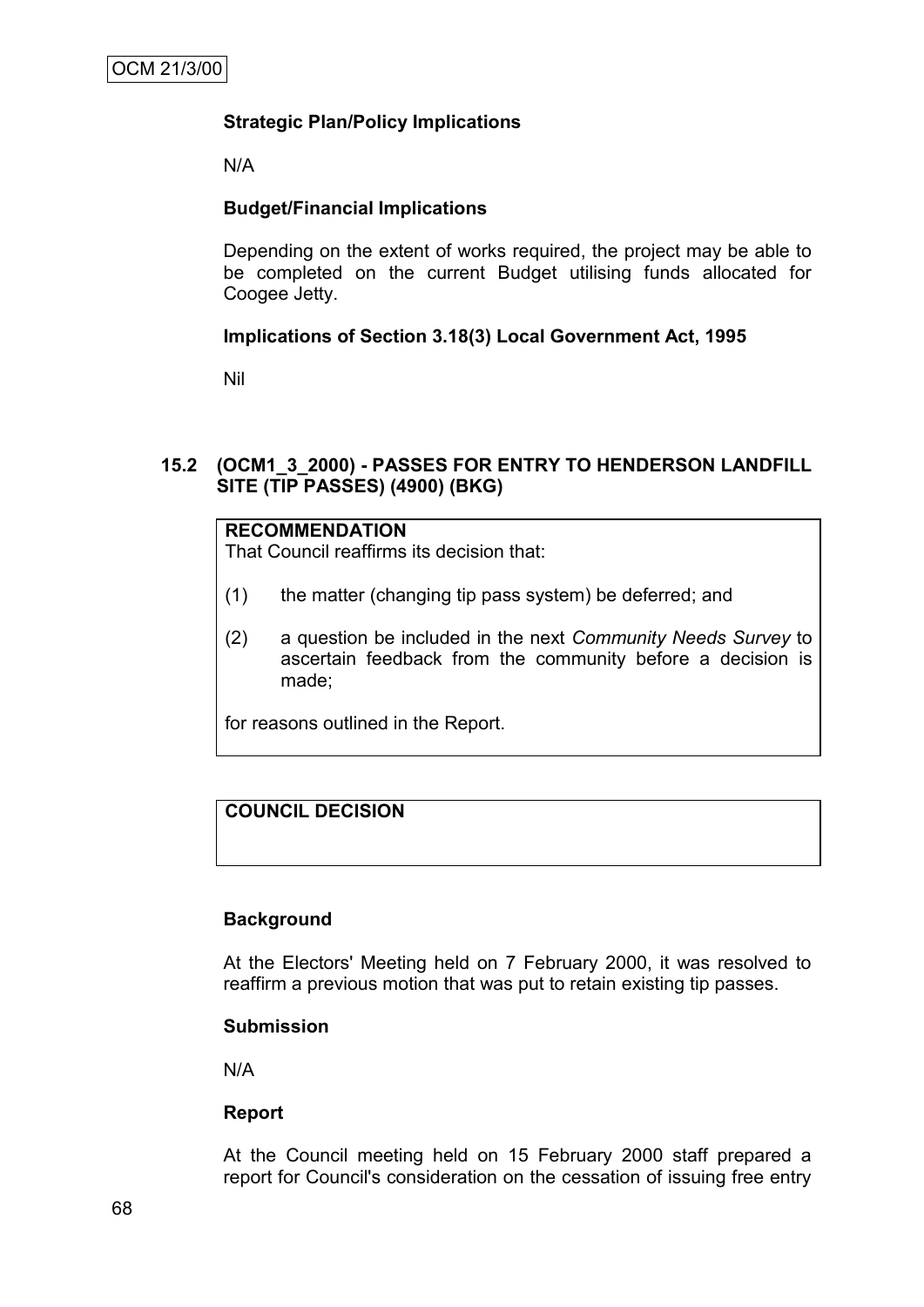vouchers (tip passes) to residents for domestic waste. This was to occur on 1 July 2001.

The reasons put forward were:

- (1) it encourages and supports recycling initiatives; and
- (2) reduced costs to some ratepayers.

Council stated they had received advice at recent meetings of ratepayer concern with regard to tip passes. It was decided to defer the matter until the completion of the *Community Needs Survey* later this year in order to ascertain the wishes of the community.

# **Strategic Plan/Policy Implications**

The speakers at the electors' meeting stated that the issue of tip passes minimises the chances of the public dumping rubbish in the bush and on road verges. This is in accordance with the Corporate Mission Statement to make the district the most attractive place to work, live and visit.

Staff had promoted the abolition of tip passes as a method of encouraging recycling and reducing costs. This supports a strong community desire for the protection of the environment through recycling which is part of the Corporate Plan.

# **Budget/Financial Implications**

N/A

#### **Implications of Section 3.18(3) Local Government Act, 1995**

Nil

# **15.3 (OCM1\_3\_2000) - BEAUTIFICATION OF ROCKINGHAM ROAD - LANDSCAPING (450498) (6129) (AC)**

# **RECOMMENDATION**

That Council defer a decision on the beautification of Rockingham Road through landscaping, including appropriate tree planting and seating, until adoption of the City's Greening Plan, which includes design and implementation strategies and priorities for tree planting and the provision of street furniture and fixings for major, arterial and suburban roads within the City of Cockburn for reasons outlined in the Report.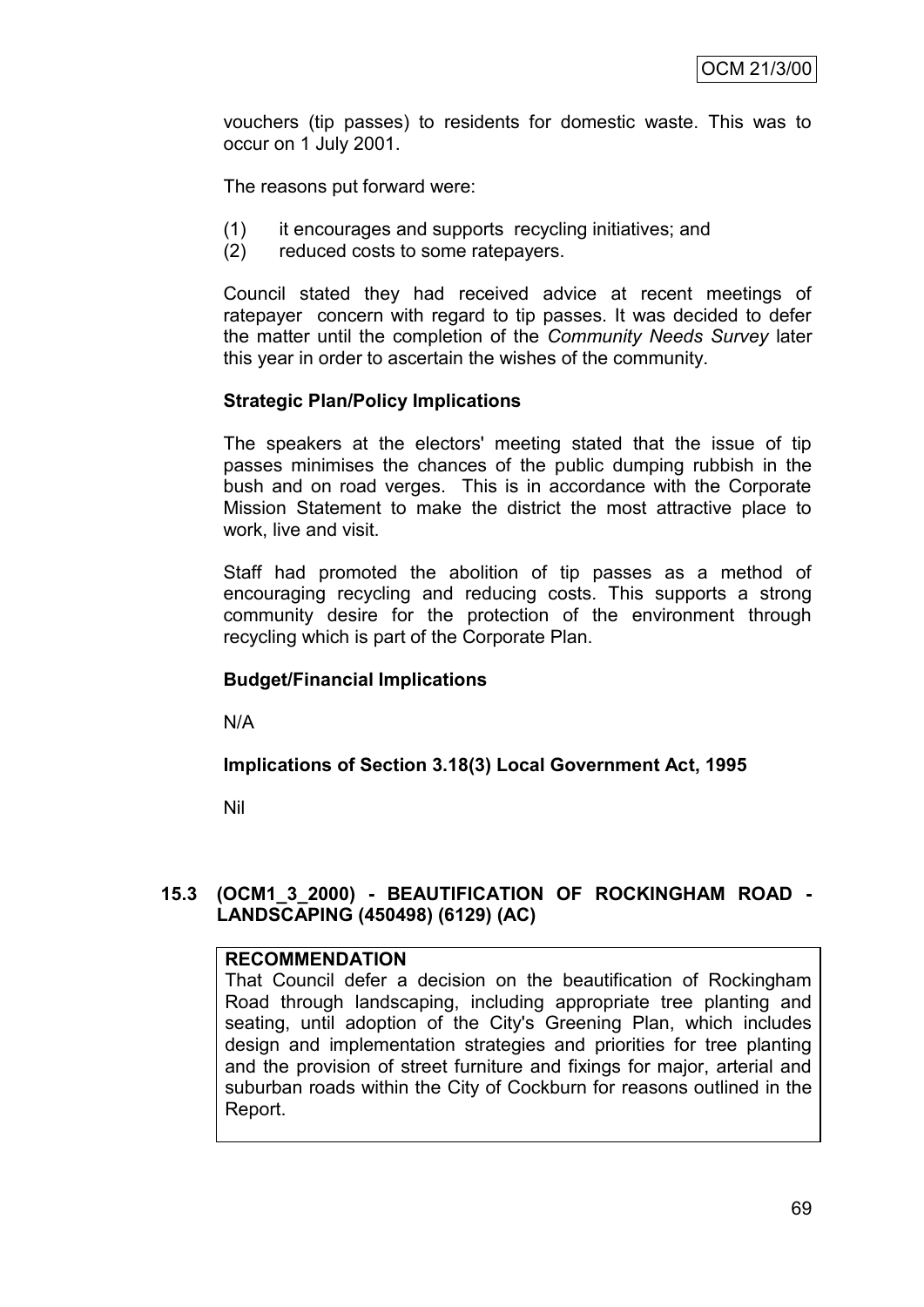# **COUNCIL DECISION**

# **Background**

At the Electors' Meeting held 7th February 2000, the meeting resolved that Rockingham Road be beautified through landscaping, including appropriate tree planting and seating.

#### **Submission**

N/A

#### **Report**

On the 19th April 1999, the City appointed Alan Tingay and Associates to prepare a Greening Plan for the City, for the purpose of acting as a guide for on ground works and for future policy and planning applications. A key objective of the Greening Plan is to develop a longterm strategy for the beautification of streetscapes through landscaping. The plan is to include design and implementation strategies and priorities for tree planting and the provision of street furniture and fixings for major, arterial and suburban roads within the City of Cockburn.

A draft of the report will be submitted to the Council for consideration at its meeting to be held on 18th April 2000, before release to the public for comment. Preparation of the draft included extensive consultation with the public by way of displays at Phoenix Park and Gateway shopping centres, a student workshop with student representatives from local schools and four community workshops that were conducted for the purpose of obtaining a local perspective. In addition, a steering committee comprised of community representatives was established to guide development of the plan.

# **Strategic Plan/Policy Implications**

N/A

# **Budget/Financial Implications**

N/A

# **Implications of Section 3.18(3) Local Government Act, 1995**

Nil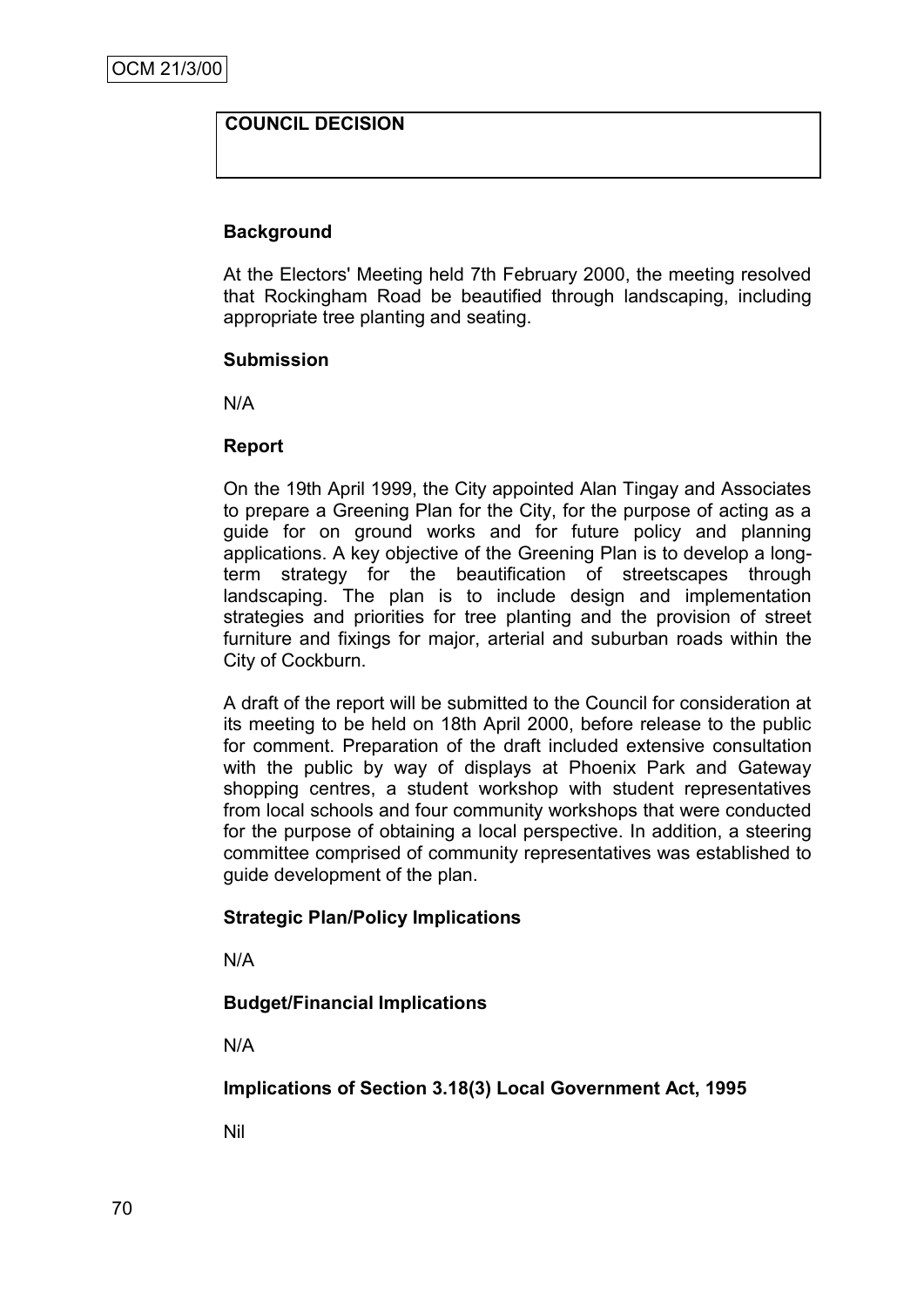# **15.4 (OCM1\_3\_2000) - WOODMAN POINT JETTY/COOGEE BEACH - LITTER (9507) (1903) (JR) (COASTAL)**

# **RECOMMENDATION**

That Council note the information on:

- (1) the correspondence sent to CALM regarding improving the management of rubbish at Woodman Point Jetty;
- (2) the beach cleaning measures being trialed at Coogee Beach; and
- (3) a letter to be forwarded to CALM requesting them to clean the beaches within their reserves within the same timeframe as Council cleans Coogee Beach;

for reasons outlined in the Report.

# **COUNCIL DECISION**

# **Background**

At the Electors' Meeting conducted on 7 February 2000, it was resolved that:

- (1) Council approach CALM to provide adequate rubbish bins at Woodman Point Jetty, that they be cleared frequently, and that signage in various languages be provided to encourage fishing people to use the rubbish bins and to take their rubbish away; and
- (2) Council clean the beach at an adequate frequency.

# **Submission**

N/A

# **Report**

Correspondence has been forwarded to CALM in accordance with the resolution from the Electors' Meeting. In regard to cleaning the beach, a trial is currently under way with a beach cleaning contractor to determine the extent and frequency of mechanical cleaning required, with a view to introducing a regular program. In the initial trial, the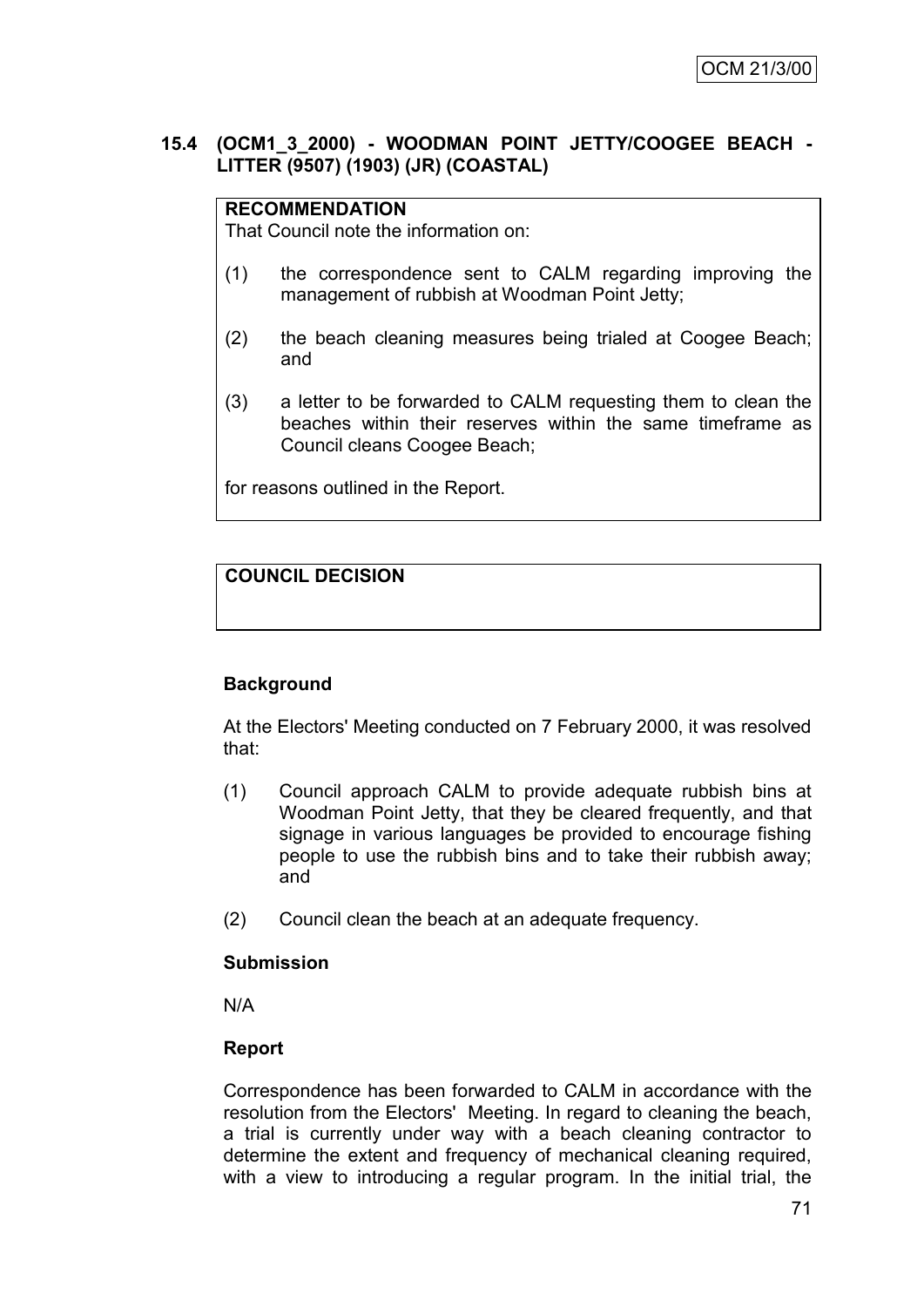beachfront from the jet ski area north of Coogee Jetty through to Woodman Point Jetty was mechanically cleaned, however there was a cost of about \$1,000 associated with this contract work. The Budget will allow another two cleans this season and the results can then be assessed for accommodation of the works in future budgets.

# **Strategic Plan/Policy Implications**

N/A

# **Budget/Financial Implications**

Any regular mechanical cleaning of Coogee beachfront will need to be accommodated in future Budgets.

# **Implications of Section 3.18(3) Local Government Act, 1995**

Nil

# **15.5 (OCM1\_3\_2000) - ROCKINGHAM ROAD TRAFFIC (450498) (JR)**

#### **RECOMMENDATION**

That Council take no specific action to calm and reduce through traffic in Rockingham Road as it is performing its intended function as a District Distributor A road. for reasons outlined in the Report.

# **COUNCIL DECISION**

# **Background**

At the Electors' Meeting conducted on 7 February 2000, it was resolved that measures to calm and reduce through traffic on Rockingham Road be proceeded with as a matter of priority. It was felt that there was a large volume of speeding through traffic using Rockingham Road.

# **Submission**

N/A

# **Report**

Rockingham Road is classified as a District Distributor A road in the adopted City of Cockburn Road Hierarchy. Typically, minimum traffic volumes and speeds of above 8,000 vehicles per day and 60-70 km/hr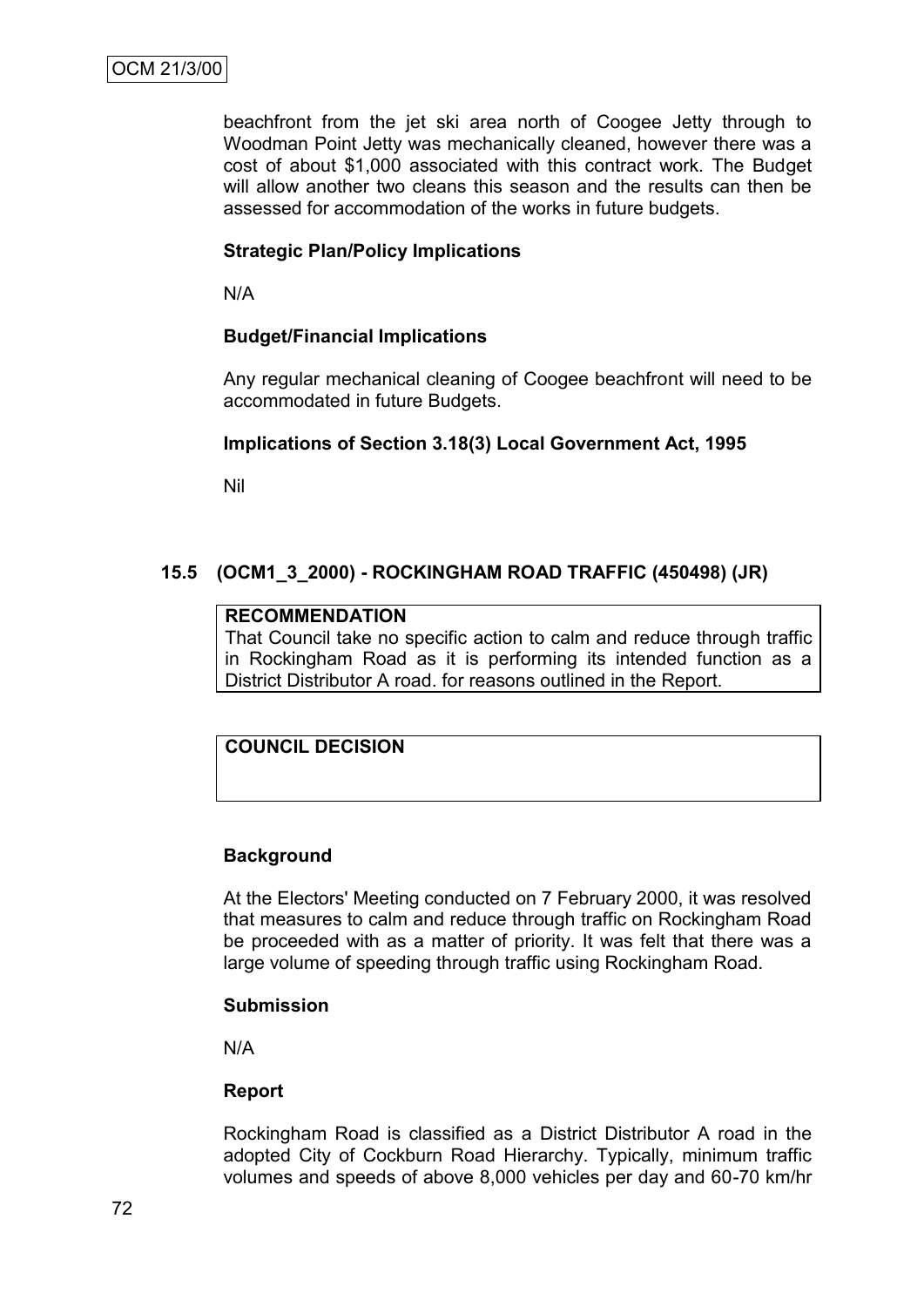would not be considered unusual for such a road. Rockingham Road has also been identified as a designated Secondary Truck Route within the City to access industrial areas and shopping centres.

Past traffic surveys along Rockingham Road indicate the following characteristics:

|                | Location                         | <b>Daily Traffic</b><br>Volume, vpd | 85%ile Speed,<br>km/hr |
|----------------|----------------------------------|-------------------------------------|------------------------|
|                | West of Forrest Road             | 12,575                              | N/A                    |
| $\blacksquare$ | <b>East of Carrington Street</b> | 15,991                              | N/A                    |
|                | South of Lancaster Street        | 15,750                              | N/A                    |
| $\blacksquare$ | North of Barrington Street       | 11,733                              | N/A                    |
| $\blacksquare$ | North of Yangebup Road           | 7,572                               | 70                     |
| $\blacksquare$ | South of Yangebup Road           | 5,109                               | 77                     |

These characteristics are within the bounds of expectations for the classification of Rockingham Road. Rockingham Road provides an important link to major shopping and commercial centres for people within the region. Consequently, it is considered that Rockingham Road is performing its intended function in the road network and no measures should be taken to disrupt this function.

It is to be expected that there would be a volume of through traffic using Rockingham Road, but this is considered tolerable. The completion of the Cockburn Road deviation and Roe Highway will contribute to the reduction of through traffic in Rockingham Road in the future.

# **Strategic Plan/Policy Implications**

N/A

# **Budget/Financial Implications**

N/A

**Implications of Section 3.18(3) Local Government Act, 1995**

Nil

# **16. COMMUNITY SERVICES DIVISION ISSUES**

**16.1 (OCM1\_3\_2000) - APPOINTMENT OF DELEGATE - CO-ASSIST (INC.) (8700) (RA)**

**RECOMMENDATION** That Council appoint the Cockburn Financial Counsellor as a Delegate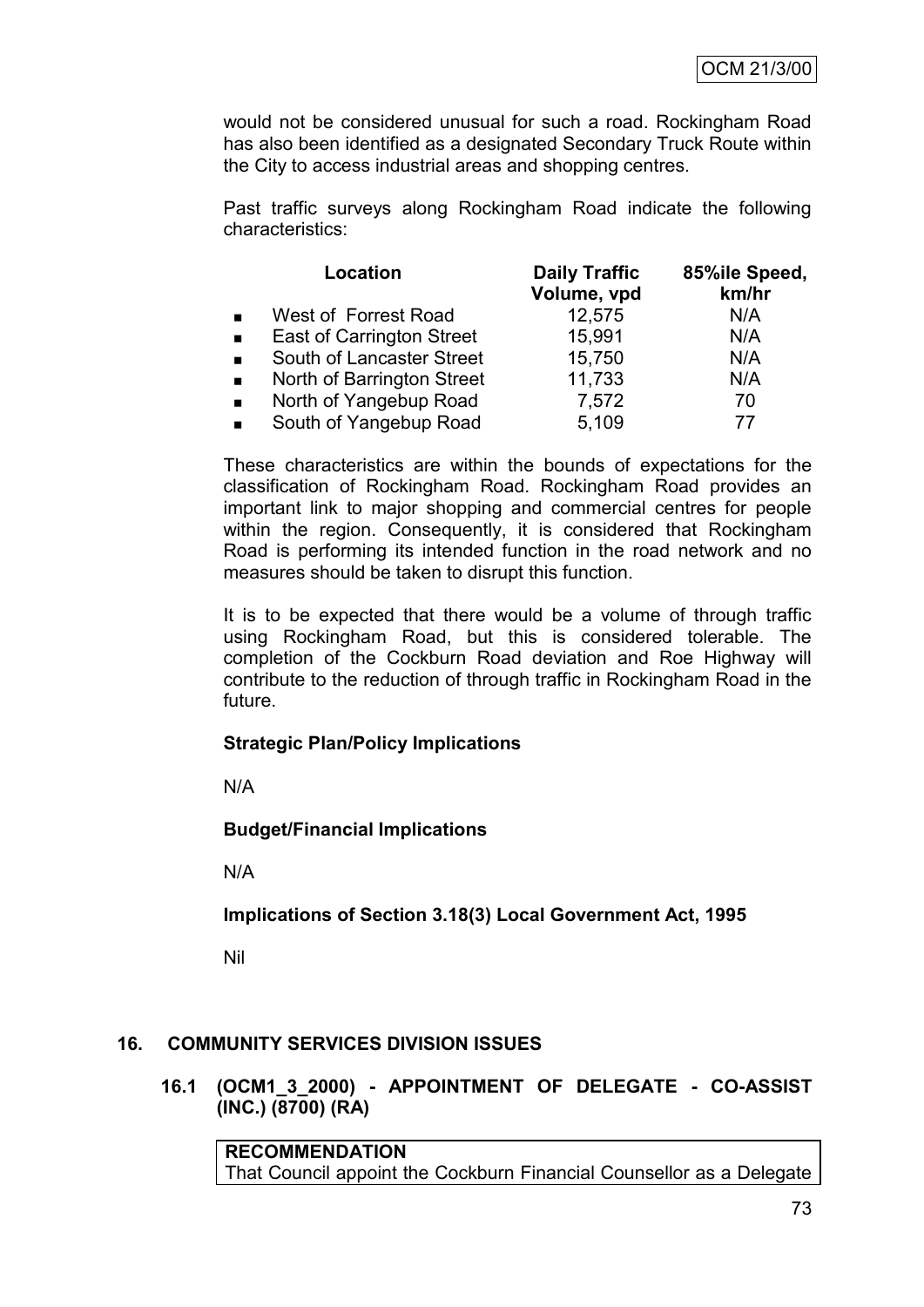to the Co-Assist (Inc.) Management Committee.

**TO BE CARRIED BY AN ABSOLUTE MAJORITY OF COUNCIL**

# **COUNCIL DECISION**

# **Background**

Council at its meeting of the  $20<sup>th</sup>$  January 1992, entered a Deed with Co-Assist and to act as trustee for funds raised for benevolent purposes within the City. The constitution of Co-Assist calls for a delegate from the City. The previous nominee was a Councillor.

# **Submission**

Co-Assist (Inc.) have written to Council seeking a delegate for the designated position on the Management Committee.

# **Report**

Co-Assist primarily receive funds from the Commonwealth Government for Emergency Relief which is distributed to those in need through the Financial Counsellors (s) and Social Workers (2) who work within the City and employed by the City of Cockburn. Co-Assist is a separate legal entity with membership drawn from interested community members. Council's Financial Counsellor, Carl Bennett attends the meeting of Co-Assist and it is proposed that this arrangement be formalised with him becoming Council's delegate.

# **Strategic Plan/Policy Implications**

N/A

# **Budget/Financial Implications**

N/A

# **Implications of Section 3.18(3) Local Government Act, 1995**

Nil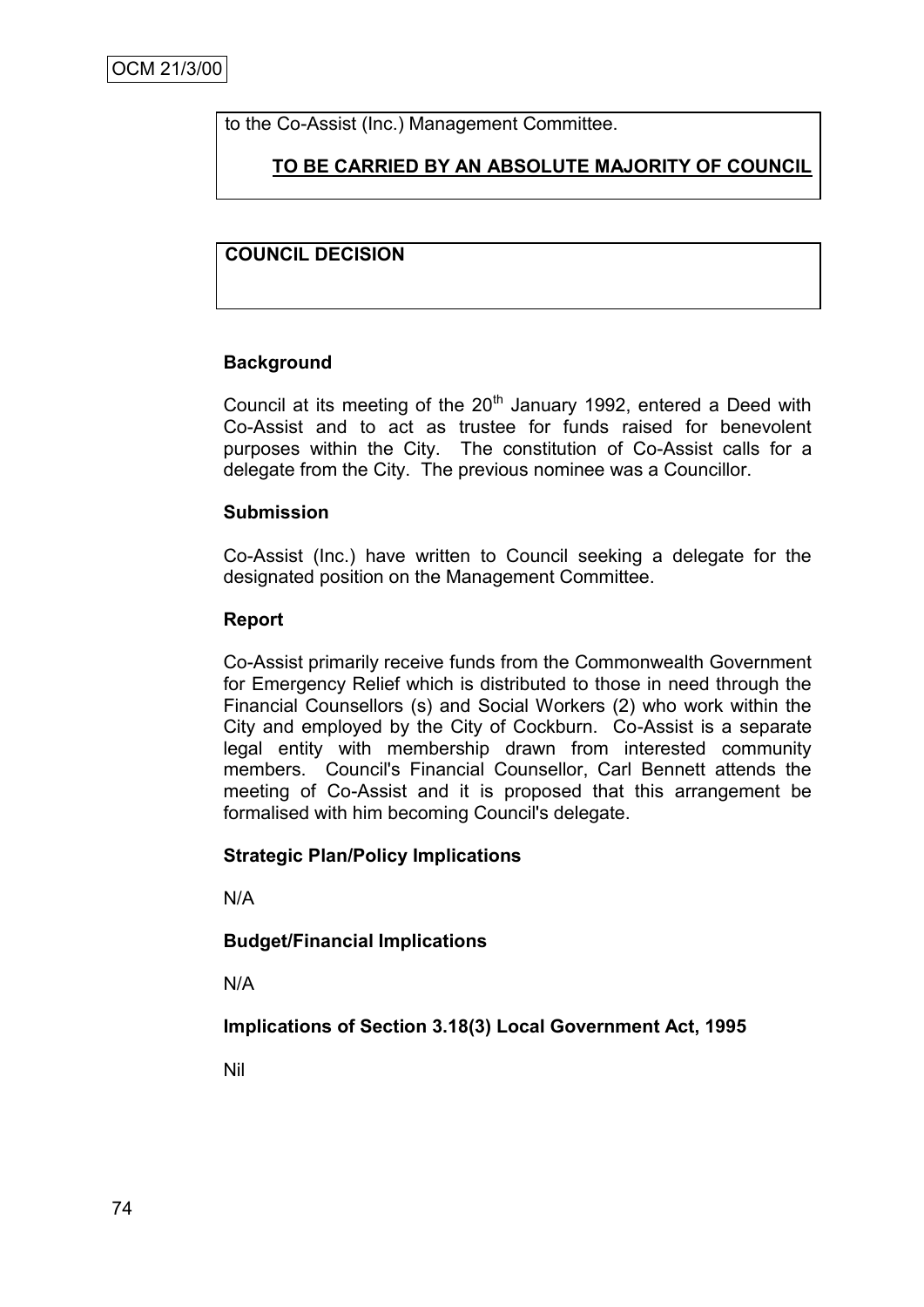#### **16.2 (OCM1\_3\_2000) - POLICY - COMMUNITY ACCESS TO COUNCIL BUSES & PEOPLE MOVERS (12 SEATER AND ABOVE) (8850) (JG) (ATTACH)**

**RECOMMENDATION** That Council:-

- (1) adopts the attached Policy A2.11 Community Access to Council Buses & People Movers (12 Seater and Above) as per the attachment to the Agenda;
- (2) delegate authority to administer the Policy to the Chief Executive Officer; and
- (3) adopts the Schedule of Fees for Hire of the Bus as provided in the report.

# **COUNCIL DECISION**

# **Background**

At the December 1998 meeting Council resolved to place on its 1999/2000 budget for consideration the sum of \$21,000 for the purchase of a new 22 seater bus subject to the balance of funds required being obtained from the Department of Health and Family Services and the Lotteries Commission.

At that time the City of Cockburn applied for additional funds from the Lotteries Commission of WA. This submission has been received by the Lotteries Commission which have requested the City of Cockburn to adopt a formal policy regarding community use of this vehicle.

#### **Submission**

N/A

# **Report**

The Lotteries Commission has requested that staff forward a Council policy on community access to the bus. They have given in principle approval pending the receipt of the policy.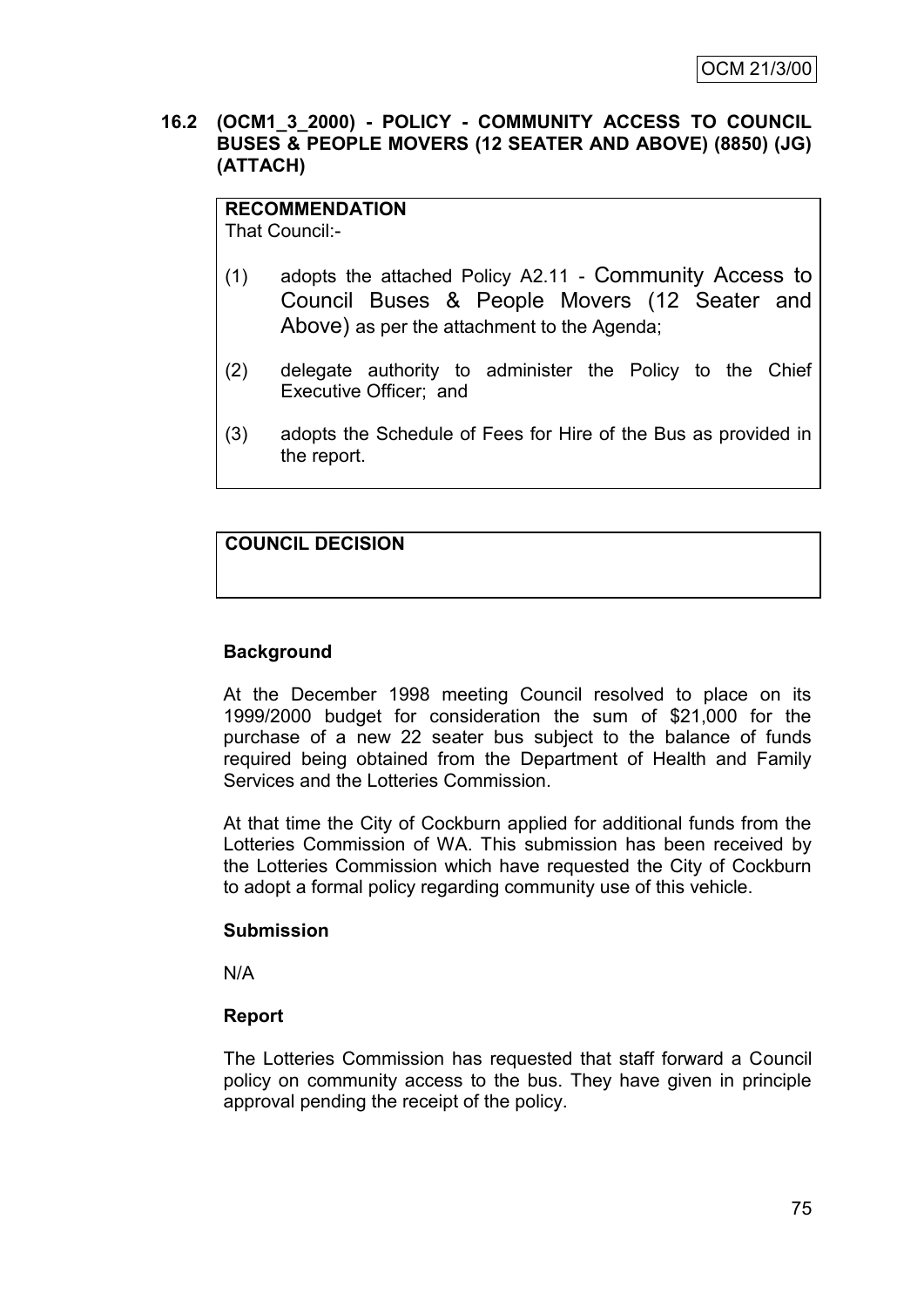# **Strategic Plan/Policy Implications**

N/A

# **Budget/Financial Implications**

#### **Budget**

| Purchase price for a 22 seater Nissan Bus |             |             |
|-------------------------------------------|-------------|-------------|
| airconditioned without sales tax.         | \$70,000    |             |
|                                           |             |             |
| <b>Income</b>                             |             |             |
| <b>Health &amp; Family Services Grant</b> |             | \$21,000.00 |
| Lotteries Grant**                         |             | \$28,000.00 |
| <b>Council Contribution</b>               | \$21,000.00 |             |
|                                           |             | \$70,000.00 |

\*\* Lotteries have stated that their approval is conditional on the City of Cockburn developing a community use policy.

The fee for hire will be set at such a rate as to ensure all operating and replacement costs are met.

| Bonds:        | $\frac{1}{2}$ day (6 hrs or less<br>Full day<br>2 days of more | \$50<br>\$100<br>\$150 |
|---------------|----------------------------------------------------------------|------------------------|
| Hire Charges: | $\frac{1}{2}$ day (6 hrs or less)<br>Full day                  | \$30<br>\$60           |

# **Implications of Section 3.18(3) Local Government Act, 1995**

Nil

**16.3 (OCM1\_3\_2000) - CONTRACT OF SALE FOR PROPOSED LOT 21 PROGRESS DRIVE, BIBRA LAKE - WA CROATIAN ASSOCIATION (INC.) AND CITY OF COCKBURN - REQUEST FOR VARIATION TO SUBDIVISION CLEARANCE COMPLIANCE DATE (1100231) (LJCD)**

# **RECOMMENDATION** That :-

(1) Council acknowledge that it has a right to bring the Contract of Sale to an end but after considering the circumstances surrounding the delay in complying with the terms of Clause 2.3 of the Contract of Sale, Council offer to the WACA to extend the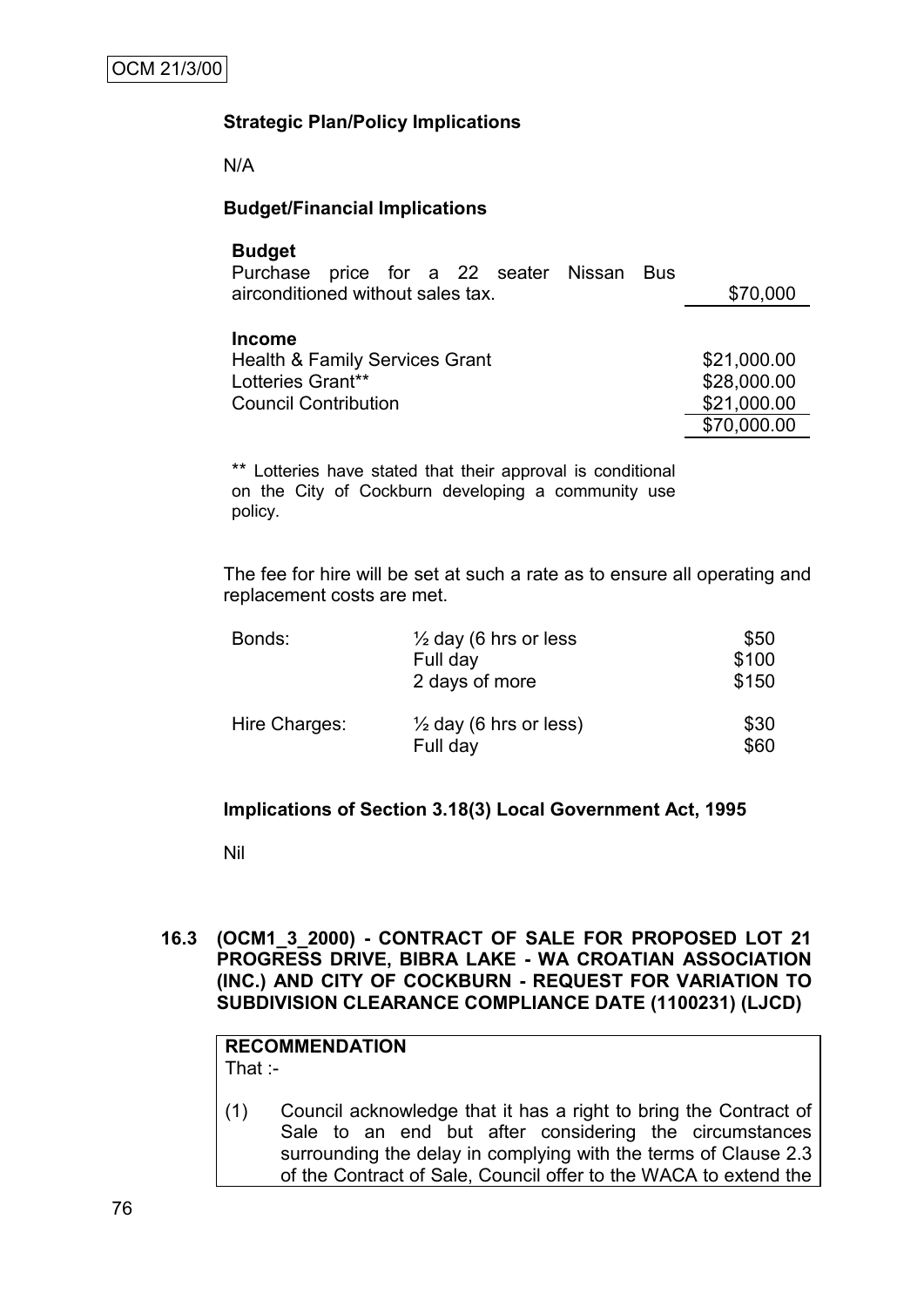date of 31 March 2000 as shown in Clause 2.3 of the Contract of Sale to 31 August 2000; and

(2) the necessary variation to the Contract of Sale be implemented by an exchange of letters between the parties prior to 31 March 2000.

# **COUNCIL DECISION**

# **Background**

On 13 July 1999, Council adopted the following resolution:

- "… *that Council:*
- *(1) re-affirm the decisions of the 3 June 1998, 3 August 1998 and 17 September 1998 regarding the sale of proposed Lot 21 Progress Drive, Bibra Lake and the leasing of proposed Lot 22 Progress Drive, Bibra Lake to the WA Croatian Association Inc.);*
- *(2) include in the Contract of Sale:*
	- *(i) a clause which unequivocally states that if there is a shortfall in funding to cover any increase in costs the WA Croatian Association (Inc.) shall pay its share on demand;*
	- *(ii) a clause which states if there is an increase in costs which is Council's responsibility under the sharing arrangement and if the increase in costs cannot be covered by the contingency allocation any increase over that contingency amount shall be paid by the WA Croatian Association (Inc.) on demand;*
- *(3) advise the WA Croatian Association (Inc.) that although the decisions of 3 June 1998, 3 August 1998 and 17 September 1998 have been re-affirmed the Association shall within sixty (60) days of the receipt of the Contract of Sale sign the Contract of Sale and pay to Council the sum of \$125,563.00 being the Association's share of the works contributions to clear the subdivision of Lot 14 Progress Drive, Bibra Lake; and*
- *(4) failure by the Association to comply with these requirements shall terminate this arrangement forthwith*."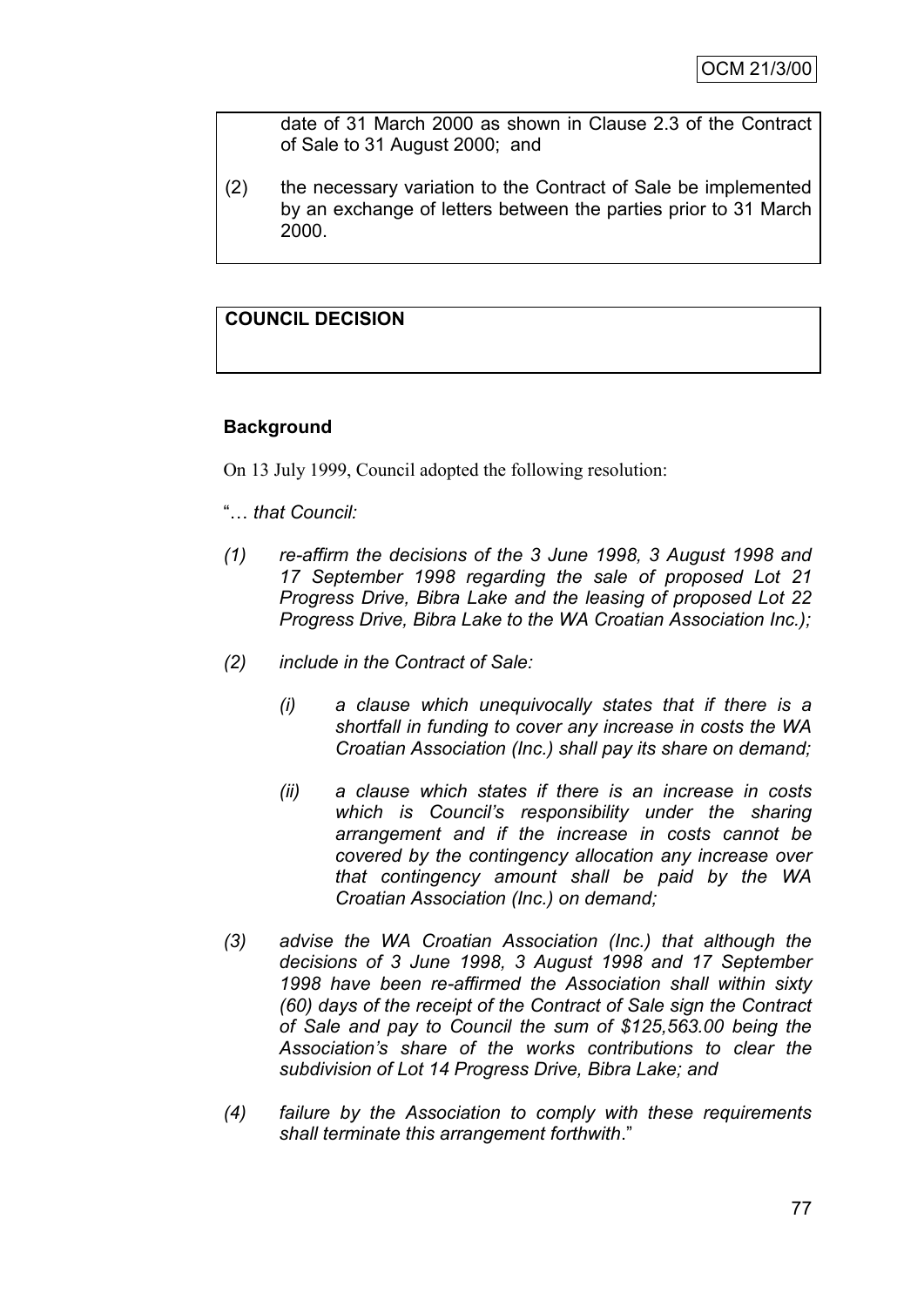The WA Croatian Association Inc. paid the sum of \$125,563.00 on 23 September 1999 and therefore, complied with the aforegoing decision of Council.

Work commenced immediately to satisfy the subdivision conditions.

#### **Submission**

That the subdivision clearance compliance date be varied as recommended.

#### **Report**

A meeting was arranged with the Water Corporation, to discuss the provision of the sewer line. The outcome of the meeting was that the provision of a private sewer on Lot 14, was a non-event and this had come about due to the "Coolbellup Infill Program." Water Corp. is to construct a sewer line along Gwilliam Road and then along Progress Drive, to link up with the main sewer line at Bibra Drive. Two options were discussed in relation to providing a sewer connection to Lot 14 Progress Drive.

Option A is that a pump station is constructed on the car park (a crown reserve vested in Council) at the corner of Gwilliam Road and Progress Drive, which abuts Adventure World. The sewerage from the Lot 14 development would have to be pumped up to the pumping station on the car park and the cost of constructing this sewer and the provision of a pumping station, would be the responsibility of the project. The same arrangement would apply to the disposal of the sewerage from Adventure World. The Water Corp. was informed that Officers of Council did not view the positioning of the pump station on the car park, as being acceptable. This information was also conveyed to the consulting engineers engaged by the Water Corporation.

Option B is that a pump station be constructed on Lot 14 and then the development on Lot 14 could be serviced by a gravity line feeding back to the pump station. This is the preferred option, as there are cost benefits to the project. However, if Option B were to proceed, the DEP would have to determine if Option B substantially changes the Consultative Environmental Review. If it were deemed that Option B substantially changed the Consultative Environmental Review, then the consultative process would be initiated again to deal with the change.

Also, if Option B were to proceed, then allowance must be made in the design of the pump station to ensure that any overflow from the pump station is directed into the nutrient management basin. Furthermore, if Option B is taken, the view of the Water Corporation was that the clearance in relation to the subdivision condition regarding the sewerage connection, could be secured by a Caveat being registered over Lot 21 and possibly a bond being paid in respect to the gravity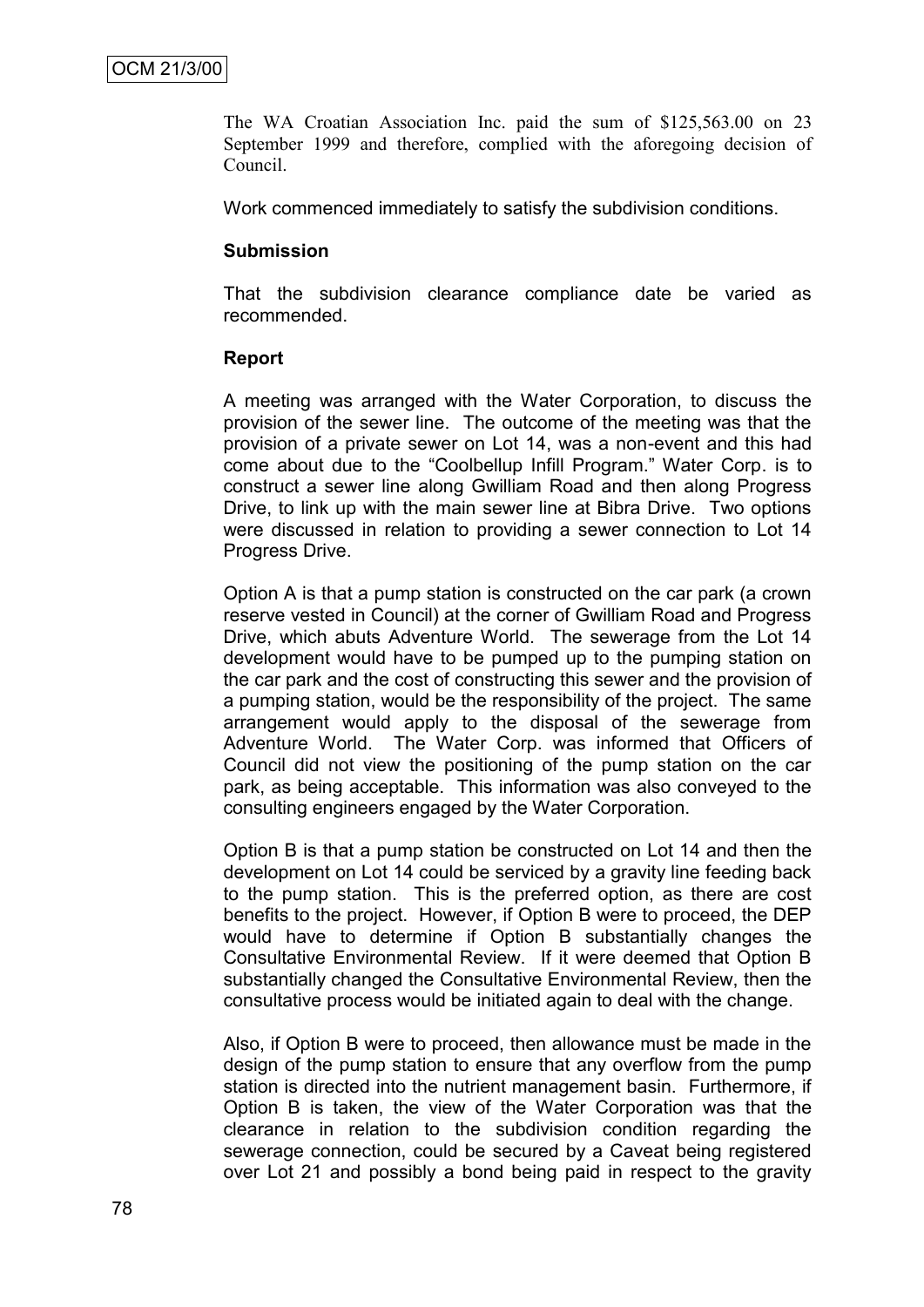line. The Water Corporation was to advise what Option was to be taken up.

Early in December 1999, Mr Barry Smith of GHD, a consulting engineering firm engaged by the Water Corporation, requested a meeting to discuss the sewerage line issue. During a meeting with Barry Smith and John Bond of the Water Corporation, a proposal was put forward for a gravity sewerage line to be constructed along Gwilliam Road and Progress Drive. However, because there was insufficient ground cover, the concept was that portion of the sewer line would be located on top of the ground and protected by an earth bund. It was intimated that Council would consider any Option but there was a need to provide further information. The information received regarding the gravity line, revealed that the earth bund to protect the sewer line would be 700mm high and 7 metres wide. Council's Engineering Department was consulted and the proposal was rejected.

The latest concept which is being considered, is that Progress Drive be raised by a sufficient distance to allow the sewerage pipe to be layed within the road reserve. The Water Corporation has intimated that they Corporation would expect Council to contribute towards the costs of raising Progress Drive. No proposal has yet been submitted to Council.

A discussion with an officer of the Infrastructure Development Branch of the Water Corporation, indicated that GHD are carrying out a cost analysis comparing the costs of operating a future pumping station in comparison to the raising of Progress Drive and laying a gravity sewer line. A decision on the method of constructing the sewer is not expected before 31 May 2000.

Under the terms of the Contract of Sale, if the clearances etc for the subdivision are not secured by 31 March 2000, Council may bring the contract to an end by refunding to the Association, the balance of monies held by Council.

The Water Corporation is prepared to clear the subdivision to satisfy the clearance compliance date mentioned in the Contract of Sale, if a bank guarantee is provided to the value of \$120,000 to bond the private sewer if the public sewer does not eventuate. That is, if the public sewer does not proceed, then the Corporation has funds to build the private sewer.

The annual service costs of the bank guarantee is around \$3,000 per year and since the public sewer line is not expected to be constructed for at least two years, the project will incur an additional cost of \$6,000. Also, there is a non-refundable administration fee of \$1,500 in relation to the bank guarantee. The cost of the bank guarantee and the administration fee would be the responsibility of the WA Croatian Association Inc. as it is not a budgeted expense for Council.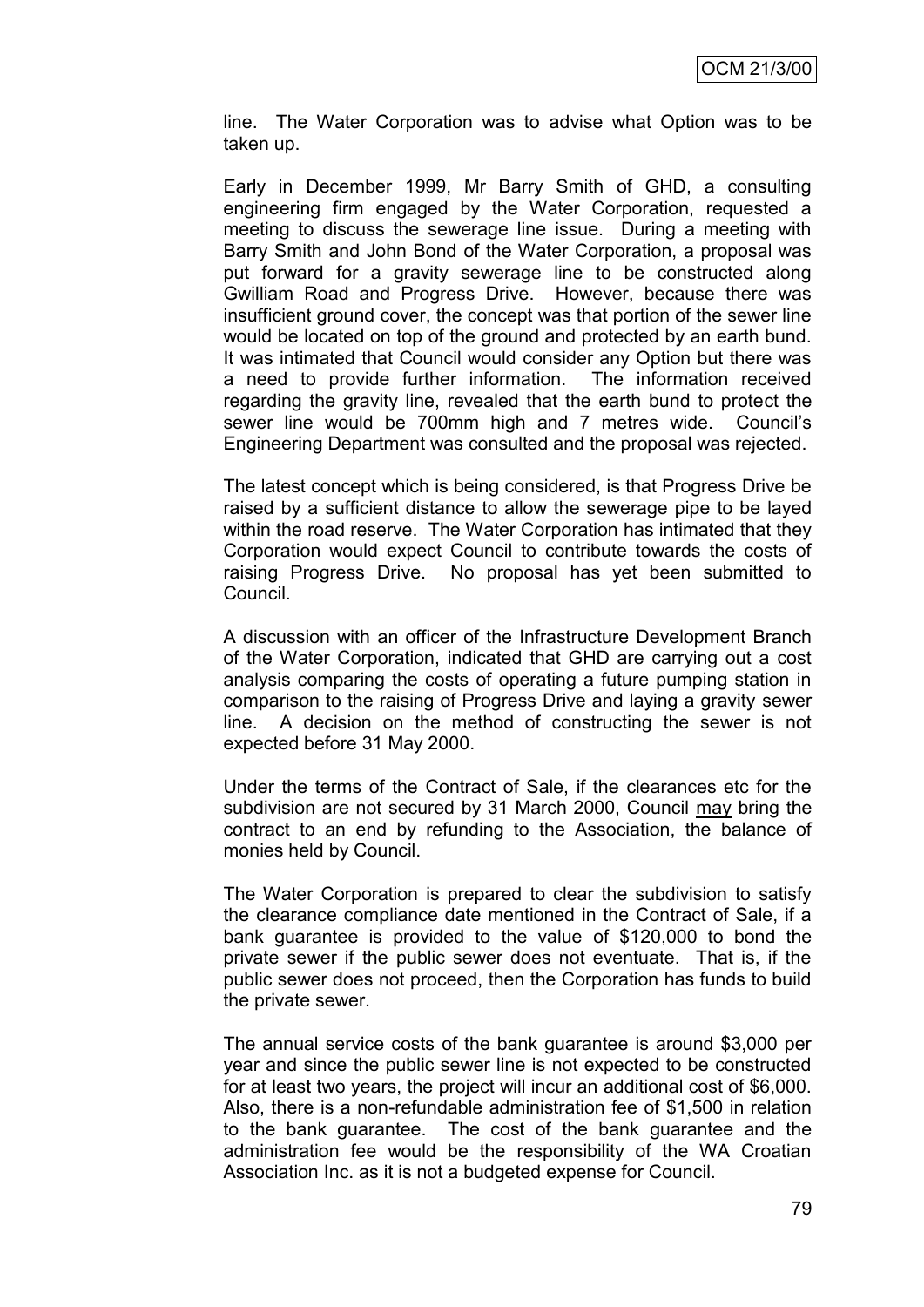The requirement of the bank guarantee to bond the sewer, was not an issue when the Business Plan was prepared. It can be argued that the cost of the bank guarantee and the administration fee would have a minimal impact on the Business Plan. The servicing costs of the bank guarantee and the administration fee are not substantial and therefore, it can be argued that the Business Plan will not be substantially altered if the bank guarantee is taken up to clear this condition of subdivision.

It is considered appropriate that Council does not at this stage, implement the terms of the Contract of Sale and bring the dealing to a close.

It is also considered that rather than implementing the bank guarantee to secure clearances, the time frame of obtaining the clearance be extended to allow the Water Corporation to conclude its position on the type of sewer to be provided ie: either the construction of a gravity sewer line or the construction of a pumping station. The position may be that if a gravity main is not to be provided, that Council will need to proceed with the private sewer line as the cheapest option.

#### **Strategic Plan/Policy Implications**

N/A

# **Budget/Financial Implications**

If Council is able to connect into a gravity sewer, then savings of some \$66,000 to Council and \$34,000 to the Association are likely to result.

If it is not possible to meet the time frame as outlined, the GST is likely to apply.

#### **Implications of Section 3.18(3) Local Government Act, 1995**

Nil

#### **16.4 (OCM1\_3\_2000) - TRANSFER OF SPONSORSHIP FOR MELVILLE BASED HOME AND COMMUNITY CARE (HACC) PROJECTS (8418) (JG) (ATTACH)**

# **RECOMMENDATION**

That Council:

- (1) relinquish its sponsorship of Melville Community Care & Melville Centre Based Respite (HACC) services to Melville Cares (Inc);
- (2) transfer to Melville Cares (Inc), those assets associated with the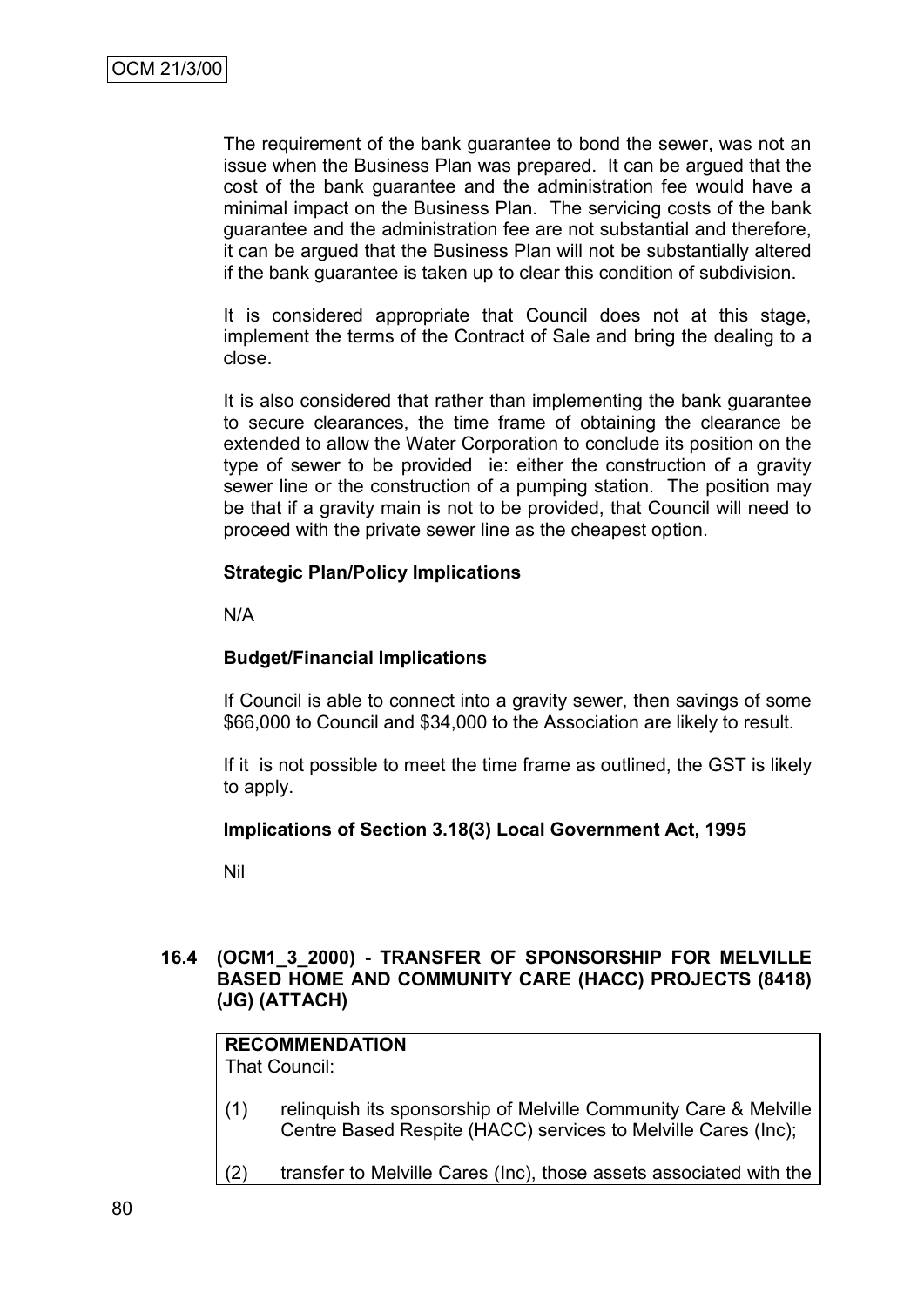provision of these services and purchased with grant funds and alter Council assets register accordingly; and

(3) transfer funds from the Employee Entitlement Reserve to Melville Cares (Inc), for those staff employed in the transferred services.

**TO BE CARRIED BY AN ABSOLUTE MAJORITY OF COUNCIL**

# **COUNCIL DECISION**

# **Background**

The City of Cockburn currently sponsors two Home and Community Care (HACC) services operating within the Melville City area. For some time, there has been discussion regarding the appropriateness of the current management arrangements.

#### **Submission**

N/A

# **Report**

The City of Cockburn has negotiated with Melville Cares for the transfer of the Melville based HACC services. These discussions have been initiated as it has become clear, that the current management arrangements are ineffective for the following reasons:

- The isolation of the two services from the service and team networks within the Cockburn municipality.
- Difficulties in line management participation in Melville based service and coordination forums.
- Lack of connection to Melville planning and service identification processes.
- Costs associated with sponsoring these services borne by Cockburn, not Melville ratepayers.

It is anticipated that this transfer will be finalised to coincide with the start of the next financial year, to allow for a simpler administrative transfer and ensure that the next service level agreement between both the City of Cockburn and Melville Cares (Inc), will contain the changes in sponsor.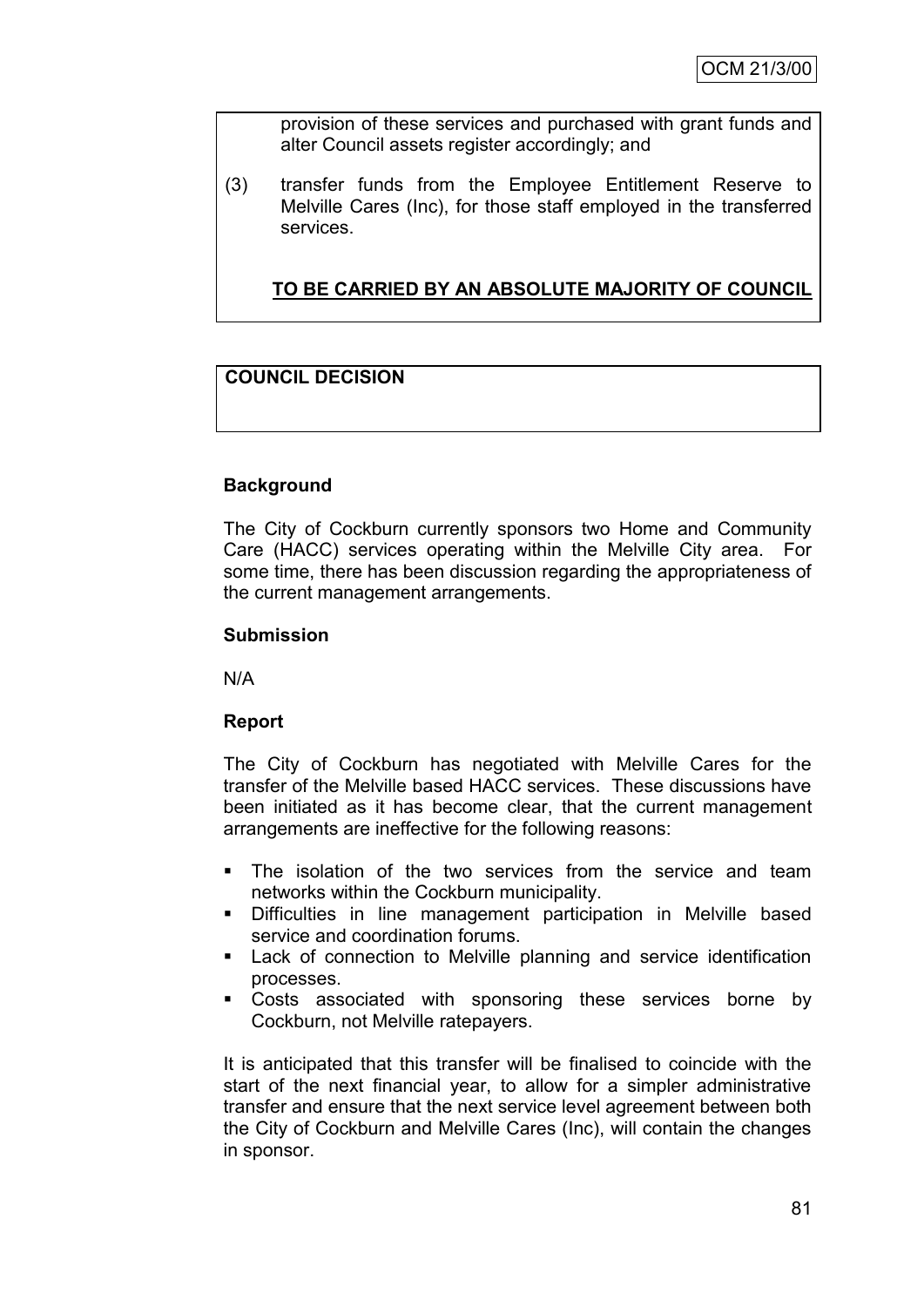Staff working within this service has also indicated a desire to become better connected to Melville service networks. Discussions between the City of Cockburn and Melville Cares (Inc) have also addressed current staff conditions and these will be carried over to the new sponsor.

Staff from the City of Cockburn have also indicated our intention to find an alternative local sponsor for these services as part of the longerterm plan for the development of these services. The Health Department has requested that the City of Cockburn investigate options and present to them for approval.

The Director of Finance has also written to Melville Cares, indicating the in principal agreement to the transfer of the following assets:

- 1. Transfer by the  $31<sup>st</sup>$  July, all long service leave and annual leave entitlements for all permanent and permanent part time staff employed within the two services.
- 2. Agree to the transfer of equipment and furnishings currently used within the June Barton Centre by the projects currently sponsored by the City of Cockburn.
- 3. Agree to the transfer of the two fleet vehicles (291A & 298A) currently used by the services
- 4. Transfer a sum not in excess of \$7,500 from the capital vehicle replacement reserve held by the City of Cockburn.

Staff from the Health Department of WA have indicated their in principle support for the sponsorship change, as long as both agency's management have agreed to the transfer. Once the Council has approved the transfer, formal meetings will be held between the City of Cockburn and Melville Cares (Inc) to finalise arrangements.

# **Strategic Plan/Policy Implications**

N/A

# **Budget/Financial Implications**

Saving of \$24,000 in the 2000-2001 and subsequent budgets of sponsorship costs associated with the transfer.

Transfer of grant funded assets to the new sponsor as well as \$7,500 held in trust for capital replacement. This transfer will also result in further savings in subsequent budgets for EBA, administrative and supervisory costs.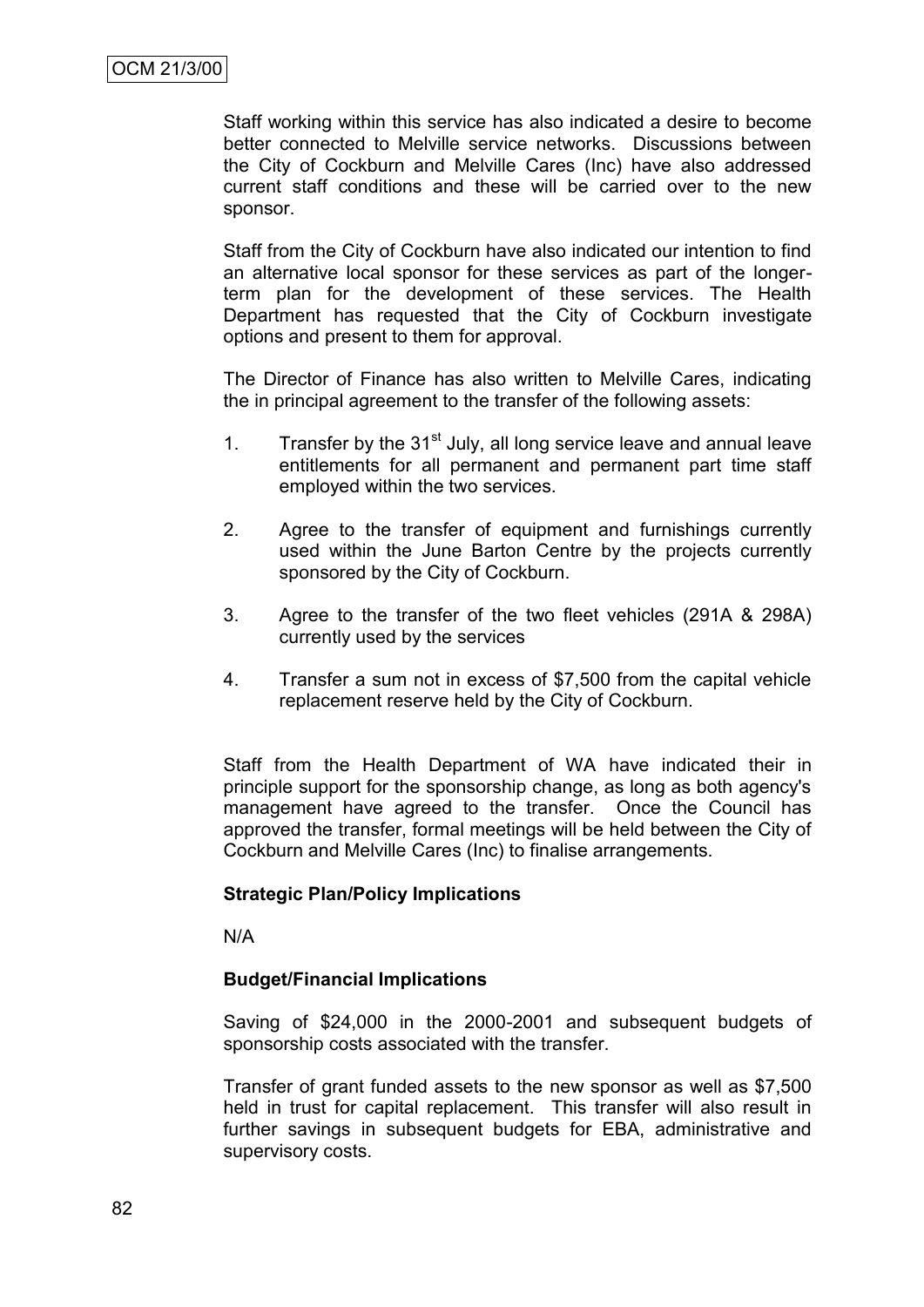# **Implications of Section 3.18(3) Local Government Act, 1995**

Nil

# **17. EXECUTIVE DIVISION ISSUES**

Nil

# **18. MOTIONS OF WHICH PREVIOUS NOTICE HAS BEEN GIVEN**

Nil

# **19. NOTICES OF MOTION GIVEN AT THE MEETING FOR CONSIDERATION AT NEXT MEETING**

**20. NEW BUSINESS OF AN URGENT NATURE INTRODUCED BY DECISION OF MEETING**

# **21. MATTERS TO BE NOTED FOR INVESTIGATION, WITHOUT DEBATE**

# **22. CONFIDENTIAL BUSINESS**

Nil

# **23. RESOLUTION OF COMPLIANCE (Section 3.18(3), Local Government Act 1995)**

Council is satisfied that resolutions carried at this Meeting and applicable to items concerning Council provided services and facilities, are:-

- (a) integrated and co-ordinated, so far as practicable, with any provided by the Commonwealth, the State or any public body;
- (b) not duplicated, to an extent Council considers inappropriate, services or facilities as provided by the Commonwealth, the